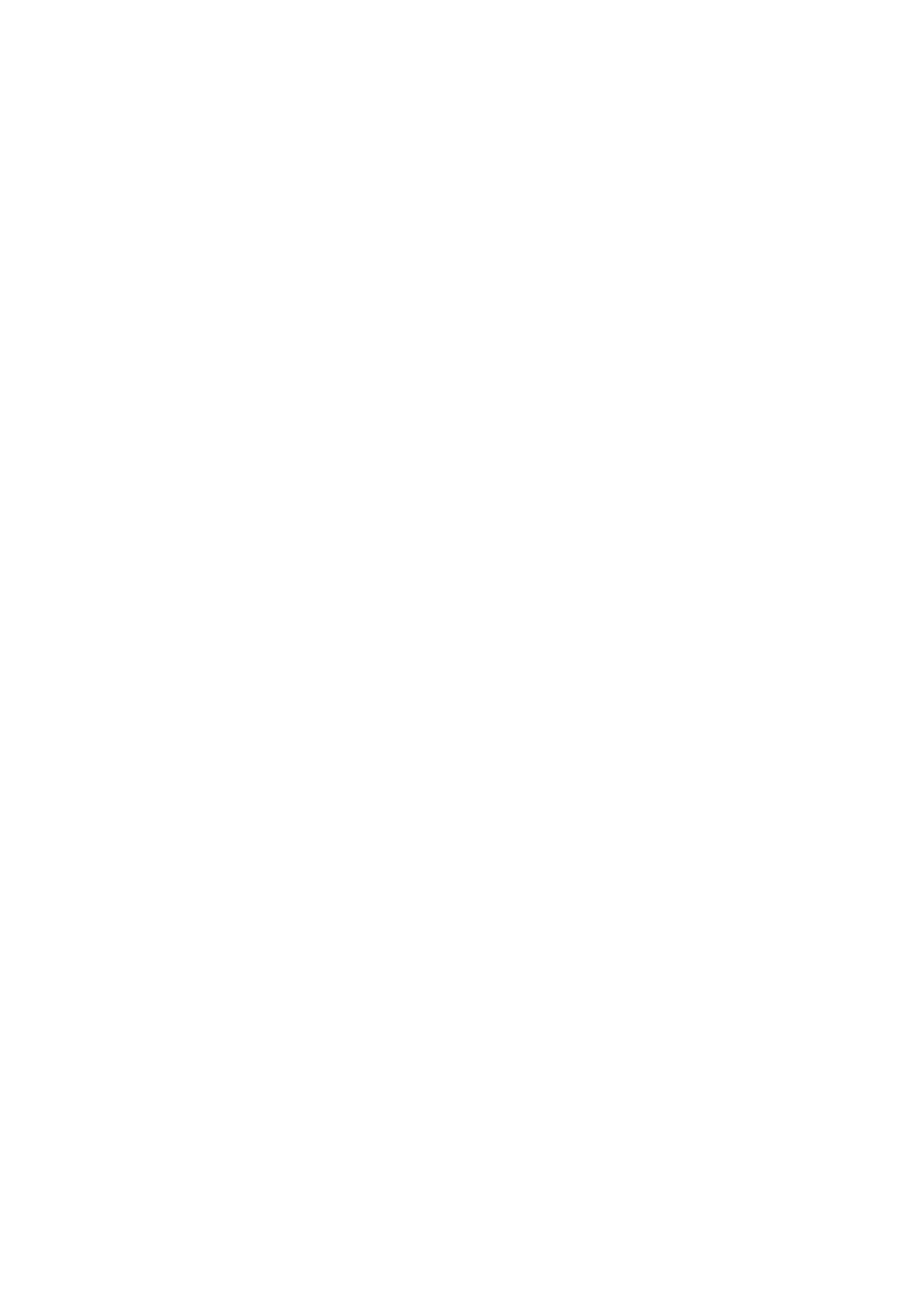*Hon Christopher Finlayson*

# **Ngā Mana Whenua o Tāmaki Makaurau Collective Redress Bill**

## Government Bill

#### **Contents**

|                |                                                   | Page |
|----------------|---------------------------------------------------|------|
|                | Preamble                                          | 9    |
| 1              | Title                                             | 10   |
| $\overline{2}$ | Commencement                                      | 10   |
|                | Part 1                                            |      |
|                | <b>Preliminary provisions</b>                     |      |
| 3              | Purpose of Act                                    | 10   |
| $\overline{4}$ | Provisions take effect on effective date          | 10   |
| 5              | Act binds the Crown                               | 11   |
| 6              | Outline                                           | 11   |
|                | Interpretation                                    |      |
| 7              | Interpretation of Act generally                   | 12   |
| 8              | Interpretation                                    | 12   |
| 9              | Meaning of Ngā Mana Whenua o Tāmaki Makaurau      | 14   |
|                | Other matters                                     |      |
| 10             | Application of Te Ture Whenua Maori Land Act 1993 | 15   |
| 11             | Rule against perpetuities does not apply          | 15   |
| 12             | Access to collective deed                         | 16   |
|                | Part 2                                            |      |
|                | <b>Cultural redress</b>                           |      |
|                | Subpart 1—Statements of iwi and hapul interests   |      |

[13 Statements of association 16](#page-17-0)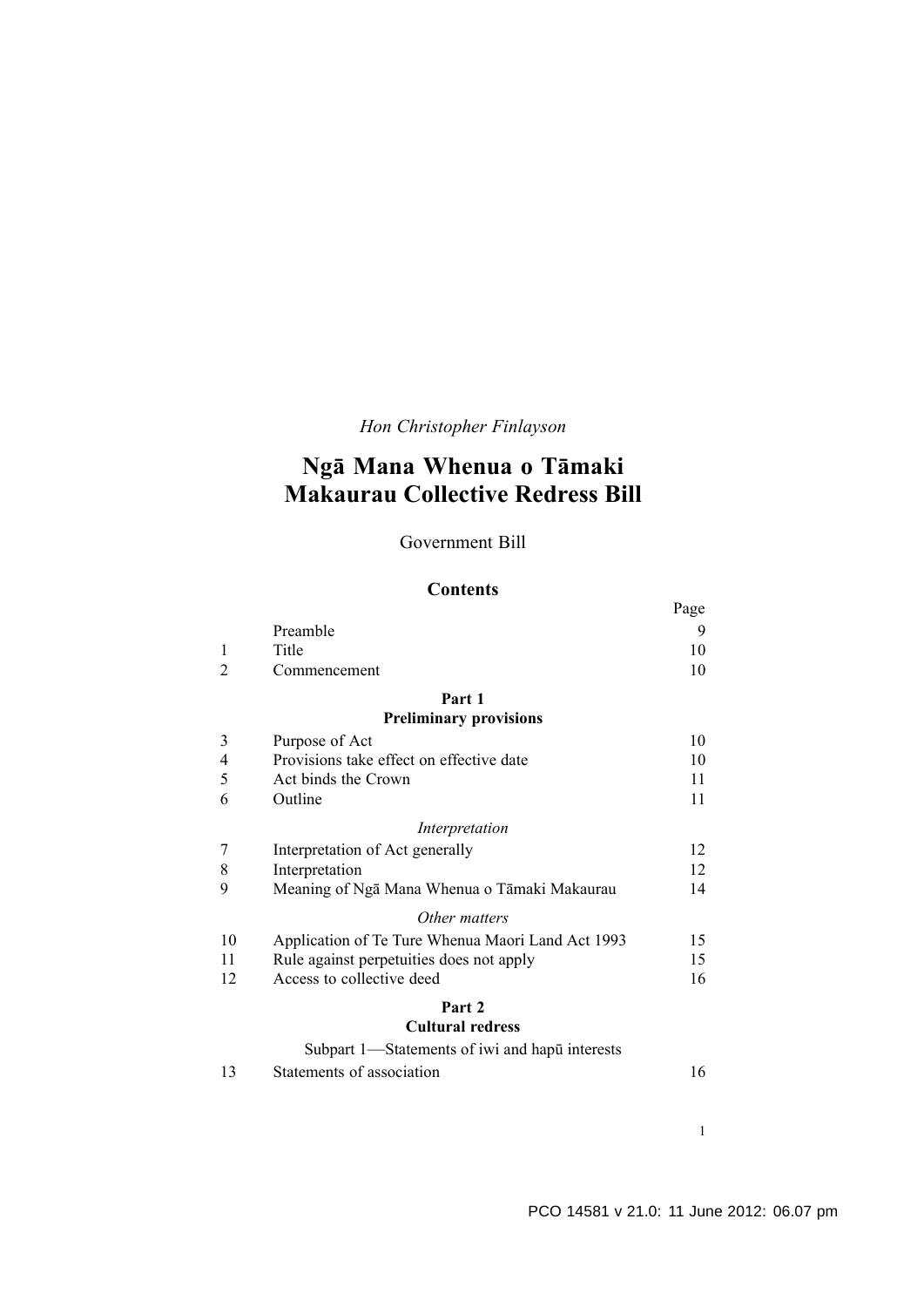|    | Subpart 2—Vesting of maunga                                                                          |          |
|----|------------------------------------------------------------------------------------------------------|----------|
| 14 | Meaning of maunga                                                                                    | 17       |
|    | Maunga vested in fee simple to be administered as historic<br>and recreation reserve                 |          |
| 15 | Maungawhau / Mount Eden                                                                              | 18       |
|    | Maunga vested in fee simple to be administered as<br>historic, local purpose, and recreation reserve |          |
| 16 | Ōhuiarangi / Pigeon Mountain                                                                         | 19       |
|    | Maunga vested in fee simple to be administered as<br>recreation reserves                             |          |
| 17 | Maungakiekie / One Tree Hill                                                                         | 20       |
| 18 | Mount Albert                                                                                         | 21       |
| 19 | Mount Roskill                                                                                        | 21       |
| 20 | Mount St John                                                                                        | 22       |
| 21 | Ōhinerau / Mount Hobson                                                                              | 22       |
| 22 | Ōtāhuhu / Mount Richmond<br>Te Tātua-a-Riukiuta                                                      | 23<br>24 |
| 23 |                                                                                                      |          |
|    | Maunga vested in fee simple to be administered as local<br>purpose and recreation reserves           |          |
| 24 | Maungarei / Mount Wellington                                                                         | 25       |
| 25 | Takarunga / Mount Victoria                                                                           | 26       |
|    | Maunga vested in fee simple to be administered as historic<br>reserve                                |          |
| 26 | Matukutūruru                                                                                         | 27       |
|    | Subpart 3—General provisions relating to vesting of<br>maunga                                        |          |
|    | Conditions of vesting                                                                                |          |
| 27 | Maunga must remain as reserves vested in trustee                                                     | 28       |
| 28 | Maunga vest subject to, or together with, interests                                                  | 28       |
|    | Improvements attached to maunga                                                                      |          |
| 29 | Improvements attached to maunga                                                                      | 29       |
| 30 | Further matters relating to improvements                                                             | 30       |
|    | Registration of ownership and recording of iwi and hapu<br>interests                                 |          |
| 31 | Registration of ownership                                                                            | 31       |
| 32 | Recording of iwi and hapū interests                                                                  | 32       |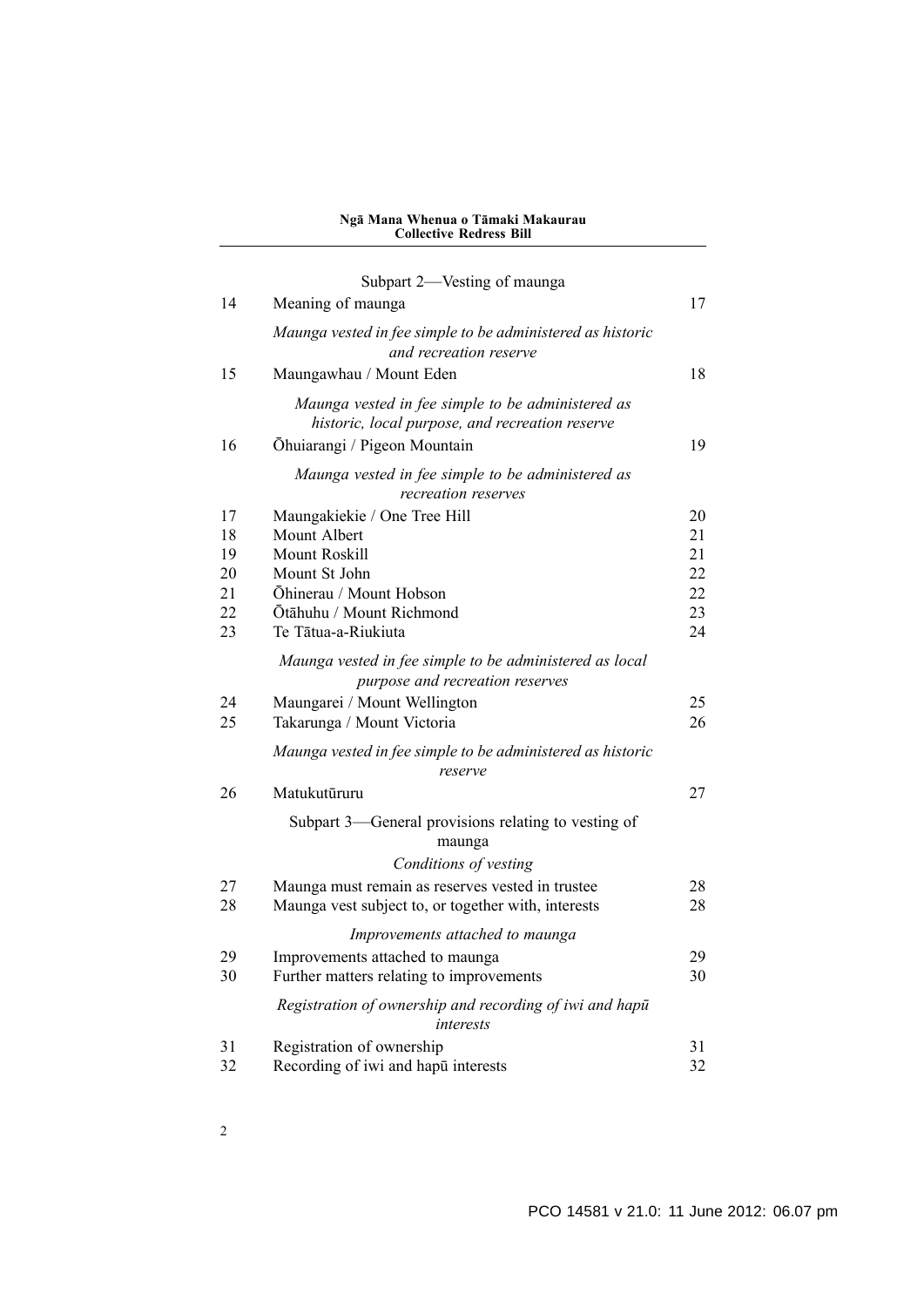|    | Other matters relating to vestings                                                               |    |
|----|--------------------------------------------------------------------------------------------------|----|
| 33 | Application of Part 4A of Conservation Act 1987                                                  | 32 |
| 34 | Application of other enactments to vestings                                                      | 33 |
| 35 | Savings of bylaws, etc, in relation to maunga                                                    | 33 |
| 36 | Names of Crown protected areas and maunga reserves                                               | 34 |
|    | Application of Reserves Act 1977 after vestings                                                  |    |
| 37 | Application of Reserves Act 1977 after vesting                                                   | 34 |
| 38 | Integrated management plan for maunga and other land<br>administered by Maunga Authority         | 34 |
| 39 | Integrated management plan must include provisions<br>relating to authorised cultural activities | 35 |
|    | Recording of certain matters on computer freehold<br>registers                                   |    |
| 40 | Recording of certain matters on computer freehold<br>registers                                   | 37 |
|    | Role of Auckland Council                                                                         |    |
| 41 | Maunga Authority and Auckland Council to agree annual<br>operational plan                        | 38 |
| 42 | Auckland Council responsible for routine management of<br>maunga                                 | 39 |
| 43 | Auckland Council responsible for costs in relation to<br>maunga                                  | 39 |
| 44 | Reporting and financial management relating to maunga                                            | 40 |
| 45 | Annual meeting of Auckland Council and Nga Mana<br>Whenua o Tāmaki Makaurau                      | 41 |
|    | Ngā Mana Whenua o Tāmaki Makaurau cultural activities<br>on maunga                               |    |
| 46 | Crown acknowledgement                                                                            | 41 |
| 47 | Meaning of authorised cultural activity                                                          | 41 |
| 48 | Ngā Mana Whenua o Tāmaki Makaurau may carry out<br>authorised cultural activities on maunga      | 42 |
|    | Subpart 4—Vesting of Maungauika                                                                  |    |
| 49 | Maungauika                                                                                       | 43 |
| 50 | Maungauika must remain as reserve vested in trustee                                              | 44 |
| 51 | Maungauika vests subject to, or together with, interests                                         | 45 |
| 52 | Improvements attached to Maungauika                                                              | 46 |
| 53 | Crown must allow trustee access to certain improvements                                          | 47 |
| 54 | Further matters relating to improvements                                                         | 47 |
| 55 | Registration of ownership                                                                        | 48 |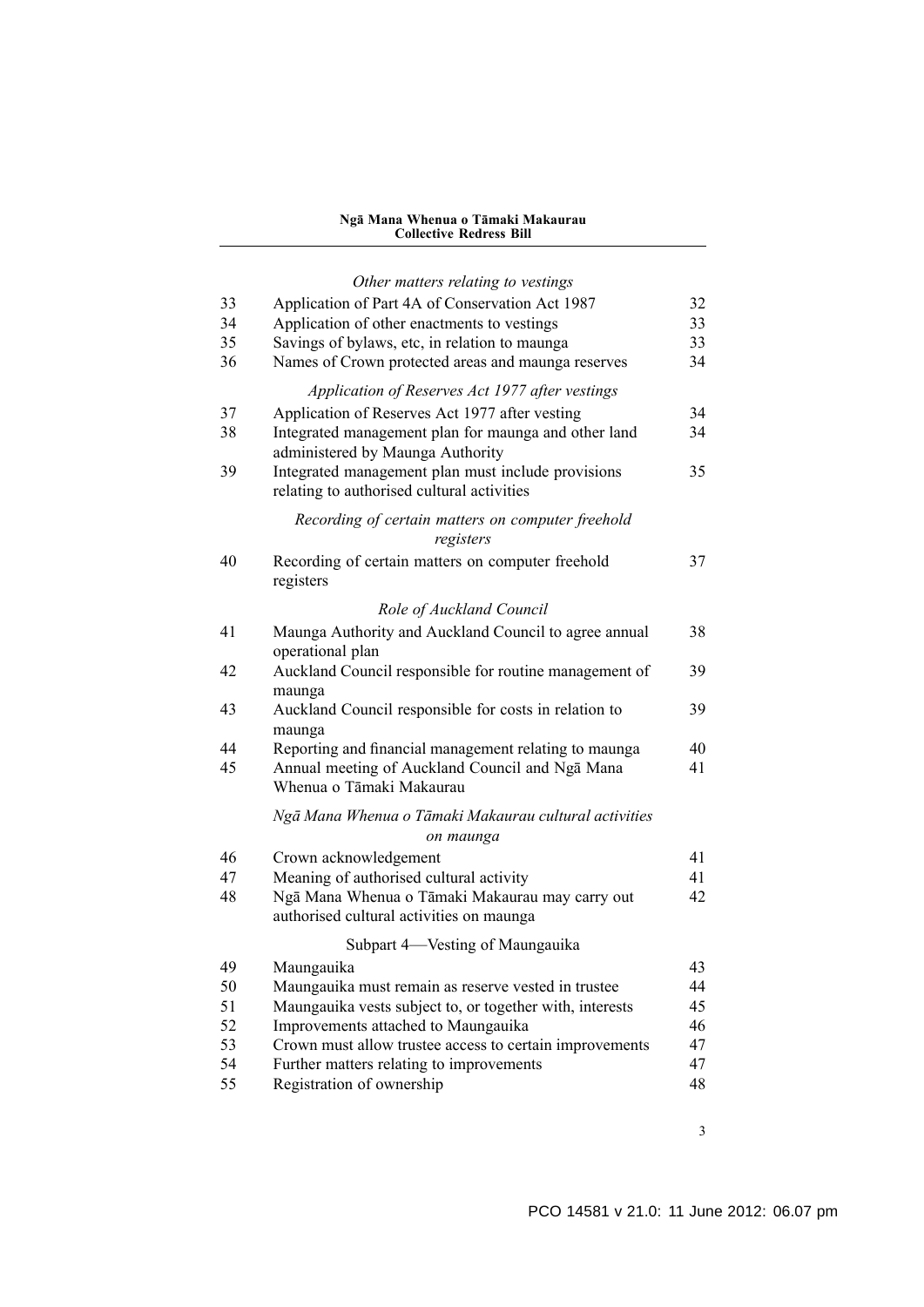| 56       | Recording of iwi and hapul interests                                                            | 48       |
|----------|-------------------------------------------------------------------------------------------------|----------|
| 57       | Application of Part 4A of Conservation Act 1987                                                 | 49       |
| 58       | Application of other enactments to vestings                                                     | 49       |
| 59       | Savings of bylaws, etc, in relation to Maungauika                                               | 49       |
| 60       | Name of Maungauika                                                                              | 50       |
| 61       | Recording of certain matters on computer freehold<br>register                                   | 50       |
|          | Right of first refusal over certain Crown improvements                                          |          |
| 62       | Right of first refusal over certain Crown improvements                                          | 51       |
| 63       | Order in Council triggering different arrangements for                                          | 52       |
|          | Maungauika                                                                                      |          |
|          | Subpart 5—Vesting of Rarotonga / Mount Smart                                                    |          |
| 64       | Rarotonga / Mount Smart vested in fee simple                                                    | 52       |
| 65       | Rarotonga / Mount Smart vests subject to, or together<br>with, interests                        | 53       |
| 66       | Rarotonga / Mount Smart must remain as reserve vested                                           | 54       |
|          | in trustee                                                                                      |          |
| 67       | Registration of ownership of Rarotonga / Mount Smart                                            | 55       |
| 68<br>69 | Recording of iwi and hapū interests                                                             | 55<br>55 |
| 70       | Application of Part 4A of Conservation Act 1987                                                 | 56       |
| 71       | Application of other enactments to vestings<br>Rarotonga / Mount Smart not Crown protected area | 56       |
| 72       | Application of Reserves Act 1977 to Rarotonga / Mount                                           | 57       |
|          | Smart                                                                                           |          |
| 73       | Recording application of this subpart and registration of<br>new dealings                       | 57       |
| 74       | Other lawful rights and interests not affected                                                  | 58       |
|          | Subpart 6—Administration of Maungakiekie / One Tree<br>Hill northern land and Mount Mangere     |          |
| 75       | Interpretation                                                                                  | 58       |
| 76       | Maungakiekie / One Tree Hill northern land                                                      | 58       |
| 77       | Mangere Mountain                                                                                | 58       |
| 78       | Matters affecting administered lands                                                            | 59       |
| 79       | Improvements attached to administered lands                                                     | 60       |
| 80       | Recording of iwi and hapū interests                                                             | 61       |
|          | Subpart 7-Motu                                                                                  |          |
| 81       | Meaning of motu                                                                                 | 62       |
|          | Vesting of motu and vesting back                                                                |          |
| 82       | Notice appointing vesting date for motu                                                         | 62       |
|          |                                                                                                 |          |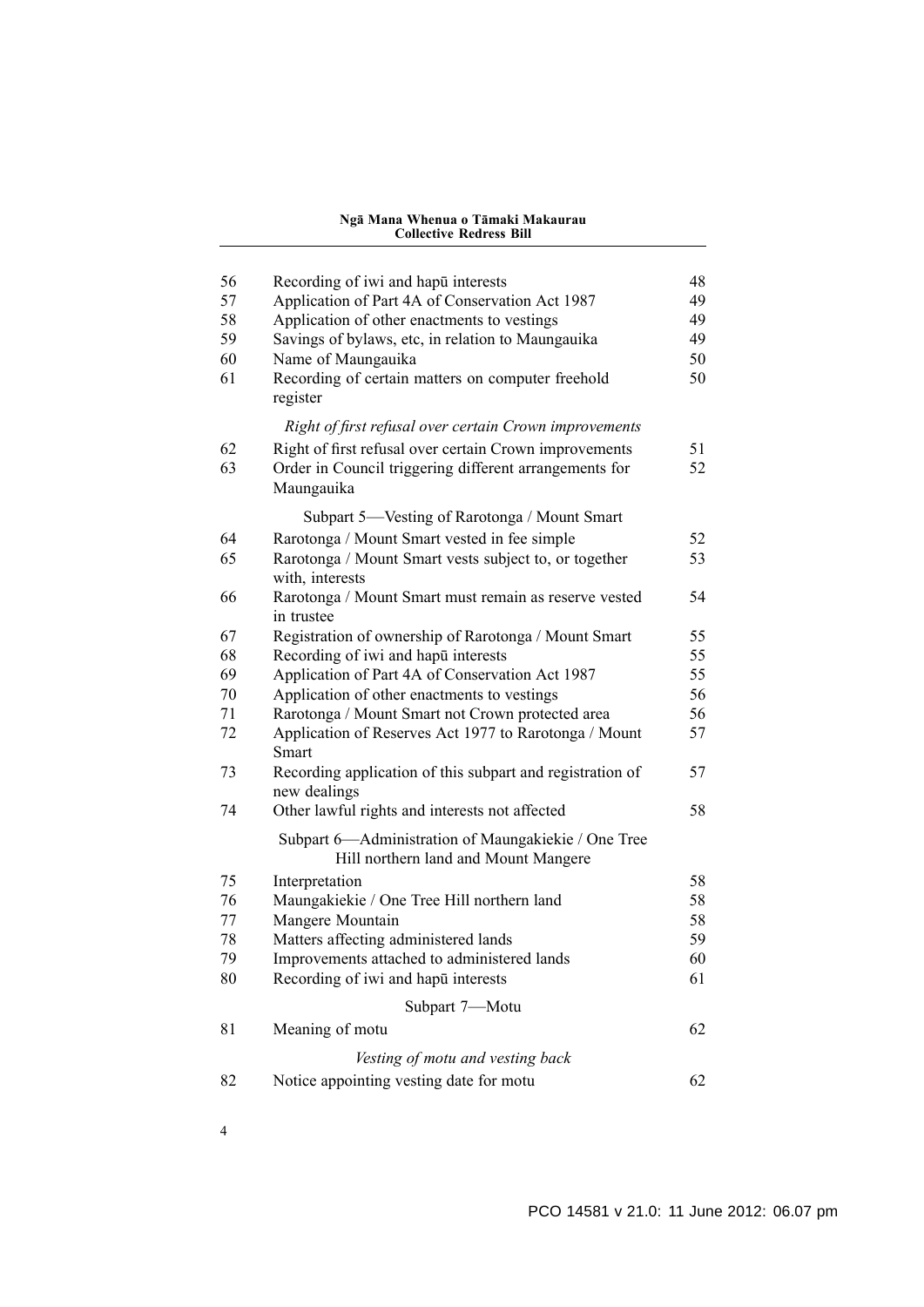| 83  | Vesting and vesting back of motu                                                                 |    |  |  |  |
|-----|--------------------------------------------------------------------------------------------------|----|--|--|--|
|     | Vesting of Nga Pona-toru-a-Peretū                                                                |    |  |  |  |
| 84  | Ngā Pona-toru-a-Peretū                                                                           | 63 |  |  |  |
| 85  | Ngā Pona-toru-a-Peretū vests subject to, or together with                                        |    |  |  |  |
|     | interests                                                                                        |    |  |  |  |
| 86  | Recording and registering certain matters                                                        | 65 |  |  |  |
| 87  | Improvements in or on Nga Pona-toru-a-Peretū                                                     | 65 |  |  |  |
|     | Islington Bay Hall property                                                                      |    |  |  |  |
| 88  | Islington Bay Hall property                                                                      | 66 |  |  |  |
| 89  | Islington Bay Hall property vests subject to, or together                                        | 67 |  |  |  |
|     | with, interests                                                                                  |    |  |  |  |
| 90  | Improvements in or on Islington Bay Hall property                                                | 67 |  |  |  |
| 91  | Use of Islington Bay Hall property and its improvements                                          | 68 |  |  |  |
|     | Islington Bay Bach 80 property                                                                   |    |  |  |  |
| 92  | Islington Bay Bach 80 property                                                                   | 69 |  |  |  |
| 93  | Trustee may erect certain improvements as if approvals                                           | 70 |  |  |  |
|     | granted                                                                                          |    |  |  |  |
| 94  | Trustee may restrict or prohibit access to improvements                                          | 70 |  |  |  |
|     | General provisions relating to Rangitoto properties                                              |    |  |  |  |
| 95  | Registration of ownership                                                                        | 70 |  |  |  |
| 96  | Recording of iwi and hapū interests                                                              | 71 |  |  |  |
| 97  | Application of Part 4A of Conservation Act 1987 to                                               | 71 |  |  |  |
|     | Rangitoto properties                                                                             |    |  |  |  |
| 98  | Recording application of Part 4A of Conservation Act                                             | 72 |  |  |  |
|     | 1987 and sections of this Act                                                                    |    |  |  |  |
| 99  | Application of other enactments to vestings                                                      | 72 |  |  |  |
| 100 | Application of Reserves Act 1977 to Islington Bay Hall                                           | 73 |  |  |  |
|     | and Islington Bay Bach 80 properties after vesting                                               |    |  |  |  |
| 101 | Application of Forest and Rural Fires Act 1977 to                                                | 73 |  |  |  |
| 102 | Rangitoto properties after vesting<br>Saving of bylaws, etc, in relation to Rangitoto properties | 73 |  |  |  |
| 103 | Names of crown protected areas and reserves                                                      | 73 |  |  |  |
|     |                                                                                                  |    |  |  |  |
|     | Subpart 8-Conservation Management Plan for inner<br>Gulf motu                                    |    |  |  |  |
| 104 | Process for preparation and approval of Tāmaki Makaurau<br>Motu plan for inner Gulf motu         | 74 |  |  |  |
| 105 | Preparation of draft plan                                                                        | 75 |  |  |  |
| 106 | Notification of draft plan                                                                       | 75 |  |  |  |
| 107 | Submissions on draft plan                                                                        | 75 |  |  |  |
|     |                                                                                                  |    |  |  |  |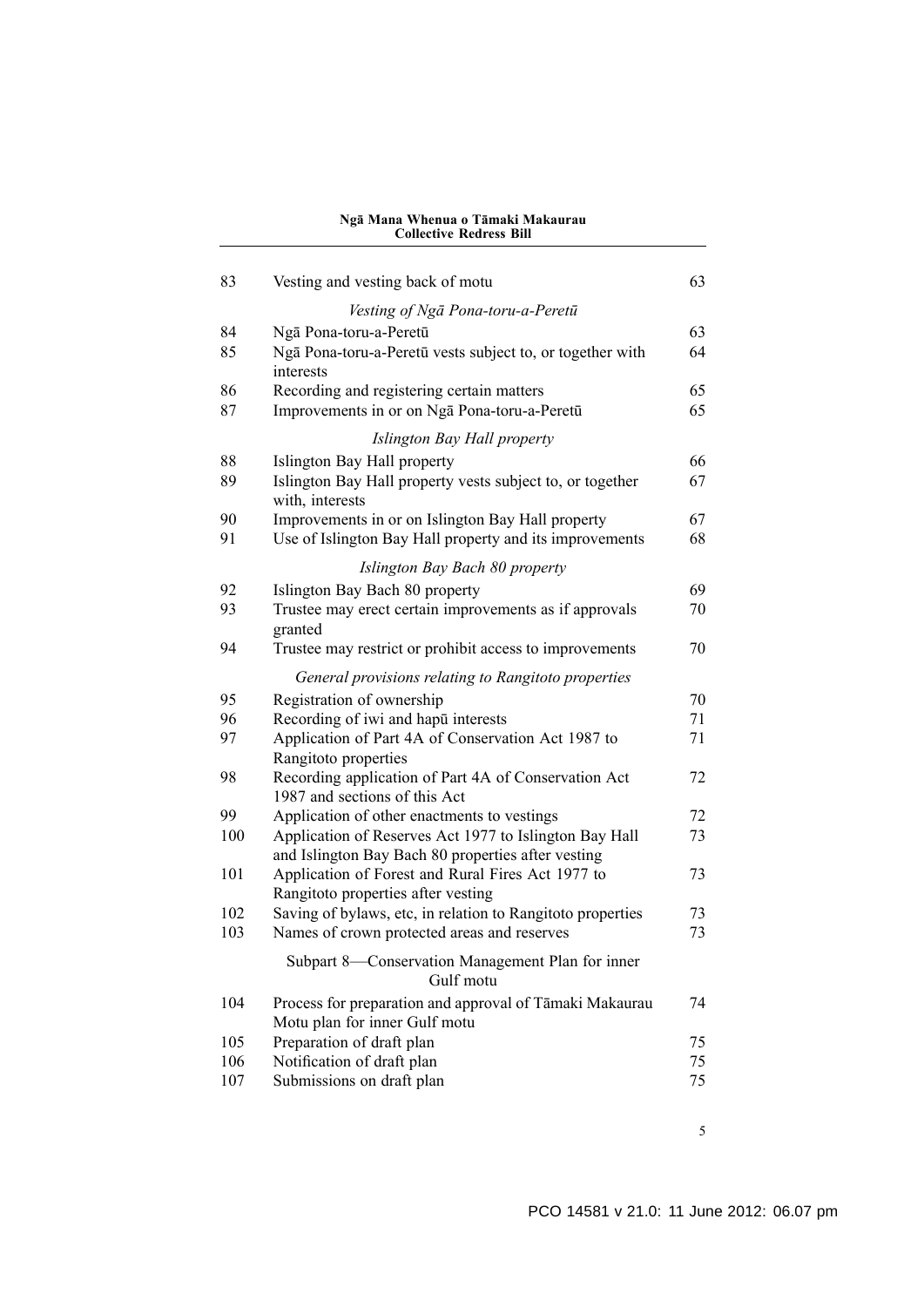| 108 | Hearing of submissions                                                                | 76     |
|-----|---------------------------------------------------------------------------------------|--------|
| 109 | Revision of draft plan                                                                | 76     |
| 110 | Referral of draft plan to Conservation Authority and<br>Minister                      | 77     |
| 111 | Approval of draft plan                                                                | 78     |
| 112 | Referral of disagreement to Conservation Authority                                    | 78     |
| 113 | Mediation of disagreement                                                             | 79     |
| 114 | Review of Motu plan                                                                   | 80     |
| 115 | Amendment of Motu plan                                                                | 80     |
|     | Subpart 9-Geographic names                                                            |        |
| 116 | Interpretation                                                                        | 81     |
| 117 | New official names of features                                                        | 81     |
| 118 | Publication of new official names                                                     | 81     |
| 119 | Alteration of new official names                                                      | 81     |
| 120 | Name changes for Crown protected areas                                                | 82     |
|     | Subpart 10-Miscellaneous                                                              |        |
| 121 | Limitation of liability under section $314(1)(da)$ of<br>Resource Management Act 1991 | 82     |
|     | Part 3                                                                                |        |
|     | Tūpuna Maunga o Tāmaki Makaurau Authority                                             |        |
| 122 | Establishment of Tūpuna Maunga o Tāmaki Makaurau                                      | 83     |
|     | Authority                                                                             |        |
| 123 | Membership                                                                            | 83     |
| 124 | Chair and deputy chairperson                                                          | 83     |
| 125 | Functions and powers                                                                  | 84     |
| 126 | Maunga Authority administering body for certain other<br>land                         | 84     |
| 127 | Ministerial delegations under Reserves Act 1977                                       | 85     |
| 128 | Maunga Authority may delegate administering body                                      | 86     |
|     | functions and powers to Auckland Council                                              |        |
| 129 | Auckland Council to provide administrative support                                    | 86     |
| 130 | Maunga Authority not council organisation,                                            | 87     |
|     | council-controlled organisation, or joint committee                                   |        |
| 131 | Procedures                                                                            | 87     |
|     | Part 4                                                                                |        |
|     | <b>Commercial redress</b>                                                             |        |
|     | Interpretation                                                                        |        |
| 132 | Interpretation                                                                        | 87     |
|     |                                                                                       | $\sim$ |

- [133 Meaning of RFR land 89](#page-90-0)<br>134 Meaning of Crown body 90 134 Meaning of Crown body
- 6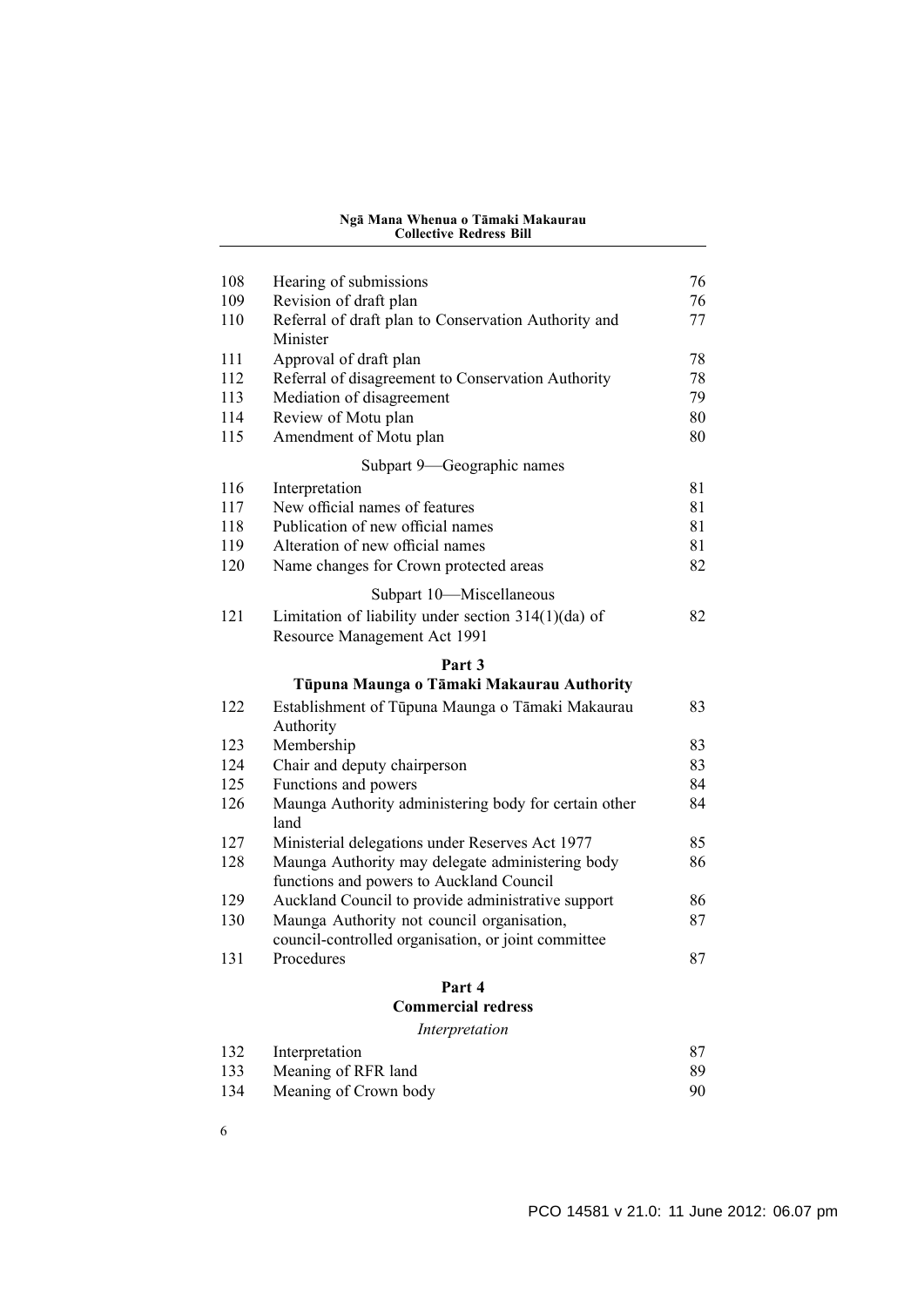| 135 | Land required for another Treaty settlement ceasing to<br>be RFR land |     |  |  |
|-----|-----------------------------------------------------------------------|-----|--|--|
|     | Subpart 1-RFR Land                                                    |     |  |  |
|     | Restrictions on disposal of RFR land                                  |     |  |  |
| 136 | Restrictions on disposal of RFR land                                  | 91  |  |  |
|     |                                                                       |     |  |  |
|     | Notice of potential disposal of RFR land                              |     |  |  |
| 137 | Notice to Limited Partnership of potential disposal of<br>RFR land    | 92  |  |  |
|     | Limited Partnership's right of first refusal                          |     |  |  |
| 138 | Requirements for offer                                                | 92  |  |  |
| 139 | Expiry date of offer                                                  | 93  |  |  |
| 140 | Withdrawal of offer                                                   | 93  |  |  |
| 141 | Acceptance of offer                                                   | 93  |  |  |
| 142 | Formation of contract                                                 | 94  |  |  |
|     | Disposals to others where land remains RFR land                       |     |  |  |
| 143 | Disposals to the Crown or Crown bodies                                | 94  |  |  |
| 144 | Disposals of existing public works to local authorities               | 95  |  |  |
| 145 | Disposals of reserves to administering bodies                         | 95  |  |  |
|     | Disposals to others where land may cease to be RFR land               |     |  |  |
| 146 | Disposals in accordance with enactment or rule of law                 | 95  |  |  |
| 147 | Disposals in accordance with legal or equitable obligation            | 96  |  |  |
| 148 | Disposals by the Crown under certain legislation                      | 96  |  |  |
| 149 | Disposals of land held for public works                               | 96  |  |  |
| 150 | Disposals for reserve or conservation purposes                        | 97  |  |  |
| 151 | Disposals for State housing purposes                                  | 97  |  |  |
| 152 | Disposals by district health boards                                   | 97  |  |  |
| 153 | Disposals for charitable purposes                                     | 97  |  |  |
| 154 | Disposals to tenants                                                  | 97  |  |  |
| 155 | Disposals of Unitec land                                              | 98  |  |  |
| 156 | RFR landowner's obligations subject to other things                   | 98  |  |  |
|     | <b>Notices</b>                                                        |     |  |  |
| 157 | Notice of RFR land with computer register after effective<br>date     | 99  |  |  |
| 158 | Notice to Limited Partnership of disposals of RFR land                | 99  |  |  |
|     | to others                                                             |     |  |  |
| 159 | Notice of land ceasing to be RFR land                                 | 100 |  |  |
| 160 | Notice requirements                                                   | 100 |  |  |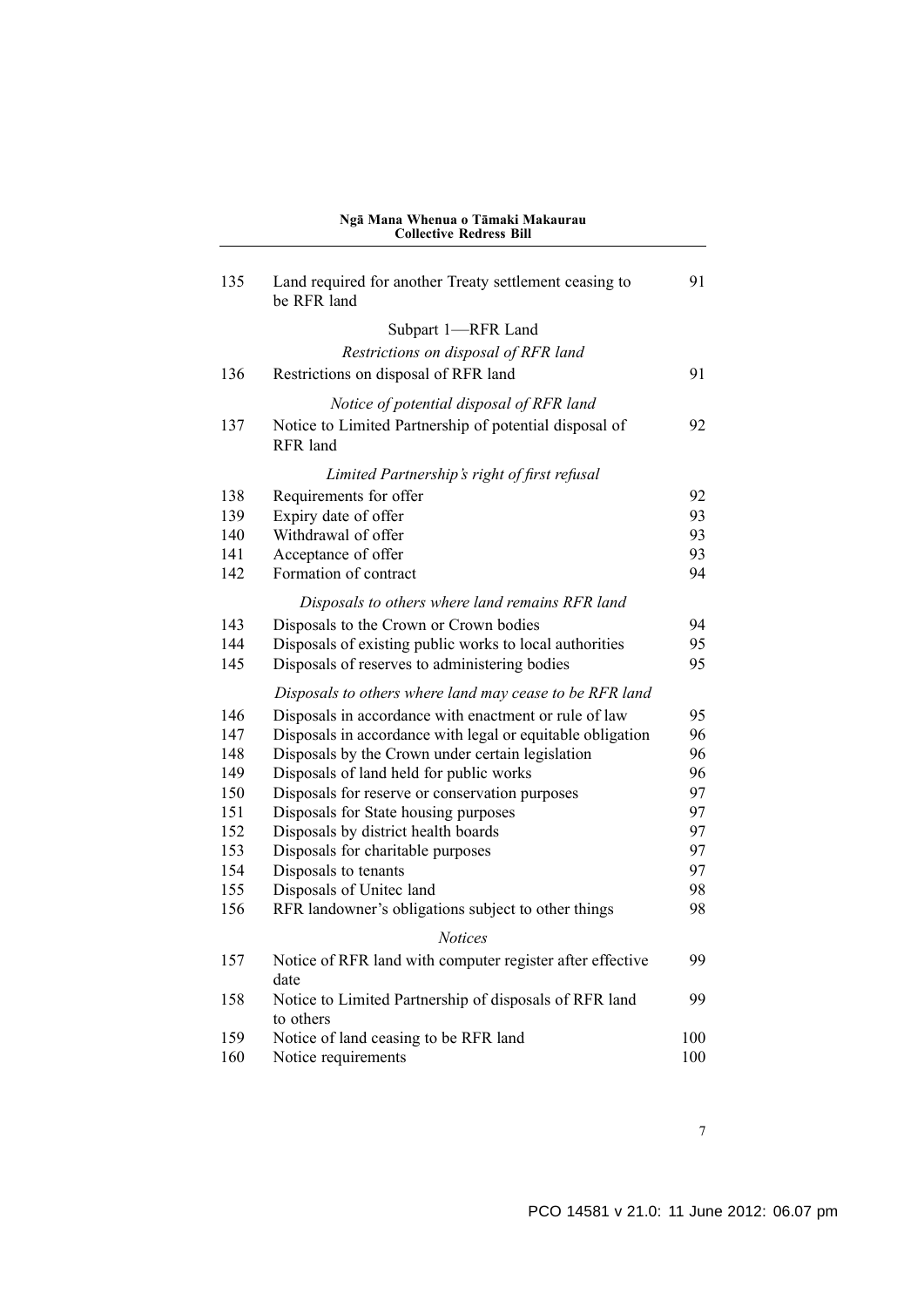#### *[Memorials for RFR land](#page-102-0)*

| 161        | Recording memorials on computer registers for RFR land                                                     | 101<br>101 |  |  |
|------------|------------------------------------------------------------------------------------------------------------|------------|--|--|
| 162        | Removal of memorials when land ceases to be RFR land                                                       |            |  |  |
| 163        | Removal of memorials when RFR period ends                                                                  | 102        |  |  |
|            | General provisions                                                                                         |            |  |  |
| 164        | Waiver and variation                                                                                       | 103        |  |  |
| 165        | Disposal of Crown bodies not affected                                                                      | 103        |  |  |
| 166<br>167 | Assignment of rights and obligations under this subpart<br>Certain enactments do not not apply to RFR land | 103<br>104 |  |  |
|            |                                                                                                            |            |  |  |
|            | Subpart 2—Option to purchase former deferred selection<br>properties                                       |            |  |  |
| 168        | The Crown may transfer former deferred selection<br>properties                                             | 105        |  |  |
| 169        | Registrar-General to create computer freehold register                                                     | 105        |  |  |
| 170        | Application of other enactments                                                                            | 106        |  |  |
|            | Part 5                                                                                                     |            |  |  |
|            | <b>Miscellaneous</b>                                                                                       |            |  |  |
|            | Subpart 1-Transitional provisions                                                                          |            |  |  |
| 171        | First meeting of Maunga Authority                                                                          | 107        |  |  |
| 172        | Interim operational plan                                                                                   | 107        |  |  |
| 173        | Management plans for maunga                                                                                | 108        |  |  |
| 174        | Cultural activities                                                                                        | 108        |  |  |
|            | Subpart 2—Consequential amendments                                                                         |            |  |  |
| 175        | Amendment to Conservation Act 1987                                                                         | 108        |  |  |
| 176        | Amendment to Hauraki Gulf Marine Park Act 2000                                                             | 109        |  |  |
| 177        | Amendment to Local Government (Auckland Council)<br>Act 2009                                               | 109        |  |  |
|            | Schedule 1                                                                                                 | 110        |  |  |
|            | <b>Maunga descriptions</b>                                                                                 |            |  |  |
|            | <b>Schedule 2</b>                                                                                          | 119        |  |  |
|            | Maungauika and Rarotonga / Mount Smart<br>descriptions                                                     |            |  |  |
|            | <b>Schedule 3</b>                                                                                          | 121        |  |  |
|            | Maungakiekie / One Tree Hill northern area and                                                             |            |  |  |
|            | <b>Mount Mangere descriptions</b>                                                                          |            |  |  |
|            | <b>Schedule 4</b>                                                                                          | 122        |  |  |
|            | <b>Motu descriptions</b>                                                                                   |            |  |  |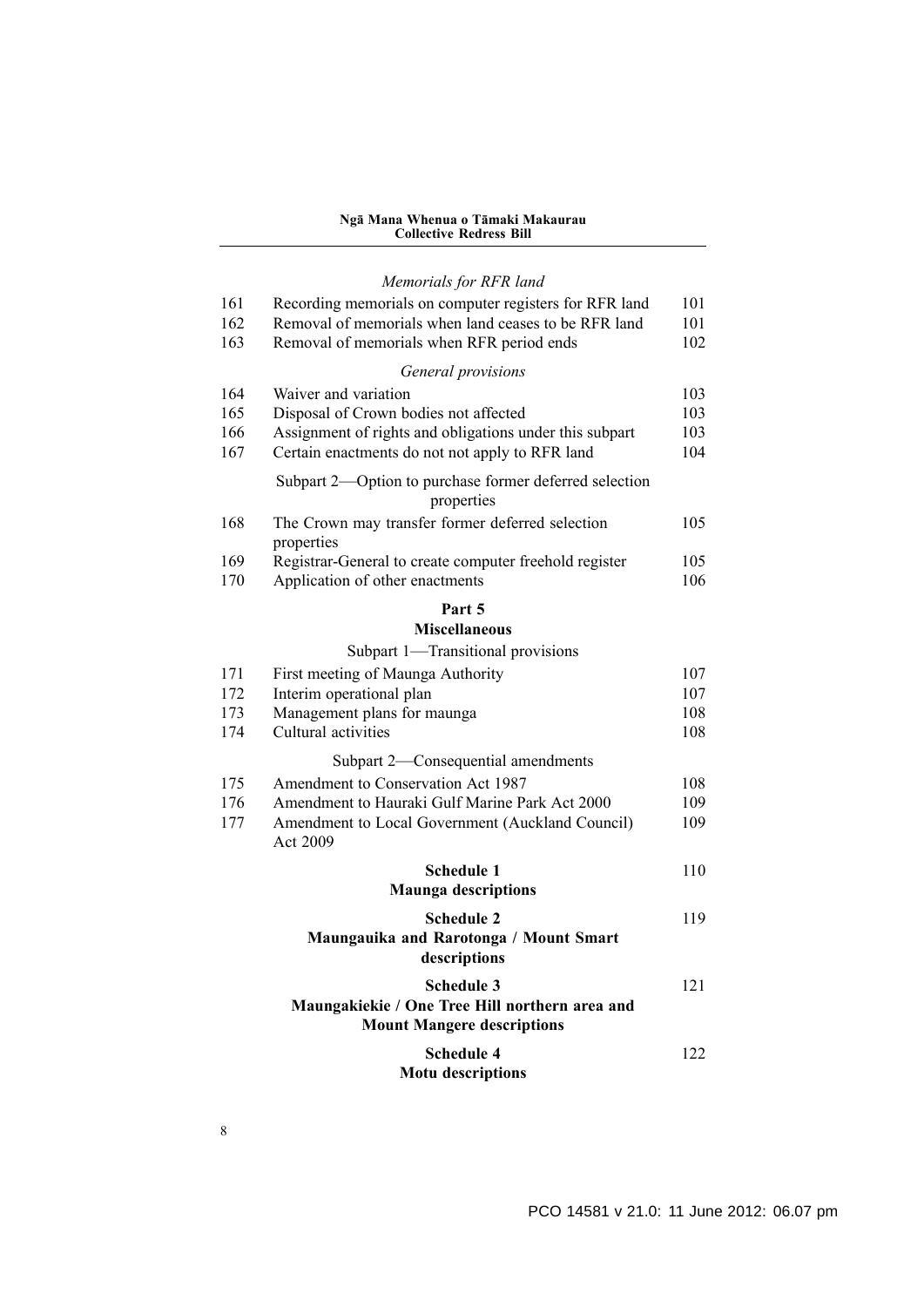<span id="page-10-0"></span>

| Ngā Mana Whenua o Tāmaki Makaurau<br><b>Collective Redress Bill</b> | Preamble |
|---------------------------------------------------------------------|----------|
| Schedule 5<br>Tūpuna Maunga o Tāmaki Makaurau Authority             | 125      |
| Schedule 6<br><b>Notices in relation to RFR land</b>                | 134      |
| Schedule 7<br>Maungauika                                            | 136      |

## **Preamble**

- (1) The iwi and hapū comprising the collective known as Ngā Mana Whenua o Tāmaki Makaurau have claims to Tāmaki Makaurau based on historical breaches of the Treaty of Waitangi (te Tiriti o Waitangi) by the Crown:
- (2) Settlement of these claims is progressing through negotiations between the Crown and each individual iwi and hapū:
- (3) At the same time, the Crown has been negotiating other redress with Ngā Mana Whenua o Tāmaki Makaurau—
	- (a) relating to certain maunga, motu, and lands of Tāmaki Makaurau; and
	- (b) in respect of which all the iwi and hapū have interests; and
	- (c) in respect of which all the iwi and hapū will share:
- (4) The maunga and motu are taonga in relation to which the iwi and hapū have always—
	- (a) maintained a unique relationship; and
	- (b) honoured their intergenerational role as kaitiaki:
- (5) The negotiations between the Crown and Ngā Mana Whenua o Tāmaki Makaurau began in July 2009:
- (6) On 12 February 2010, the Crown and Ngā Mana Whenua o Tāmaki Makaurau signed a Framework Agreement:
- (7) On 5 November 2011, the Crown and Ngā Mana Whenua o Tāmaki Makaurau signed a Record of Agreement:
- (8) On 7 June 2012, the Crown and Ngā Mana Whenua o Tāmaki Makaurau initialled a deed encapsulating the redress agreed arising from the Framework Agreement and the Record of Agreement: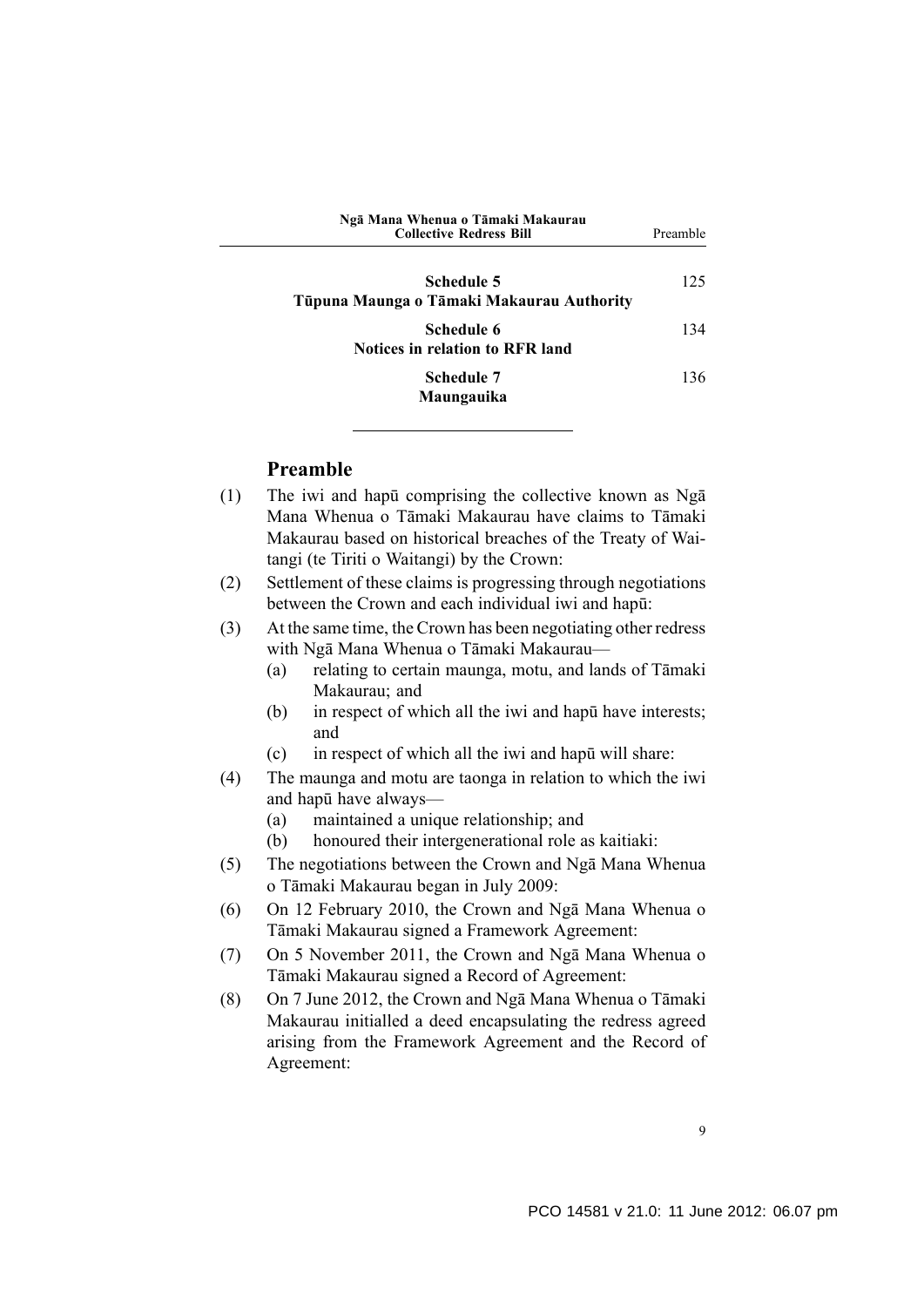- (9) On [ ], the Crown and Ngā Mana Whenua o Tāmaki Makaurau signed the deed:
- (10) To implement the deed, legislation is required.

#### **The Parliament of New Zealand therefore enacts as follows:**

**1 Title**

<span id="page-11-0"></span>cl 1

This Act is the Ngā Mana Whenua o Tāmaki Makaurau Collective Redress Act 2012.

#### **2 Commencement**

This Act comes into force on the day after the date on which it receives the Royal assent.

#### **Part 1**

## **Preliminary provisions**

## **3 Purpose of Act**

The purpose of this Act is to give effect to certain provisions of the collective deed, which provides shared redress to the iwi and hapū comprising Ngā Mana Whenua o Tāmaki Makaurau, including by—

- (a) restoring certain maunga and motu of Tāmaki Makaurau to the iwi and hapū, the maunga and motu being treasured sources of mana to the iwi and hapū; and
- (b) providing mechanisms by which the iwi and hapū may exercise mana whenua and kaitiakitanga over the maunga and motu; and
- (c) providing a right of first refusal regime over certain land of Tāmaki Makaurau to enable those iwi and hapu to build an economic base for their members.

#### **4 Provisions take effect on effective date**

- (1) The provisions of this Act take effect on the effective date unless a provision states otherwise.
- (2) Before the date on which a provision takes effect, a person may prepare or sign a document or do anything else that is required—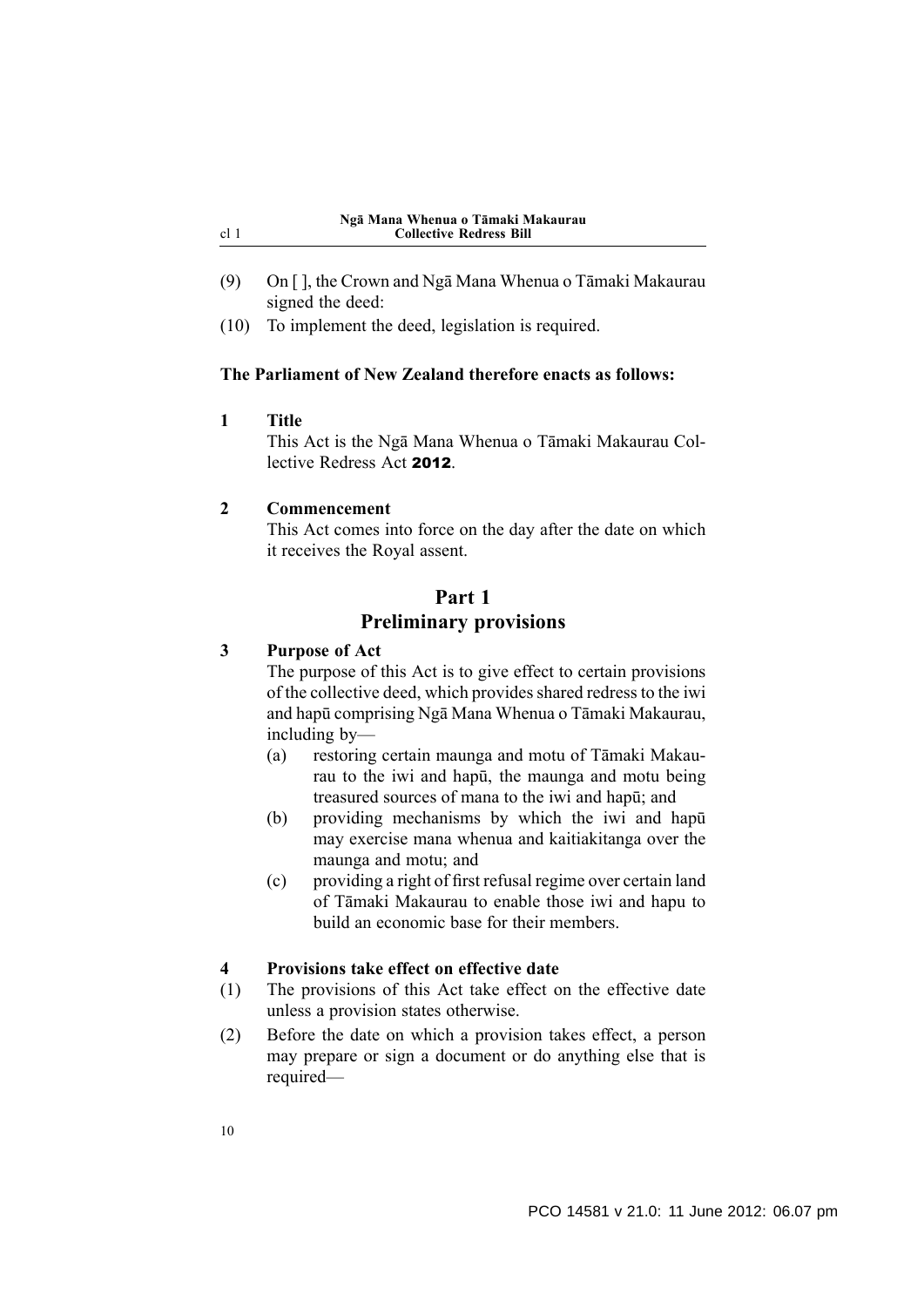- <span id="page-12-0"></span>(a) for the provision to have full effect on that date; or
- (b) for a power to be exercised, or for a duty to be performed, under the provision on that date.

#### **5 Act binds the Crown**

This Act binds the Crown.

## **6 Outline**

- (1) This section is a guide to the overall scheme and effect of this Act. It does not affect the interpretation or application of the other provisions of this Act or the collective deed.
- (2) This Part—
	- (a) states the purpose of this Act; and
	- (b) provides for the provisions of the Act to take effect on the effective date unless a provision states otherwise; and
	- (c) specifies that the Act binds the Crown; and
	- (d) defines terms used in the Act; and
	- (e) provides for—
		- (i) the exclusion of the law against perpetuities; and
		- (ii) access to the collective deed.
- (3) **Part 2** provides for cultural redress, including  $\lceil \cdot \rceil$
- (4) Part 4 provides for commercial redress, including [ ]
- (5) Part 5 provides for miscellaneous matters, including  $[ ]$
- (6) There are 6 schedules, as follows:
	- (a) Schedule 1 describes the maunga:
	- (b) Schedule 2 describes Rarotonga / Mount Smart:
	- (c) Schedule 3 describes Maungakiekie / One Tree Hill northern area and Mount Mangere:
	- (d) Schedule 4 describes the motu:
	- (e) Schedule 5 sets out matters relating to the Tūpuna Maunga o Tāmaki Makaurau Authority and its members:
	- (f) Schedule 6 sets out provisions that apply to notices given in relation to RFR land.

## **Note**

**To be completed when Bill more settled.**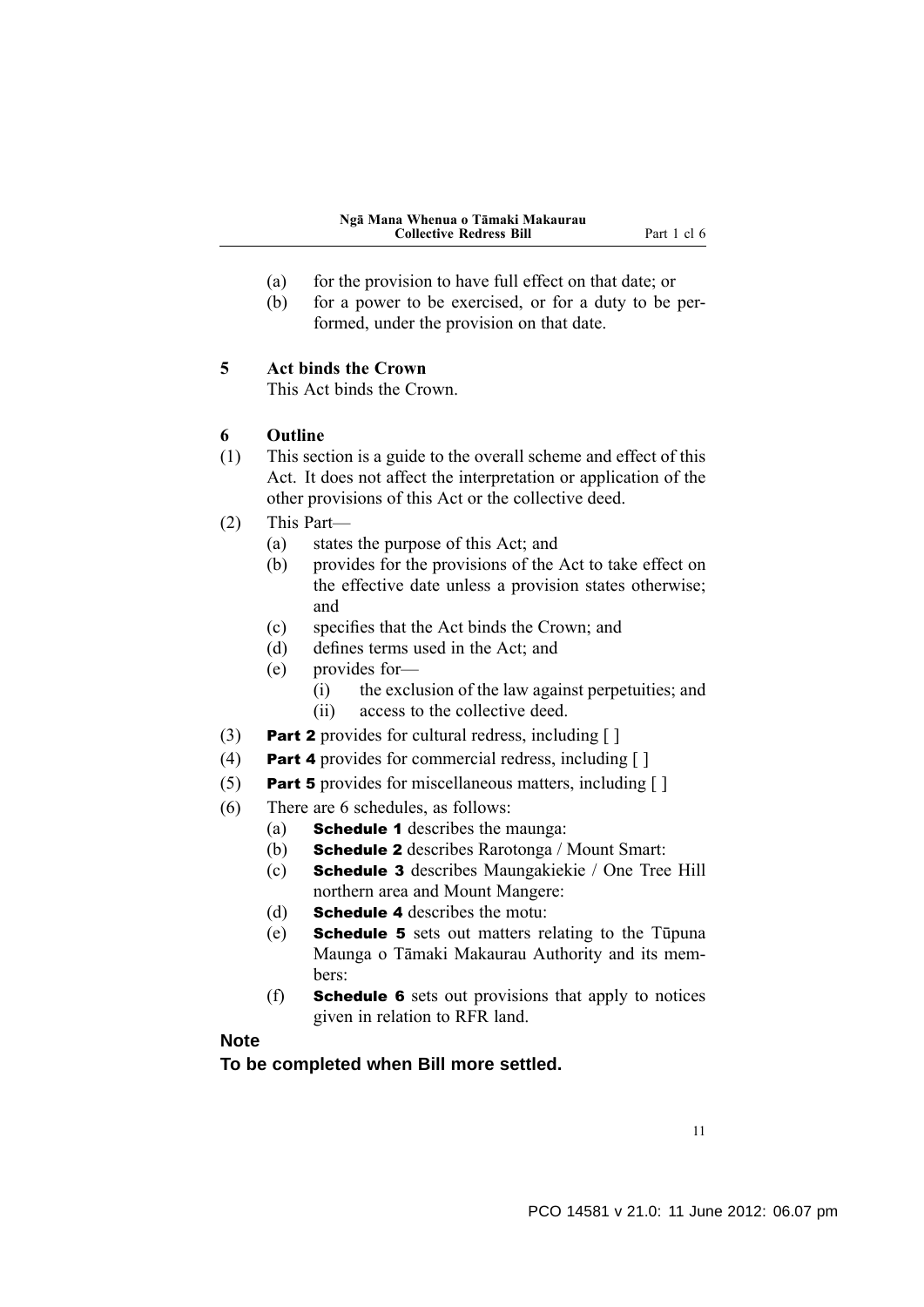<span id="page-13-0"></span>Part 1 cl 7

#### **Ngā Mana Whenua o Tāmaki Makaurau Collective Redress Bill**

#### *Interpretation*

#### **7 Interpretation of Act generally**

It is the intention of Parliament that this Act is interpreted in a manner that best furthers the agreements expressed in the collective deed.

## **8 Interpretation**

In this Act, unless the context requires another meaning, **administering body** has the meaning given by section 2(1) of the Reserves Act 1977

**administeed lands** has the meaning given in section 100 **annual operation plan** means [ ]

**Auckland Council** means the local authority established by section 6(1) of the Local Government (Auckland Council) Act 2009

**authorised person** means a person authorised by the Director-General

#### **collective deed**—

- (a) means the deed, dated [ ] between Ngā Mana Whenua o Tāmaki Makaurau and the Crown; and
- (b) includes any schedules of or attachments to the deed; and
- (c) includes any amendments validly made to the deed

**Conservation Authority** means the New Zealand Conservation Authority established under section 6A of the Conservation Act 1987

**Conservation Board** means the board established under section 6L of the Conservation Act 1987 that has jurisdiction over Auckland and the inner Hauraki Gulf islands

**Crown** has the meaning given by section 2(1) of the Public Finance Act 1989

**documents schedule** means the documents schedule of the collective deed

**effective date** means the date that is 20 working days after the date on which this Act comes into force

**integrated management plan** means the management plan prepared under section 38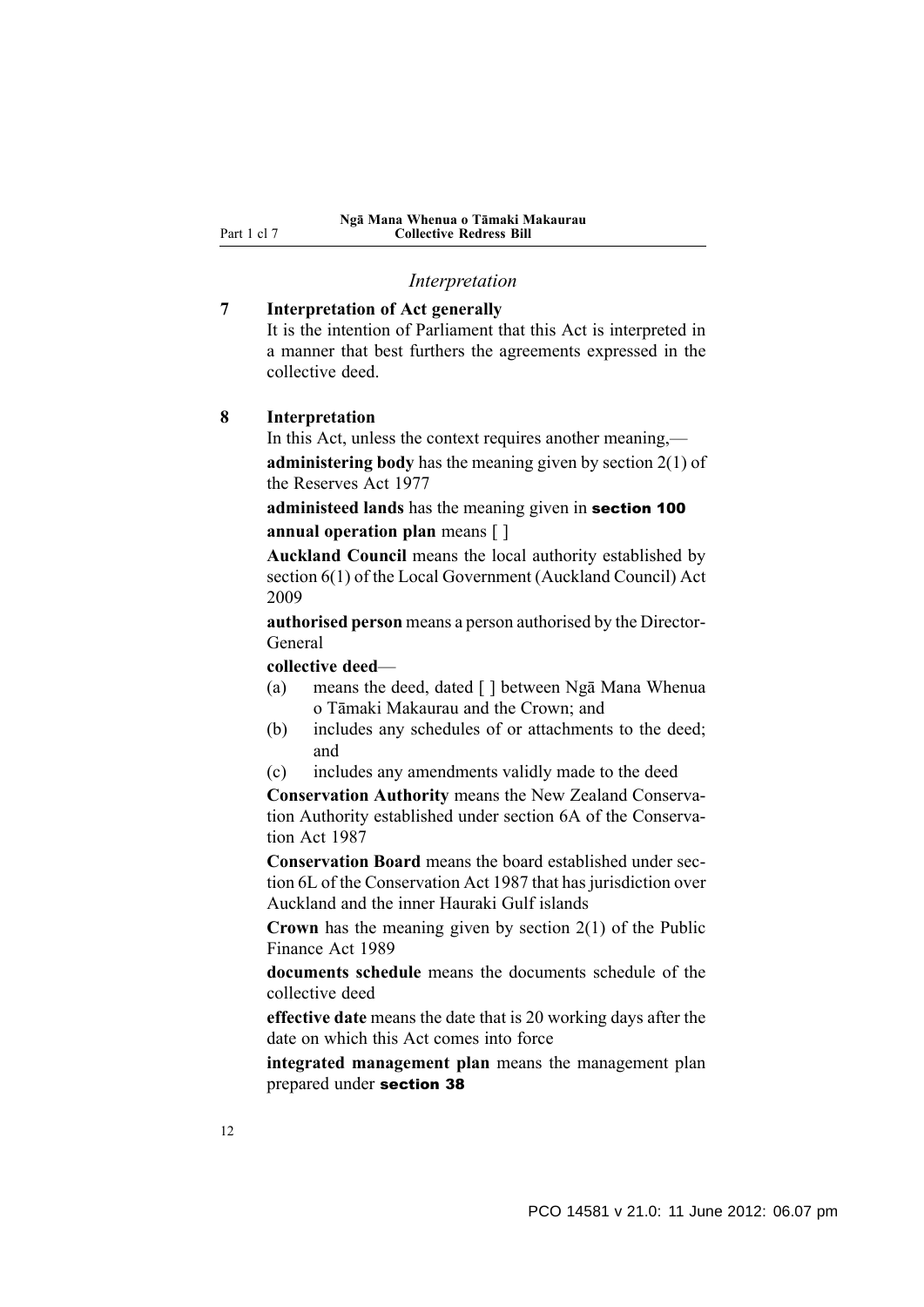**Islington Bay Bach 80 property** means the land described by that name in Part 2 of Schedule 4

**Islington Bay Hall property** means the land described by that name in Part 2 of Schedule 4

**interest**, in relation to land, means a lease, tenancy, licence, licence to occupy, easement, covenant, or other right or obligation affecting the land

**management plan** [ ]

**Marutūāhu rōpū entity** means the Marutūāhu rōpū entity [refer to establishment document]

**maunga** has the meaning given by section 10

**Maungakiekie / One Tree Hill northern land** means the land described by that name in Schedule 3

**Maungauika** means the land described by that name in Schedule 2

**motu** has the meaning given by section 81

**motu vesting date** has the meaning given in section 82(4)

**Mount Smart Act** means the Mount Smart Regional Recreation Centre Act 1985

**Ngā Mana Whenua o Tāmaki Makaurau** has the meaning given by section 9

**Ngā Pona-toru-a-Peretū** means the land described by that name in Part 2 of Schedule 4

**Ngāti Whātua rōpū entity** means the Ngāti Whātua rōpū entity [refer to establishment document]

**RFR land** has the meaning given by section 133

**Rangitoto properties** means the following properties:

- (a) Islington Bay Bach 80 property; and
- (b) Islington Bay Hall property; and
- (c) Ngā Pona-toru-a-Peretū

**Rarotonga / Mount Smart** means the land described by that name in Schedule 3

**Registrar-General** means the Registrar-General of Land appointed under section 4 of the Land Transfer Act 1952

**rōpū entity** means the Marutūāhu rōpū entity, the Ngāti Whātua rōpū entity, and the Waiohua Tāmaki rōpū entity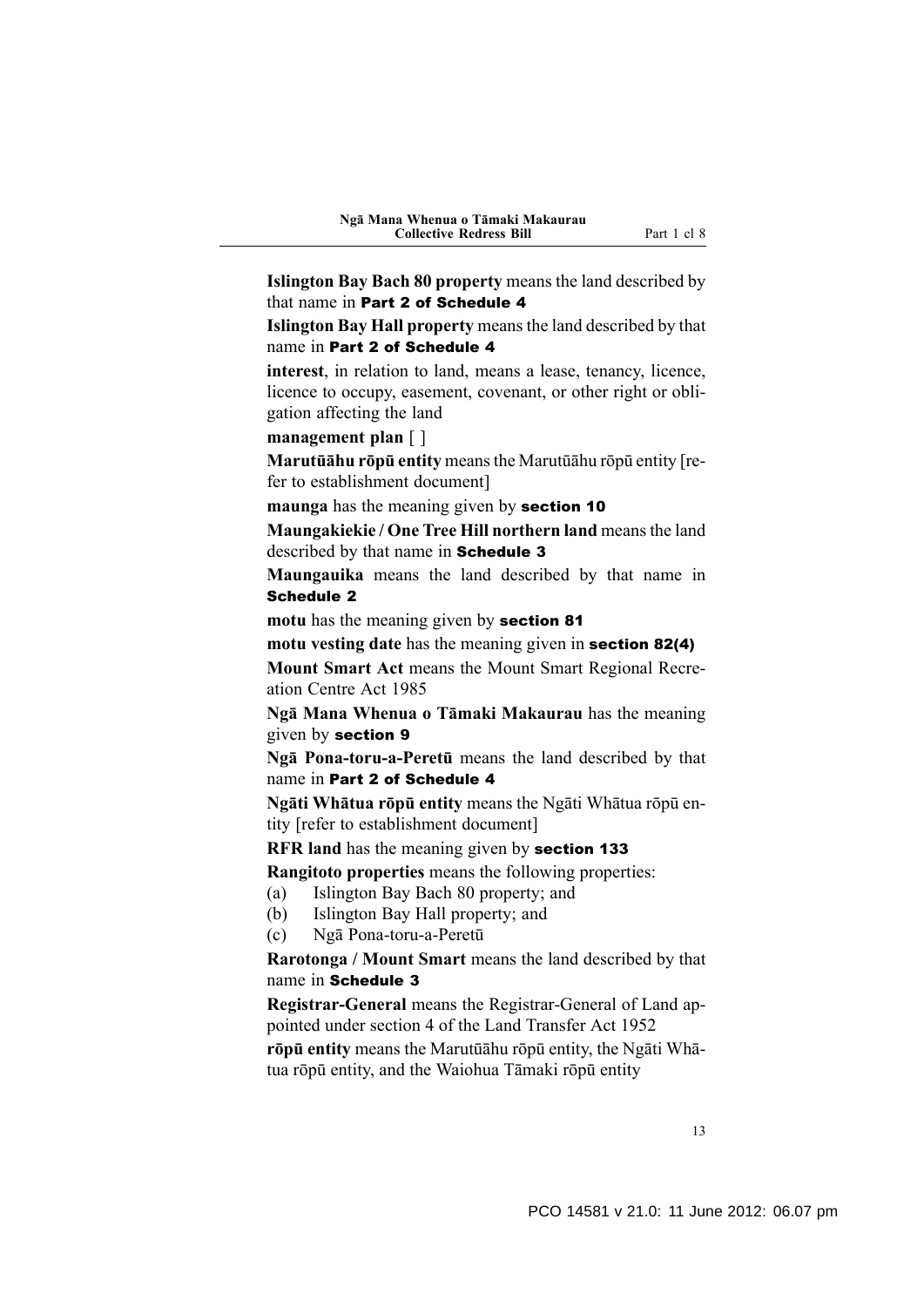<span id="page-15-0"></span>**summary of submissions** means a summary prepared under section 108(6)(a) of the submissions received, and any public opinion obtained, on a draft Motu plan

**Tāmaki Makaurau Motu plan** or **Motu plan** has the meaning given by section 104(1)

**Tūpuna Taonga o Tāmaki Makaurau Trust** or **Taonga Trust** means the Tūpuna Taonga o Tāmaki Makaurau Trust established by a deed of trust dated [ ]

**trustee** means the Tūpuna Taonga o Tāmaki Makaurau Trust Limited in its capacity as trustee of the Tūpuna Taonga o Tāmaki Makaurau Trust

**Tūpuna Maunga o Tāmaki Makaurau Authority** or **Maunga Authority** means the Tūpuna Maunga o Tāmaki Makaurau Authority established by section 122

**Waiohua Tāmaki rōpū entity** means the Waiohua Tāmaki rōpū entity [refer to establishment document]

[**Whenua Haumi Roroa o Tāmaki Makaurau Limited Partnership** or **Limited Partnership** means [ ]

**working day** means a day of the week other than—

- (a) Saturday, Sunday, Waitangi Day, Good Friday, Easter Monday, Anzac Day, the Sovereign's birthday, and Labour Day; and
- (b) a day in the period starting on 25 December in a year and ending on 15 January in the following year; and
- (c) the day observed as the anniversary of the province of Auckland or the province of Wellington.

#### **Note**

**This section incomplete. More definitions will be added or deleted as necessary. Note that definitions in other parts of the Bill may move up to this section.**

**Motu and maunga definitions to be reviewed (for use outside specified subparts).**

#### **9 Meaning of Ngā Mana Whenua o Tāmaki Makaurau** In this Act, **Ngā Mana Whenua o Tāmaki Makaurau**—

- (a) means the collective group of the following iwi and hapū:
	- (i) Ngāi Tai ki Tāmaki: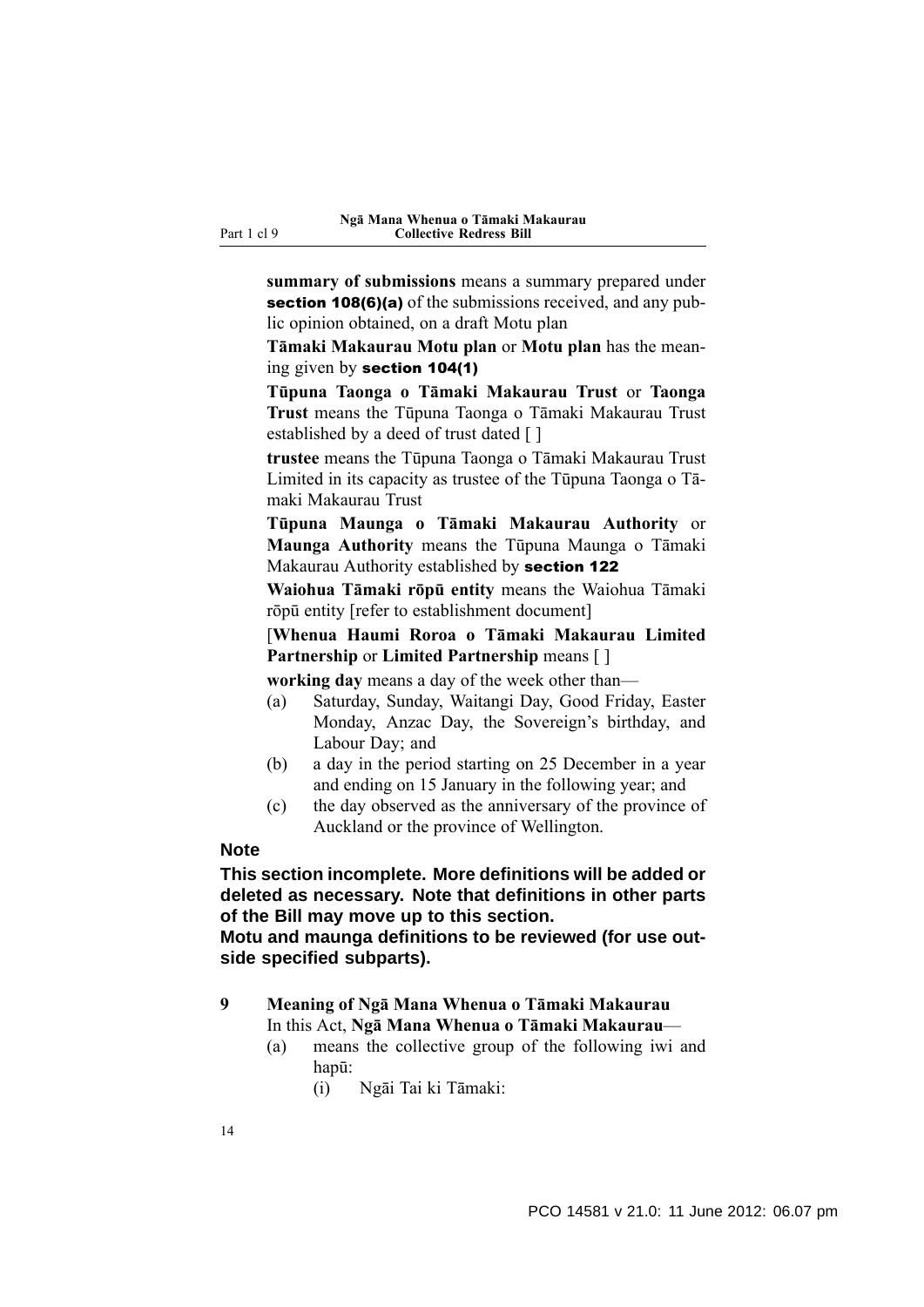- <span id="page-16-0"></span>(ii) Ngāti Maru:
- (iii) Ngāti Pāoa:
- (iv) Ngāti Tamaoho:
- (v) Ngāti Tamaterā:
- (vi) Ngāti Te Ata:
- (vii) Ngāti Whanaunga:
- (viii) Ngāti Whātua o Kaipara:
- (ix) Ngāti Whātua Ōrākei:
- (x) Te Ākitai Waiohua:
- (xi) Te Kawerau ā Maki:
- (xii) Te Patukirikiri:
- (xiii) hapū of Ngāti Whātua (other than Ngāti Whātua o Kaipara and Ngāti Whātua Ōrākei) whose members are beneficiaries of Te Rūnanga o Ngāti Whātua, including Te Taoū not descended from Tuperiri
- (b) includes the individuals who are members of one or more of the iwi and hapū described in **paragraph** (a); and
- (c) includes any whānau, hapū, or group to the extent that it is composed of those individuals.

#### *Other matters*

#### **10 Application of Te Ture Whenua Maori Land Act 1993**

On and from the effective date, no court, tribunal, or other judicial body has jurisdiction (including the jurisdiction to inquire or further inquire or to make a finding or recommendation) in respect of any matter that arises from the application of Te Ture Whenua Maori Land Act 1993, if the matter relates to—

- (a) any land to which this Act applies; or
- (b) any governance arrangement over that land.

#### **11 Rule against perpetuities does not apply**

- (1) The rule against perpetuities and the provisions of the Perpetuities Act 1964 do not—
	- (a) prescribe or restrict the period during which—
		- (i) the Tūpuna Taonga o Tāmaki Makaurau Trust may exist in law; or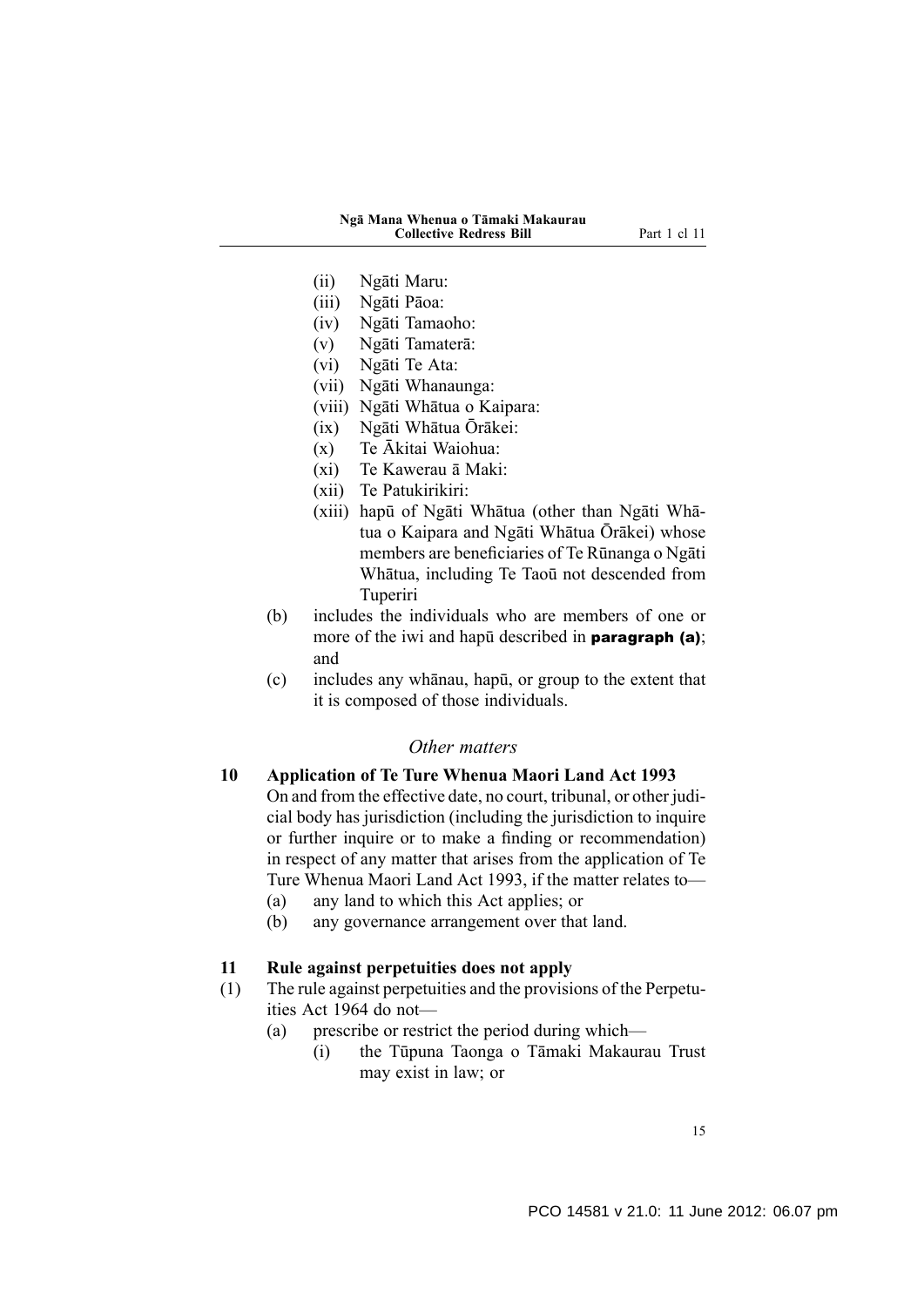- (ii) the trustee may hold or deal with property or income derived from property; or
- <span id="page-17-0"></span>(b) apply to a document entered into to give effect to the collective deed if the application of that rule or the provisions of that Act would otherwise make the document, or a right conferred by the document, invalid or ineffective.
- (2) However, if the Tūpuna Taonga o Tāmaki Makaurau Trust is, or becomes, a charitable trust, the application (if any) of the rule against perpetuities or any provision of the Perpetuities Act 1964 to that trust must be determined under the general law.

#### **12 Access to collective deed**

The chief executive of the Ministry of Justice must make copies of the collective deed available—

- (a) for inspection free of charge, and for purchase at a reasonable price, at the head office of the Ministry of Justice in Wellington between 9 am and 5 pm on any working day; and
- (b) free of charge on an Internet site maintained by or on behalf of the Ministry of Justice.

## **Part 2 Cultural redress**

## Subpart 1—Statements of iwi and hapū interests

## **13 Statements of association**

- (1) The Crown acknowledges the statements of iwi and hapū interests.
- (2) However, the statements—
	- (a) must not affect, or be taken into account by, a person exercising a power or performing a function or duty under an enactment or a bylaw made by a local authority under an enactment; and
	- (b) does not affect the lawful rights or legal obligations of any person; and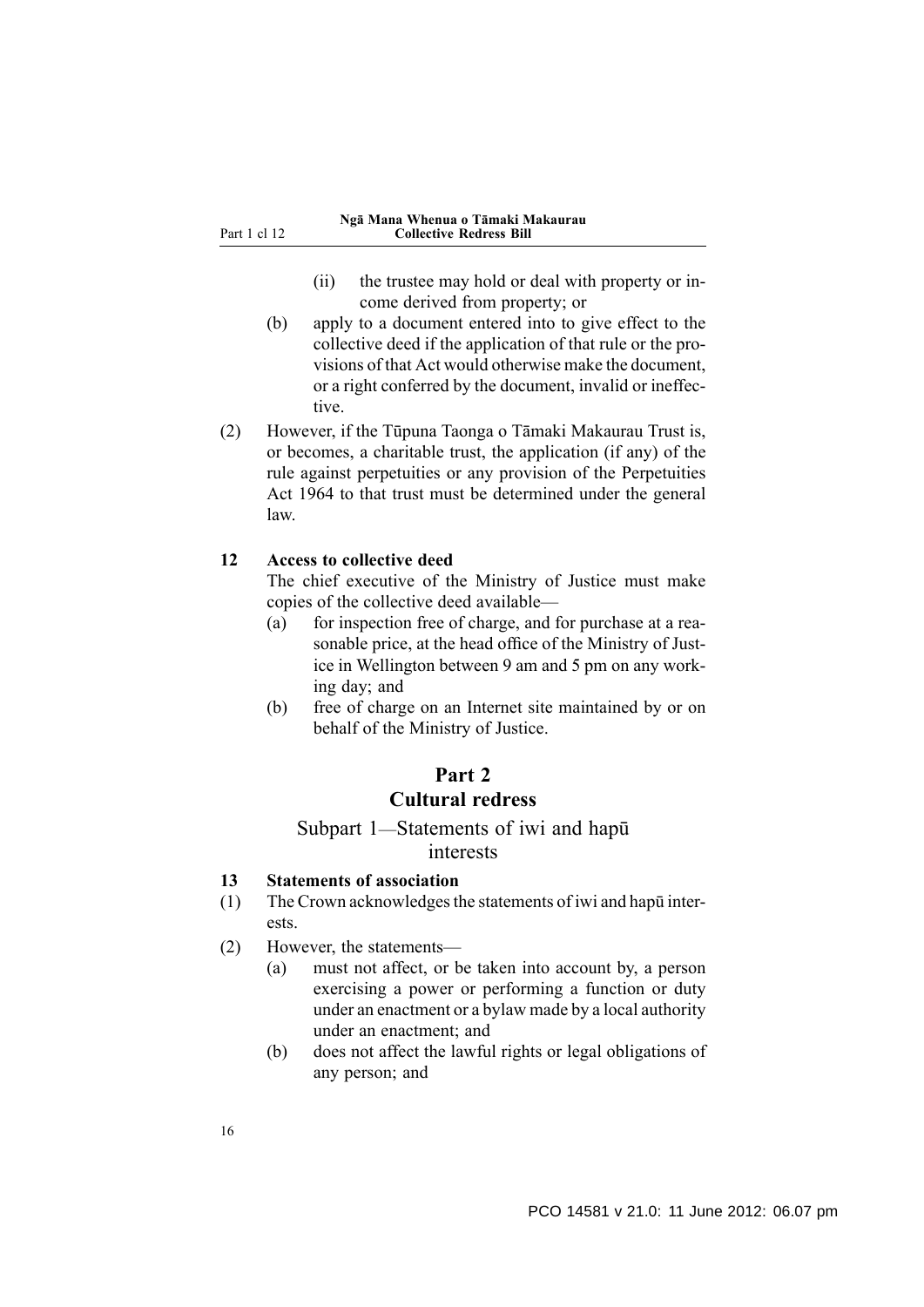- <span id="page-18-0"></span>(c) does not grant, create, or affect any interests or rights relating to the maunga or the motu referred to in the statements.
- (3) In this section, **statements of iwi and hapū** means the statements—
	- (a) made by the iwi and hapū of Ngā Mana Whenua o Tāmaki Makaurau of their particular spiritual, ancestral, cultural, customary, and historical interests in the maunga and motu referred to in the statements; and
	- (b) that are set out in the form set out in part 1 of the documents schedule at the settlement date.

## Subpart 2—Vesting of maunga

## **14 Meaning of maunga**

In this Act, unless the context requires another meaning, **maunga** means each of the following properties, and each property means the land described by that name in Schedule 1:

- (a) Takarunga / Mount Victoria:
- (b) Ōhinerau / Mount Hobson:
- (c) Maungawhau / Mount Eden:
- (d) Maungakiekie / One Tree Hill:
- (e) Mount Albert:
- (f) Mount Roskill:
- (g) Mount St John:
- (h) Ōhuiarangi / Pigeon Mountain:
- (i) Maungarei / Mount Wellington:
- (j) Te Tātua-a-Riukiuta:
- (k) Ōtāhuhu / Mount Richmond:
- (l) Matukutūruru.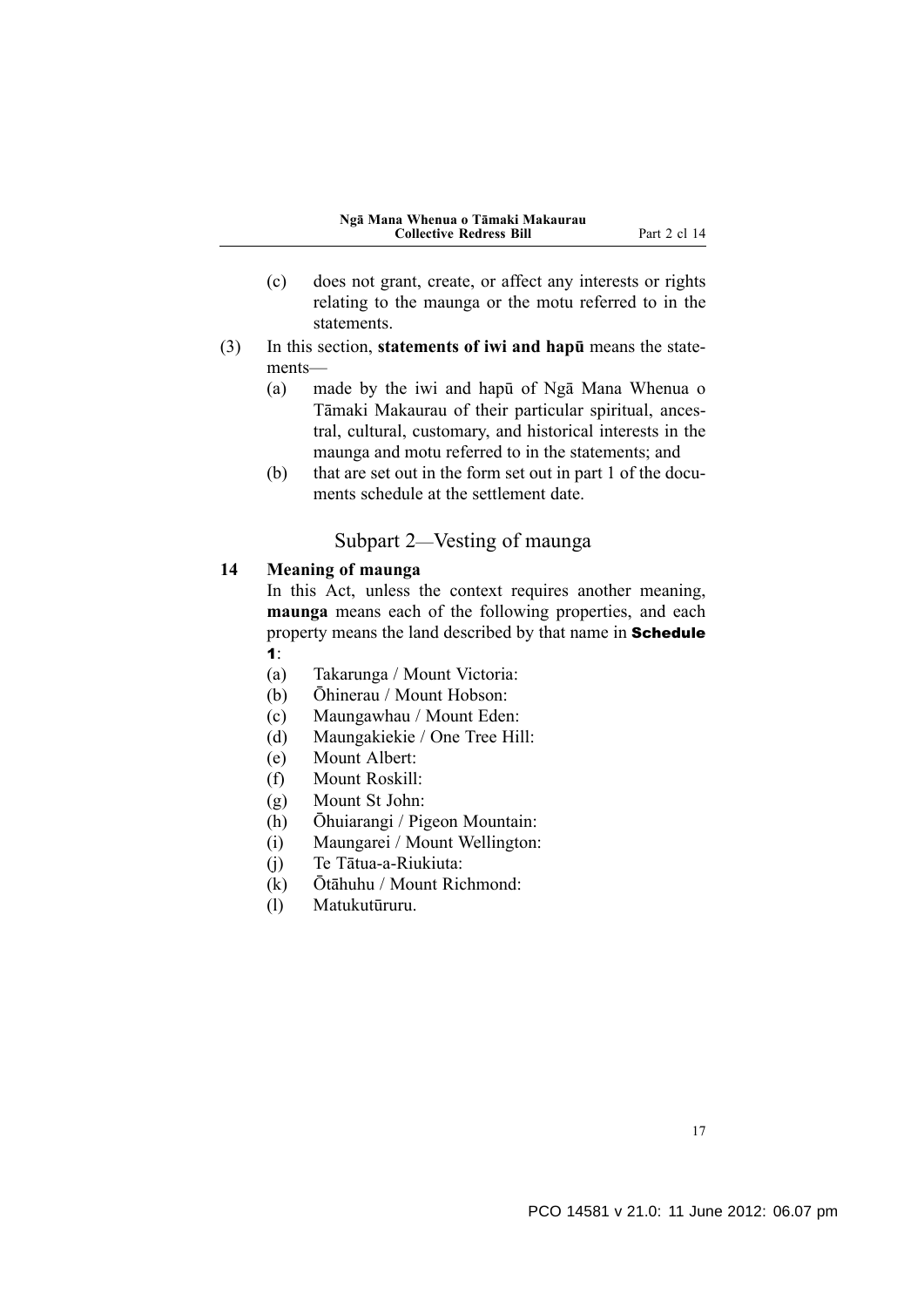#### <span id="page-19-0"></span>**Note**

**Maunga to be listed in alphabetical order once finalised. Rarotonga / Mount Smart moved to separate subpart due to its special nature (already subject to the Mount Smart Regional Recreation Centre Act 1985).**

**Maungauika moved to separate subpart due to its special arrangements.**

**Maungakiekie / One Tree Hill northern land and Mangere Mountain in separate subpart because not vesting in trustee**

#### *Maunga vested in fee simple to be administered as historic and recreation reserve*

- **15 Maungawhau / Mount Eden**
- (1) The reservation of the part of Maungawhau / Mount Eden that is a historic reserve subject to the Reserves Act 1977 is revoked.
- (2) The reservation of the parts of Maungawhau / Mount Eden that are recreation reserve subject to the Reserves Act 1977 is revoked.
- (3) The fee simple estate in Maungawhau / Mount Eden then vests in the trustee.
- (4) The part of Maungawhau / Mount Eden referred to in subsection (1) is then declared a reserve and classified as a historic reserve subject to section 18 of the Reserves Act 1977.
- (5) The parts of Maungawhau / Mount Eden referred to in subsection (2) are then declared a reserve and classified as a recreation reserve subject to section 17 of the Reserves Act 1977.
- (6) Subsections (1) to (5) do not take effect until the trustee has provided Watercare Services Limited with a registrable easement in gross over the areas shown, and on the terms and conditions set out, in part 4 of the documents schedule.
- (7) The easement—
	- (a) is enforceable in accordance with its terms despite—
		- (i) the provisions of the Reserves Act 1977; and
		- (ii) any inconsistency with the Property Law Act 2007 or any other enactment or rule of law; and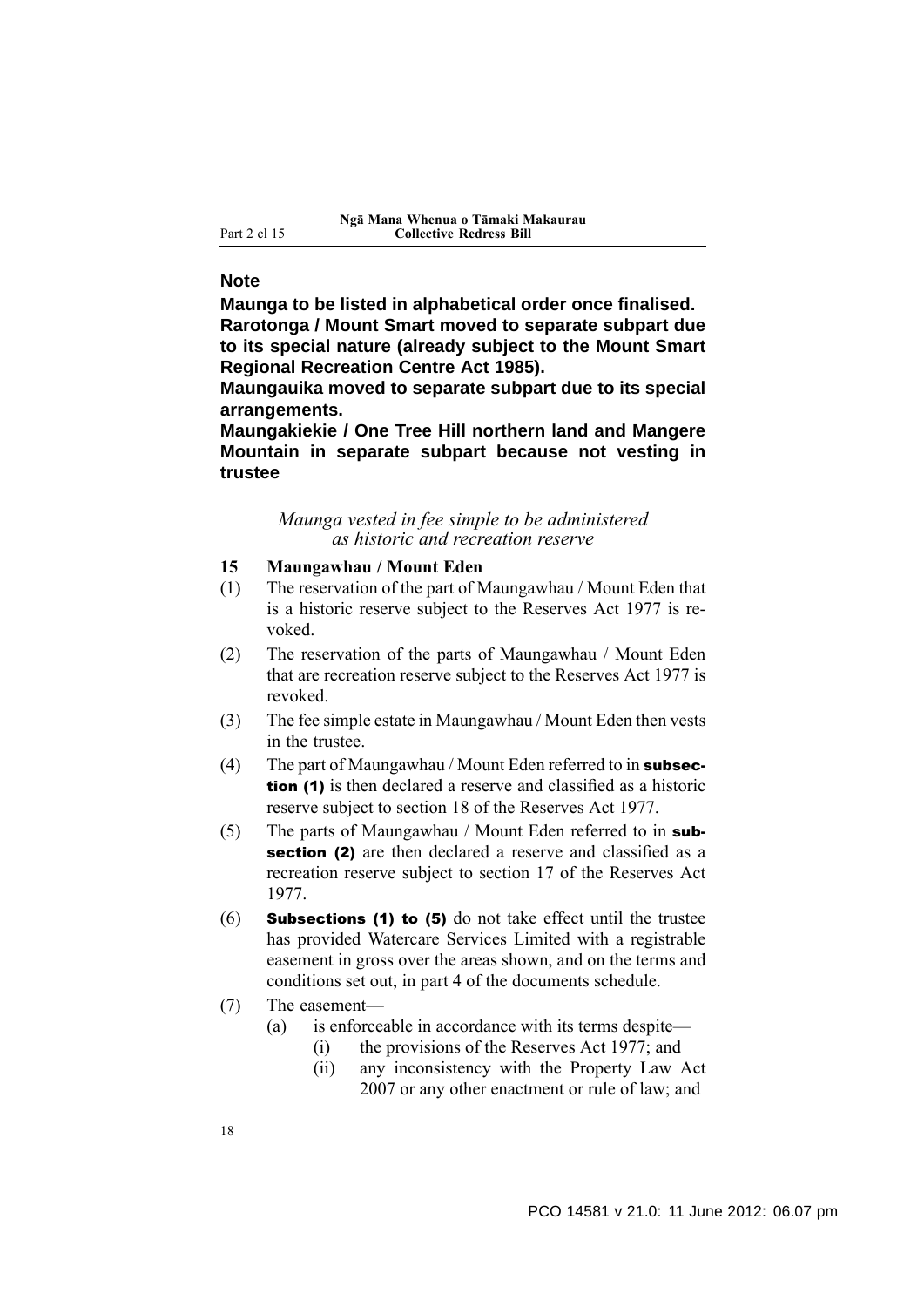- <span id="page-20-0"></span>(b) on and from the effective date, is to be treated as having been granted by the Maunga Authority in accordance with the Reserves Act 1977.
- (8) The Tūpuna Maunga o Tāmaki Makaurau Authority is the administering body of Maungawhau / Mount Eden for the purposes of the Reserves Act 1977, and that Act applies as if Maungawhau / Mount Eden were a reserve vested in the administering body.

#### *Maunga vested in fee simple to be administered as historic, local purpose, and recreation reserve*

#### **16 Ōhuiarangi / Pigeon Mountain**

- (1) The reservation of the part of Ōhuiarangi / Pigeon Mountain that is a historic reserve subject to the Reserves Act 1977 is revoked.
- (2) The reservation of the part of Ōhuiarangi / Pigeon Mountain that is a local purpose (site for community buildings) reserve subject to the Reserves Act 1977 is revoked.
- (3) The reservation of the parts of Ōhuiarangi / Pigeon Mountain that are recreation reserve subject to the Reserves Act 1977 is revoked.
- (4) The fee simple estate in Ōhuiarangi / Pigeon Mountain then vests in the trustee.
- (5) The part of  $\overline{O}$ huiarangi / Pigeon Mountain referred to in **sub**section (1) is then declared a reserve and classified as a historic reserve subject to section 18 of the Reserves Act 1977.
- (6) The part of Ōhuiarangi / Pigeon Mountain referred to in subsection (2) is then declared a reserve and classified as a local purpose reserve, for the purposes of a site for community buildings, subject to section 23 of the Reserves Act 1977.
- (7) The parts of Ōhuiarangi / Pigeon Mountain referred to in subsection (3) are then declared a reserve and classified as a recreation reserve subject to section 17 of the Reserves Act 1977.
- (8) Subsections (1) to (7) do not take effect until the trustee has provided Watercare Services Limited with a registrable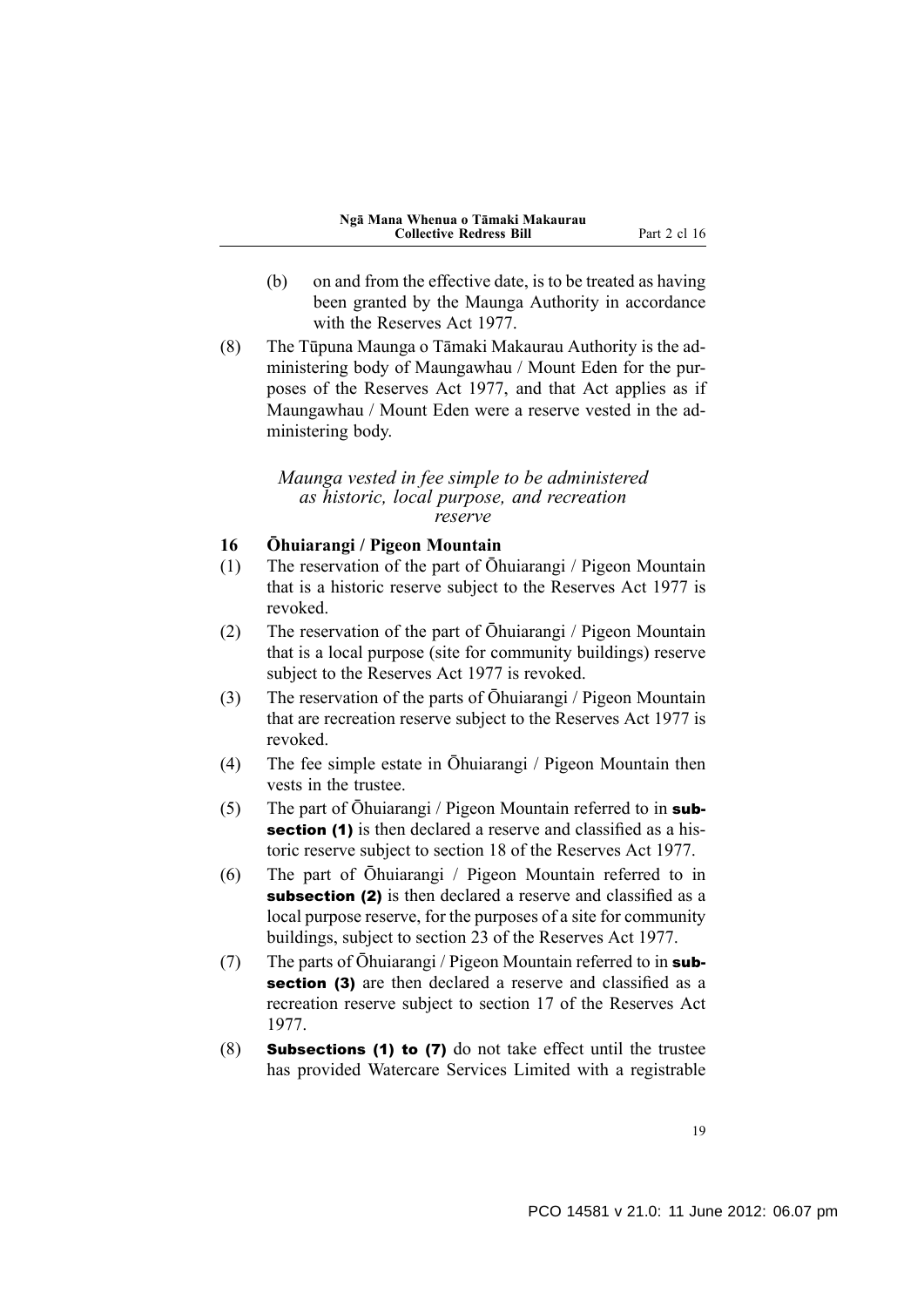<span id="page-21-0"></span>easement in gross over the areas shown, and on the terms and conditions set out, in part 4 of the documents schedule.

- (9) The easement—
	- (a) is enforceable in accordance with its terms despite—
		- (i) the provisions of the Reserves Act 1977; and
		- (ii) any inconsistency with the Property Law Act 2007 or any other enactment or rule of law; and
	- (b) on and from the effective date, is to be treated as having been granted by the Maunga Authority in accordance with the Reserves Act 1977.
- (10) The Tūpuna Maunga o Tāmaki Makaurau Authority is the administering body of Ōhuiarangi / Pigeon Mountain for the purposes of the Reserves Act 1977 and that Act applies as if Ōhuiarangi / Pigeon Mountain were a reserve vested in the administering body.

#### *Maunga vested in fee simple to be administered as recreation reserves*

## **17 Maungakiekie / One Tree Hill**

- (1) The reservation of Maungakiekie / One Tree Hill as a recreation reserve subject to the Reserves Act 1977 is revoked.
- (2) The fee simple estate in Maungakiekie / One Tree Hill then vests in the trustee.
- (3) Maungakiekie / One Tree Hill is then declared a reserve and classified as a recreation reserve subject to section 17 of the Reserves Act 1977.
- (4) Subsections (1) to (3) do not take effect until the trustee has provided Watercare Services Limited with a registrable easement in gross over the areas shown, and on the terms and conditions set out, in part 4 of the documents schedule.
- (5) The easement—
	- (a) is enforceable in accordance with its terms despite—
		- (i) the provisions of the Reserves Act 1977; and
		- (ii) any inconsistency with the Property Law Act 2007 or any other enactment or rule of law; and
	- (b) on and from the effective date, is to be treated as having been granted by the Maunga Authority in accordance with the Reserves Act 1977.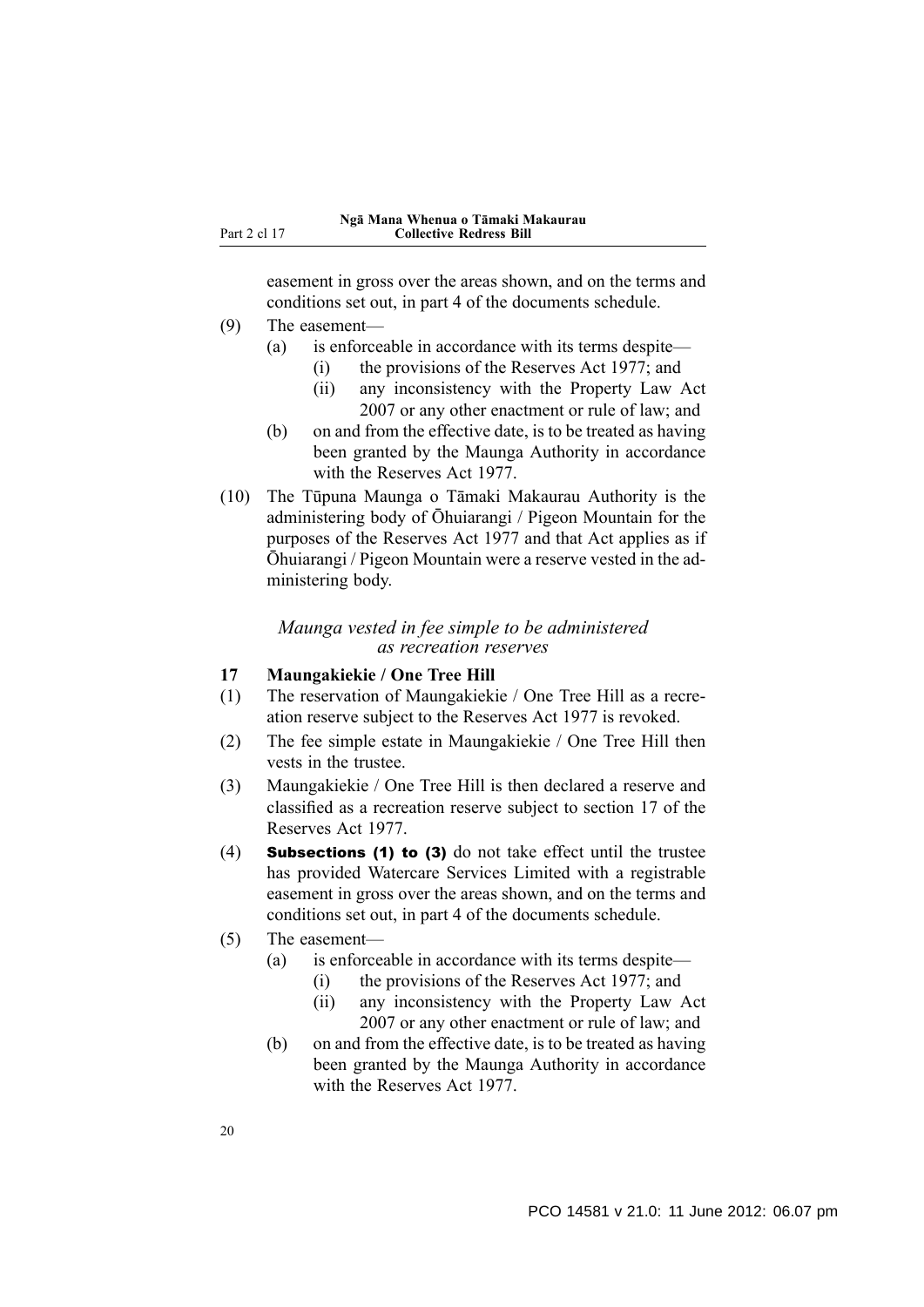- <span id="page-22-0"></span>(6) To avoid doubt, section 2 of the Reserves and Other Lands Disposal and Public Bodies Empowering Act 1912 continues to apply to that part of Maungakiekie / One Tree Hill described in subsection 2(4) of that Act despite the vesting of the reserve in the trustee.
- (7) The Tūpuna Maunga o Tāmaki Makaurau Authority is the administering body of Maungakiekie / One Tree Hill for the purposes of the Reserves Act 1977 and that Act applies as if Maungakiekie / One Tree Hill were a reserve vested in the administering body.

#### **18 Mount Albert**

- (1) The reservation of Mount Albert as a recreation reserve subject to the Reserves Act 1977 is revoked.
- (2) The fee simple estate in Mount Albert then vests in the trustee.
- (3) Mount Albert is then declared a reserve and classified as a recreation reserve subject to section 17 of the Reserves Act 1977.
- (4) Subsections (1) to (3) do not take effect until the trustee has provided Watercare Services Limited with a registrable easement in gross over the areas shown, and on the terms and conditions set out, in part 4 of the documents schedule.
- (5) The easement—
	- (a) is enforceable in accordance with its terms despite—
		- (i) the provisions of the Reserves Act 1977; and
		- (ii) any inconsistency with the Property Law Act 2007 or any other enactment or rule of law; and
	- (b) on and from the effective date, is to be treated as having been granted by the Maunga Authority in accordance with the Reserves Act 1977.
- (6) The Tūpuna Maunga o Tāmaki Makaurau Authority is the administering body of Mount Albert for the purposes of the Reserves Act 1977 and that Act applies as if Mount Albert were a reserve vested in the administering body.

## **19 Mount Roskill**

(1) The reservation of Mount Roskill as a recreation reserve subject to the Reserves Act 1977 is revoked.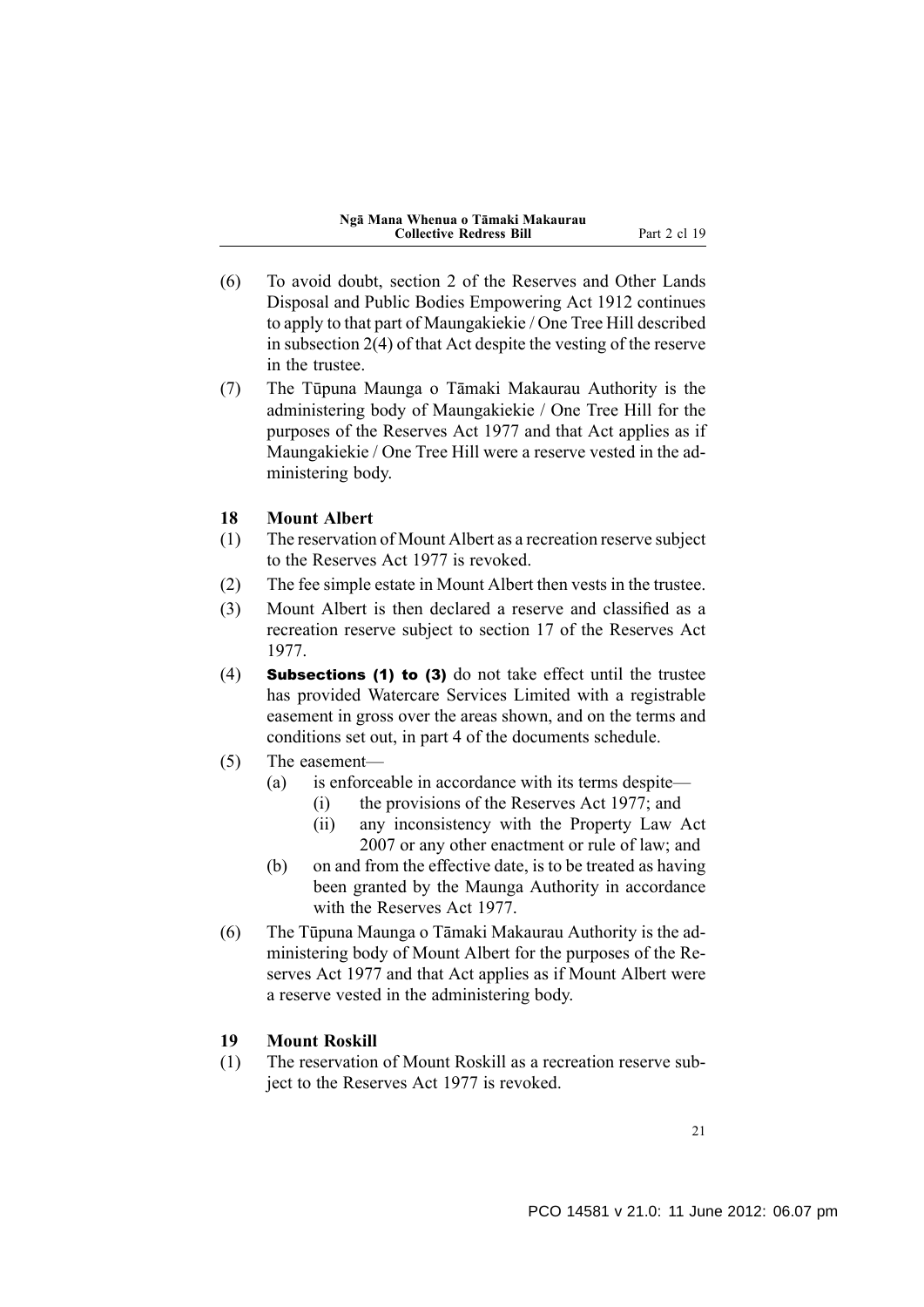- <span id="page-23-0"></span>(2) The fee simple estate in Mount Roskill then vests in the trustee.
- (3) Mount Roskill is then declared a reserve and classified as a recreation reserve subject to section 17 of the Reserves Act 1977.
- (4) Subsections (1) to (3) do not take effect until the trustee has provided Watercare Services Limited with a registrable easement in gross over the areas shown, and on the terms and conditions set out, in part 4 of the documents schedule.
- (5) The easement—
	- (a) is enforceable in accordance with its terms despite—
		- (i) the provisions of the Reserves Act 1977; and
		- (ii) any inconsistency with the Property Law Act 2007 or any other enactment or rule of law; and
	- (b) on and from the effective date, is to be treated as having been granted by the Maunga Authority in accordance with the Reserves Act 1977.
- (6) The Tūpuna Maunga o Tāmaki Makaurau Authority is the administering body of Mount Roskill for the purposes of the Reserves Act 1977 and that Act applies as if Mount Roskill were a reserve vested in the administering body.

#### **20 Mount St John**

- (1) The reservation of Mount St John as a recreation reserve subject to the Reserves Act 1977 is revoked.
- (2) The fee simple estate in Mount St John then vests in the trustee.
- (3) Mount St John is then declared a reserve and classified as a recreation reserve subject to section 17 of the Reserves Act 1977.
- (4) The Tūpuna Maunga o Tāmaki Makaurau Authority is the administering body of Mount St John for the purposes of the Reserves Act 1977 and that Act applies as if Mount St John were a reserve vested in the administering body.

#### **21 Ōhinerau / Mount Hobson**

- (1) The reservation of Ōhinerau / Mount Hobson as a recreation reserve subject to the Reserves Act 1977 is revoked.
- (2) The fee simple estate in Ōhinerau / Mount Hobson then vests in the trustee.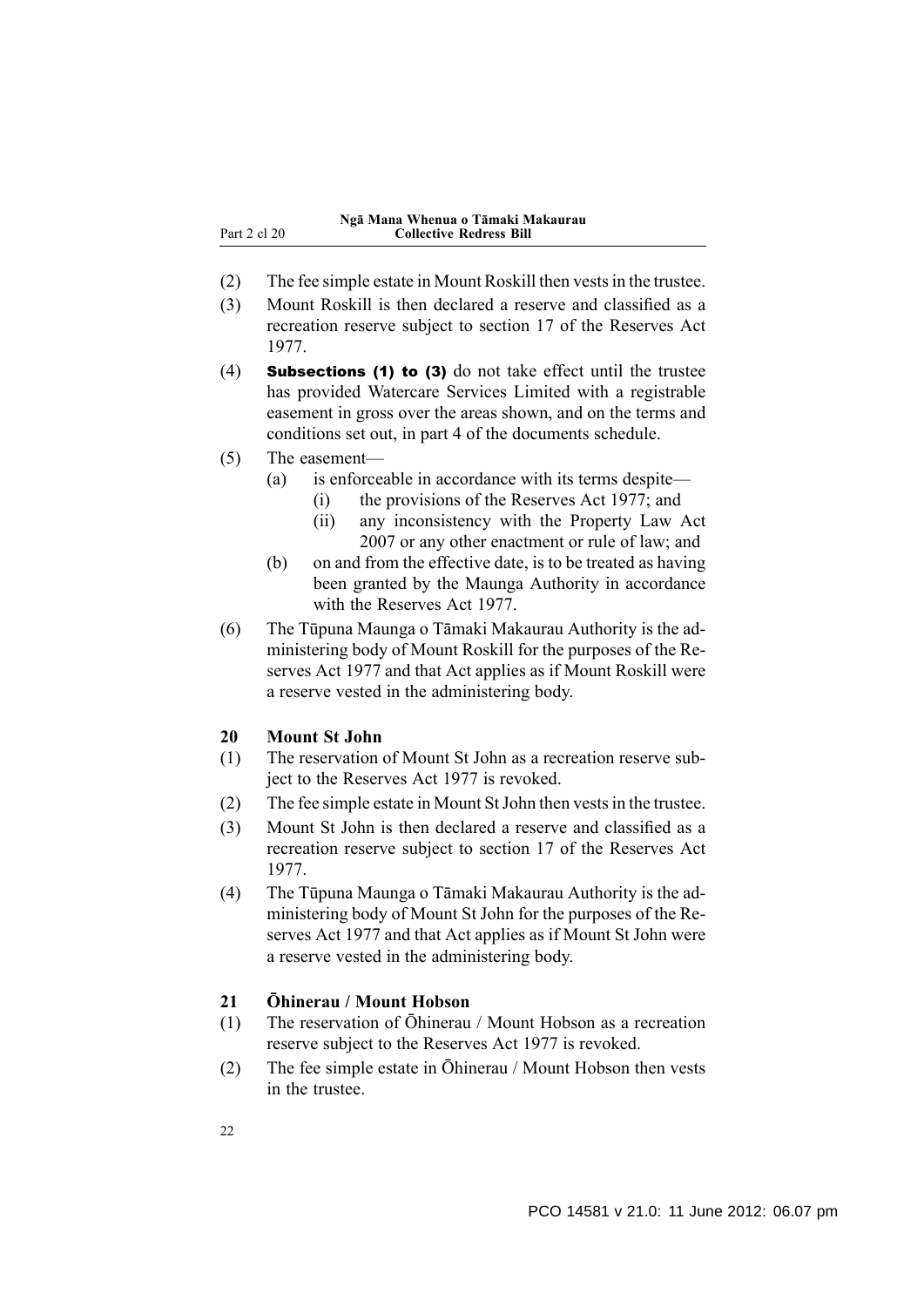- <span id="page-24-0"></span>(3) Ōhinerau / Mount Hobson is then declared a reserve and classified as a recreation reserve subject to section 17 of the Reserves Act 1977.
- (4) Subsections (1) to (3) do not take effect until the trustee has provided Watercare Services Limited with a registrable easement in gross over the areas shown, and on the terms and conditions set out, in part 4 of the documents schedule.
- (5) The easement—
	- (a) is enforceable in accordance with its terms despite—
		- (i) the provisions of the Reserves Act 1977; and
		- (ii) any inconsistency with the Property Law Act 2007 or any other enactment or rule of law; and
	- (b) on and from the effective date, is to be treated as having been granted by the Maunga Authority in accordance with the Reserves Act 1977.
- (6) The Tūpuna Maunga o Tāmaki Makaurau Authority is the administering body of Ōhinerau / Mount Hobson for the purposes of the Reserves Act 1977, and that Act applies as if the reserve were a reserve vested in the administering body.

## **22 Ōtāhuhu / Mount Richmond**

- (1) The reservation of Ōtāhuhu / Mount Richmond as a recreation reserve subject to the Reserves Act 1977 is revoked.
- (2) The fee simple estate in Ōtāhuhu / Mount Richmond then vests in the trustee.
- (3) Ōtāhuhu / Mount Richmond is then declared a reserve and classified as a recreation reserve subject to section 17 of the Reserves Act 1977.
- (4) Subsections (1) to (3) do not take effect until the trustee has provided Watercare Services Limited with a registrable easement in gross over the areas shown, and on the terms and conditions set out, in part 4 of the documents schedule.

## (5) The easement—

- (a) is enforceable in accordance with its terms despite—
	- (i) the provisions of the Reserves Act 1977; and
	- (ii) any inconsistency with the Property Law Act 2007 or any other enactment or rule of law; and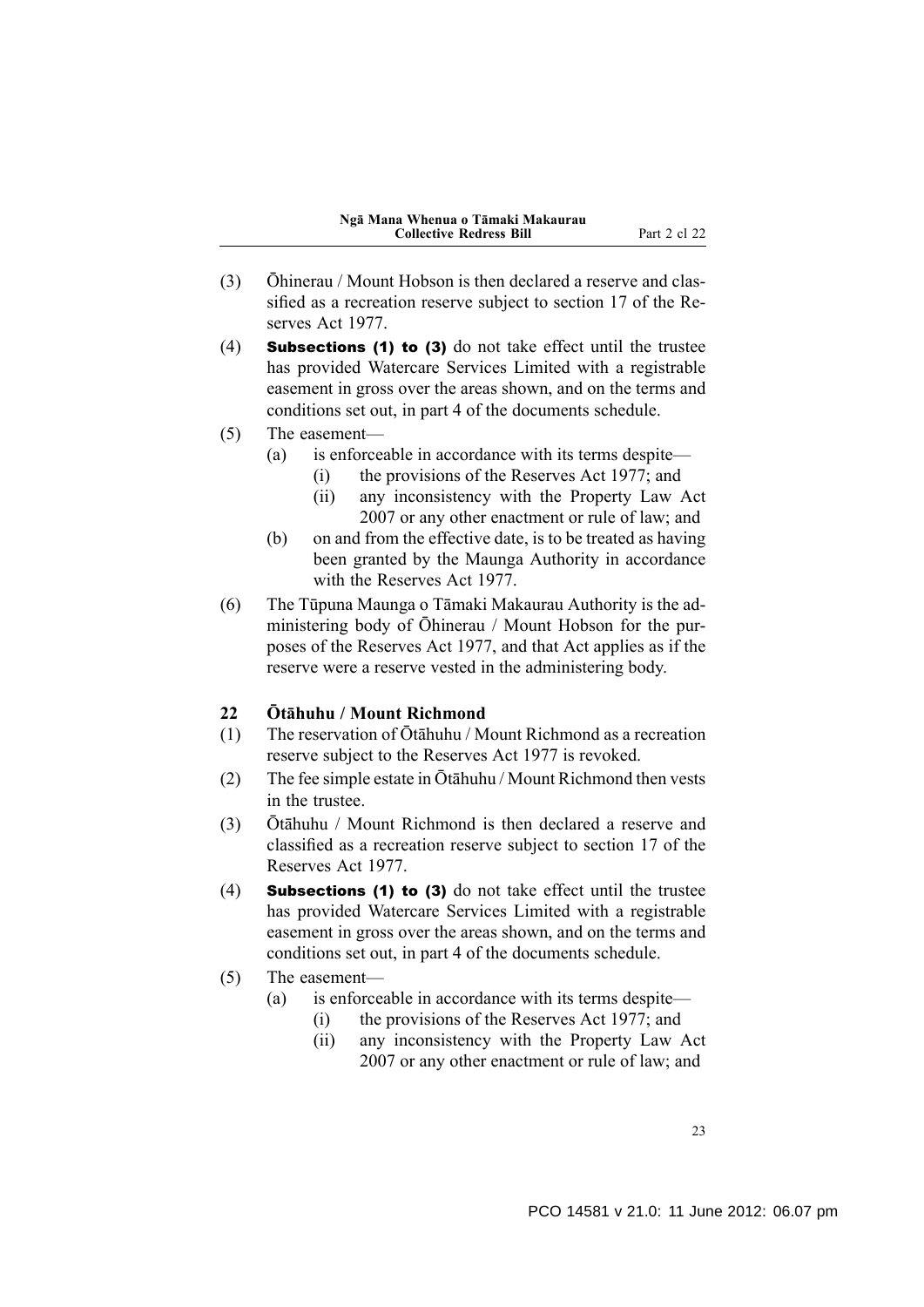<span id="page-25-0"></span>Part 2 cl 23

- (b) on and from the effective date, is to be treated as having been granted by the Maunga Authority in accordance with the Reserves Act 1977.
- (6) The Tūpuna Maunga o Tāmaki Makaurau Authority is the administering body of Ōtāhuhu / Mount Richmond for the purposes of the Reserves Act 1977 and that Act applies as if Ōtāhuhu / Mount Richmond were a reserve vested in the administering body.

#### **23 Te Tātua-a-Riukiuta**

- (1) The reservation of Te Tātua-a-Riukiuta (commonly known as Big King Reserve) as a recreation reserve subject to the Reserves Act 1977 is revoked.
- (2) The fee simple estate in Te Tātua-a-Riukiuta then vests in the trustee.
- (3) Te Tātua-a-Riukiuta is then declared a reserve and classified as a recreation reserve subject to section 17 of the Reserves Act 1977.
- (4) Subsections (1) to (3) do not take effect until the trustee has provided Watercare Services Limited with a registrable easement in gross over the areas shown, and on the terms and conditions set out, in part 4 of the documents schedule.
- (5) The easement—
	- (a) is enforceable in accordance with its terms despite—
		- (i) the provisions of the Reserves Act 1977; and
		- (ii) any inconsistency with the Property Law Act 2007 or any other enactment or rule of law; and
	- (b) on and from the effective date, is to be treated as having been granted by the Maunga Authority in accordance with the Reserves Act 1977.
- (6) The Tūpuna Maunga o Tāmaki Makaurau Authority is the administering body of Te Tātua-a-Riukiuta for the purposes of the Reserves Act 1977 and that Act applies as if Te Tātua-a-Riukiuta were a reserve vested in the administering body.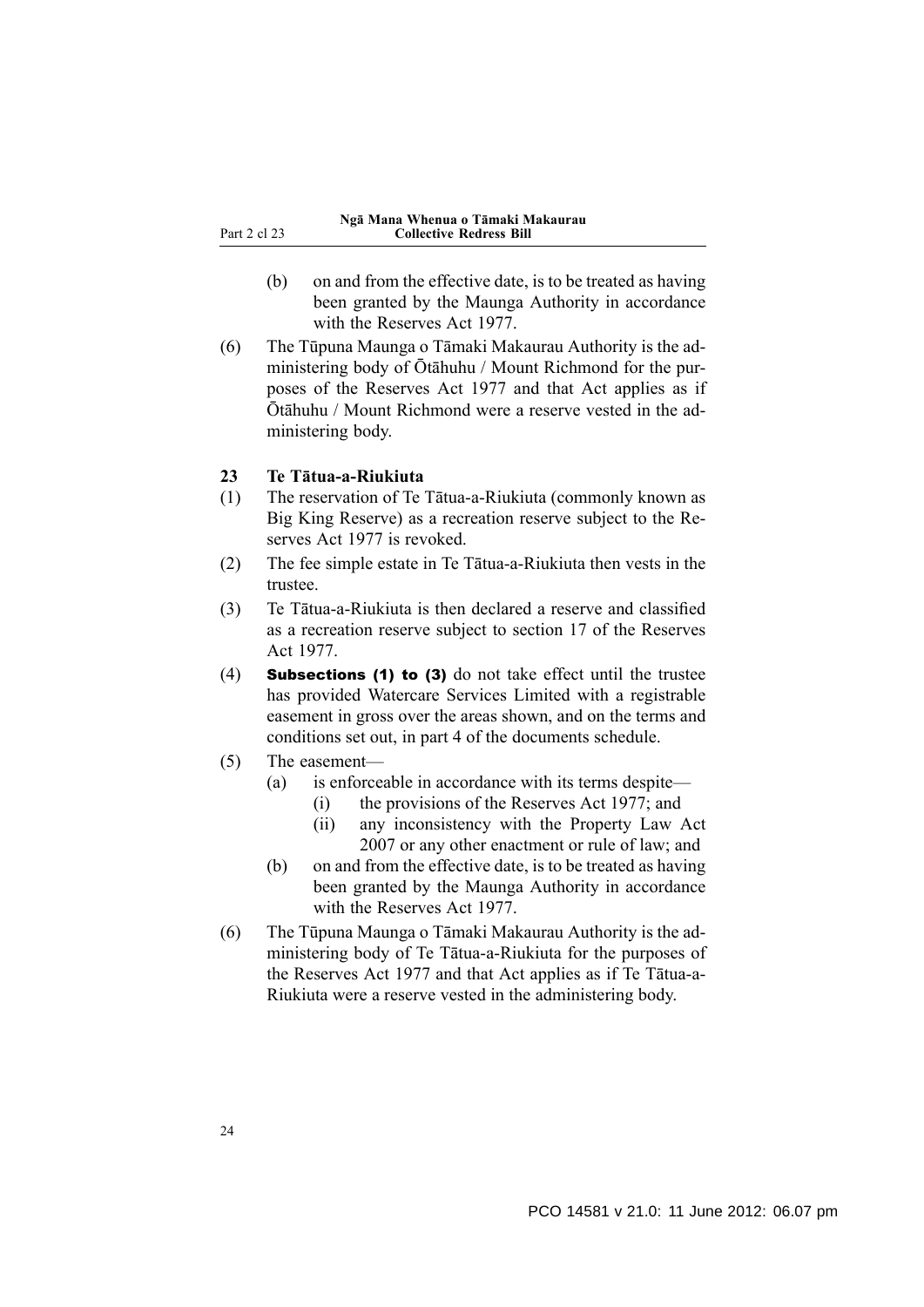<span id="page-26-0"></span>*Maunga vested in fee simple to be administered as local purpose and recreation reserves*

#### **24 Maungarei / Mount Wellington**

- (1) The reservation of the part of Maungarei / Mount Wellington that is a reserve for a site for a borough depot subject to the Reserves Act 1977 is revoked.
- (2) The reservation of the parts of Maungarei / Mount Wellington that are recreation reserve subject to the Reserves Act 1977 is revoked.
- (3) The fee simple estate in Maungarei / Mount Wellington then vests in the trustee.
- (4) The part of Maungarei / Mount Wellington referred to in subsection (1) is then declared a reserve and classified as a local purpose reserve, for the purposes of a site for a council depot, subject to section 23 of the Reserves Act 1977.
- (5) The parts of Maungarei / Mount Wellington referred to in subsection (2) are then declared a reserve and classified as a recreation reserve subject to section 17 of the Reserves Act 1977.
- (6) **Subsections (1) to (5)** do not take effect until the trustee has provided—
	- (a) Watercare Services Limited with a registrable easement in gross over the areas shown, and on the terms and conditions set out, in part 4 of the documents schedule; and
	- (b) the Auckland Council with an unregistered lease over the area shown, and on the terms and conditions set out in, part 6 of the documents schedule.
- (7) The easement and lease—
	- (a) are enforceable in accordance with their terms despite—
		- (i) the provisions of the Reserves Act 1977; and
		- (ii) any inconsistency with the Property Law Act 2007 or any other enactment or rule of law; and
	- (b) on and from the effective date, are to be treated as having been granted by the Maunga Authority in accordance with the Reserves Act 1977.
- (8) The Tūpuna Maunga o Tāmaki Makaurau Authority is the administering body of Maungarei / Mount Wellington for the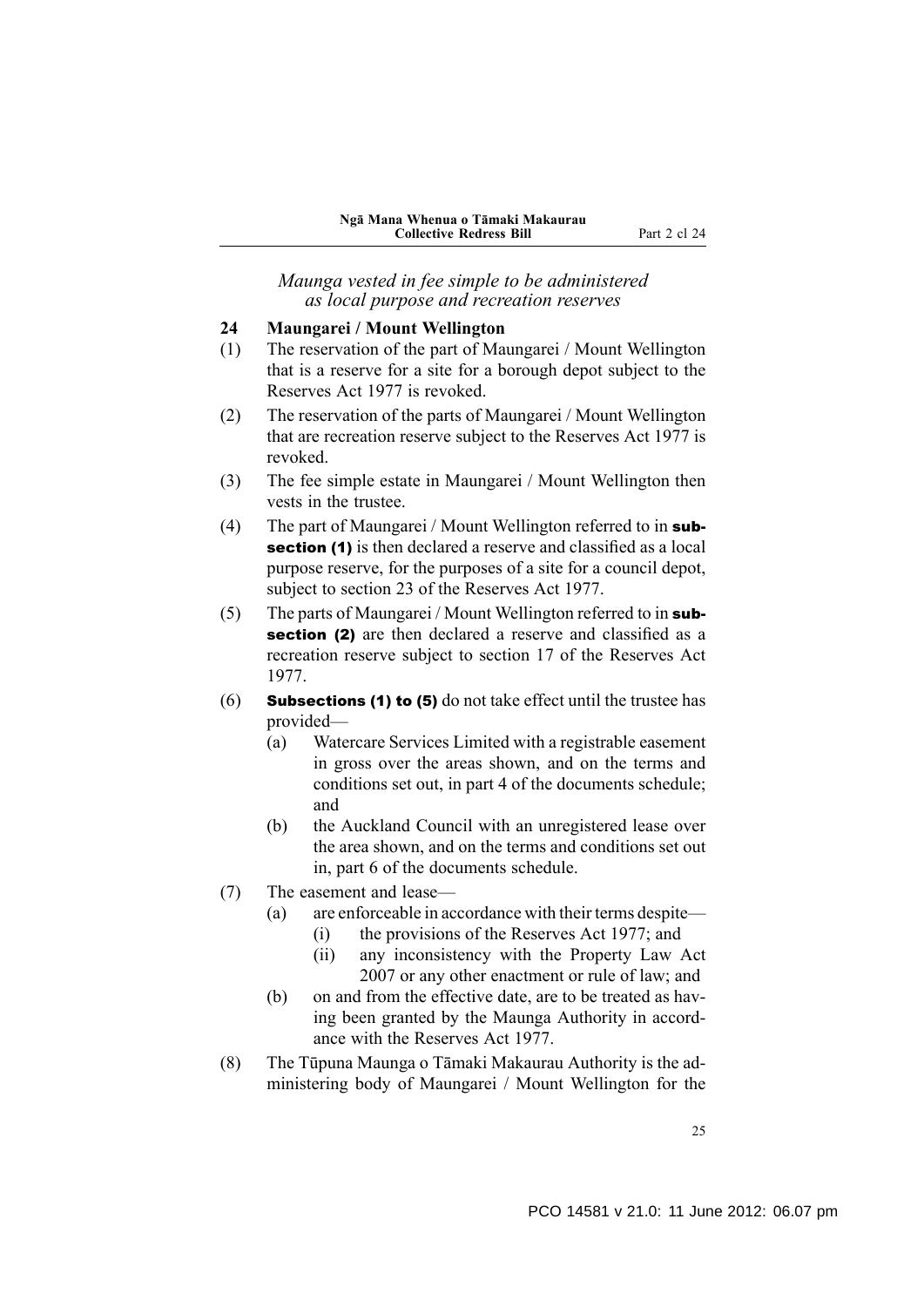<span id="page-27-0"></span>purposes of the Reserves Act 1977 and that Act applies as if Maungarei / Mount Wellington were a reserve vested in the administering body.

#### **25 Takarunga / Mount Victoria**

- (1) The reservation of the parts of Takarunga / Mount Victoria that are recreation reserve subject to the Reserves Act 1977 is revoked.
- (2) The reservation of the part of Takarunga / Mount Victoria that is a local purpose (community use) reserve subject to the Reserves Act 1977 is revoked.
- (3) The reservation of the part of Takarunga / Mount Victoria that is a local purpose (community buildings) reserve subject to the Reserves Act 1977 is revoked.
- (4) The fee simple estate in Takarunga / Mount Victoria then vests in the trustee.
- (5) The parts of Takarunga / Mount Victoria referred to in subsection (1) are then declared a reserve and classified as a recreation reserve subject to section 17 of the Reserves Act 1977.
- (6) The part of Takarunga / Mount Victoria referred to in subsection (2) is then declared a reserve and classified as a local purpose reserve, for the purpose of community use, subject to section 23 of the Reserves Act 1977.
- (7) The part of Takarunga / Mount Victoria referred to in subsection (3) is then declared a reserve and classified as a local purpose reserve, for the purpose of community buildings, subject to section 23 of the Reserves Act 1977.
- (8) Subsections (1) to (7) do not take effect until the trustee has provided Watercare Services Limited with a registrable easement in gross over the areas shown, and on the terms and conditions set out, in part 4 of the documents schedule.
- (9) The easement—
	- (a) is enforceable in accordance with its terms despite—
		- (i) the provisions of the Reserves Act 1977; and
		- (ii) any inconsistency with the Property Law Act 2007 or any other enactment or rule of law; and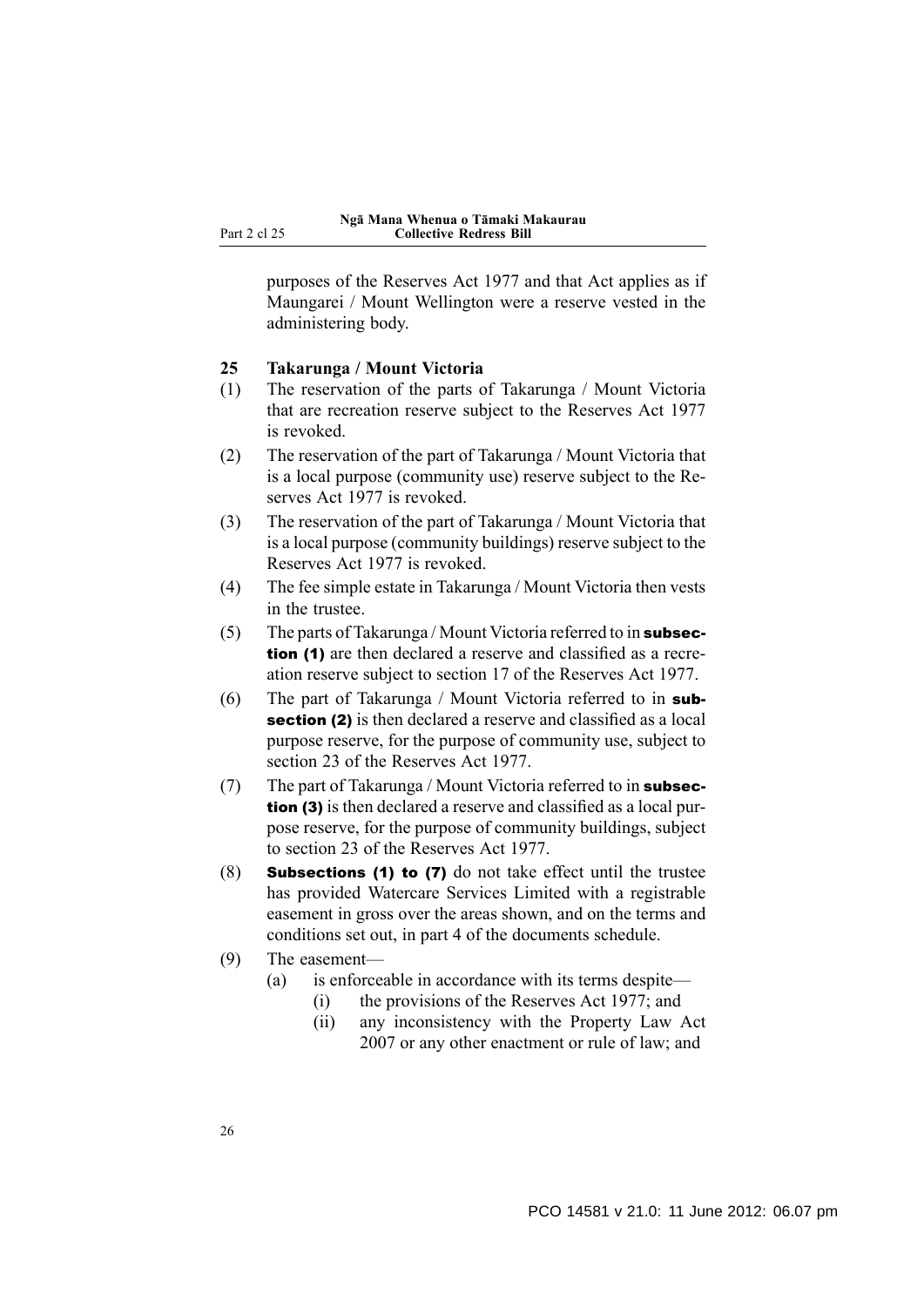- <span id="page-28-0"></span>(b) on and from the effective date, is to be treated as having been granted by the Maunga Authority in accordance with the Reserves Act 1977.
- (10) The Tūpuna Maunga o Tāmaki Makaurau Authority is the administering body of Takarunga / Mount Victoria for the purposes of the Reserves Act 1977 and that Act applies as if Takarunga / Mount Victoria were a reserve vested in the administering body.

#### *Maunga vested in fee simple to be administered as historic reserve*

## **26 Matukutūruru**

- (1) The reservation of Matukutūruru (being Wiri Historic Reserve) as a historic reserve subject to the Reserves Act 1977 is revoked.
- (2) The fee simple estate in Matukutūruru then vests in the trustee.
- (3) Matukutūruru is then declared a reserve and classified as a historic reserve subject to section 18 of the Reserves Act 1977.
- (4) **Subsections (1) to (3)** do not take effect until the trustee has provided the Crown with a registrable right of way easement over the area dotted in red on deed plan OTS-115-15 (subject to survey) in favour of Section 1 SO 68724 on the terms and conditions set out in part 5 of the documents schedule.
- (5) The easement—
	- (a) is enforceable in accordance with its terms despite—
		- (i) the provisions of the Reserves Act 1977; and
		- (ii) any inconsistency with the Property Law Act 2007 or any other enactment or rule of law; and
	- (b) on and from the effective date, is to be treated as having been granted by the Maunga Authority in accordance with the Reserves Act 1977.
- (6) The Tūpuna Maunga o Tāmaki Makaurau Authority is the administering body of Matukutūruru for the purposes of the Reserves Act 1977, and that Act applies as if the reserve were a reserve vested in the administering body.

## **Note**

**Easement description in subclause (4) will move to documents schedule when description finalised.**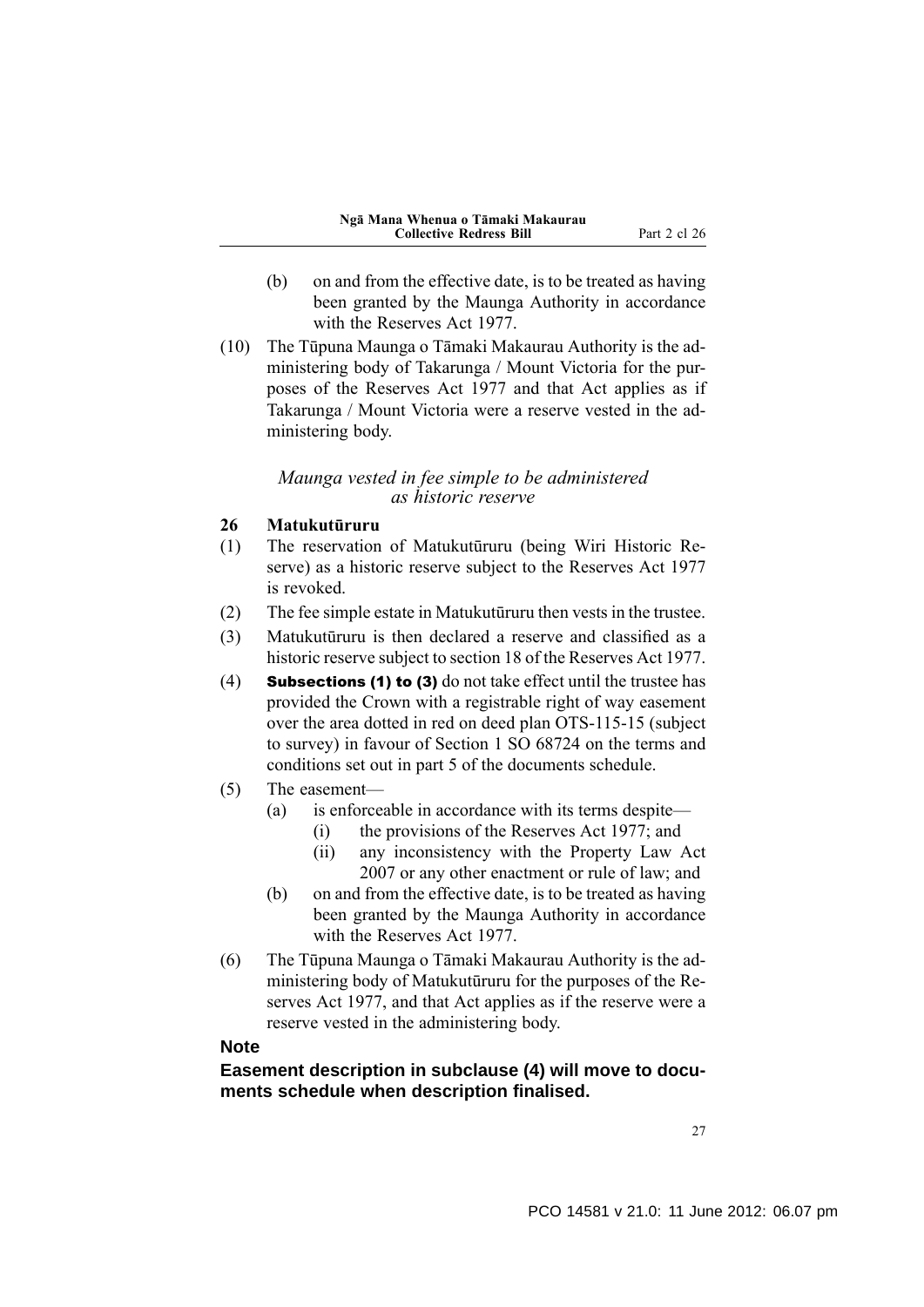## <span id="page-29-0"></span>Subpart 3—General provisions relating to vesting of maunga

## *Conditions of vesting*

- **27 Maunga must remain as reserves vested in trustee**
- (1) This section applies to each maunga once it is—
	- (a) vested in the trustee under subpart 2; and
	- (b) declared a reserve under any of **sections 15 to 26**.
- (2) The maunga is held by the trustee for the common benefit of Ngā Mana Whenua o Tāmaki Makaurau and the other people of Auckland.
- (3) The trustee must not—
	- (a) transfer the fee simple estate in the maunga to any other person; or
	- (b) mortgage, or give a security interest in, the maunga.
- (4) The reserve status of the maunga must not be revoked, but may be reclassified in accordance with the Reserves Act 1977.
- (5) The prohibition in subsection (4) does not apply to any part of the maunga transferred in accordance with section 15 of the Reserves Act 1977.
- (6) Subsection (2) does not of itself create any right on which a cause of action may be founded.
- (7) Despite subsection (3), the trustee may transfer the fee simple estate in the maunga if—
	- (a) the transfer is to give effect to an exchange of any part of the maunga in accordance with section 15 of the Reserves Act 1977; and
	- (b) the instrument to transfer the land is accompanied by a certificate given by the trustee, or its solicitor, verifying that **paragraph** (a) applies.

#### **28 Maunga vest subject to, or together with, interests**

(1) Each maunga vests in the trustee under subpart 2 subject to, or together with, any interests listed for the maunga in Schedule 1 (whether as an existing interest that continues to affect the maunga after the vesting or as a new interest that first affects the maunga immediately after the vesting).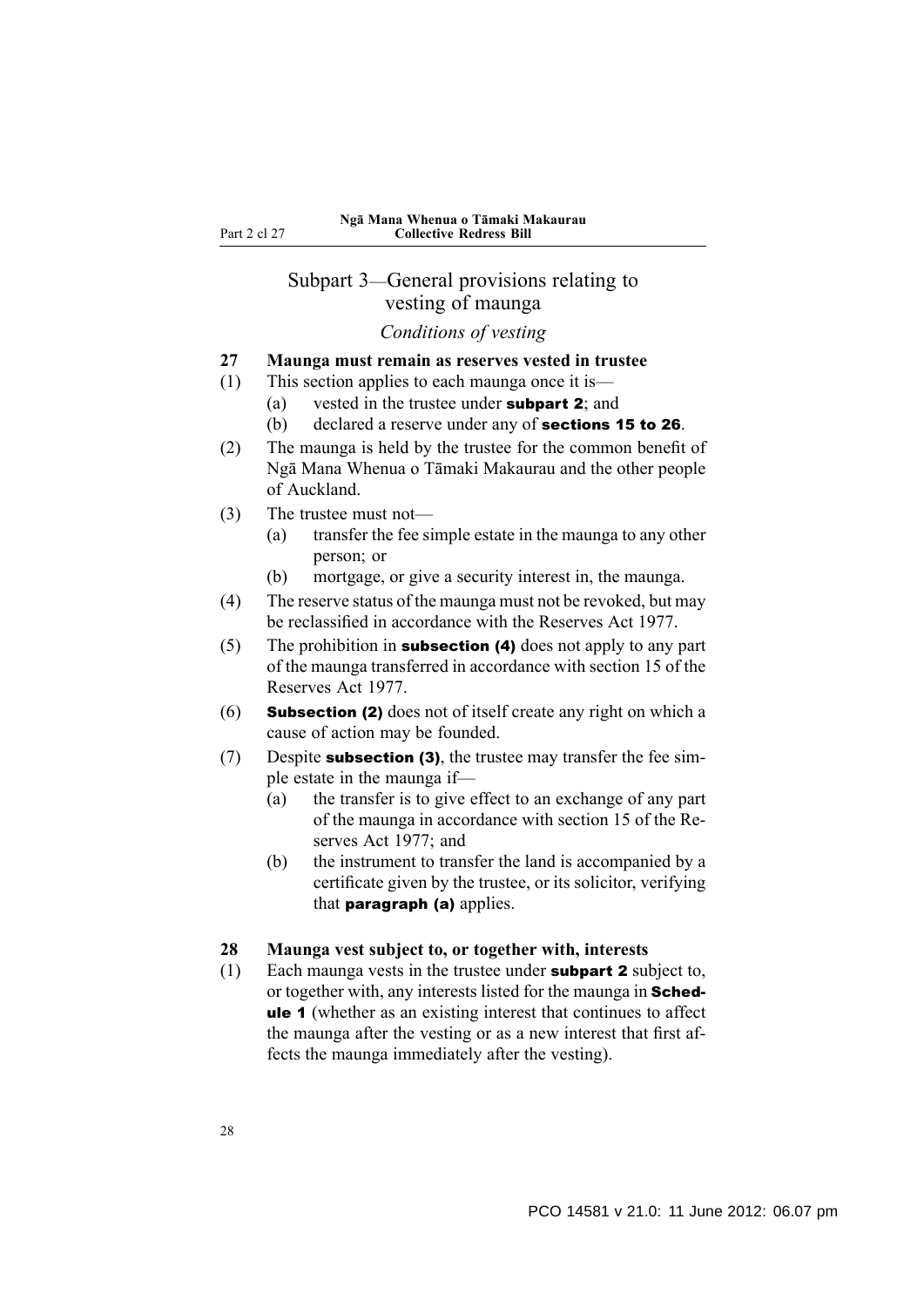|  |                                |  | Ngā Mana Whenua o Tāmaki Makaurau |
|--|--------------------------------|--|-----------------------------------|
|  | <b>Collective Redress Bill</b> |  |                                   |

- <span id="page-30-0"></span>(2) On and from the vesting, the Maunga Authority must be treated as the owner of the fee simple estate in the maunga for the purposes of any dealing with an interest described in subsection (1), including in relation to the reversion of any such interest, but excluding the granting and initial registration of the easements referred to in sections 15(6), 16(8), 17(4), 18(4), 19(4), 21(4), 22(4), 23(4), 24(6)(a), 25(8), and 26(4).
- (3) Subsection (4) applies if a maunga vests subject to an interest that is not an interest in land, whether or not the interest also applies to other land on the maunga or any other land.
- (4) The interest applies in respect of the maunga—
	- (a) until the interest expires or is terminated; and
	- (b) if the interest has a grantor, as if the Maunga Authority were the grantor; and
	- (c) with any other necessary modifications; and
	- (d) despite any change in status of the land in the maunga.

#### *Improvements attached to maunga*

#### **29 Improvements attached to maunga**

- (1) This section applies to improvements attached to the maunga, despite the vesting of the maunga in the trustee under **subpart** 2.
- (2) An improvement that is governed by an interest to which section 16(1) applies is vested, or continues to vest, in accordance with the enactment or agreement by or under which the interest is created.
- (3) The improvements specified in part 4 of the property redress schedule of the collective deed vest in the trustee.
- (4) **Subsections (5) to (8)** apply to any other improvements.
- (5) Improvements owned by the Crown immediately before the effective date and attached to Takarunga / Mount Victoria or Matukutūruru, vest in the Maunga Authority.
- (6) Improvements owned by the Auckland Council immediately before the effective date remain vested in the Auckland Council. However, the Maunga Authority must treat the improvements as if they were vested in itself for the purposes of administering the maunga under the Reserves Act 1977.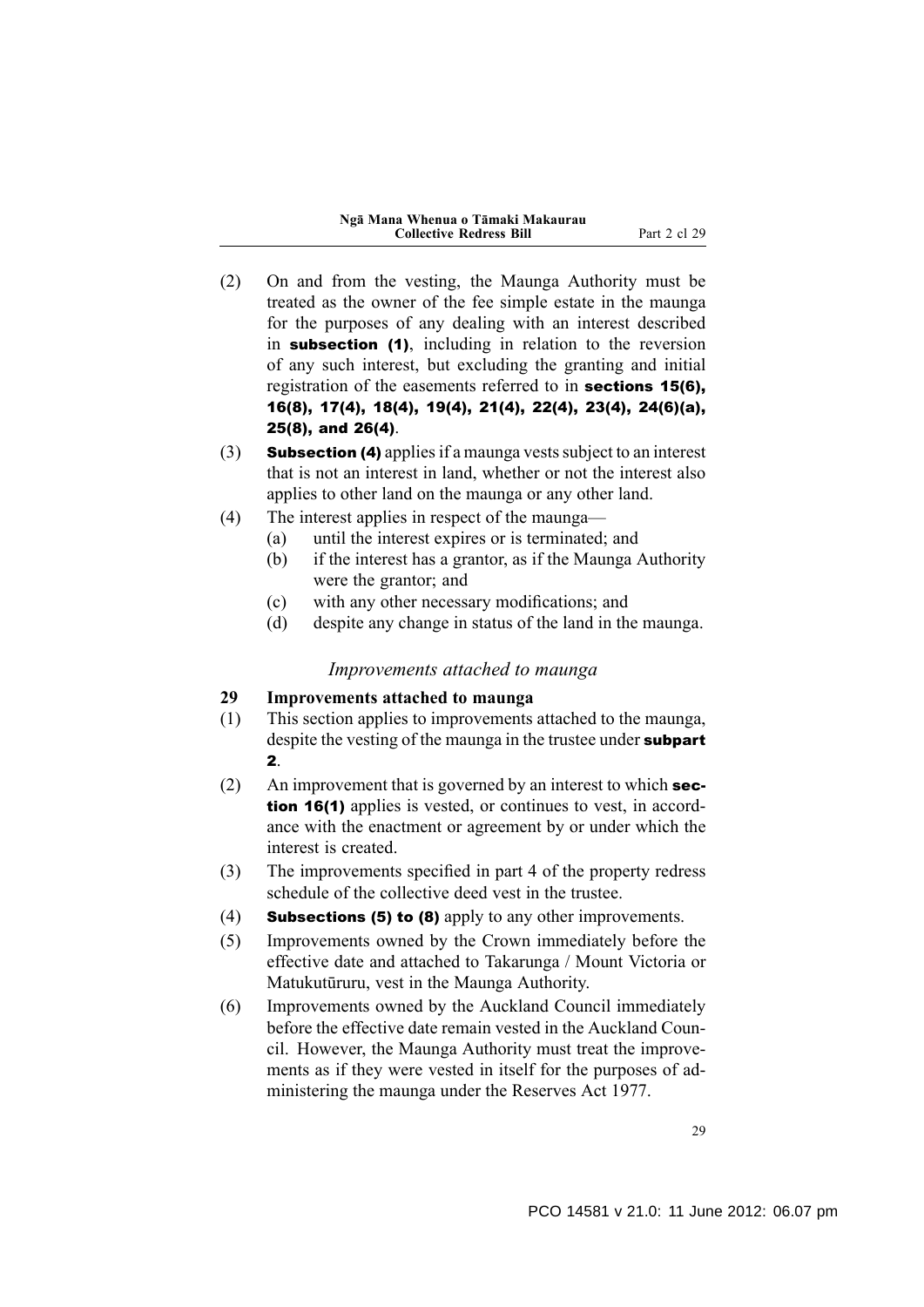- <span id="page-31-0"></span>(7) Any other improvement attached to a maunga with the consent of the Crown or the administering body of the maunga at the time of its attachment is vested in—
	- (a) the person or body who attached the improvement; or
	- (b) if the person or body is deceased, dissolved, or otherwise no longer exists, the person or body who, immediately before the effective date, would have had a proprietary right to the improvement were the improvement treated as personal property.
- (8) An improvement to which **subsection (5) or (6)** applies—
	- (a) must be treated as personal property and not as land or as an interest in land; and
	- (b) does not form part of the maunga; and
	- (c) may remain attached to the maunga without the consent of, and without charge by, the trustee; and
	- (d) may be used, occupied, accessed, repaired, or maintained at any time without the consent of, and without charge by, the trustee; and
	- (e) may be removed or demolished at any time without the consent of, and without charge by, the trustee, however,—
		- (i) before doing so, the owner of the improvement must give the trustee no less than [15] working days' written notice of the removal or demolition; and
		- (ii) after doing so, the owner of the improvement must leave the land in a clean and tidy condition.
- (9) The trustee is not liable for an improvement for which it would, apart from this section, be liable by reason of its ownership of the maunga.
- (10) This section is subject to section 30.
- (11) In this section, **improvement**, to avoid doubt, includes utilities infrastructure (for example water, sewerage, electricity, and telecommunications pipes or lines).

### **30 Further matters relating to improvements**

(1) Subsection (2) applies to the ownership of an improvement attached to a maunga, if—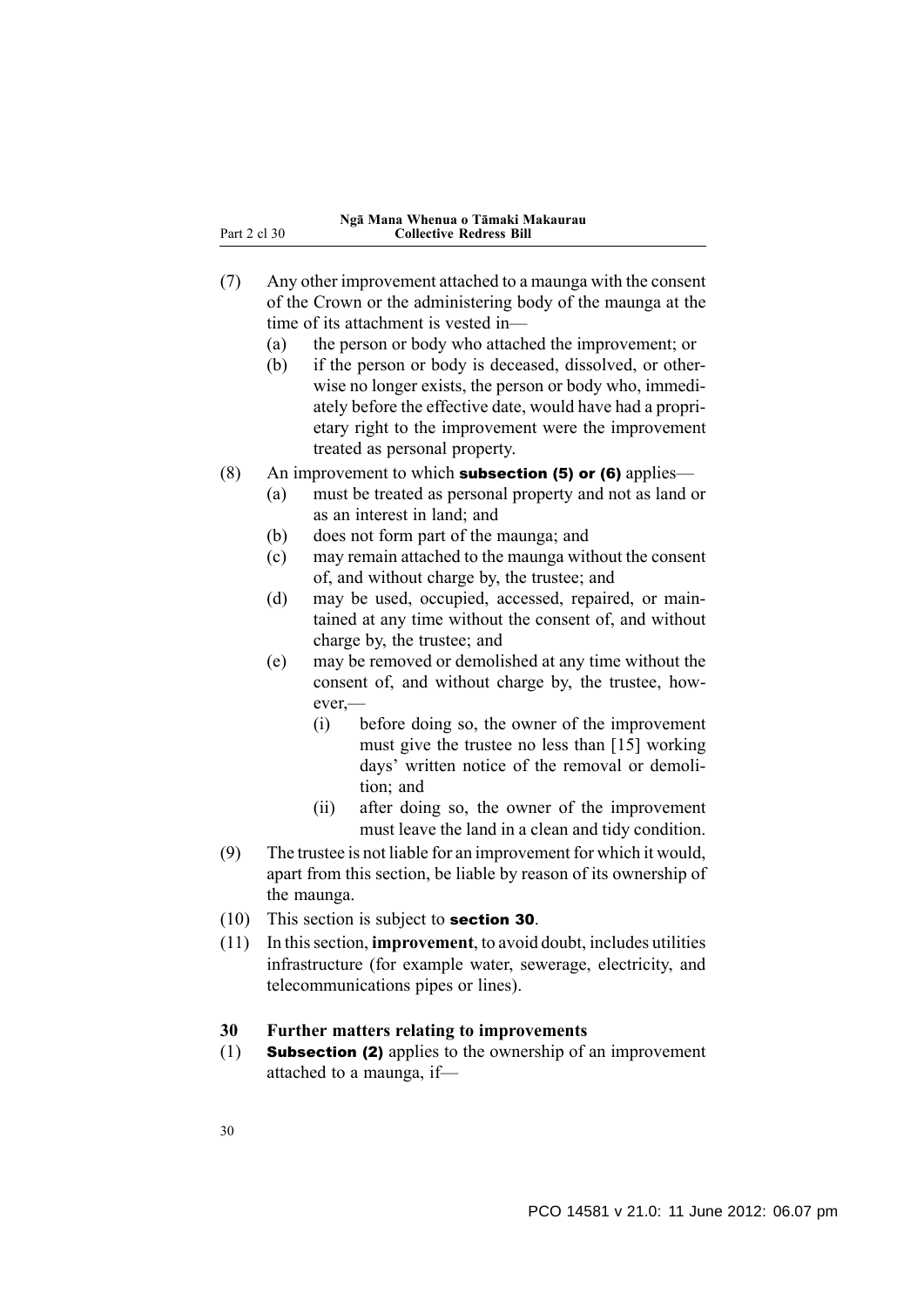- <span id="page-32-0"></span>(a) the improvement is an improvement to which any of section 29(5) to (7) applies; and
- (b) the improvement is subject to any enactment that applies to the improvement's ownership or continued existence; and
- (c) an inconsistency arises in applying the enactment and section 29.
- (2) The enactment overrides section 29 to the extent necessary to resolve the inconsistency.
- (3) To avoid doubt, section 29(7) relates to the ownership of an improvement to which that section applies and does not affect or limit any rights in relation to a maunga that may arise from that ownership.
- (4) To avoid doubt, the Maunga Authority, for the purposes of administering the maunga under the Reserves Act 1977, is responsible for any decisions in respect of any matters that may arise from any person exercising, or purporting to exercise, a right in relation to a maunga arising from the ownership of an improvement to which section 29(8) applies.

## *Registration of ownership and recording of iwi and hapū interests*

#### **31 Registration of ownership**

- (1) This section applies in relation to the fee simple estate in each maunga vested in the trustee under **subpart 2**.
- (2) To the extent that the maunga is all of the land contained in a computer freehold register, the Registrar-General must, on written application by an authorised person,—
	- (a) register the trustee as the proprietor of the fee simple estate in the land; and
	- (b) record anything on the register, including the iwi and hapū interests as required by **section 32**, and do anything else, that is necessary to give effect to this subpart and to the collective deed.
- (3) To the extent that subsection (2) does not apply to the maunga, the Registrar-General must, in accordance with a written application by an authorised person.—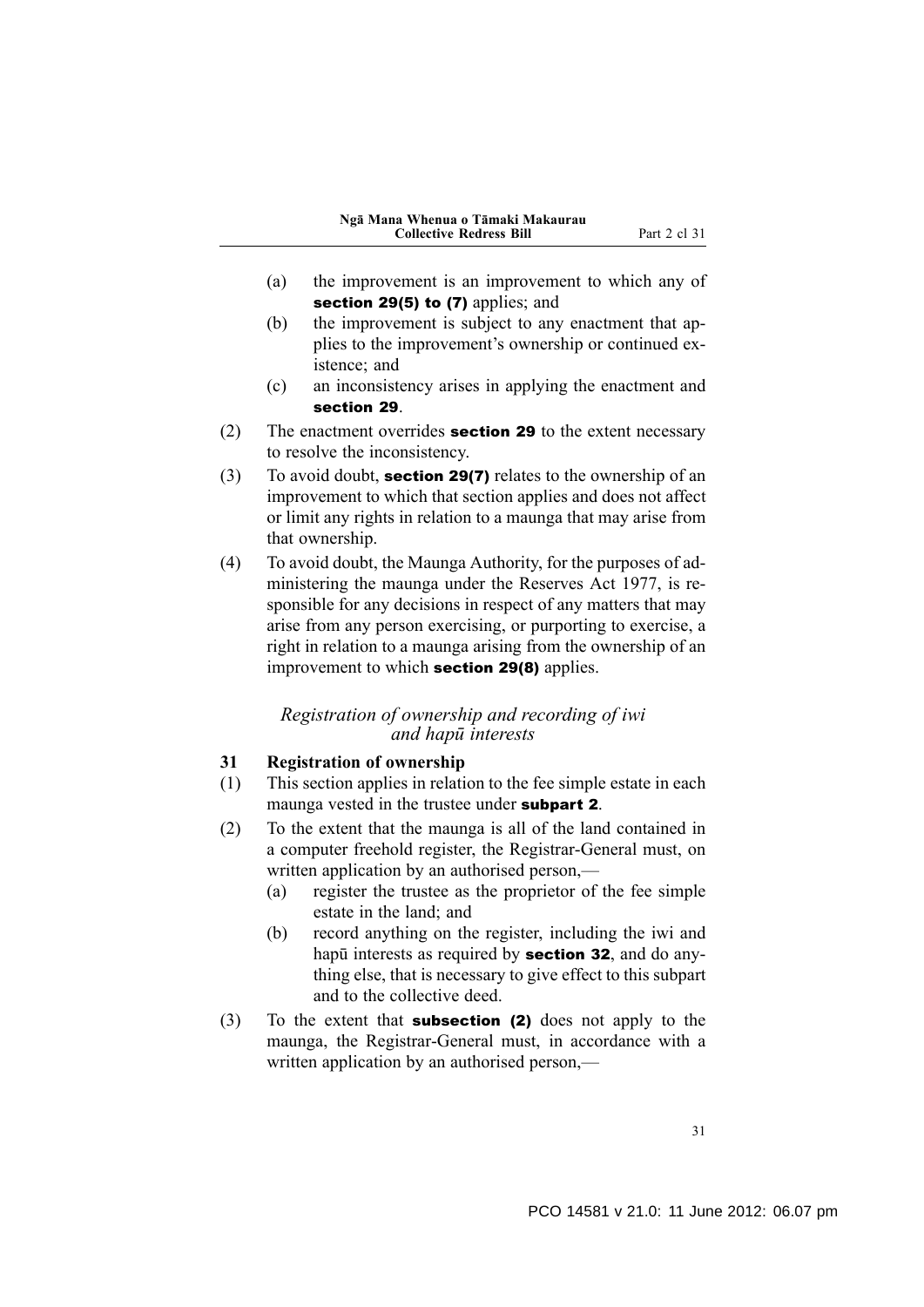- <span id="page-33-0"></span>(a) create 1 or more computer freehold registers for the fee simple estate in the land in the name of the trustee; and
- (b) record on the register the iwi and hapū interests as required by **section 32**; and
- (c) record on the register any interests that are registered, notified, or notifiable and that are described in the application.
- (4) Subsection (3) is subject to the completion of any survey necessary to create a computer freehold register.
- (5) A computer freehold register must be created under this section as soon as is reasonably practicable after the effective date, but no later than—
	- (a) 24 months after the effective date; or
	- (b) any later date that may be agreed in writing by the Crown and the trustee.

#### **32 Recording of iwi and hapū interests**

- (1) The Registrar-General must record on any computer freehold register for each maunga that the iwi and hapū of Ngā Mana Whenua o Tāmaki Makaurau specified for that maunga in part 3 of the property redress schedule of the collective deed have spiritual, ancestral, cultural, customary and historical interests in the maunga.
- (2) The recording of interests under this section does not have the effect of granting, creating, or providing evidence of an estate or interest in, or rights relating to the maunga.

## *Other matters relating to vestings*

- **33 Application of Part 4A of Conservation Act 1987**
- (1) The vesting of the fee simple estate in each maunga in the trustee under **subpart 2** is a disposition for the purposes of Part 4A of the Conservation Act 1987, but sections 24, 24A, and 24AA of that Act do not apply to the disposition.
- (2) Subsection (3) applies if the reservation of any part of a maunga as a reserve is revoked for the purposes of an exchange of that part of the maunga in accordance with section 15 of the Reserves Act 1977.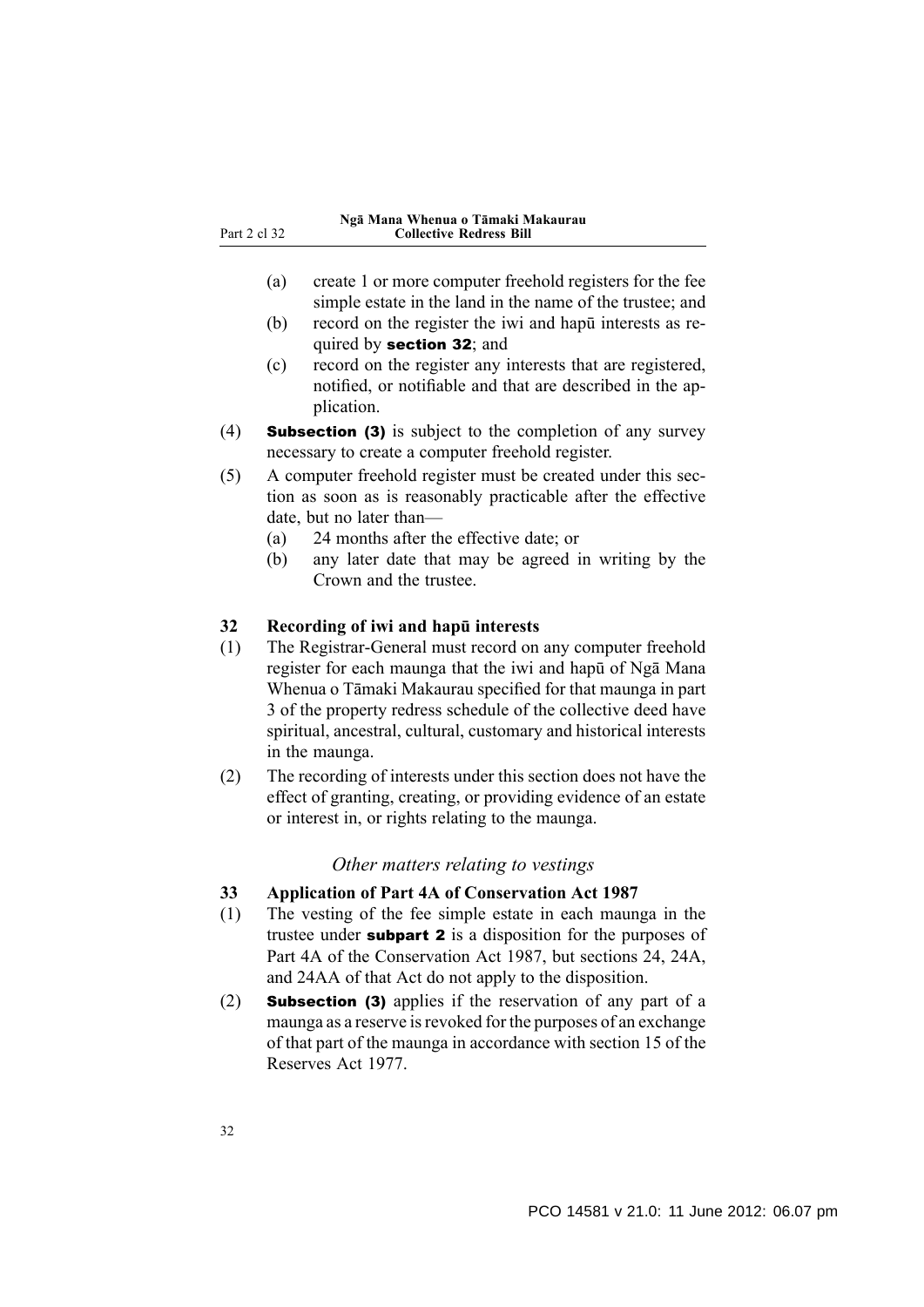<span id="page-34-0"></span>(3) The vesting of the maunga in the trustee under this subpart is no longer exempt from section 24 of the Conservation Act 1987 (other than subsection (2A) of that section) in relation to that part of the maunga.

#### **34 Application of other enactments to vestings**

- (1) Sections 24 and 25 of the Reserves Act 1977 do not apply to the revocation, under this subpart, of the reserve status of each maunga.
- (2) Section 11 and Part 10 of the Resource Management Act 1991 do not apply to—
	- (a) the vesting of the fee simple estate in each maunga under this subpart; or
	- (b) any matter incidental to, or required for the purpose of, the vestings.
- (3) The vesting of the fee simple estate in the maunga under this subpart does not—
	- (a) limit section 10 or 11 of the Crown Minerals Act 1991; or
	- (b) affect other rights to subsurface minerals.
- (4) The permission of a council under section 348 of the Local Government Act 1974 is not required for laying out, forming, granting, or reserving a private road, private way, or right of way required to fulfil the terms of the collective deed in relation to the maunga.

#### **35 Savings of bylaws, etc, in relation to maunga**

- (1) This section applies to any bylaw, prohibition, or any restriction on use or access, that an administering body, the Minister of Conservation, or a local authority made under the Reserves Act 1977, the Conservation Act 1987, or the Local Government Act 2002 in relation to a maunga before the maunga vested in the trustee under this subpart.
- (2) The bylaw, prohibition, or restriction remains in force until it expires or is revoked under the Reserves Act 1977, the Conservation Act 1987, or the Local Government Act 2002.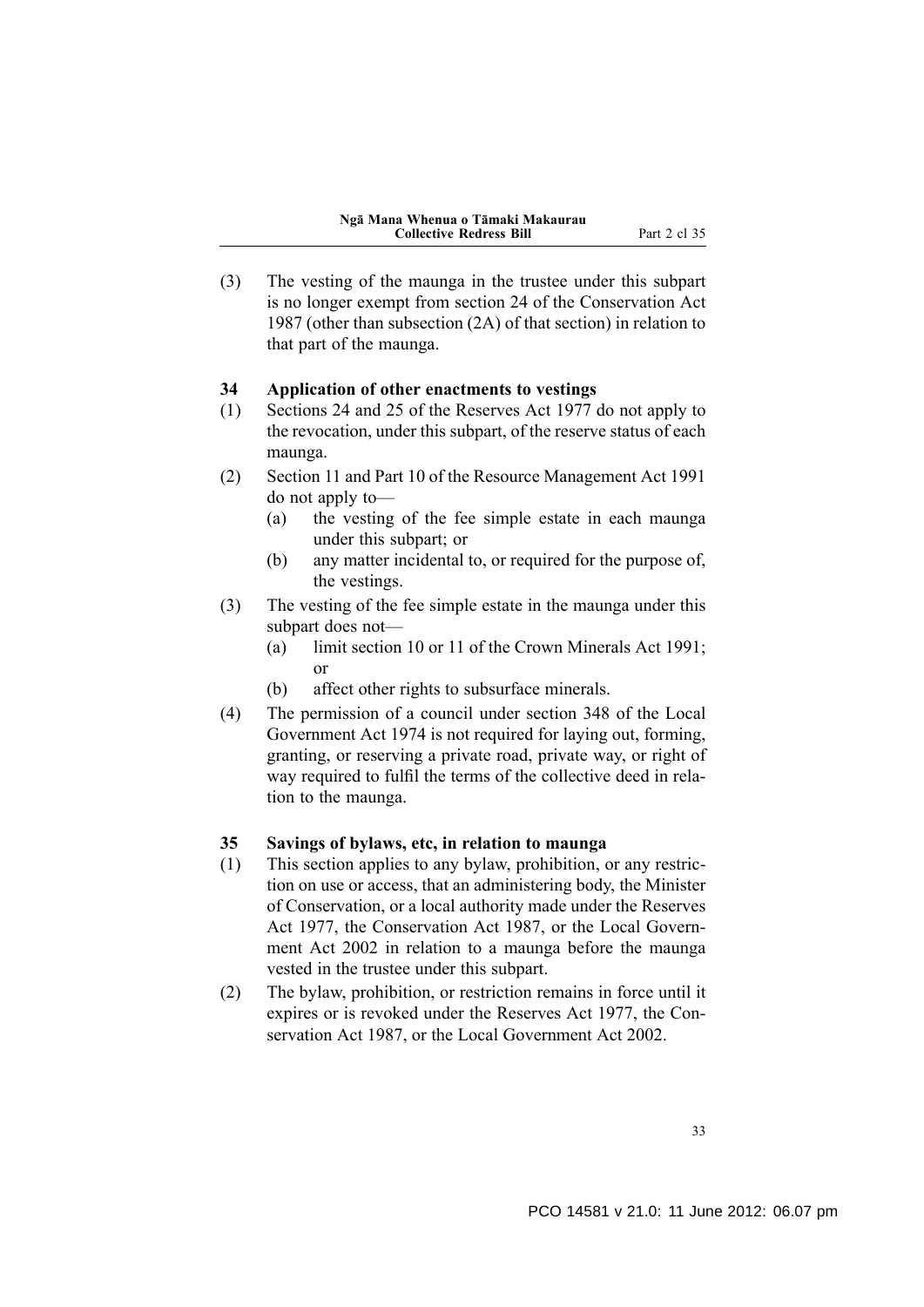#### <span id="page-35-0"></span>**36 Names of Crown protected areas and maunga reserves**

- (1) Subsection (2) applies to the land, or the part of the land, in a maunga that, immediately before the commencement of this Act was all or part of a Crown protected area.
- (2) The official geographic name of the Crown protected areas is discontinued in respect of the land, or the part of the land, and the Board must amend the Gazetteer accordingly.
- (3) A maunga is not a Crown protected area, despite anything in the New Zealand Geographic Board (Ngā Pou Taunaha o Aotearoa) Act 2008.
- (4) The Minister must not name or change the name of a maunga reserve under section 16(10) of the Reserves Act 1977 without the written consent of the trustee, and section 16(10A) of that Act does not apply to the proposed change.
- (5) In this section, **Board**, **Crown protected area**, **Gazetteer**, and **official geographic name** have the meanings given by section 4 of the New Zealand Geographic Board (Ngā Pou Taunaha o Aotearoa) Act 2008.

## *Application of Reserves Act 1977 after vestings*

## **37 Application of Reserves Act 1977 after vesting**

- (1) Sections 48A, 114, and 115 of the Reserves Act 1977 apply to the maunga, despite sections  $48A(6)$ ,  $114(5)$ , and  $115(6)$  of that Act.
- (2) This section is subject to sections 22A and 24 [or the other provisions of this Act].

## **Note**

**More provisions may be added to this section in order to ensure that Maunga Authority has adequate powers under the Act in order to carry out all its functions and duties imposed by this Bill.**

**Provisions may also be added to ensure that the financial arrangements for the maunga under this Bill work with the Reserves Act.**

- **38 Integrated management plan for maunga and other land administered by Maunga Authority**
- (1) The Maunga Authority must prepare a management plan—
- 34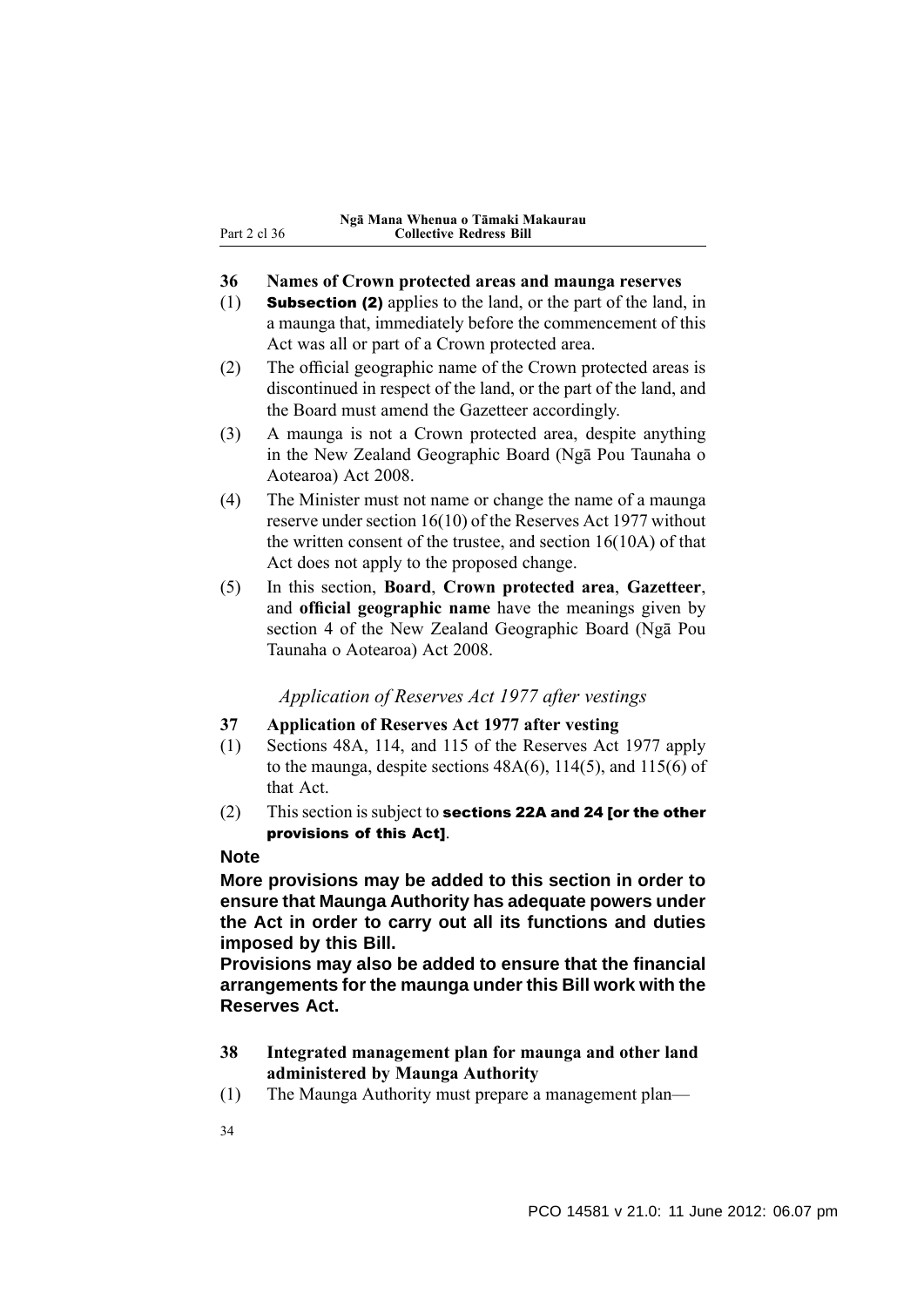- (a) that applies to—
	- (i) each maunga; and
	- (ii) Maungauika; and
	- (iii) the Maungakiekie / One Tree Hill northern land; and
	- (iv) Mount Mangere; and
	- (v) any land described in **section 126(1)(a)** or (b) in relation to which the Maunga Authority has consented to be the administering body; and
	- (vi) any land in relation to which an enactment requires the Maunga Authority to be the administering body for the land; and
- (b) complies with section 39.
- (2) The Maunga Authority is not required to submit the management plan to the Minister of Conservation for approval except in relation to Maungauika at any time that it is administered by the Crown.
- (3) However, the Maunga Authority must make the management plan available for inspection by or on behalf of the Minister whenever the Minister requires.
- (4) Section 41 of the Reserves Act 1977 applies to a management plan prepared under this section—
	- (a) with any necessary modifications; but
	- (b) subject to this section.
- (5) To avoid doubt, the Minister may still require the Maunga Authority—
	- (a) to review the management plan for a maunga under section 41(4) of the Reserves Act 1977; and
	- (b) to consult with another administering body in the preparation of a management plan for a maunga under section  $41(14)$  of that Act.

## **39 Integrated management plan must include provisions relating to authorised cultural activities**

(1) The integrated management plan must prescribe any terms and conditions in relation to members of Ngā Mana Whenua o Tāmaki Makaurau carrying out an authorised cultural activity specified in paragraphs (a) to (h) of section 47.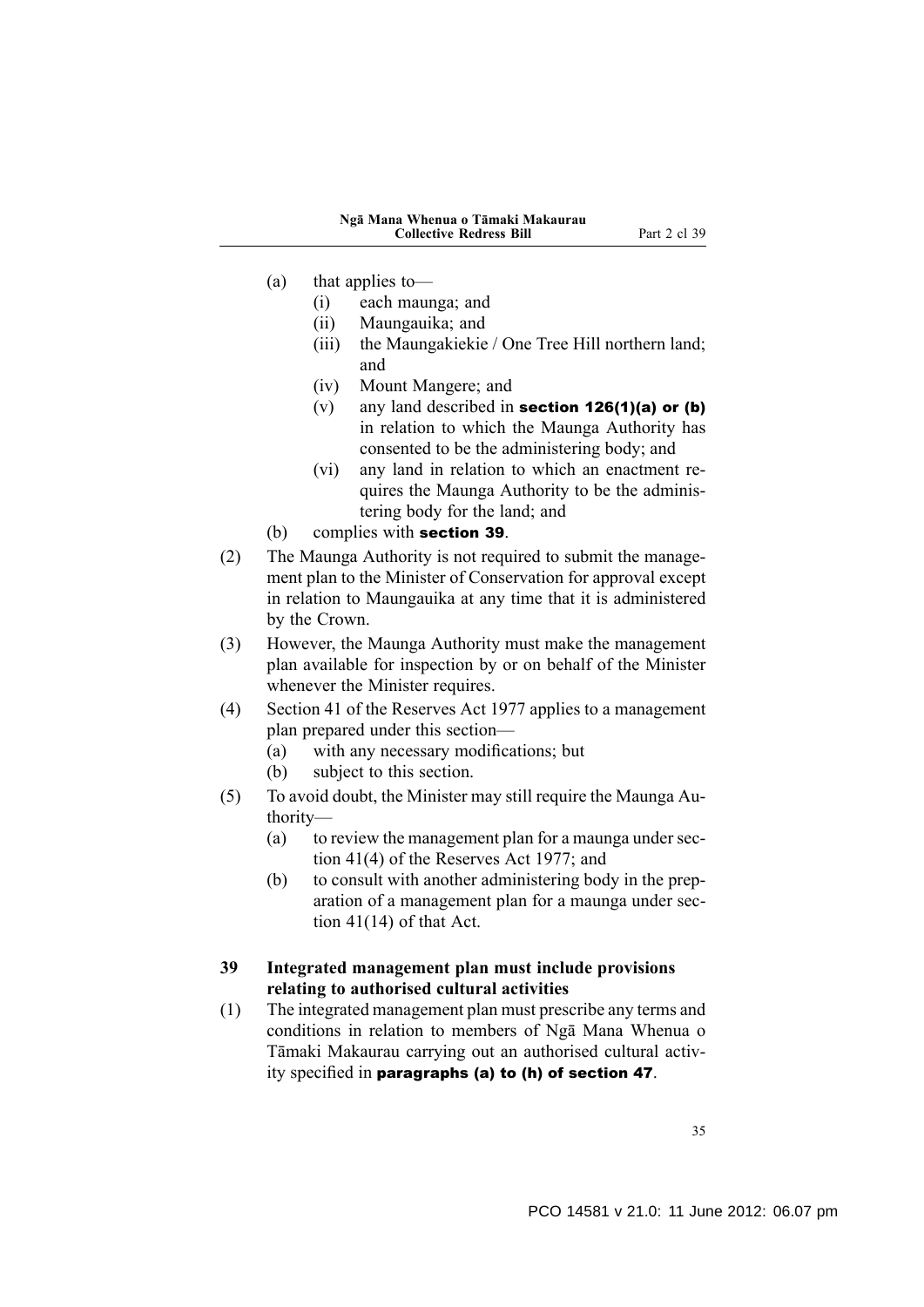- (2) Terms and conditions may relate to carrying out the activity on all maunga or specific maunga.
- (3) To avoid doubt, any terms or conditions imposed on an activity must not be of such a nature that the activity is effectively prohibited.
- (4) The Maunga Authority must consider including in the integrated management plan provisions relating to members of Ngā Mana Whenua o Tāmaki Makaurau carrying out other activities for cultural or spiritual purposes or that recognise their traditional or ancestral ties to the maunga.
- (5) Without limiting subsection (4), the Maunga Authority must consider including provisions in the plan relating to members of Ngā Mana Whenua o Tāmaki Makaurau carrying out the following activities:
	- (a) limited land cultivation for harvesting traditional food and plants:
	- (b) limited collection of other materials, including volcanic rock:
	- (c) archaeological activities:
	- (d) hangi:
	- (e) tribally significant tangihana or hari tupapaku and the interment of tupapaku:
	- (f) spiritual and cultural traditional practices and ceremonies other than those described in any of **para**graphs (a) to (h) of section 47:
	- (g) nohoanga:
	- (h) the permanent erection of symbolic structures and signage:
	- (i) activities that exercise kaitiatkitanga or manaakitanga over the maunga, including overnight occupation.
- (6) If the plan includes provisions relating to the carrying out of an activity as the result of consideration by the Maunga Authority under subsection (5), the plan must prescribe any terms and conditions in relation to the carrying out of the activity.
- (7) The terms and conditions may relate to carrying out the activity on all maunga or specific maunga.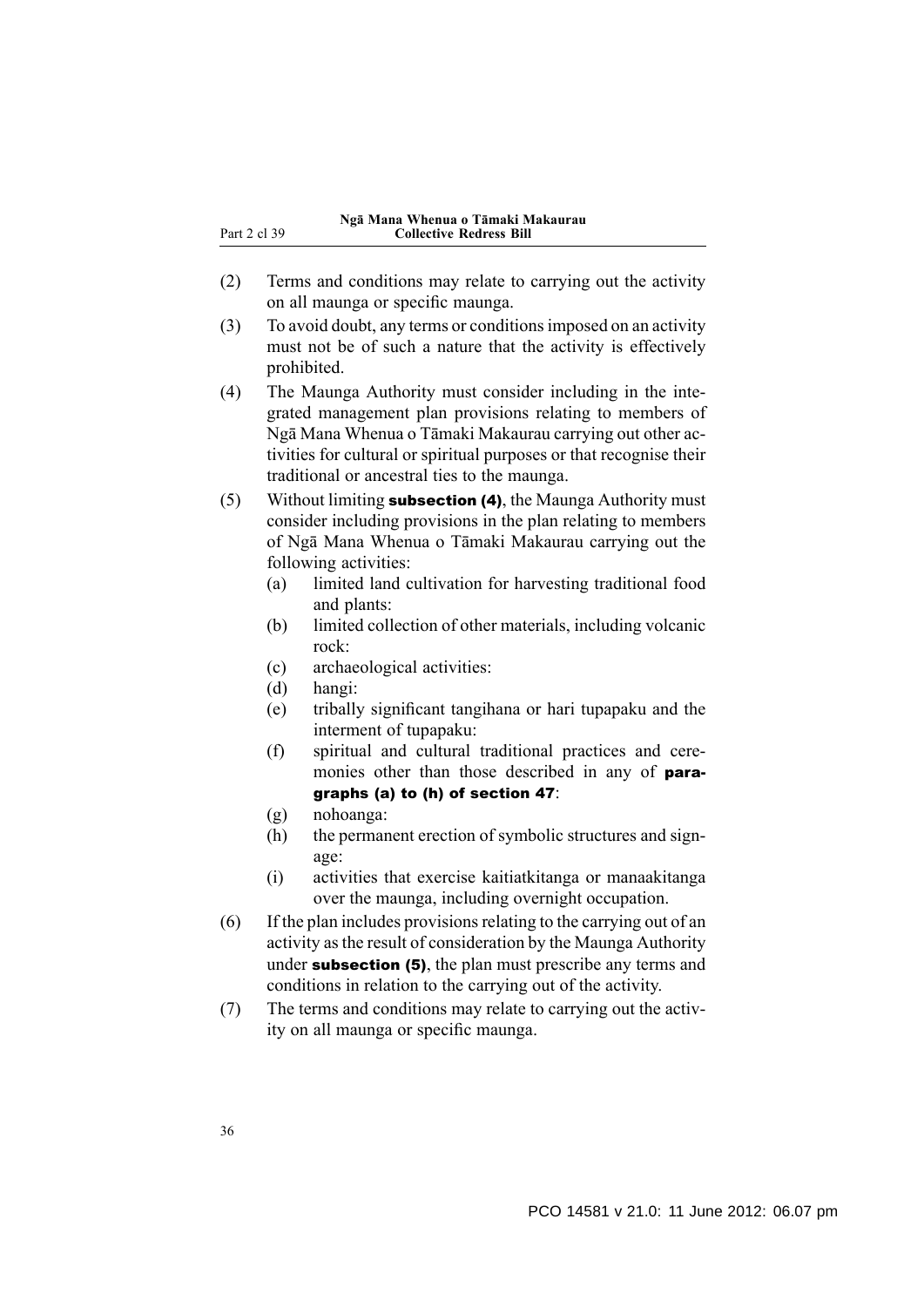*Recording of certain matters on computer freehold registers*

## **40 Recording of certain matters on computer freehold registers**

- (1) This section applies in relation to each maunga.
- (2) The Registrar-General must record on any computer freehold register for the maunga—
	- (a) that the land is subject to Part 4A of the Conservation Act 1987, but that section 24 of that Act does not apply; and
	- (b) that the land is subject to **subpart 2** and this subpart.
- (3) A notification made under subsection (2)(a) is to be treated as having been made in compliance with section 24D(1) of the Conservation Act 1987.
- (4) Subsections (5) and (6) apply if the reservation of any part of the maunga as a reserve is revoked for the purposes of an exchange of that part in accordance with section 15 of the Reserves Act 1977.
- (5) The Registrar-General must ensure that the following notifications remain only on any computer freehold register for the part of the maunga that remains a reserve:
	- (a) the part of the notification referred to in subsection (1)(a) that section 24 of the Conservation Act 1987 does not apply; and
	- (b) the notification referred to in **subsection (1)(b)**.
- (6) The Registrar-General must enter on any computer freehold register for the maunga any new interest granted by the Maunga Authority under the Reserves Act 1977, or any subsequent dealing with the new interest, that is registrable under that Act or any other enactment or rule of law.
- (7) For the purposes of registering an interest or dealing described in subsection (6), the Maunga Authority must be treated as if it were the registered proprietor of the fee simple estate in the maunga.
- (8) In subsection (6) **new interest** means any interest other than an interest listed in Schedule 2.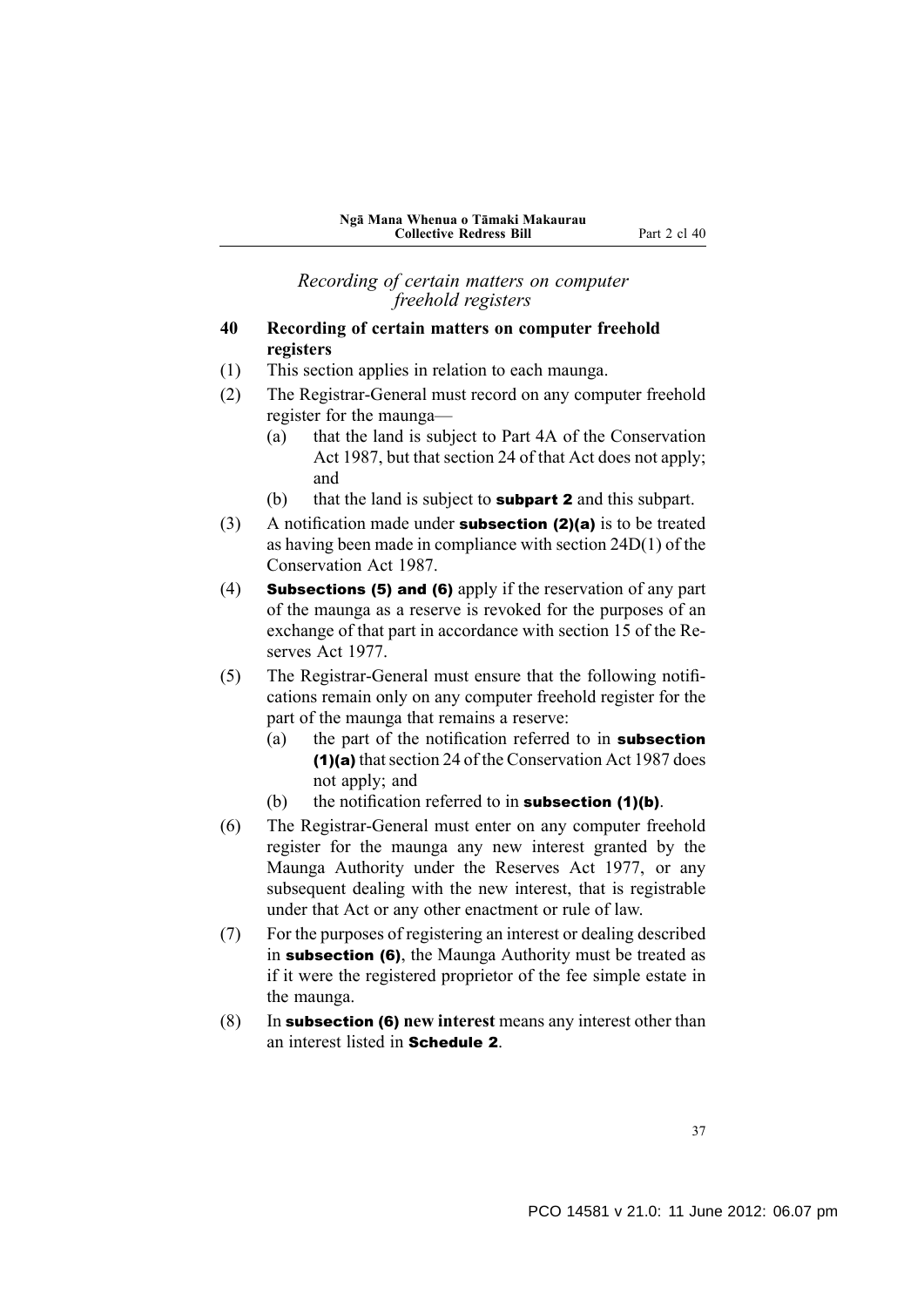*Role of Auckland Council*

- **41 Maunga Authority and Auckland Council to agree annual operational plan**
- (1) Each financial year, the Maunga Authority and the Auckland Council must—
	- (a) prepare a draft annual operational plan; and
	- (b) agree, and each adopt, an annual operational plan.
- (2) The purpose of an annual operational plan is to provide a framework in which the Council will carry out its functions under section 42 for the next financial year.
- (3) Each annual operational plan must include,—
	- (a) for each maunga, information relating to the matters specified in **subsection (5)** for the financial year concerned; and
	- (b) the financial information contained in the Council's current long term plan for all activities and functions relating to the maunga: and
	- (c) indicative information in respect of the matters in **para**graph (a) for the following 2 financial years.
- (4) An annual operational plan may also include any other information agreed by the Maunga Authority and the Council.
- $(5)$  The matters referred to **subsection (3)** are—
	- (a) funding:
	- (b) restoration work:
	- (c) capital projects:
	- (d) strategic, policy, and planning projects:
	- (e) maintenance and operational projects:
	- (f) levels of service to be provided by the Council:
	- (g) contracts for management or maintenance activities on the maunga:
	- (h) education, [ ], or other programmes:
	- (i) Ngā Mana Whenua o Tāmaki Makaurau programmes, including iwi or hapū programmes:
	- (j) opportunities for members of Ngā Mana Whenua o Tāmaki Makaurau to carry out or participate in any of the activities described in **paragraphs (b) to (h)**.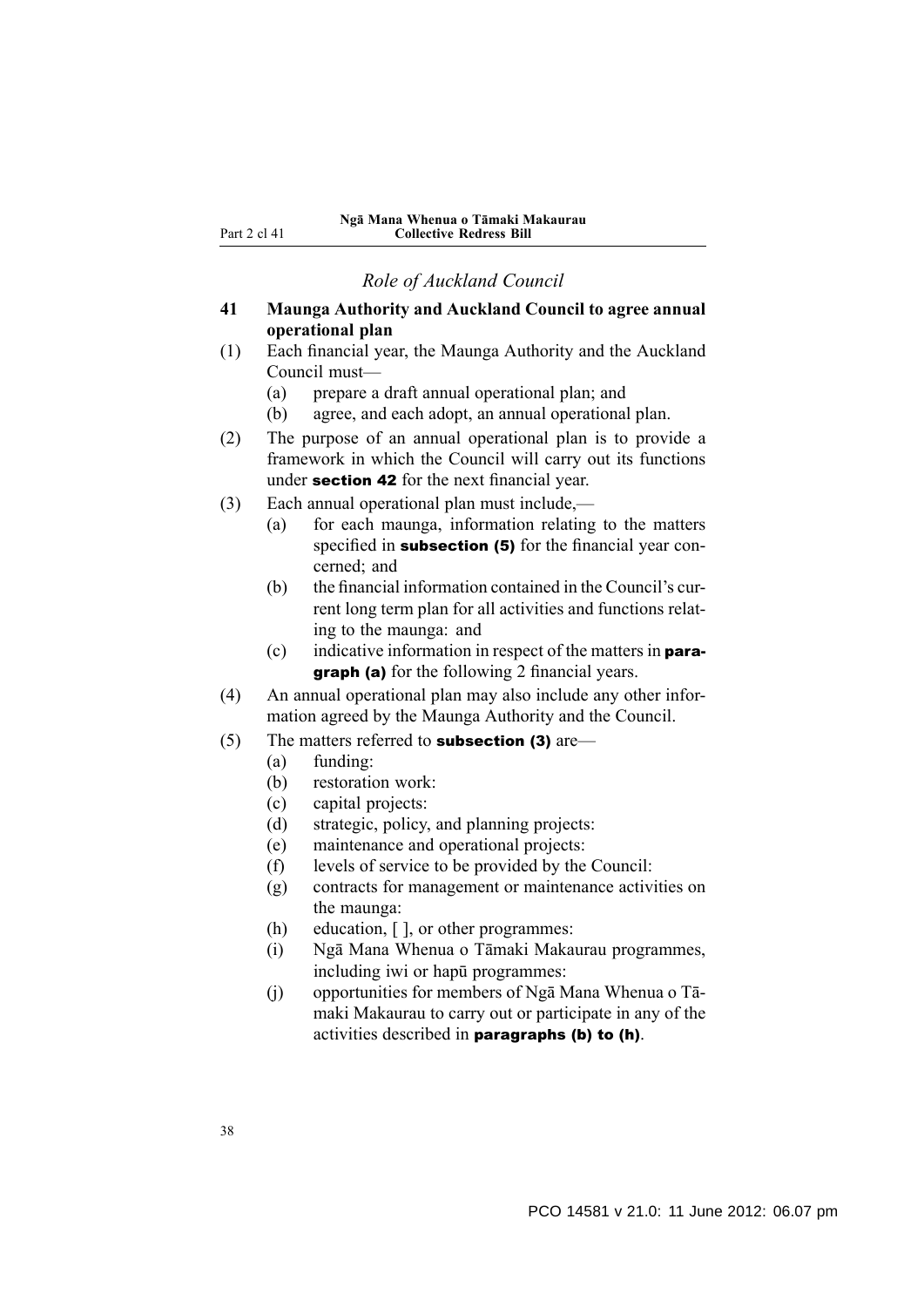- (6) A draft annual operational plan must be prepared so that it may be included in the Council's draft long term plan or annual plan.
- (7) An annual operational plan must be finalised and adopted in conjunction with the Council's annual plan, or long term plan, if an annual plan is not prepared for that year.
- (8) In this section, **annual plan**, **financial year**, and **long term plan**, have the meanings given in section 5(1) of the Local Government Act 2002.
- **42 Auckland Council responsible for routine management of maunga**
- (1) On and from the effective date, the Auckland Council is responsible for the routine management of the maunga.
- (2) The Council must carry out this responsibility—
	- (a) under the direction of the Maunga Authority; and
	- (b) in accordance with—
		- (i) the annual operational plan; and
		- (ii) any standard operating procedures agreed between the Maunga Authority and the Council; and
		- (iii) any delegation to the Council under **section** 128.
- (3) However, the Council is required to fulfil this responsibility only to the extent that revenue from the maunga, Council funding for the maunga (as dedicated under the operational plan or otherwise), or any other funding for the maunga allows.
- (4) For the purposes of carrying out its responsibilities under this section, the Reserves Act 1977 applies—
	- (a) as if the Council were the administering body of the maunga; and
	- (b) with any necessary modification; but
	- (c) subject to subsection (2).
- **43 Auckland Council responsible for costs in relation to maunga**
- (1) The Auckland Council is responsible for the costs in relation to the maunga—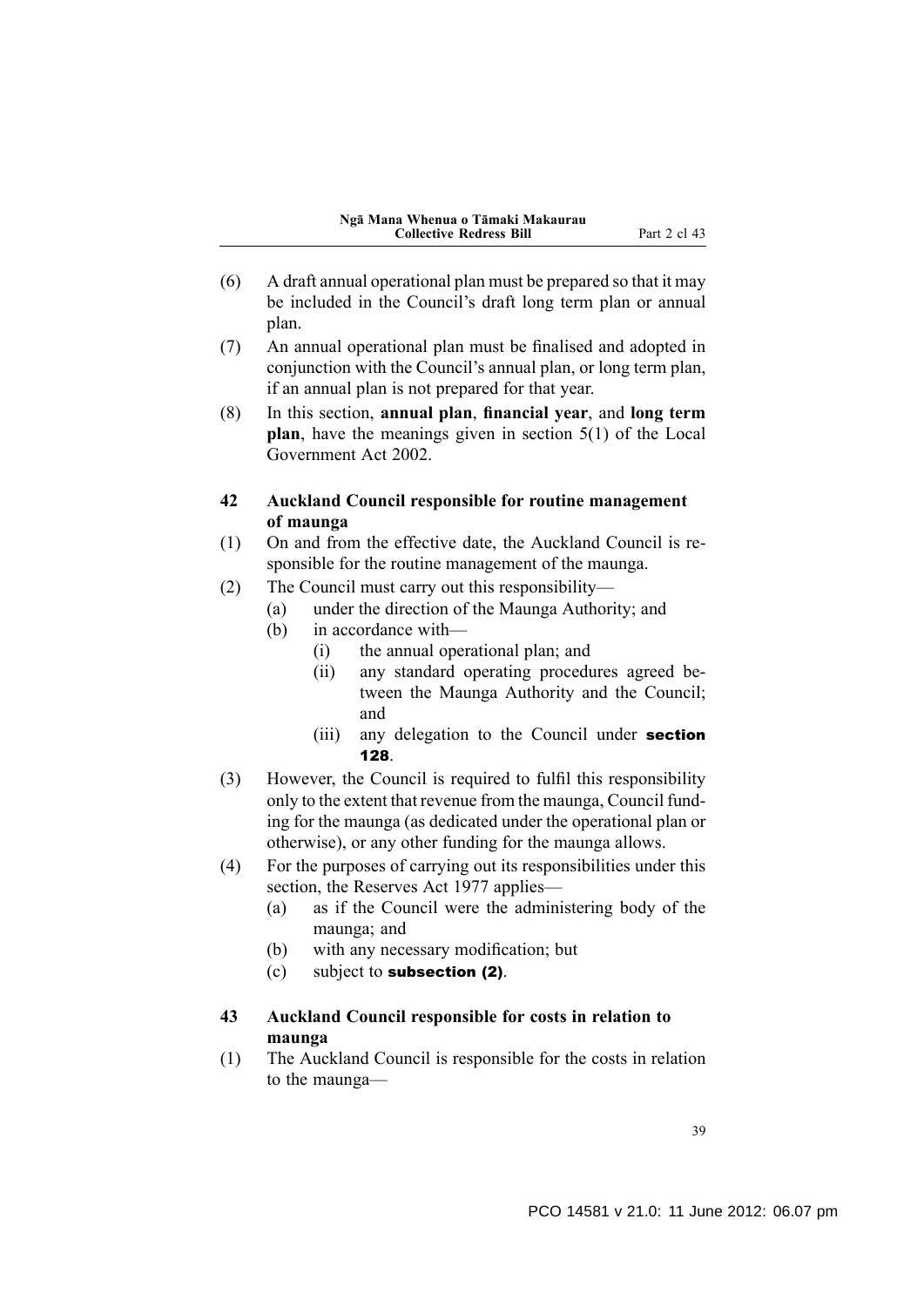- (a) incurred by itself in carrying out its functions under this Act; and
- (b) incurred by the Maunga Authority in carrying out its functions under this Act or the Reserves Act 1977.
- (2) Despite **subsection (1)**, the Council is required to meet those costs only to the extent that revenue from the maunga, Council funding for the maunga (as dedicated under the annual operational plan or otherwise), or any other funding for the maunga allows.

## **44 Reporting and financial management relating to maunga**

- (1) Funding from any source and revenue generated from, or in relation to, the maunga, including all income derived from leases, licences, concessions, rentals, or other interests in the maunga, whether payable to the Maunga Authority or the Auckland Council, must be—
	- (a) held by the Council and accounted for separately from any other funding, revenue, or income of the Council; and
	- (b) applied by the Council, under the direction of the Maunga Authority, in accordance with the operational plan, including for the purposes of the Council fulfilling its responsibilities under section 42; and
	- (c) applied for the purposes of the Council fulfilling its responsibilities under **section 129**; and
	- (d) applied for the purposes of making payments in accordance with clause 9 of Schedule 5.
- (2) In each financial year, the Council must—
	- (a) report quarterly to the Maunga Authority on the costs, funding, and revenue of the maunga for the quarter; and
	- (b) provide to the Maunga Authority an annual financial and operational report on the maunga; and
	- $[(c)$  provide to the Maunga Authority a copy of the Council's overall audit].
- (3) This section applies despite—
	- (a) any provision to the contrary in the Reserves Act 1977 or any other enactment; and
	- (b) any agreement; and
	- (c) any common law rule.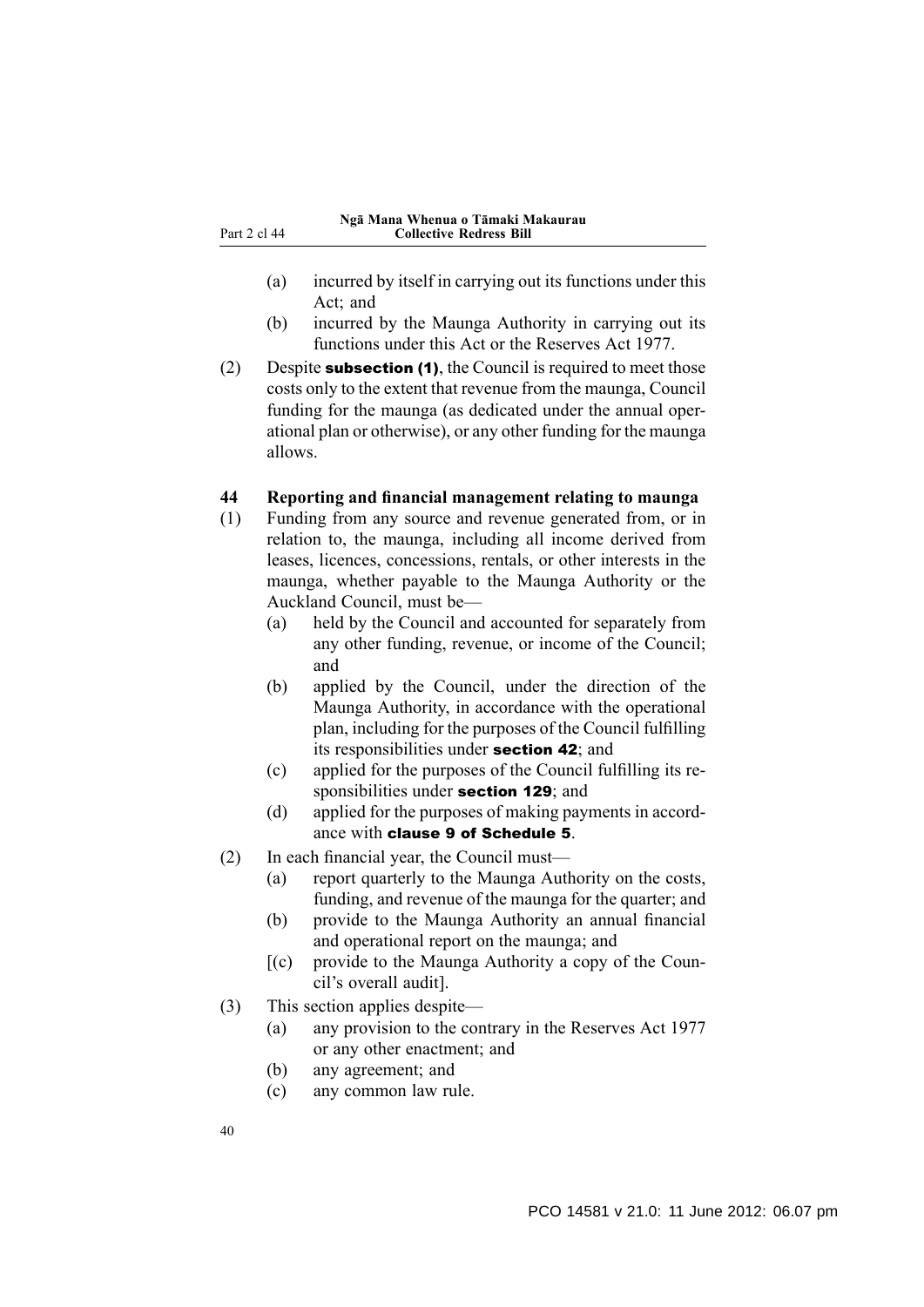## **45 Annual meeting of Auckland Council and Ngā Mana Whenua o Tāmaki Makaurau**

The Auckland Council must meet annually with Ngā Mana Whenua o Tāmaki Makaurau to discuss matters relating to the maunga, including—

- (a) the performance of the Maunga Authority during the year; and
- (b) and the proposed activities of the Maunga Authority in the following year.

## *Ngā Mana Whenua o Tāmaki Makaurau cultural activities on maunga*

## **46 Crown acknowledgement**

The Crown acknowledges—

- (a) the importance to Ngā Mana Whenua o Tāmaki Makaurau of cultural activities and traditional uses of the tūpuna maunga o Tāmaki Makaurau; and
- (b) the importance of cultural activities and traditional uses of the tūpuna maunga o Tāmaki Makaurau as an integral part of the relationship of Ngā Mana Whenua o Tāmaki Makaurau with the tūpuna maunga o Tāmaki Makaurau; and
- (c) the desirability of restoring and facilitating the exercise by Ngā Mana Whenua o Tāmaki Makaurau of cultural activities and traditional uses on the tūpuna maunga reserves.

## **47 Meaning of authorised cultural activity**

In this Act, unless the context requires another meaning, **authorised cultural activity** means—

- (a) the erection of pou or flags:
- (b) an instructional or educational hikoi:
- (c) a wananga, hui, or powhiri:
- (d) an event that celebrates the maunga and volcanic activity as distinguishing and land-shaping features of Tāmaki Makaurau:
- (e) an event that marks or celebrates the history of Aotearoa, Waitangi Day, or Matariki:

41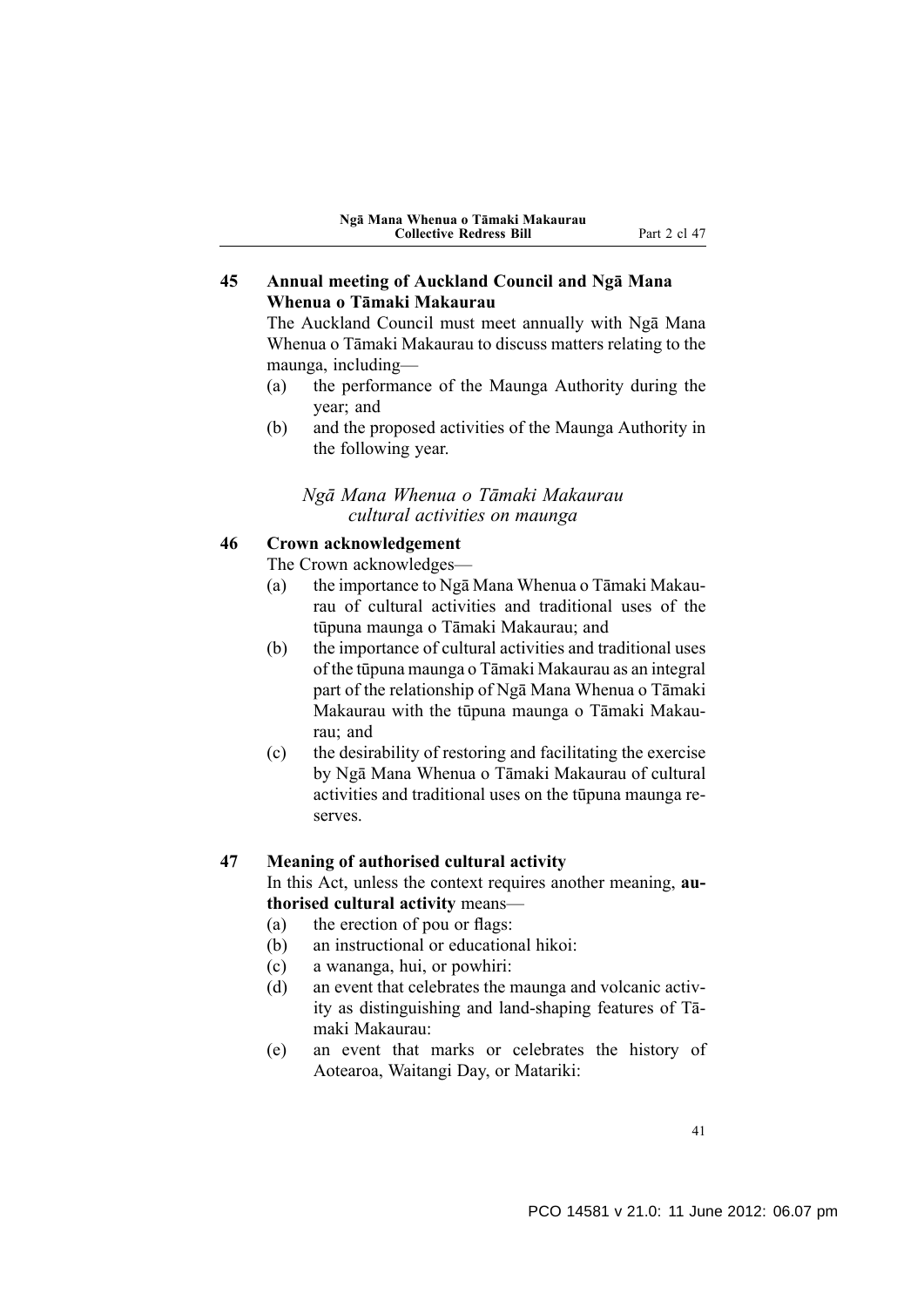| Part 2 cl 48 |  |  |
|--------------|--|--|
|              |  |  |

- (f) an event that celebrates the ancestral association of, or exercises the mana of Ngā Mana Whenua o Tāmaki Makaurau over the maunga:
- (g) an event that celebrates Ngā Mana Whenua o Tāmaki Makaurau in its collective capacity:
- (h) an event that celebrates an iwi or hapū of Ngā Mana Whenua o Tāmaki Makaurau:
- (i) any other activity in relation to which provisions are included in the integrated management plan in accordance with section 39(4) to (7).

## **48 Ngā Mana Whenua o Tāmaki Makaurau may carry out authorised cultural activities on maunga**

- (1) The trustee may grant approval to a member of Ngā Mana Whenua o Tāmaki Makaurau to carry out an authorised cultural activity on a maunga, without the requirement for a permit or other authorisation issued by the Maunga Authority under the Reserves Act 1977.
- (2) However, if requested by a rōpū entity, or a representative entity of an iwi or hapū described in section 9(a), the trustee must devolve the decision-making role in **subsection** (1) to that entity in respect of authorising cultural activities for members of the relevant iwi or hapū.
- (3) The trustee must notify the Maunga Authority if it devolves its responsibility under **subsection** (1) in accordance with subsection (2).
- (4) The trustee, representative entity, or ropū entity may grant approval for the authorised cultural activity if satisfied that—
	- (a) the activity will comply with the relevant provisions of the integrated management plan, including any terms and conditions imposed by the Maunga Authority in the plan in respect of the activity or an activity of that type; and
	- (b) the activity will comply with the Resource Management Act 1991; and
	- (c) the activity will comply with the Reserves Act 1977 and the purpose under that Act for which the maunga is held; and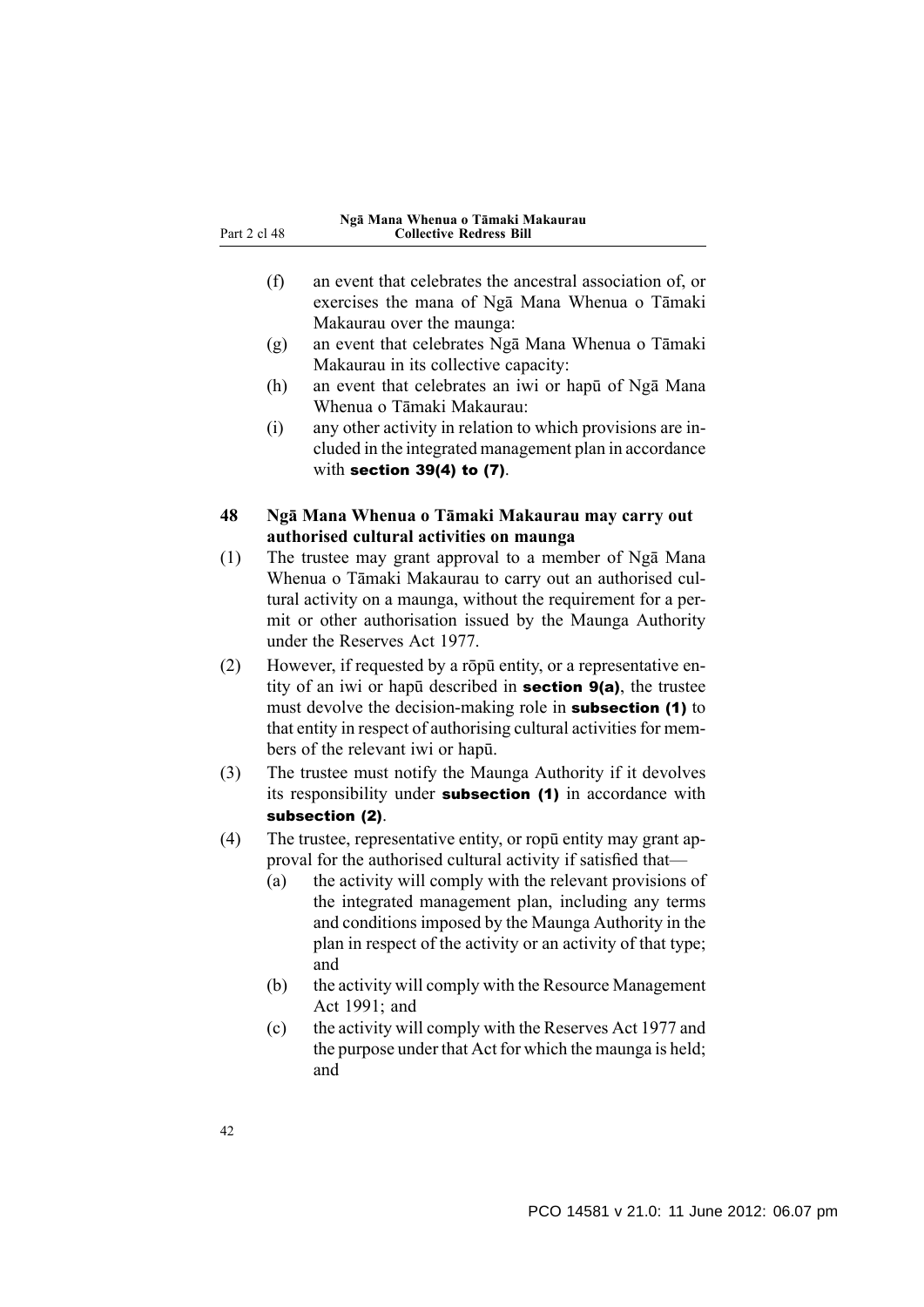- (d) any approvals required under that Act, including any Ministerial approval in respect of which the Maunga Authority does not have delegated responsibility under section 31 have been obtained; and
- (e) the activity will comply with any other relevant enactment (for example, the Historic Places Act 1993, the Burial and Cremations Act 1964, and the Health Act 1956).
- (5) If the authorised cultural activity involves the erection of 1 or more structures, the trustee, representative entity, or ropū entity must also be satisfied that—
	- (a) each structure is temporary or moveable; or
	- (b) if permanent, is limited to a symbolic structure (for example pou whenua or waharoa) or necessary for cultural interpretation (for example a sign explaining a feature or event).
- (6) The trustee, representative entity, or ropū entity must give the Maunga Authority as much notice as possible, but no less than 5 working days, before carrying out an activity for which it has been granted approval to carry out under **subsection (3)**.

# Subpart 4—Vesting of Maungauika

## **49 Maungauika**

- (1) The reservation of Maungauika (being North Head Historic Reserve) as a historic reserve subject to the Reserves Act 1977 is revoked.
- (2) The fee simple estate in Maungauika then vests in the trustee.
- (3) Maungauika is then declared a reserve and classified as a historic reserve subject to section 18 of the Reserves Act 1977.
- (4) Subsections (1) to (4) do not take effect until the trustee has provided Watercare Services Limited with a registrable easement in gross over the areas shown, and on the terms and conditions set out, in part 4 of the documents schedule.
- (5) The easement—
	- (a) is enforceable in accordance with its terms despite—
		- (i) the provisions of the Reserves Act 1977; and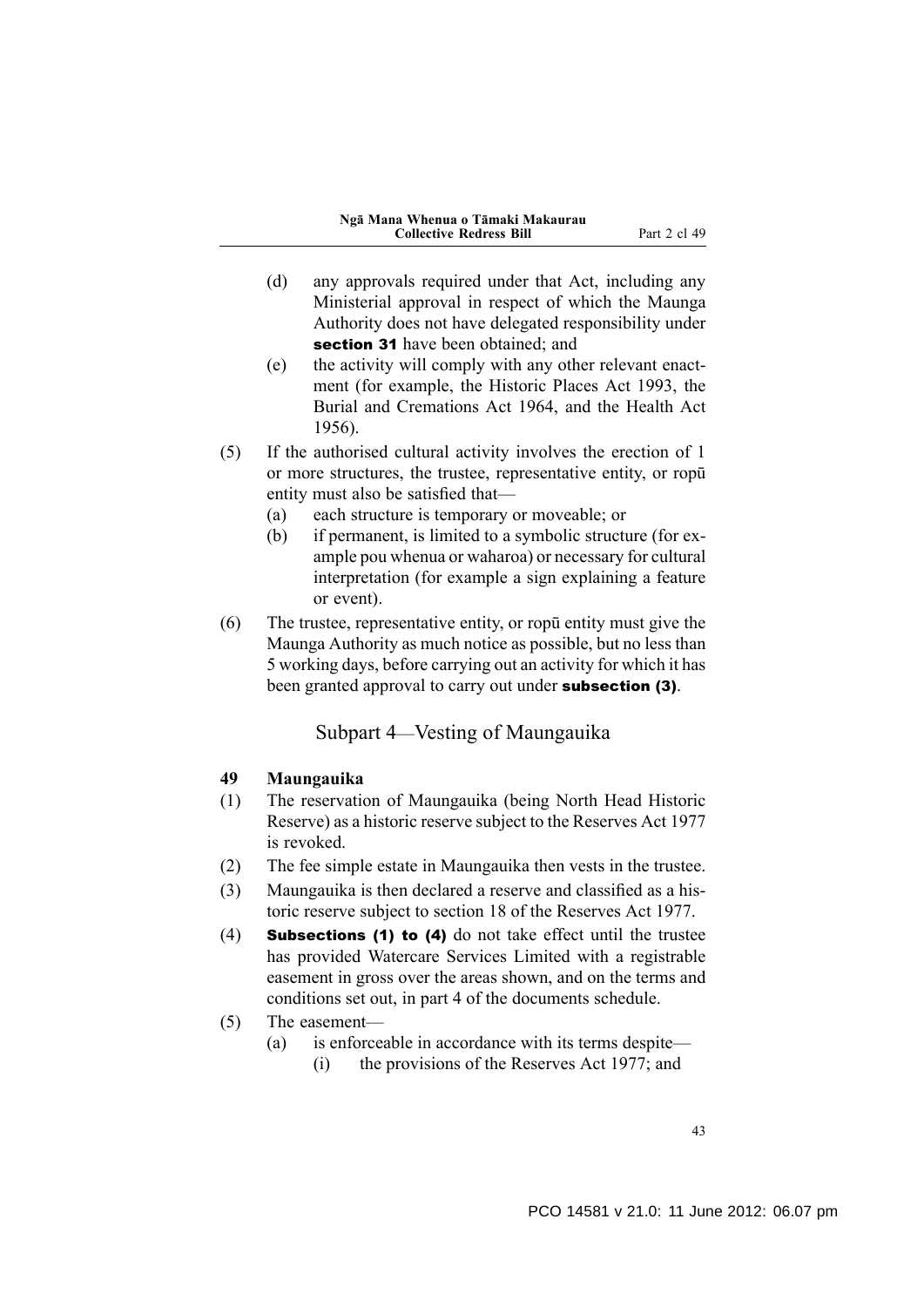- (ii) any inconsistency with the Property Law Act 2007 or any other enactment or rule of law; and
- (b) on and from the effective date, is to be treated as having been granted by the Crown in accordance with the Reserves Act 1977.
- (6) Despite the vesting under subsection (2), the Reserves Act 1977 applies to the reserve as if the reserve were vested in the Crown.
- (7) To avoid doubt, as a result of **subsection (6)**,—
	- (a) the reserve is not vested in, or managed and controlled by an administering body; and
	- (b) the Crown continues to administer, control, and manage the reserve; and
	- (c) the Crown continues to retain all income, and be responsible for all liabilities, in relation to the reserve; and
	- (d) the reserve continues to form part of the Hauraki Gulf Marine Park established under section 33 of the Hauraki Gulf Marine Park Act 2000.
- (8) The Crown must administer, control, and manage the reserve in accordance with—
	- (a) the North Head Historic Reserve Conservation Management Plan (1999), until the date the integrated management plan comes into effect; and
	- (b) with the integrated management plan, on and from that date.

### **50 Maungauika must remain as reserve vested in trustee**

- (1) This section applies to Maungauika once it is vested in the trustee and declared a reserve under section 49.
- (2) Maungauika is held by the trustee for the common benefit of Ngā Mana Whenua o Tāmaki Makaurau and the other people of Auckland.
- (3) The trustee must not—
	- (a) transfer the fee simple estate in Maungauika to any other person; or
	- (b) mortgage, or give a security interest in, Maungauika.
- (4) The reserve status of Maungauika must not be revoked, but may be reclassified in accordance with the Reserves Act 1977.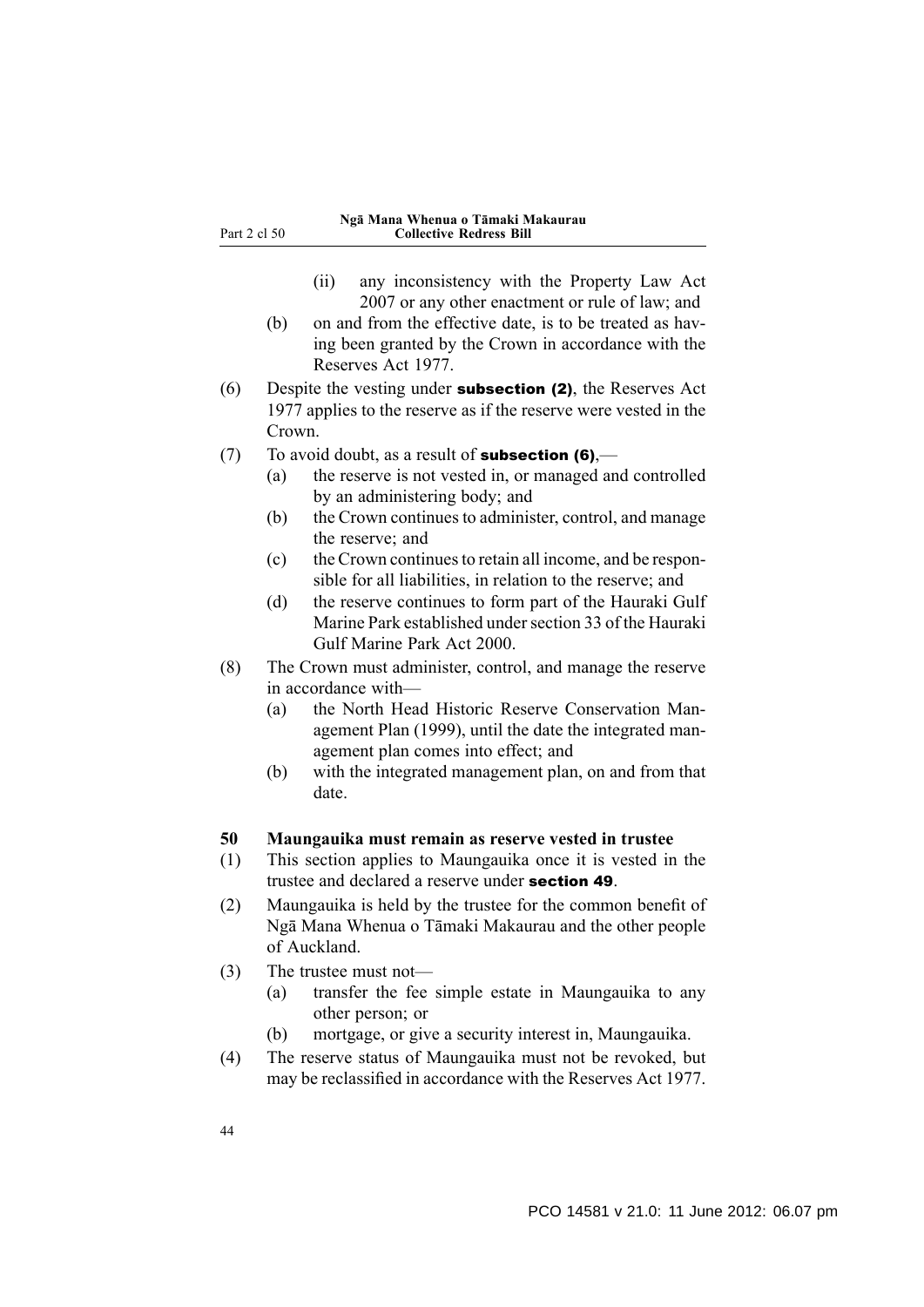- (5) The prohibition in **subsection (4)** does not apply to any part of Maungauika transferred in accordance with section 15 of the Reserves Act 1977.
- (6) Subsection (2) does not of itself create any right on which a cause of action may be founded.
- (7) Despite subsection (3), the trustee may transfer the fee simple estate in Maungauika if—
	- (a) the transfer is to give effect to an exchange of any part of Maungauika in accordance with section 15 of the Reserves Act 1977; and
	- (b) the instrument to transfer the land is accompanied by a certificate given by the trustee, or its solicitor, verifying that **paragraph** (a) applies.

### **51 Maungauika vests subject to, or together with, interests**

- (1) Maungauika vests in the trustee under section 49 subject to, or together with, any interests listed for Maungauika in **Schedule 2** (whether as an existing interest that continues to affect Maungauika after the vesting or as a new interest that first affects Maungauika immediately after the vesting).
- (2) On and from the vesting, the Crown must be treated as the owner of the fee simple estate in Maungauika for the purposes of any dealing with an interest described in subsection (1), including in relation to the reversion of any such interest, but excluding the granting and initial registration of the easement referred to in section 49(4).
- (3) Subsection (4) applies if Maungauika vests subject to an interest that is not an interest in land, whether or not the interest also applies to any other land.
- (4) The interest applies in respect of Maungauika—
	- (a) until the interest expires or is terminated; and
	- (b) if the interest has a grantor, the Crown remains the grantor; and
	- (c) with any other necessary modifications; and
	- (d) despite any change in status of the land.

45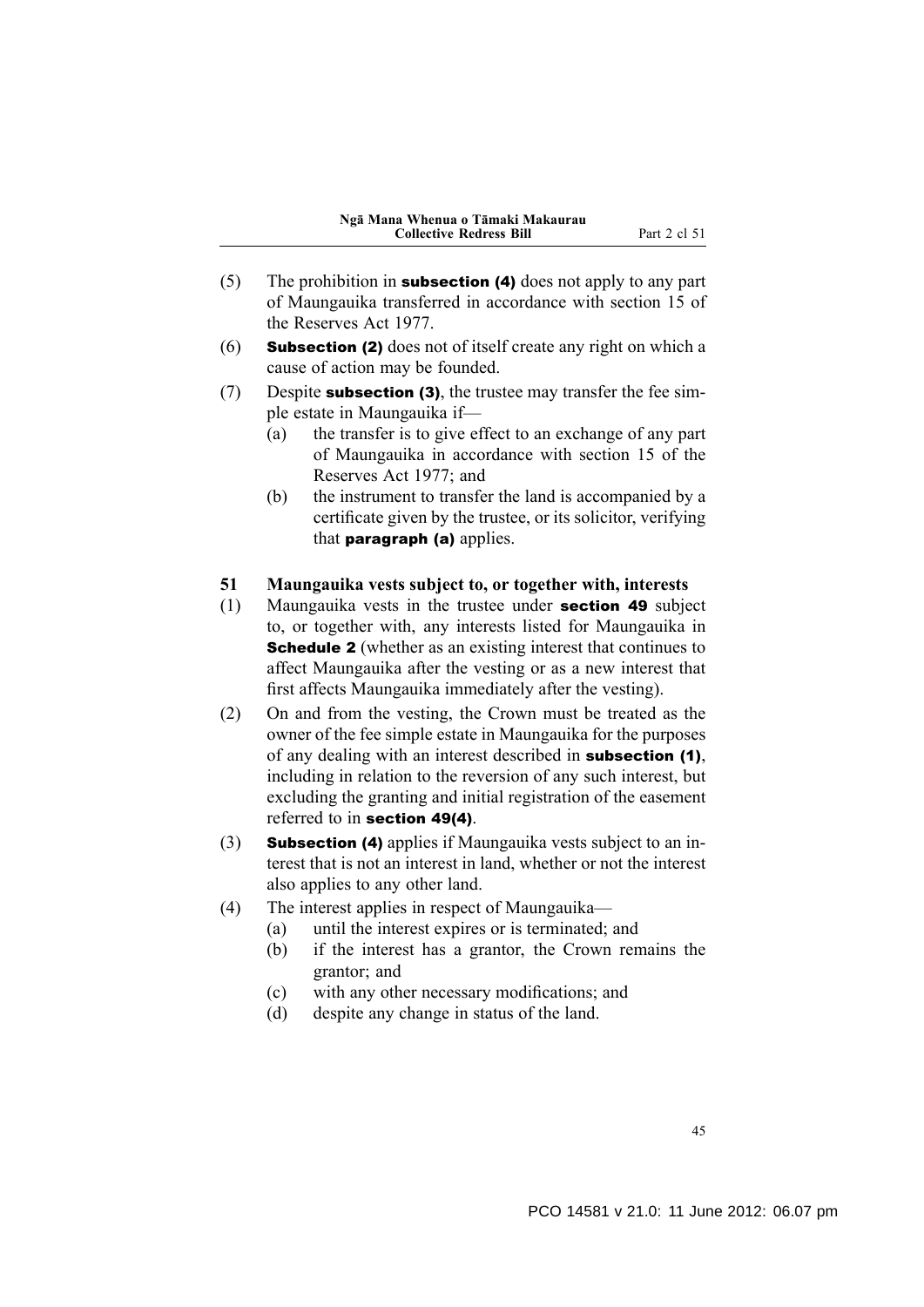## **52 Improvements attached to Maungauika**

- (1) This section applies to improvements attached to Maungauika, despite the vesting of Maungauika in the trustee under **section** 49.
- (2) An improvement that is governed by an interest to which section 51(1) applies is vested, or continues to vest, in accordance with the enactment or agreement by or under which the interest is created.
- (3) The improvements specified in part 4 of the property redress schedule of the collective deed vest in the trustee.
- (4) Subsections (5) to (8) apply to any other improvements.
- (5) Improvements owned by the Crown immediately before the effective date remain vested in the Crown.
- (6) Improvements owned by the Auckland Council immediately before the effective date remain vested in the Auckland Council.
- (7) Any other improvement attached to Maungauika with the consent of the Crown at the time of its attachment is vested in—
	- (a) the person or body who attached the improvement; or
	- (b) if the person or body is deceased, dissolved, or otherwise no longer exists, the person or body who, immediately before the effective date, would have had a proprietary right to the improvement were the improvement treated as personal property.
- (8) An improvement to which **subsection (5) or (6)** applies—
	- (a) must be treated as personal property and not as land or as an interest in land; and
	- (b) does not form part of Maungauika; and
	- (c) may remain attached to Maungauika without the consent of, and without charge by, the trustee; and
	- (d) may be used, occupied, accessed, repaired, or maintained at any time without the consent of, and without charge by, the trustee; and
	- (e) may be removed or demolished at any time without the consent of, and without charge by, the trustee, however,—
		- (i) before doing so, the owner of the improvement must give the trustee no less than [15] working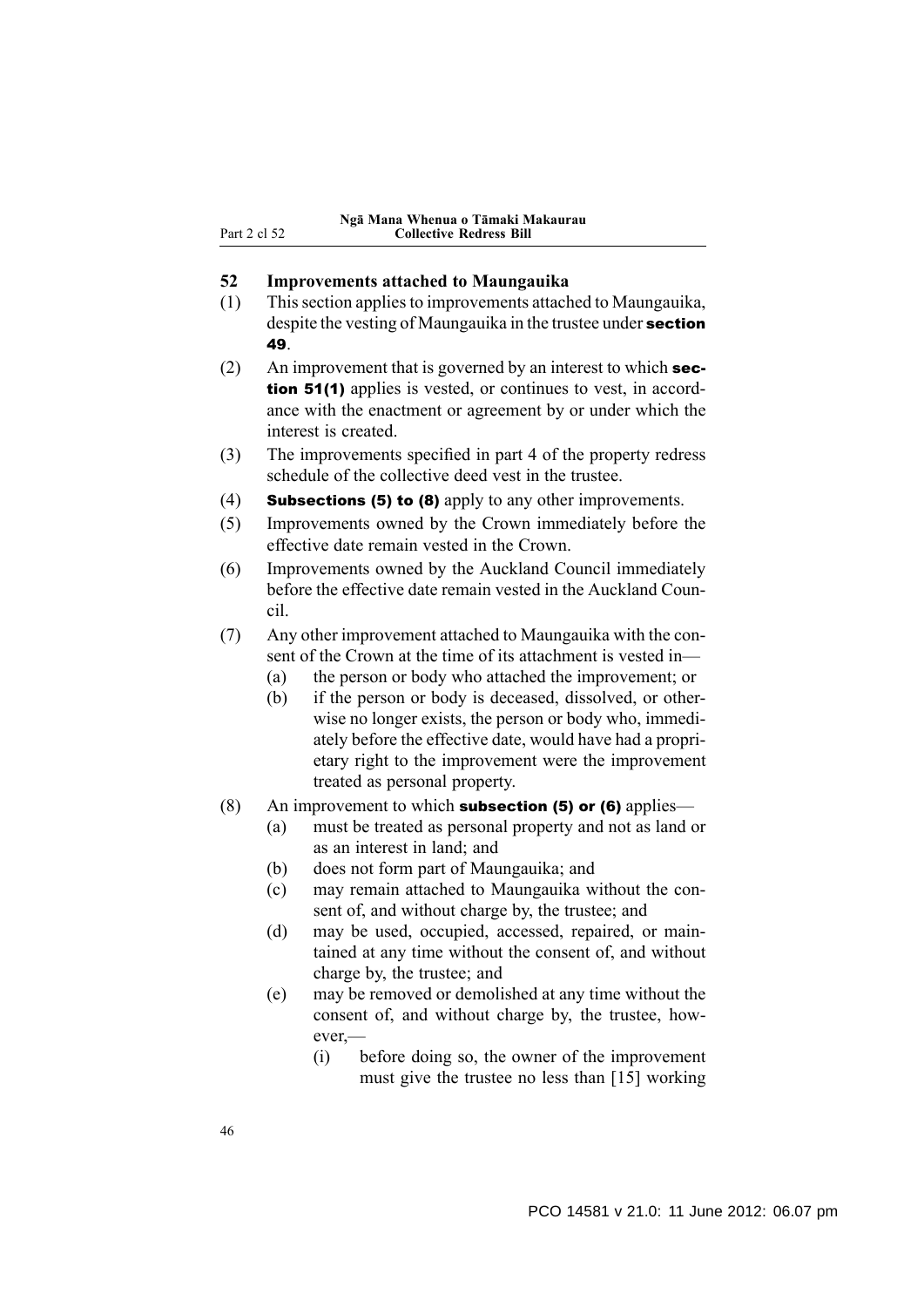days' written notice of the removal or demolition; and

- (ii) after doing so, the owner of the improvement must leave the land in a clean and tidy condition.
- (9) The trustee is not liable for an improvement for which it would, apart from this section, be liable by reason of its ownership of Maungauika.
- (10) This section is subject to section 54.
- (11) Subsection (8)(e) is subject to section 62.
- (12) In this section, **improvement**, to avoid doubt, includes utilities infrastructure (for example water, sewerage, electricity, and telecommunications pipes or lines).
- **53 Crown must allow trustee access to certain improvements**
- (1) The Crown must provide the trustee with reasonable access to the improvements described in section 52(3)—
	- (a) on and from the effective date; and
	- (b) for the purpose of the trustee maintaining the improvements.
- (2) Subsection (1) applies subject to any terms and conditions agreed between the Crown and the trustee.
- (3) In this section, **trustee** includes 1 or more members of Ngā Mana Whenua o Tāmaki Makaurau authorised by the trustee.

## **54 Further matters relating to improvements**

- (1) Subsection (2) applies to the ownership of an improvement attached to Maungauika, if—
	- (a) the improvement is an improvement to which any of section 52(5) to (7) applies; and
	- (b) the improvement is subject to any enactment that applies to the improvement's ownership or continued existence; and
	- (c) an inconsistency arises in applying the enactment and section 52.
- (2) The enactment overrides section 52 to the extent necessary to resolve the inconsistency.
- (3) To avoid doubt, section 52(7) relates to the ownership of an improvement to which that section applies and does not affect

47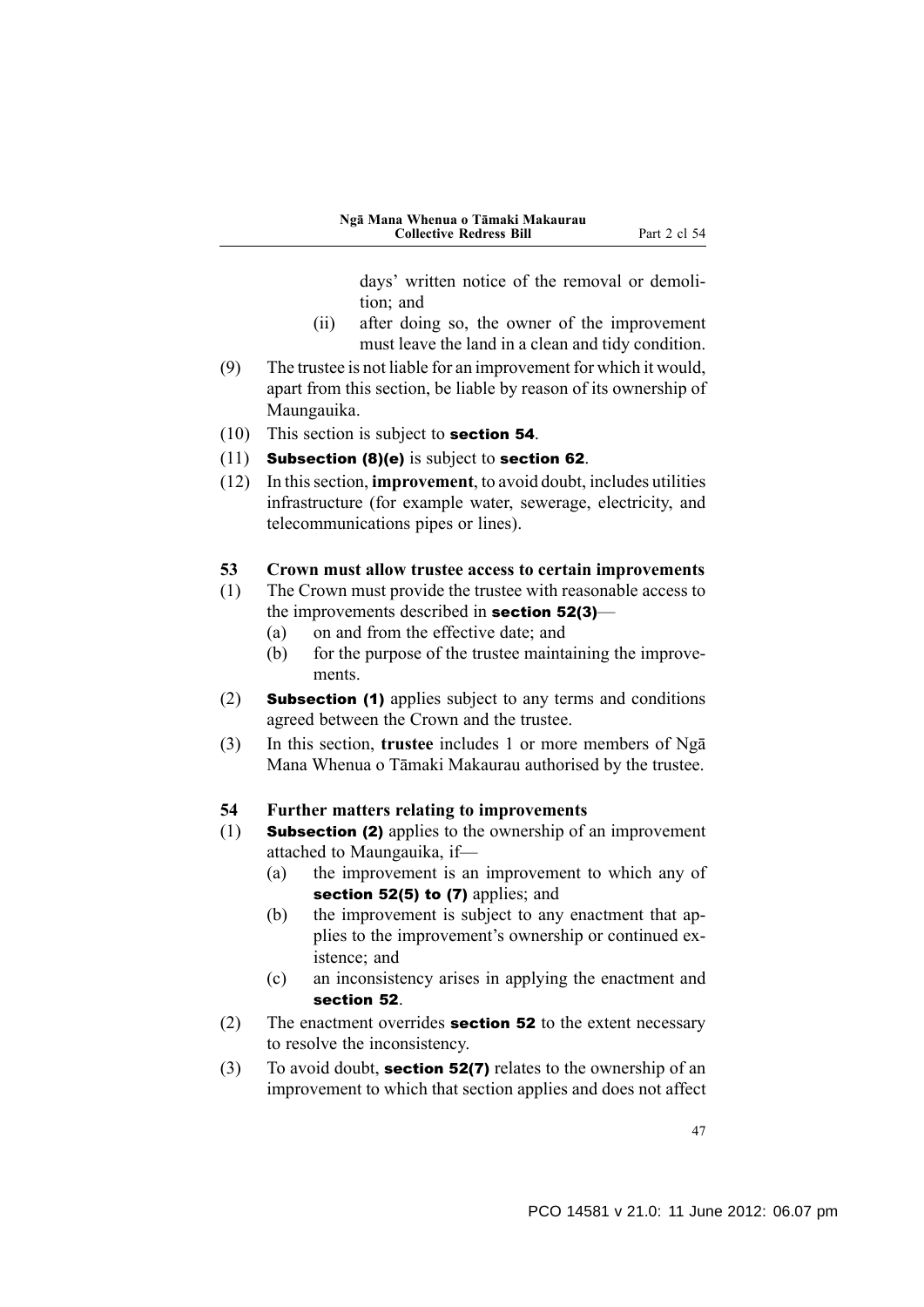or limit any rights in relation to Maungauika that may arise from that ownership.

(4) To avoid doubt, the Crown, for the purposes of administering Maungauika under the Reserves Act 1977, is responsible for any decisions in respect of any matters that may arise from any person exercising, or purporting to exercise, a right in relation to Maungauika arising from the ownership of an improvement to which section 52(8) applies.

### **55 Registration of ownership**

- (1) The Registrar-General must, in accordance with a written application by an authorised person,—
	- (a) create 1 computer freehold register for the fee simple estate in Maungauika in the name of the trustee; and
	- (b) record on the register the iwi and hapū interests as required by **section 80**; and
	- (c) record on the register any interests that are registered, notified, or notifiable and that are described in the application.
- (2) Subsection (3) is subject to the completion of any survey necessary to create a computer freehold register.
- (3) A computer freehold register must be created under this section as soon as is reasonably practicable after the effective date, but no later than—
	- (a) 24 months after the effective date; or
	- (b) any later date that may be agreed in writing by the Crown and the trustee.

### **56 Recording of iwi and hapū interests**

- (1) The Registrar-General must record on any computer freehold register for Maungauika that the iwi and hapū of Ngā Mana Whenua o Tāmaki Makaurau specified for Maungauika in part 3 of the property redress schedule of the collective deed have spiritual, ancestral, cultural, customary and historical interests in the maunga.
- (2) The recording of interests under this section does not have the effect of granting, creating, or providing evidence of an estate or interest in, or rights relating to Maungauika.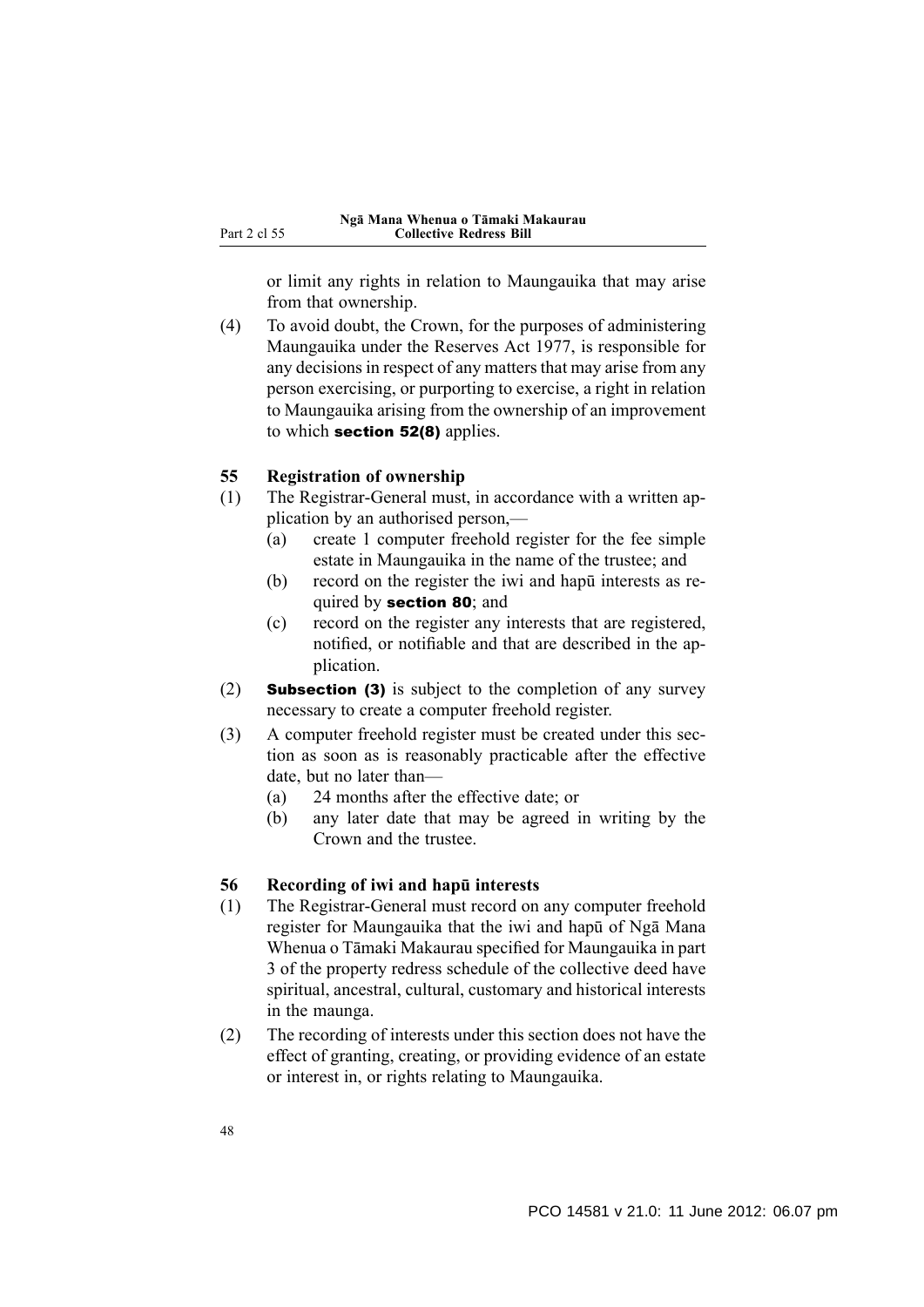- **57 Application of Part 4A of Conservation Act 1987**
- (1) The vesting of the fee simple estate in Maungauika in the trustee under section 49 is a disposition for the purposes of Part 4A of the Conservation Act 1987, but sections 24, 24A, and 24AA of that Act do not apply to the disposition.
- (2) Subsection (3) applies if the reservation of any part of Maungauika as a reserve is revoked for the purposes of an exchange of that part of Maungauika in accordance with section 15 of the Reserves Act 1977.
- (3) The vesting of Maungauika in the trustee under this subpart is no longer exempt from section 24 of the Conservation Act 1987 (other than subsection (2A) of that section) in relation to that part of Maungauika.

## **58 Application of other enactments to vestings**

- (1) Sections 24 and 25 of the Reserves Act 1977 do not apply to the revocation, under this subpart, of the reserve status of Maungauika.
- (2) Section 11 and Part 10 of the Resource Management Act 1991 do not apply to—
	- (a) the vesting of the fee simple estate in Maungauika under this subpart; or
	- (b) any matter incidental to, or required for the purpose of, the vesting.
- (3) The vesting of the fee simple estate in Maungauika under this subpart does not—
	- (a) limit section 10 or 11 of the Crown Minerals Act 1991; or
	- (b) affect other rights to subsurface minerals.
- (4) The permission of a council under section 348 of the Local Government Act 1974 is not required for laying out, forming, granting, or reserving a private road, private way, or right of way required to fulfil the terms of the collective deed in relation to Maungauika.

## **59 Savings of bylaws, etc, in relation to Maungauika**

(1) This section applies to any bylaw, prohibition, or any restriction on use or access, that the Minister of Conservation made

49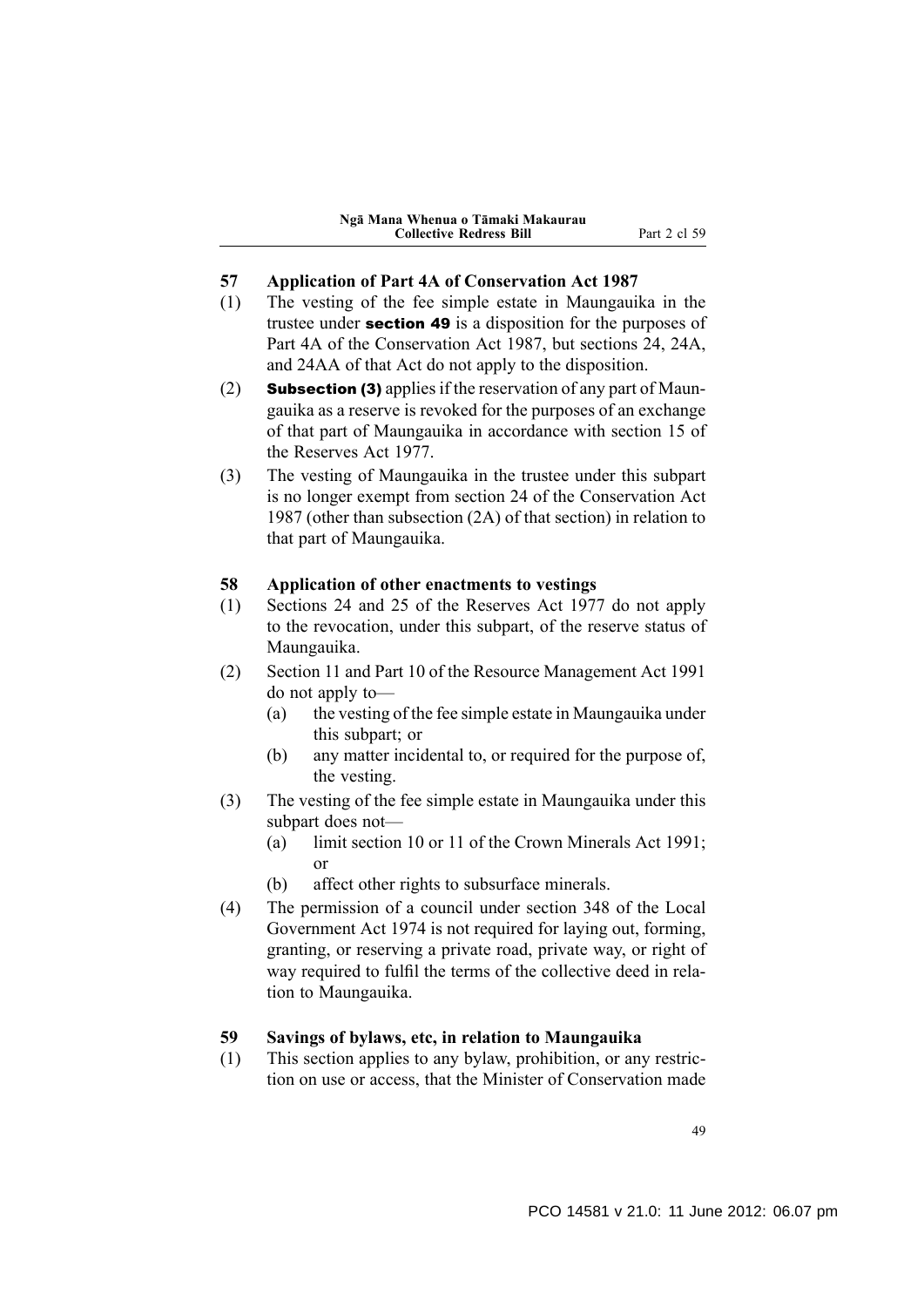under the Reserves Act 1977 or the Conservation Act 1987 in relation to a maunga before the maunga vested in the trustee under this subpart.

(2) The bylaw, prohibition, or restriction remains in force until it expires or is revoked under the Reserves Act 1977 or the Conservation Act 1987.

## **60 Name of Maungauika**

The Minister must not name or change the name of Maungauika under section 16(10) of the Reserves Act 1977 without the written consent of the trustee, and section 16(10A) of that Act does not apply to the proposed change.

## **61 Recording of certain matters on computer freehold register**

- (1) The Registrar-General must record on any computer freehold register for Maungauika—
	- (a) that the land is subject to Part 4A of the Conservation Act 1987, but that section 24 of that Act does not apply; and
	- (b) that the land is subject to this subpart.
- (2) A notification made under **subsection (2)(a)** is to be treated as having been made in compliance with section 24D(1) of the Conservation Act 1987.
- (3) Subsection (4) applies if the reservation of any part of Maungauika as a reserve is revoked for the purposes of an exchange of that part in accordance with section 15 of the Reserves Act 1977.
- (4) The Registrar-General must ensure that the following notifications remain only on any computer freehold register for the part of Maungauika that remains a reserve:
	- (a) the part of the notification referred to in **subsection** (1)(a) that section 24 of the Conservation Act 1987 does not apply; and
	- (b) the notification referred to in **subsection (1)(b)**.
- (5) The Registrar-General must enter on any computer freehold register for Maungauika any new interest granted by the Crown under the Reserves Act 1977, or any subsequent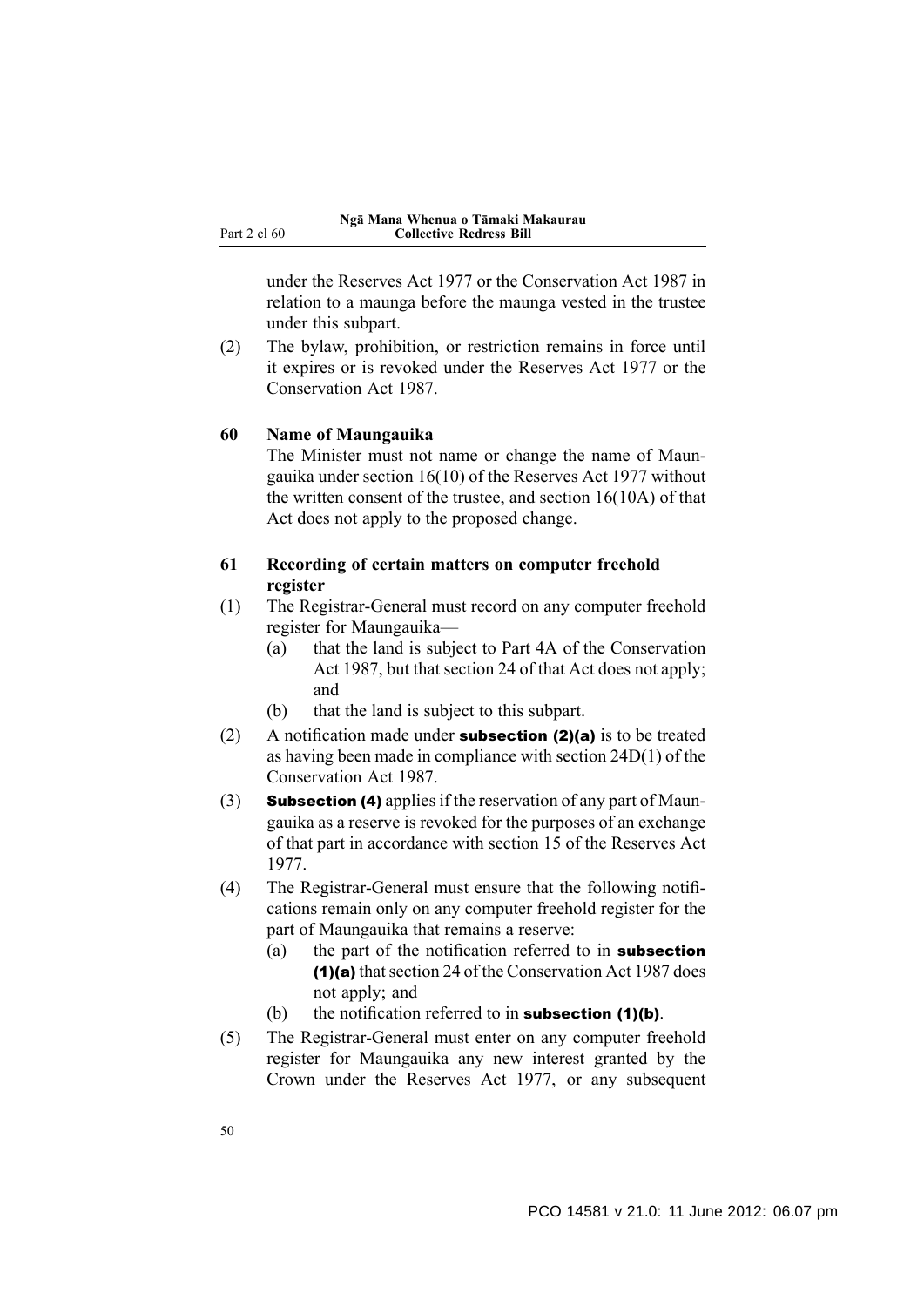dealing with the new interest, that is registrable under that Act or any other enactment or rule of law.

- (6) For the purposes of registering an interest or dealing described in subsection (5), the Crown must be treated as if it were the registered proprietor of the fee simple estate in Maungauika.
- (7) In subsection (5), **new interest** means any interest other than an interest listed in Schedule 2.

## *Right of first refusal over certain Crown improvements*

- **62 Right of first refusal over certain Crown improvements**
- (1) Subsections (2) and (3) apply if the Crown decides it no longer wishes to occupy the buildings located on that part of Maungauika identified as Area C1 on deed plan OTS-115–12.
- (2) The Crown must offer the buildings to the trustee for purchase on any terms it thinks fit. However, the Crown may sell the buildings to the trustee only if the trustee can demonstrate that it is able to secure the right to use the buildings for a purpose compatible with its classification as a historic reserve subject to section 18 of the Reserves Act 1977.
- (3) If the trustee declines to purchase the buildings, the buildings remain vested in the Crown and sections 52 to 54 continue to apply accordingly.
- (4) Subsections (5) and (6) apply if the Crown decides it no longer wishes to occupy the buildings located on that part of Maungauika identified as Area C2 on deed plan OTS-115–12.
- (5) The Crown must offer the buildings to the trustee for purchase on any terms it thinks fit. However, the Crown may sell the buildings to the trustee only if the trustee can demonstrate that it is able to secure the right to use the buildings for a purpose compatible with its classification as a historic reserve subject to section 18 of the Reserves Act 1977.
- (6) If the trustee declines to purchase the buildings, the Crown must remove the buildings and **section 52(8)(e)** applies.
- (7) An offer by the Crown made under **subsection (2) or (5)** expires on the 40th working day after the trustee receives notice of the offer.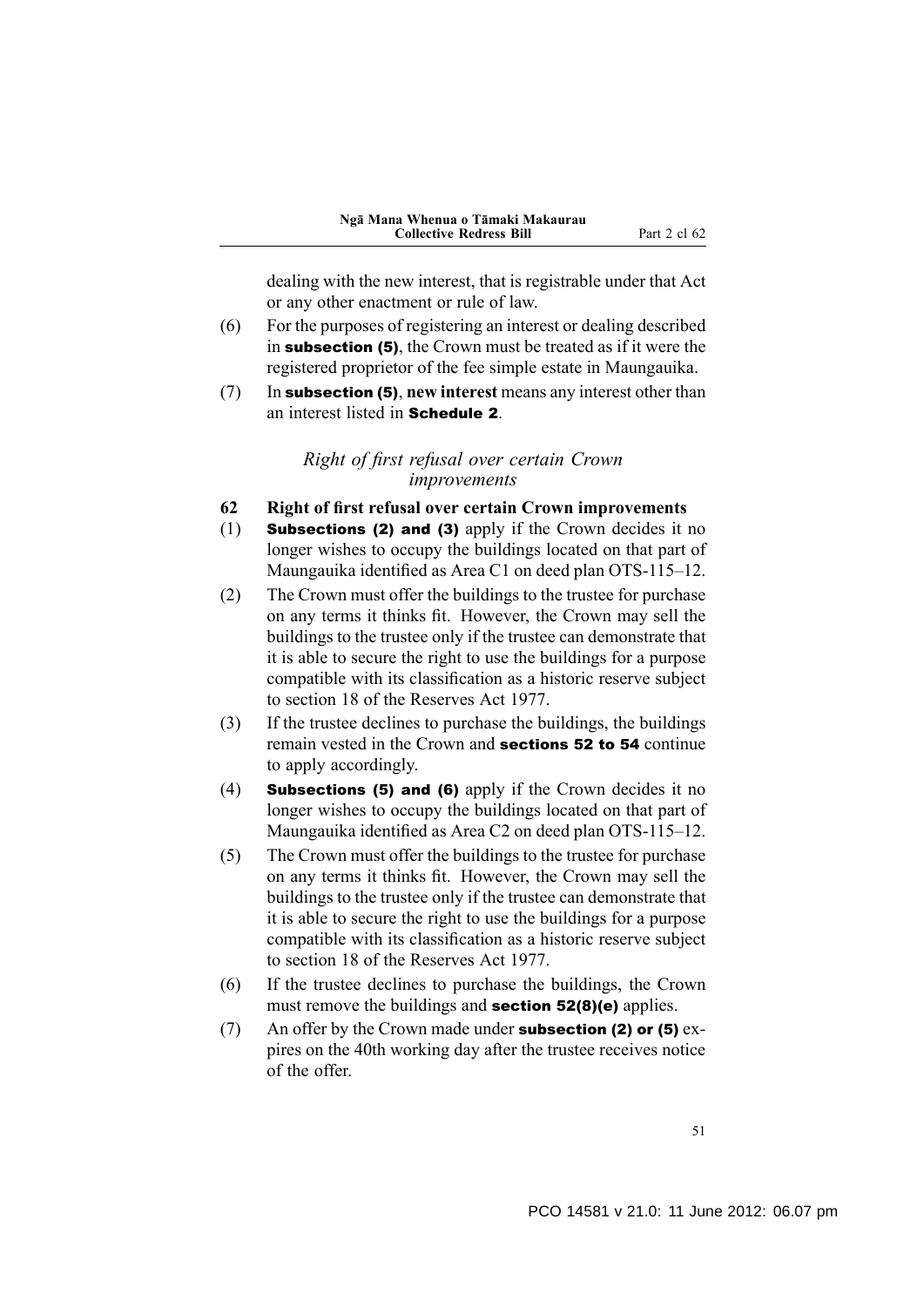## **63 Order in Council triggering different arrangements for Maungauika**

(1) The Governor-General may, by Order in Council made on the recommendation of the Minister of Conservation, declare that, on and from the date specified in the order.—

- (a) that specified sections of this Act no longer apply, or apply with modification; and
- (b) **Schedule 7** applies.
- (2) The Minister of Conservation may recommend the making of an order only if—
	- (a) the Minister has consulted the Minister of Local Government; and
	- (b) the Auckland Council, after consulting the Maunga Authority, has provided notice in writing to the Minister of Conservation that it has agreed to assume responsibility for the management of Maungauika in the same manner as applies to other maunga under section 42.

# Subpart 5—Vesting of Rarotonga / Mount Smart

### **64 Rarotonga / Mount Smart vested in fee simple**

- (1) The reservation of Rarotonga / Mount Smart as a recreation reserve subject to the Reserves Act 1977 is revoked.
- (2) The fee simple estate in Rarotonga / Mount Smart then vests in the trustee.
- (3) Rarotonga / Mount Smart is then declared a reserve and classified as a recreation reserve subject to section 17 of the Reserves Act 1977.
- (4) Subsections (1) to (3) do not take effect until the trustee has provided Watercare Services Limited with a registrable easement in gross over the areas shown, and on the terms and conditions set out, in part 4 of the documents schedule.
- (5) The easement—
	- (a) is enforceable in accordance with its terms, despite—
		- (i) the provisions of the Reserves Act 1977; and
		- (ii) any inconsistency with the Property Law Act 2007 or any other enactment or rule of law; and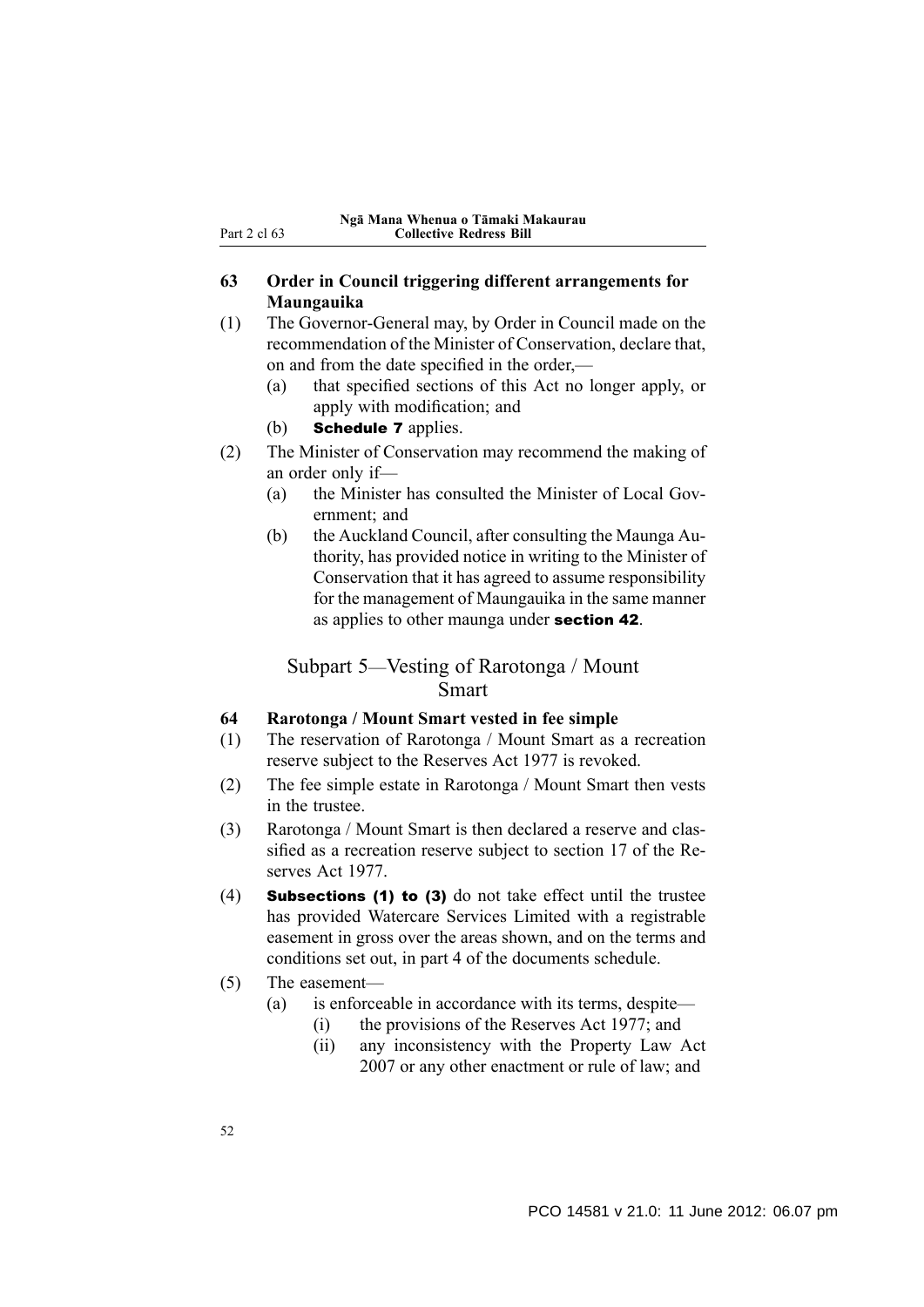- (b) on and from the effective date, is to be treated as having been granted by the Auckland Council in accordance with the Reserves Act 1977.
- (6) Despite the revocation, vesting, declaration, and classification under subsections (1) to (3),—
	- (a) any enactment or instrument applying to the reserve, including the Mount Smart Act and the Local Government (Tamaki Makaurau Reorganisation) Council-controlled Organisations Vesting Order 2010, continues to apply to the reserve as if those matters had not occurred; and
	- (b) the Reserves Act 1977 continues to apply to the reserve as if the reserve were vested in the Auckland Council.
- (7) To avoid doubt, as a result of subsection (6), the Auckland Council retains—
	- (a) all the powers conferred upon it under the Mount Smart Act in respect of Rarotonga / Mount Smart; and
	- (b) all management and administrative authority for Rarotonga / Mount Smart as the administering body for the reserve under the Reserves Act 1977 (subject to section 4 of the Mount Smart Act (except as modified by section 26M)).

## **65 Rarotonga / Mount Smart vests subject to, or together with, interests**

- (1) Rarotonga / Mount Smart vests in the trustee under section 64 subject to, or together with, the interests listed in **Sched**ule 2 (whether as an existing interest that continues to affect Rarotonga / Mount Smart after the vesting or as a new interest that first affects Rarotonga / Mount Smart immediately after the vesting).
- (2) On and from the vesting, the Auckland Council must be treated as the owner of the fee simple estate in Rarotonga / Mount Smart for the purposes of any dealing with an interest described in **subsection (1)**, including in relation to the reversion of any such interest, but excluding the granting and initial registration of the easement referred to in section 64(4).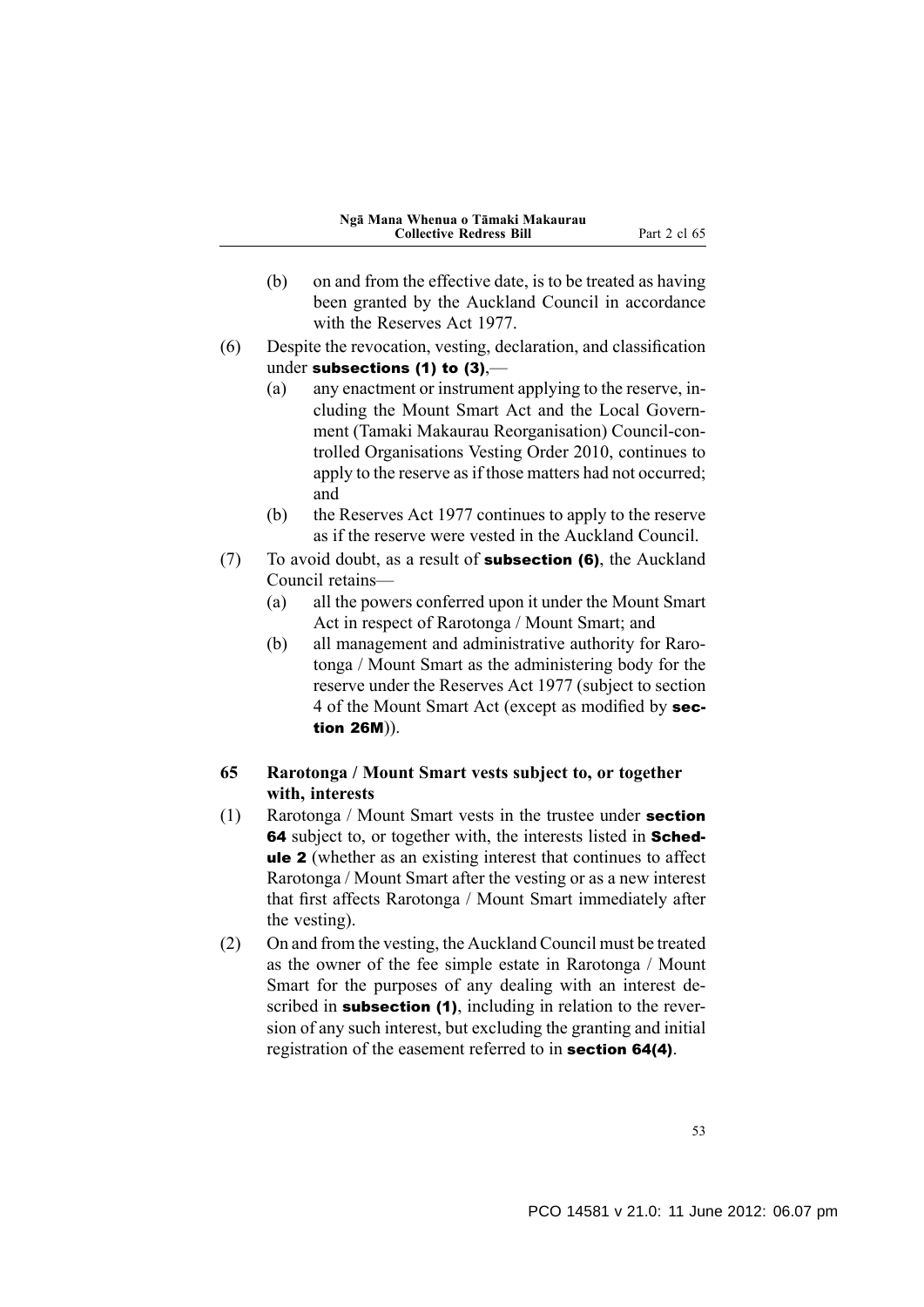- (3) Rarotonga / Mount Smart vests in the trustee under section 64 subject also to any instrument that creates an interest in land—
	- (a) which is not listed in Schedule 2; and
	- (b) that was in force immediately before the effective date; and
	- (c) to which the Council or Regional Facilities Auckland Limited (in its capacity as trustee of Regional Facilities Auckland) is a party.
- **66 Rarotonga / Mount Smart must remain as reserve vested in trustee**
- (1) This section applies to Rarotonga / Mount Smart once it is— (a) vested in the trustee; and
	- (b) declared a reserve under section 65.
- (2) Rarotonga / Mount Smart is held by the trustee for the common benefit of Ngā Mana Whenua o Tāmaki Makaurau and the other people of Auckland.
- (3) The trustee must not—
	- (a) transfer the fee simple estate in Rarotonga / Mount Smart to any other person; or
	- (b) mortgage, or give a security interest in, Rarotonga / Mount Smart.
- (4) The reserve status of Rarotonga / Mount Smart must not be revoked or reclassified in accordance with the Reserves Act 1977.
- (5) The prohibition in subsection (4) does not apply to any part of Rarotonga / Mount Smart transferred in accordance with section 15 of the Reserves Act 1977.
- (6) Subsection (2) does not of itself create any right on which a cause of action may be founded.
- $(7)$  Despite **subsection (3)**, the trustee may transfer the fee simple estate in Rarotonga / Mount Smart if—
	- (a) the transfer is to give effect to an exchange of any part of Rarotonga / Mount Smart in accordance with section 15 of the Reserves Act 1977; and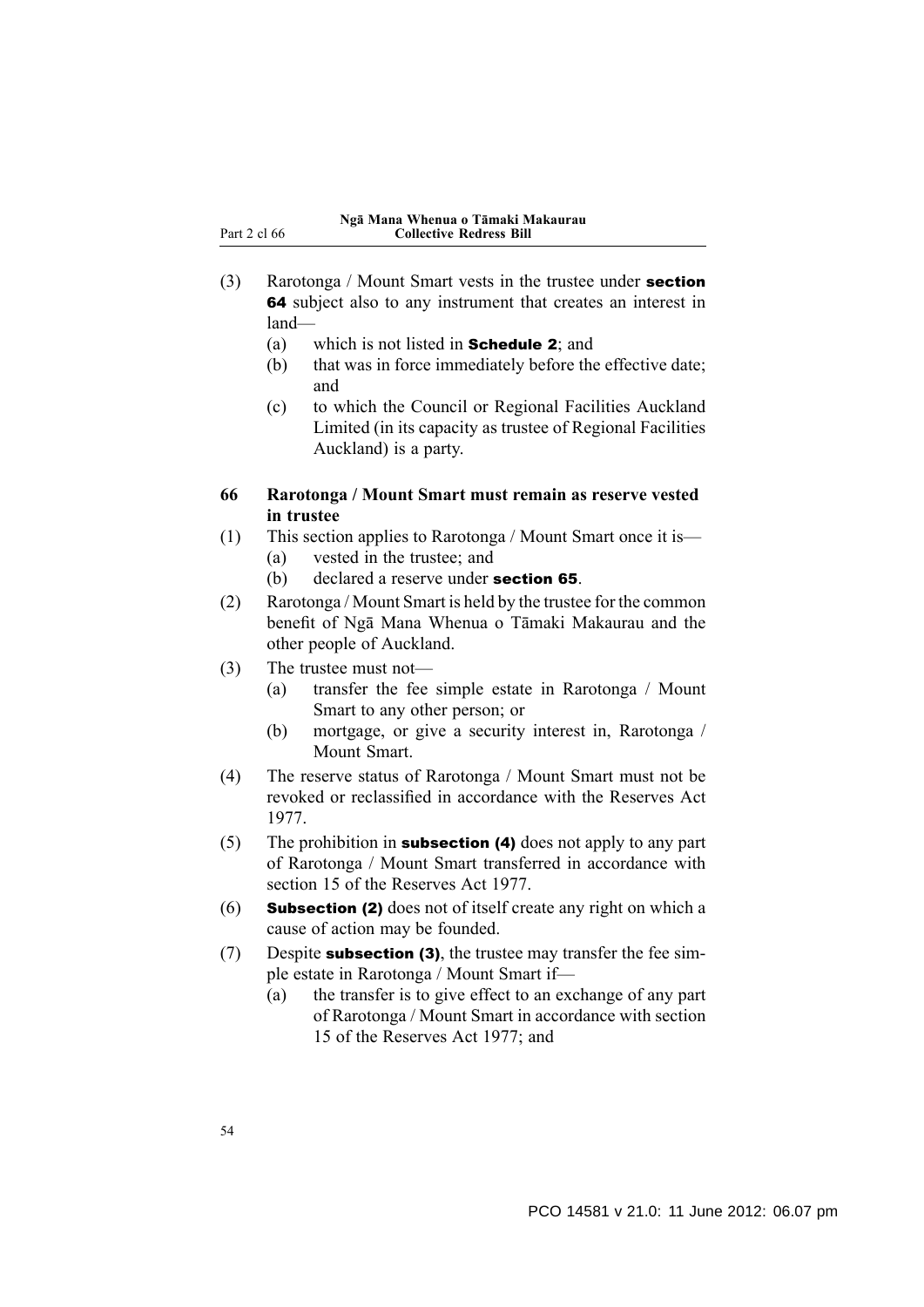(b) the instrument to transfer the land is accompanied by a certificate given by the trustee, or its solicitor, verifying that **paragraph** (a) applies.

## **67 Registration of ownership of Rarotonga / Mount Smart**

- (1) The Registrar-General must, in accordance with a written application by an authorised person,—
	- (a) create 1 computer freehold register for the fee simple estate in Rarotonga / Mount Smart in the name of the trustee; and
	- (b) record on the register the iwi and hapū interests as required by section 68; and
	- (c) record on the register any interests that are registered, notified, or notifiable and that are described in the application.
- (2) Subsection (1) is subject to the completion of any survey necessary to create a computer freehold register.
- (3) A computer freehold register must be created under this section as soon as is reasonably practicable after the effective date, but no later than—
	- (a) 24 months after the effective date; or
	- (b) any later date that may be agreed in writing by the Crown and the trustee.

## **68 Recording of iwi and hapū interests**

- (1) The Registrar-General must record on any computer freehold register for Rarotonga / Mount Smart that the iwi and hapū of Ngā Mana Whenua o Tāmaki Makaurau specified for Rarotonga / Mount Smart in part 3 of the property redress schedule of the collective deed have spiritual, ancestral, cultural, customary and historical interests in Rarotonga / Mount Smart.
- (2) The recording of interests under this section does not have the effect of granting, creating, or providing evidence of an estate or interest in, or rights relating to Rarotonga / Mount Smart.

### **69 Application of Part 4A of Conservation Act 1987**

(1) The vesting of the fee simple estate in Rarotonga / Mount Smart in the trustee under this subpart is a disposition for the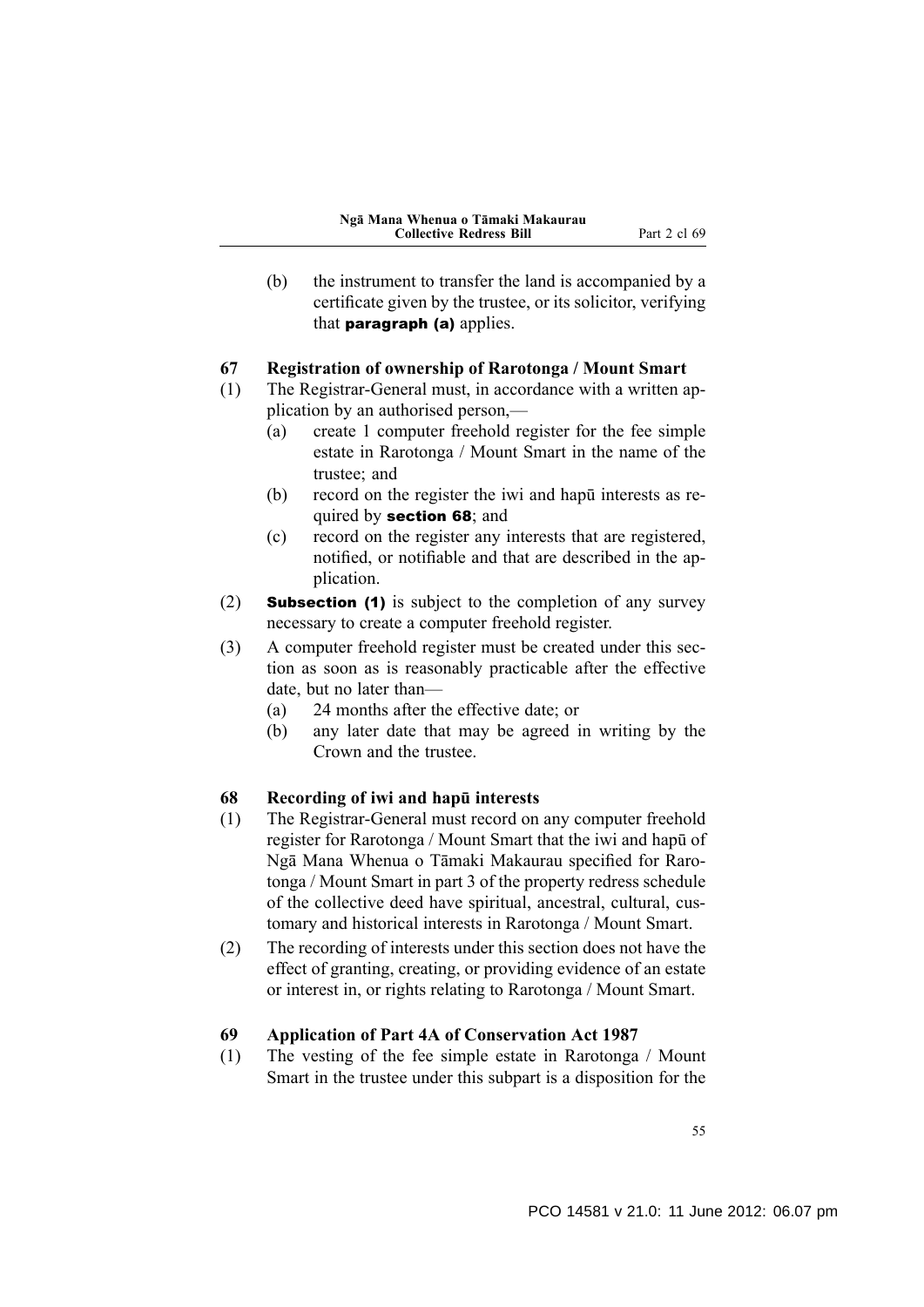purposes of Part 4A of the Conservation Act 1987, but sections 24, 24A, and 24AA of that Act do not apply to the disposition.

- (2) Subsection (3) applies if the reservation of any part of Rarotonga / Mount Smart as a reserve is revoked for the purposes of an exchange of that part of Rarotonga / Mount Smart in accordance with section 15 of the Reserves Act 1977.
- (3) The vesting of Rarotonga / Mount Smart in the trustee under this subpart is no longer exempt from section 24 of the Conservation Act 1987 (other than subsection (2A) of that section) in relation to that part of Rarotonga / Mount Smart.

## **70 Application of other enactments to vestings**

- (1) Sections 24 and 25 of the Reserves Act 1977 do not apply to the revocation, under this subpart, of the reserve status of Rarotonga / Mount Smart.
- (2) Section 11 and Part 10 of the Resource Management Act 1991 do not apply to—
	- (a) the vesting of the fee simple estate in Rarotonga / Mount Smart under this subpart; or
	- (b) any matter incidental to, or required for the purpose of, the vesting.
- (3) The vesting of the fee simple estate in Rarotonga / Mount Smart under this subpart does not—
	- (a) limit section 10 or 11 of the Crown Minerals Act 1991; or
	- (b) affect other rights to subsurface minerals.

## **71 Rarotonga / Mount Smart not Crown protected area**

- (1) Rarotonga / Mount Smart is not a Crown protected area, despite anything in the New Zealand Geographic Board (Ngā Pou Taunaha o Aotearoa) Act 2008.
- (2) The Auckland Council must not change the name of Rarotonga / Mount Smart under section 16(10) of the Reserves Act 1977 without the written consent of the trustee, and section 16(10A) of that Act does not apply to the proposed change.
- (3) In this section, **Crown protected area** has the meaning given by section 4 of the New Zealand Geographic Board (Ngā Pou Taunaha o Aotearoa) Act 2008.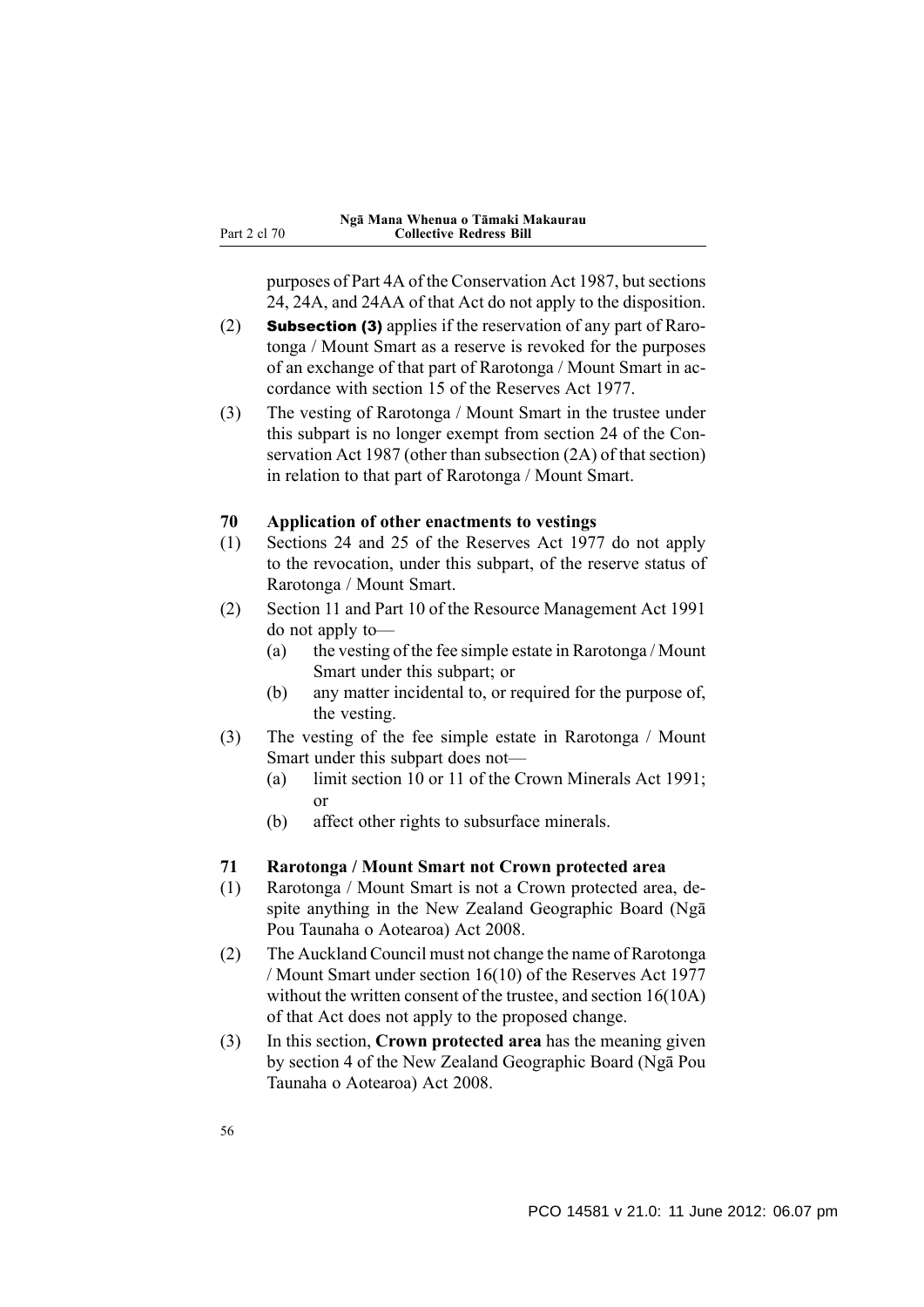**72 Application of Reserves Act 1977 to Rarotonga / Mount Smart**

Sections 48A, 114, and 115 of the Reserves Act 1977 apply to Rarotonga / Mount Smart, despite—

- (a) sections  $48A(6)$ ,  $114(5)$ , and  $115(6)$  of that Act; and
- (b) section 4 of the Mount Smart Regional Recreation Centre Act 1985.
- **73 Recording application of this subpart and registration of new dealings**
- (1) The Registrar-General must record on any computer freehold register for Rarotonga / Mount Smart that—
	- (a) the land is subject to Part 4A of the Conservation Act 1987, but that section 24 of that Act does not apply; and
	- (b) the land is subject to this subpart.
- (2) A notification made under **subsection (1)(a)** is to be treated as having been made in compliance with section 24D(1) of the Conservation Act 1987.
- (3) Subsection (4) and (5) apply if the reservation of any part of Rarotonga / Mount Smart as a reserve is revoked for the purposes of an exchange of that part of Rarotonga / Mount Smart in accordance with section 15 of the Reserves Act 1977.
- (4) The Registrar-General must ensure that the following notifications remain only on any computer freehold register for the part of Rarotanga / Mount Smart that remains a reserve:
	- (a) the part of the notification referred to in **subsection** (1)(a) that section 24 of the Conservation Act 1987 does not apply; and
	- (b) the notification referred to in subsection  $(1)(b)$ .
- (5) The Registrar-General must enter on any computer freehold register for Rarotonga / Mount Smart any new interest granted by the Auckland Council under the Reserves Act 1977 or the Mount Smart Act, or any subsequent dealing with the new interest, that is registrable under those Acts or any other enactment or rule of law.
- (6) For the purposes of registering an interest or dealing described in subsection (5), the Auckland Council must be treated as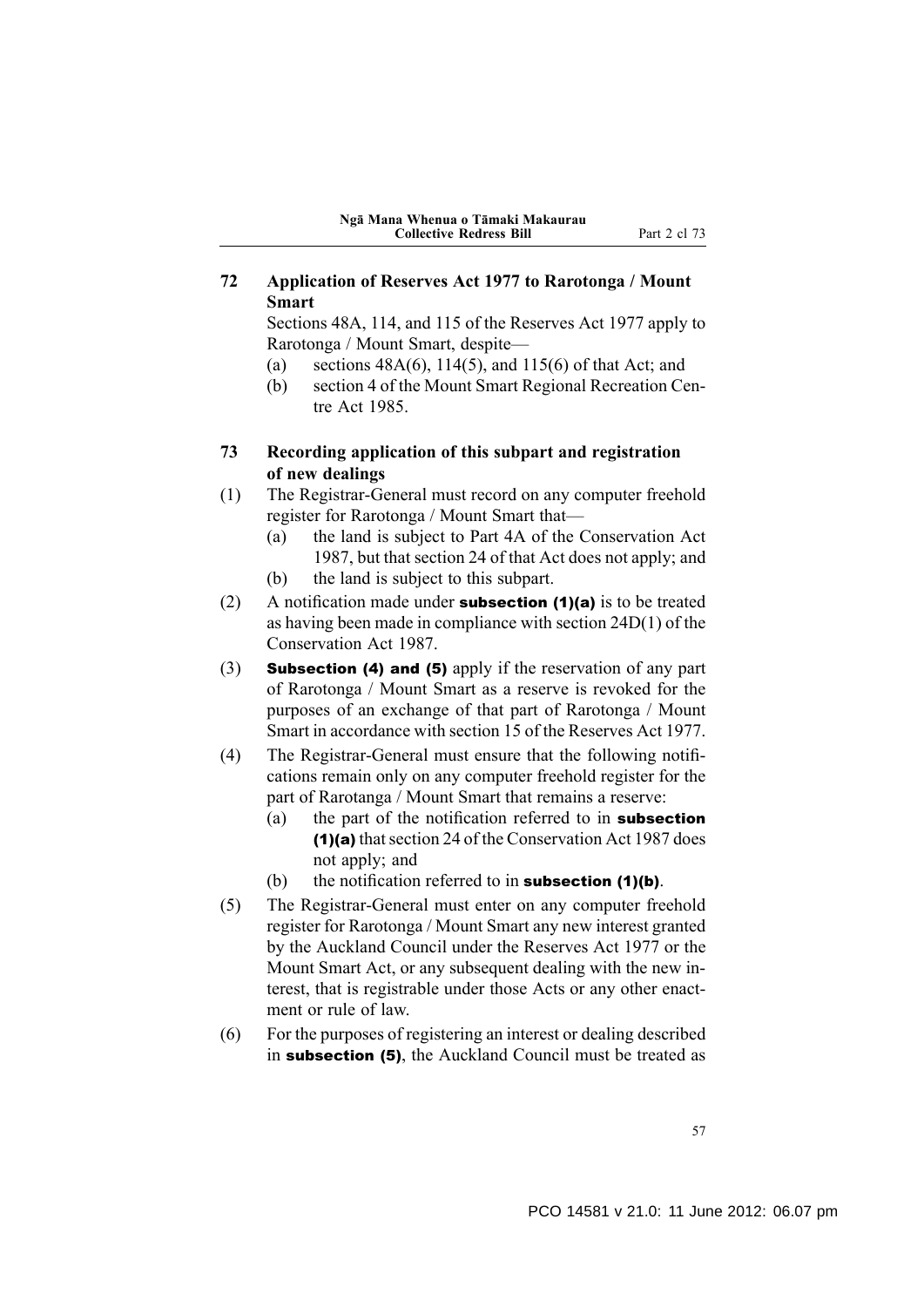if it were the registered proprietor of the fee simple estate in Rarotonga / Mount Smart.

(7) In subsection (5) **new interest** means any interest other than an interest listed in Schedule 3.

### **74 Other lawful rights and interests not affected**

- (1) Nothing in this subpart limits or affects any other lawful right or interests in relation to Rarotonga / Mount Smart, including the licence between Auckland Council and Regional Facilities Auckland Limited dated 22 December 2011.
- (2) This section is for the avoidance of doubt.

## Subpart 6—Administration of Maungakiekie / One Tree Hill northern land and Mount Mangere

## **75 Interpretation**

In this subpart, **administered lands** means—

- (a) Maungakiekie / One Tree Hill northern land; and
- (b) Mangere Mountain.

### **76 Maungakiekie / One Tree Hill northern land**

- (1) The vesting in trust in the Auckland Council of the Maungakiekie / One Tree Hill northern land is cancelled.
- (2) The Maungakiekie / One Tree Hill northern land then vests back in the Crown as a recreation reserve subject to the Reserves Act 1977.
- (3) The Tūpuna Maunga o Tāmaki Makaurau Authority is the administering body of Maungakiekie / One Tree Hill northern land for the purposes of the Reserves Act 1977 and that Act applies as if Maungakiekie / One Tree Hill northern land were a reserve vested in the administering body.
- (4) Subsection (2) is for the avoidance of doubt.

### **77 Mangere Mountain**

(1) Any vestings in trust, or control and management appointments over, any part of Mangere Mountain in favour of the Auckland Council are cancelled.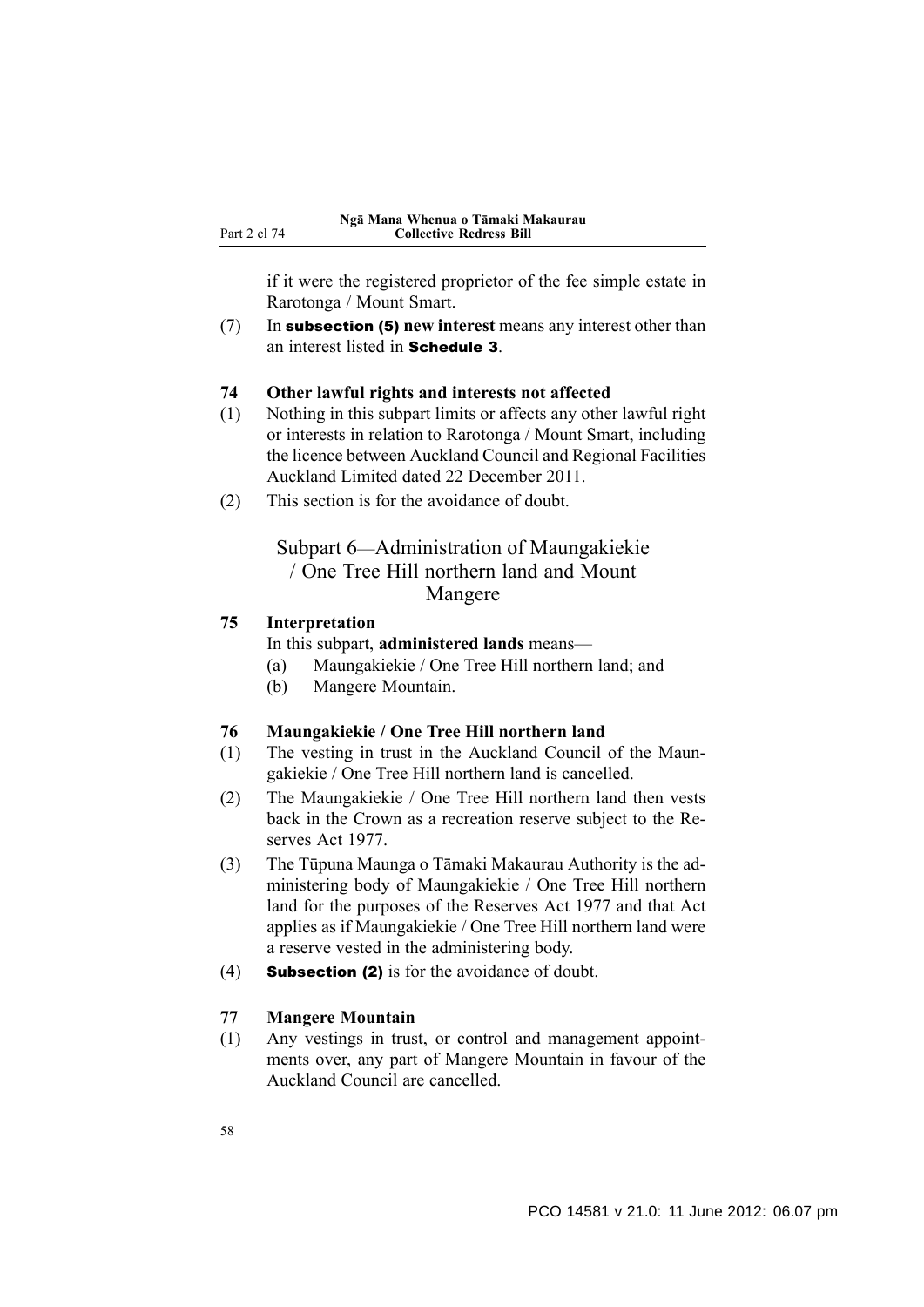- (2) The fee simple estate in those parts of Mangere Mountain that were vested in trust in the Auckland Council then vest back in the Crown so that the Crown again holds the entire fee simple estate in Mangere Mountain.
- (3) The Tūpuna Maunga o Tāmaki Makaurau Authority is the administering body of Mangere Mountain for the purposes of the Reserves Act 1977 and that Act applies as if Mangere Mountain were a reserve vested in the administering body.
- (4) Subsection (2) is for the avoidance of doubt.

## **78 Matters affecting administered lands**

- (1) The following matters apply despite the operation of sections 76(1) and 77(1):
	- (a) The administered lands remain reserve subject to the classifications of the Reserves Act 1977 applying immediately before the operation of sections 76(1) and 77(1):
	- (b) any other enactment or any instrument applying to the administered lands, or any part of them, immediately before the operation of sections 76(1) and 77(1) continues to apply to the administered lands, or the part of them:
	- (c) any interest that affected the administered lands, or any part of them, immediately before the operation of sections 76(1) and 77(1) continues to affect the administered lands, or the part of them:
	- (d) the Maunga Authority must be treated as the owner of the fee simple estate in the administered lands for the purposes of any dealing with an interest described in paragraph (c), including in relation to the reversion of any such interest:
	- (e) if an interest described in **paragraph (c)** is not an interest in land, whether or not the interest also applies to other land, the interest applies in respect of the administered lands—
		- (i) until the interest expires or is terminated; and
		- (ii) if the interest has a grantor, as if the Maunga Authority were the grantor; and
		- (iii) with any other necessary modifications; and

59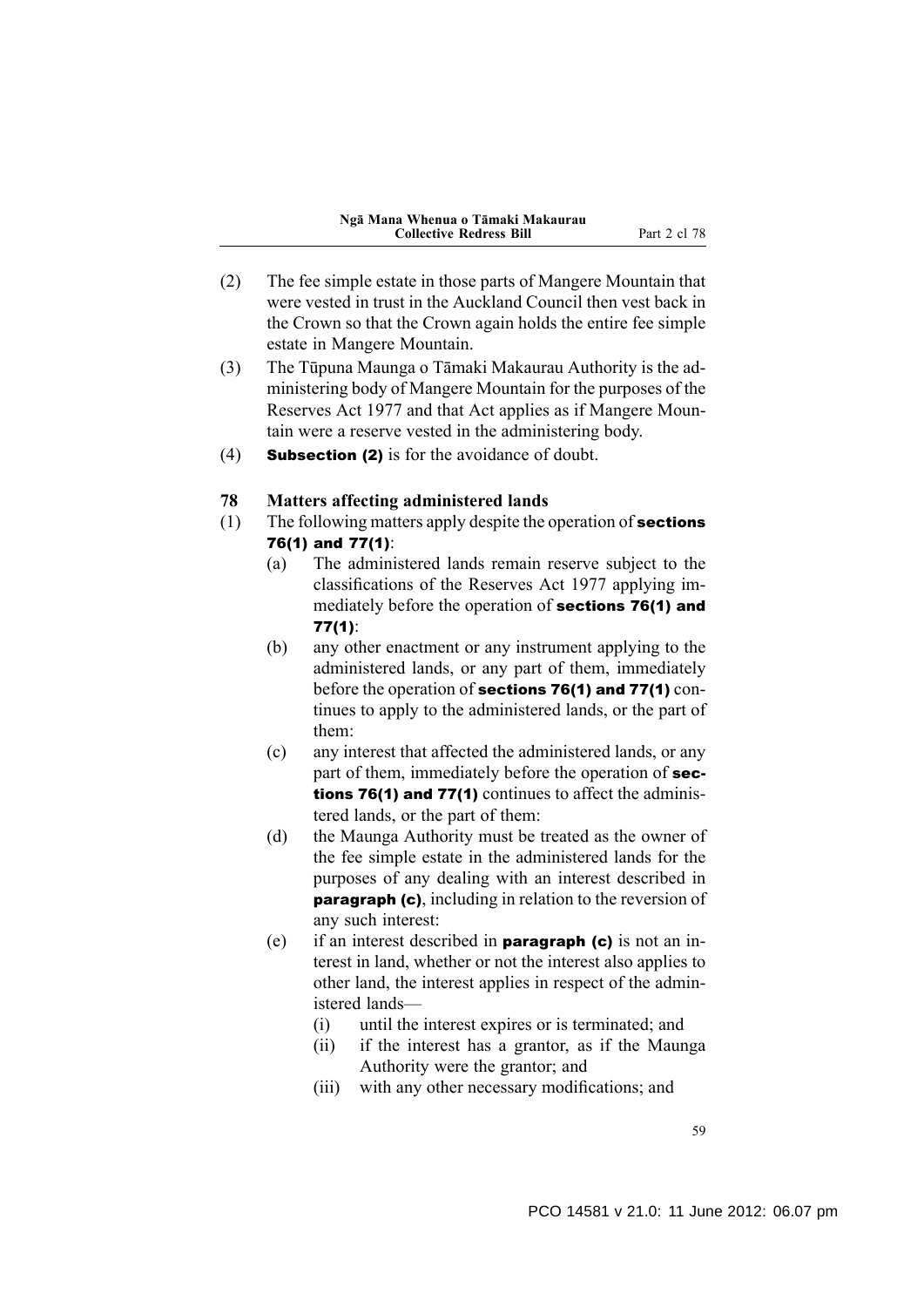- (iv) despite any change in status of the land in the administered lands:
- (2) The Registrar-General must enter on any computer freehold register for the administered lands any new interest granted by the Maunga Authority under the Reserves Act 1977, or any subsequent dealing with the new interest, that is registrable under that Act or any other enactment or rule of law.
- (3) For the purposes of registering an interest or dealing described in subsection (2), the Maunga Authority must be treated as if it were the registered proprietor of the fee simple estate in the administered lands.
- (4) This section is subject to section 79.

#### **79 Improvements attached to administered lands**

- (1) This section applies to improvements attached to the administered lands.
- (2) Any improvement governed by an interest described in section 2(1)(c) continues to vest, in accordance with the enactment or agreement by or under which the interest is created.
- (3) Any improvement owned by the Crown immediately before the effective date remains vested in the Crown.
- (4) Any improvement owned by the Auckland Council immediately before the effective date remains vested in the Auckland Council. However, the Maunga Authority must treat the improvement as it were vested in itself for the purposes of administering the administered lands under the Reserves Act 1977.
- (5) Any other improvement attached to the administered lands with the consent of the Crown or the administering body of the administered lands at the time of its attachment is vested in—
	- (a) the person or body who attached the improvement; or
	- (b) if the person or body is deceased, dissolved, or otherwise no longer exists, the person or body who, immediately before the effective date, would have had a proprietary right to the improvement were the improvement treated as personal property.
- (6) An improvement to which **subsection (3) or (4)** applies—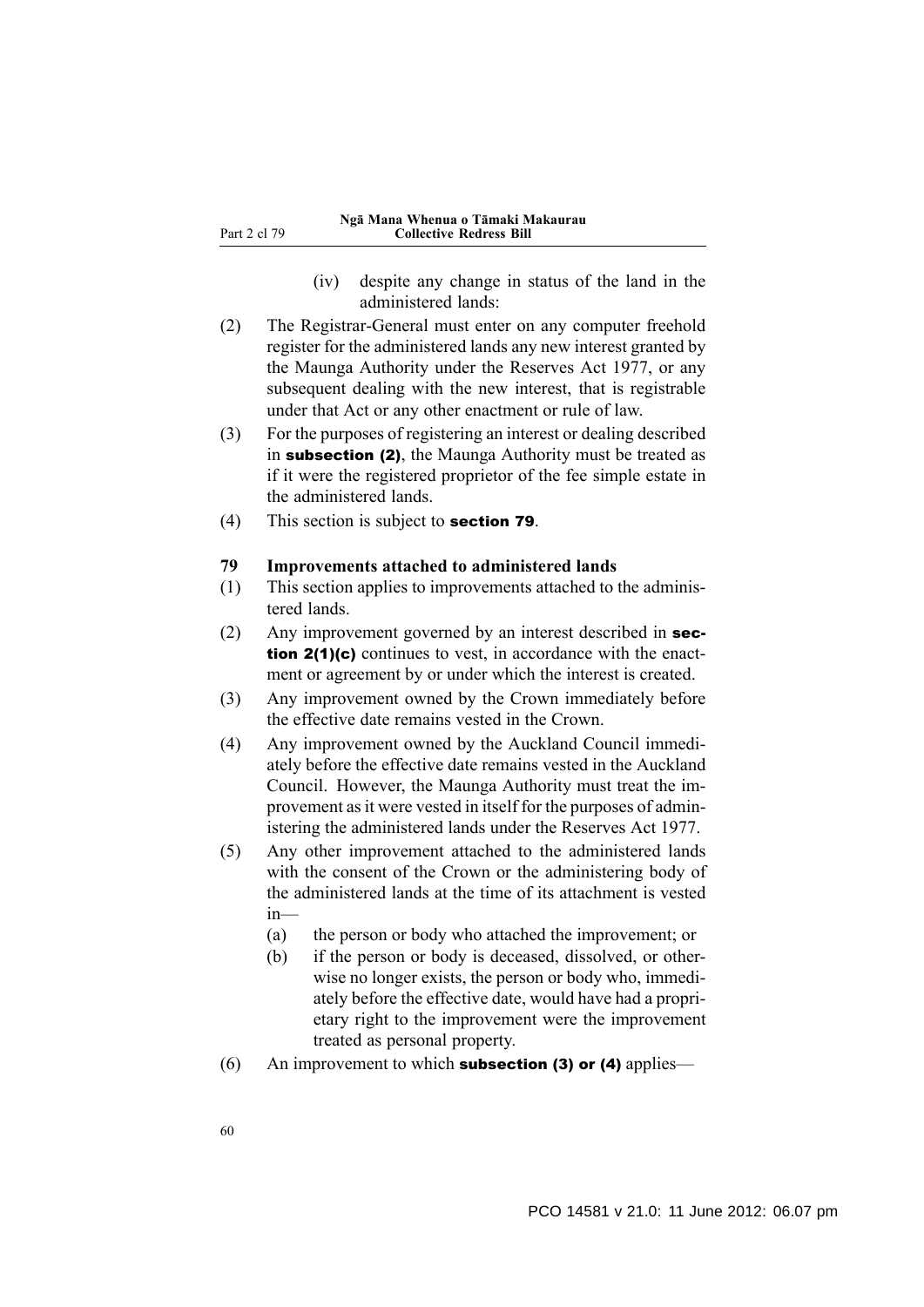- (a) must be treated as personal property and not as land or as an interest in land; and
- (b) does not form part of the administered lands; and
- (c) may remain attached to the administered lands without the consent of, and without charge by, the Maunga Authority; and
- (d) may be used, occupied, accessed, repaired, or maintained at any time without the consent of, and without charge by, the Maunga Authority; and
- (e) may be removed or demolished at any time without the consent of, and without charge by, the Maunga Authority, however,—
	- (i) before doing so, the owner of the improvement must give the Maunga Authority no less than [15] working days' written notice of the removal or demolition; and
	- (ii) after doing so, the owner of the improvement must leave the land in a clean and tidy condition.
- (7) To avoid doubt, the Maunga Authority, for the purposes of administering the administered lands under the Reserves Act 1977, is responsible for any decisions in respect of any matters that may arise from any person exercising, or purporting to exercise, a right in relation to the administered lands arising from the ownership of an improvement to which **subsection** (6) applies.

## **80 Recording of iwi and hapū interests**

- (1) The Registrar-General must record on any computer freehold register for Mangere Mountain that the iwi and hapū of Ngā Mana Whenua o Tāmaki Makaurau specified for Mangere Mountain in part 3 of the property redress schedule of the collective deed have spiritual, ancestral, cultural, customary and historical interests in Mangere Mountain.
- (2) The recording of interests under this section does not have the effect of granting, creating, or providing evidence of an estate or interest in, or rights relating to Mangere Mountain.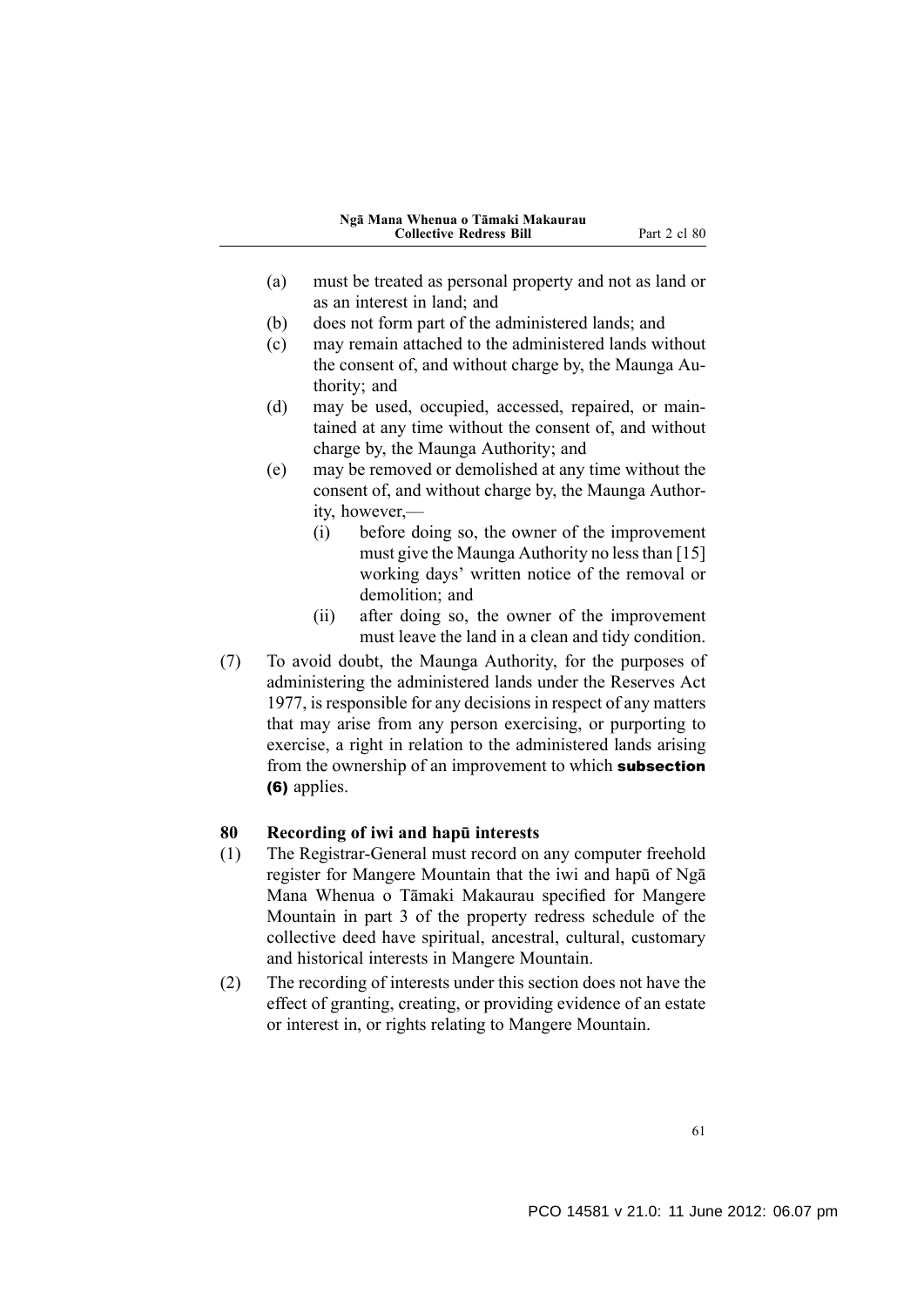## Subpart 7—Motu

### **81 Meaning of motu**

In this subpart, unless the context requires another meaning, **motu** means each of the following reserves, and each reserve means the land described by that name in Part 1 of Schedule 4:

- 
- (a) Motutapu Island Recreation Reserve:
- (b) Rangitoto Island Scenic Reserve:
- (c) Motuihe Island Recreation Reserve:
- (d) Tiritiri Matangi Island Scientific Reserve.

### *Vesting of motu and vesting back*

## **82 Notice appointing vesting date for motu**

- (1) The trustee may give written notice to the Minister of Conservation of the date on which the motu are to vest in the trustee.
- (2) The proposed date must be no later than one year after the effective date.
- (3) The trustee must give the Minister of Conservation not less than 40 working days' notice of the proposed date. However, the Minister may agree to a shorter notice period, in which case the trustee must give notice within the agreed number of working days.
- (4) The **motu vesting date** is—
	- (a) the date proposed by the trustee in accordance with  $sub$ sections (1) to (3); or
	- (b) the date that is one year after the effective date, if no such date is proposed.
- (5) The Minister of Conservation must publish a notice in the *Gazette*—
	- (a) specifying the motu vesting date; and
	- (b) stating that the fee simple estate in each motu vests in the trustee on the motu vesting date; and
	- (c) stating, for each motu, that the iwi and hapū of Ngā Mana Whenua o Tāmaki Makaurau specified for that motu in part 3 of the property redress schedule of the collective deed have spiritual, ancestral, cultural, customary and historical interests in the motu.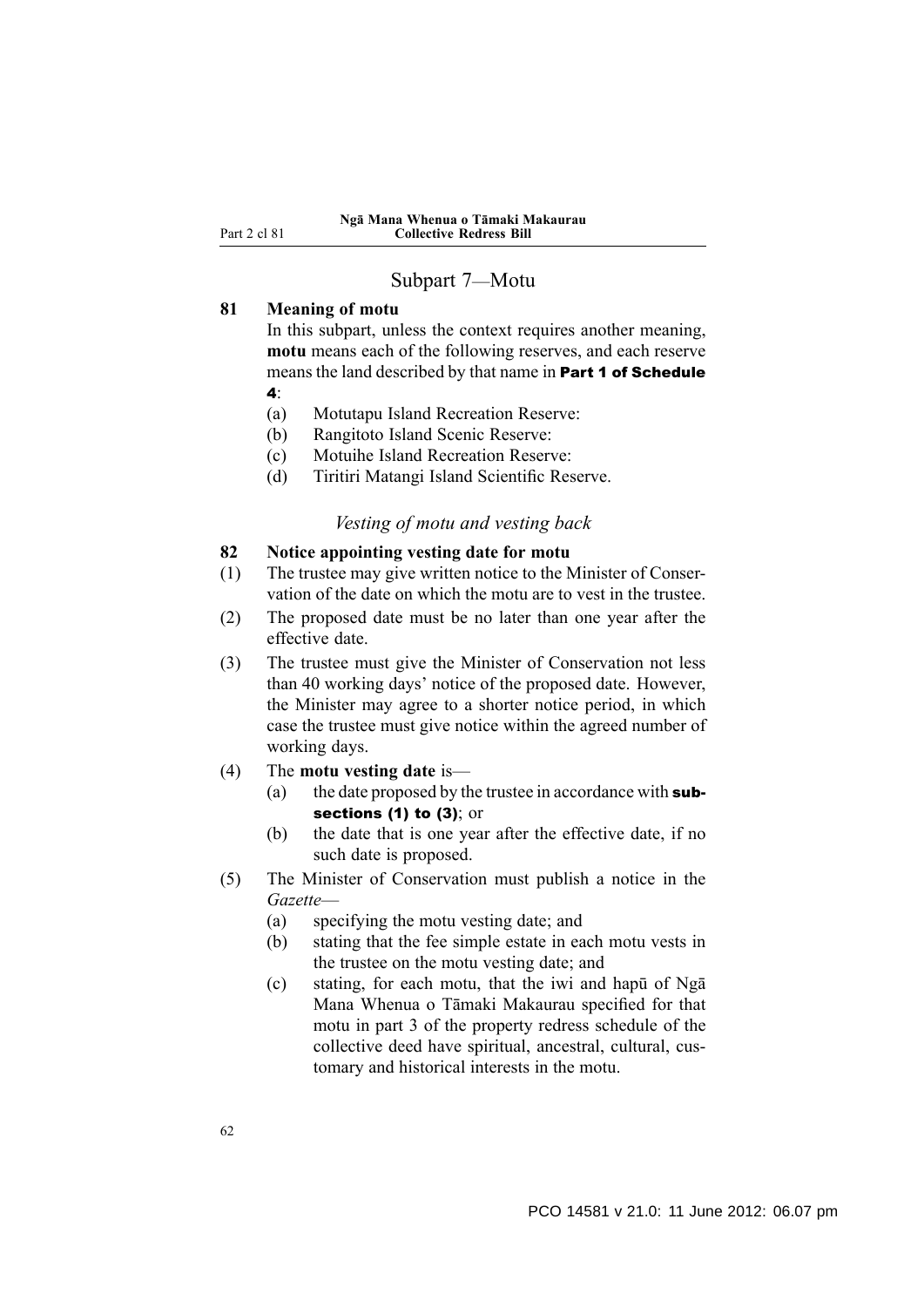- (6) The notice must be published as early as practicable before the motu vesting date.
- (7) The stating of interests under **subsection (5)(c)** does not have the effect of granting, creating, or providing evidence of an estate or interest in, or rights relating to the motu.

#### **83 Vesting and vesting back of motu**

- (1) The fee simple estate in each motu vests in the trustee on the motu vesting date.
- (2) The fee simple estate in each motu vests back in the Crown on the 32nd day after the motu vesting date.
- (3) The following matters apply as if the vestings had not occurred:
	- (a) each motu remains a reserve under the Reserves Act 1977 and that Act continues to apply to it; and
	- (b) any other enactment or any instrument that applied to a motu immediately before the motu vesting date continues to apply to it; and
	- (c) any interest that affected a motu immediately before the motu vesting date continues to affect it.
- (4) As a result of **subsection (3)**, the Crown retains, as if the vestings had not occurred,—
	- (a) all liability for the motu; and
	- (b) all management and administrative authority for the motu.
- (5) Subsection (4) is for the avoidance of doubt.
- (6) The vestings are not affected by Part 4A of the Conservation Act 1987, section 11 and Part 10 of the Resource Management Act 1991, or any other enactment.

### *Vesting of Ngā Pona-toru-a-Peretū*

## **84 Ngā Pona-toru-a-Peretū**

- (1) The reservation of Ngā Pona-toru-a-Peretū (being part of Rangitoto Island Scenic Reserve) as a scenic reserve subject to the Reserves Act 1977 is revoked.
- (2) The fee simple estate in Ngā Pona-toru-a-Peretū then vests in the trustee.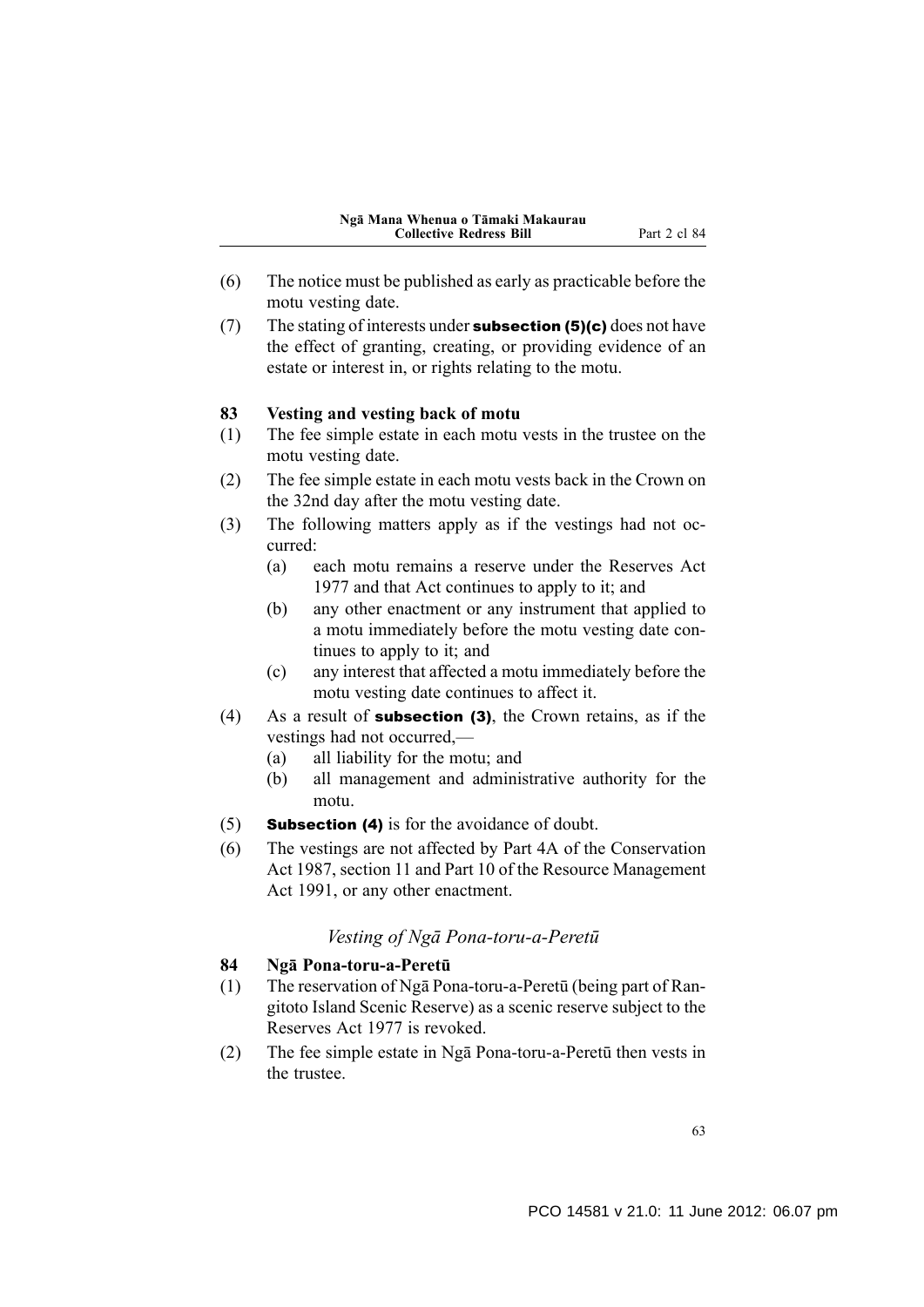|              | Ngā Mana Whenua o Tāmaki Makaurau |
|--------------|-----------------------------------|
| Part 2 cl 85 | <b>Collective Redress Bill</b>    |

- (3) Ngā Pona-toru-a-Peretū is then declared a reserve and classified as a scenic reserve for the purposes specified in section 19(1)(a) of the Reserves Act 1977.
- (4) Despite the vesting under subsection (2), the Reserves Act 1977 applies to the reserve as if the reserve were vested in the Crown.
- (5) To avoid doubt, as a result of **subsection (4)**,—
	- (a) the reserve is not vested in, or managed and controlled by an administering body; and
	- (b) the Crown continues to administer, control, and manage the reserve; and
	- (c) the Crown continues to retain all income, and be responsible for all liabilities, in relation to the reserve; and
	- (d) the reserve continues to form part of the Hauraki Gulf Marine Park established under section 33 of the Hauraki Gulf Marine Park Act 2000.
- (6) However, the Minister must not—
	- (a) authorise the exchange of Ngā Pona-toru-a-Peretū under the Reserves Act 1977; or
	- (b) revoke the reserve status of Ngā Pona-toru-a-Peretū (but may reclassify it) under that Act.
- (7) The trustee must not—
	- (a) transfer the fee simple estate in Ngā Pona-toru-a-Peretū to any other person; or
	- (b) mortgage, or give a security interest in, the land.

## **85 Ngā Pona-toru-a-Peretū vests subject to, or together with interests**

- (1) Ngā Pona-toru-a-Peretū vests in the trustee under section 84 subject to, or together with, any interests listed for Ngā Ponatoru-a-Peretū in Part 2 of Schedule 4 (whether as an existing interest that continues to affect Ngā Pona-toru-a-Peretū after the vesting or as a new interest that first affects Ngā Pona-torua-Peretū immediately after the vesting).
- (2) On and from the vesting, the Crown must be treated as the owner of the fee simple estate for the purposes of any dealing with an interest referred to in **subsection (1)**, including in relation to the reversion of the interest.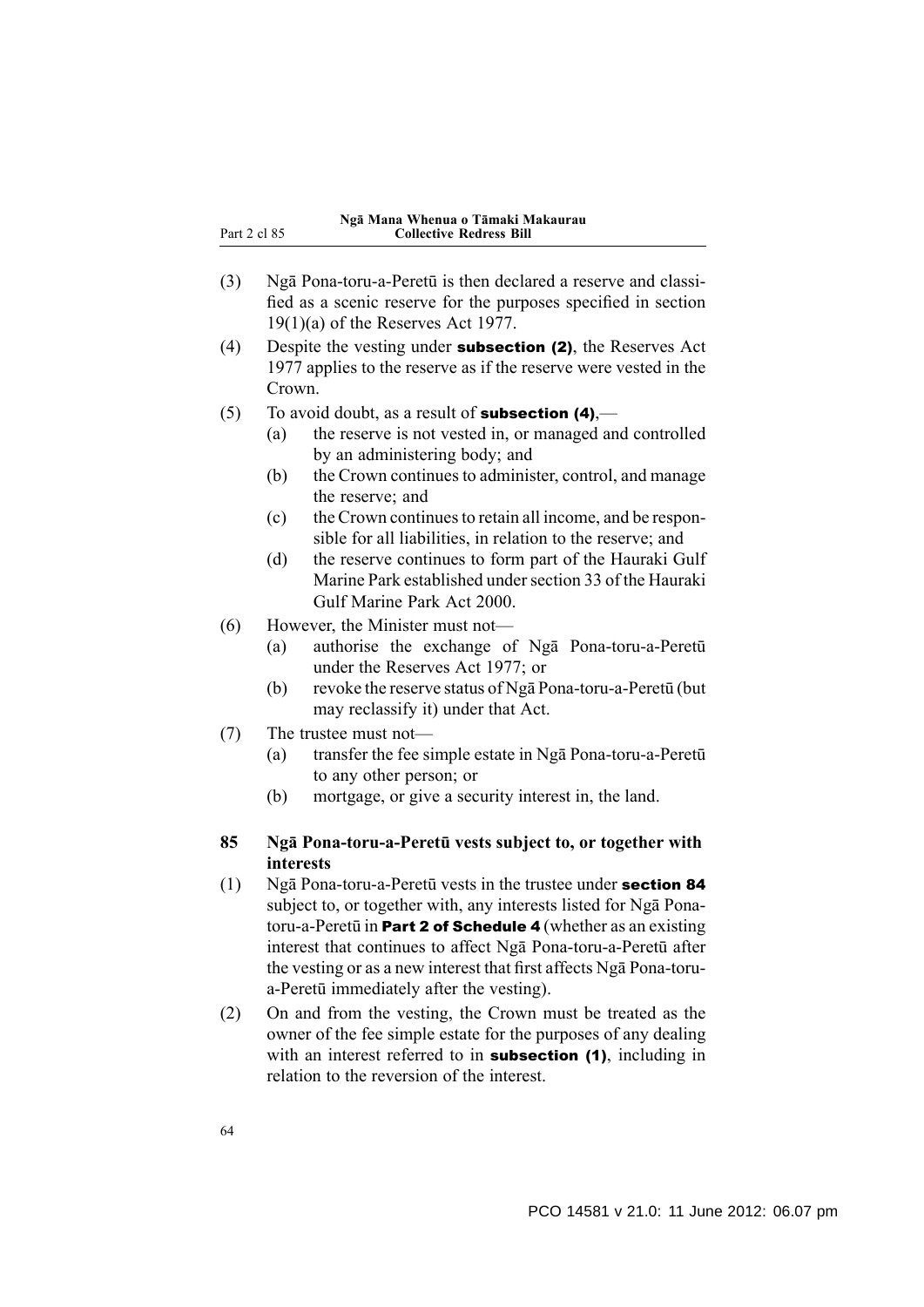- (3) Subsection (4) applies if Ngā Pona-toru-a-Peretū vests subject to an interest that is not an interest in land, whether or not the interest also applies to other land administered by the Department of Conservation.
- (4) The interest applies in respect of the property—
	- (a) until the interest expires or is terminated; and
	- (b) if the interest has a grantor, the Crown remains the grantor; and
	- (c) with any other necessary modifications; and
	- (d) despite any change in status of the land in the property.

## **86 Recording and registering certain matters**

- (1) The Registrar-General must record on any computer freehold register for Ngā Pona-toru-a-Peretū—
	- (a) that the Crown administers, controls, and manages Ngā Pona-toru-a-Peretū for the purposes of the Reserves Act  $1977$  and
	- (b) that **section 85(2)** of this Act applies to any interests for Ngā Pona-toru-a-Peretū listed in Part 2 of Schedule 4 of this Act.
- (2) The Registrar-General must enter on any computer freehold register for Ngā Pona-toru-a-Peretū any new interest granted by the Crown under the Reserves Act 1977, or any subsequent dealing with the new interest, that is registrable under that Act or any other enactment or rule of law.
- (3) For the purposes of registering an interest or dealing described in subsection (3), the Crown must be treated as if it were the registered proprietor of the fee simple estate in Ngā Pona-torua-Peretū.
- (4) In subsection (3) **new interest** means any interest other than an interest listed in Part 2 of Schedule 4.

### **87 Improvements in or on Ngā Pona-toru-a-Peretū**

- (1) This section applies to the improvements in or on Ngā Ponatoru-a-Peretū, despite its vesting in the trustee under section 84.
- (2) The improvements remain vested in the Crown, and—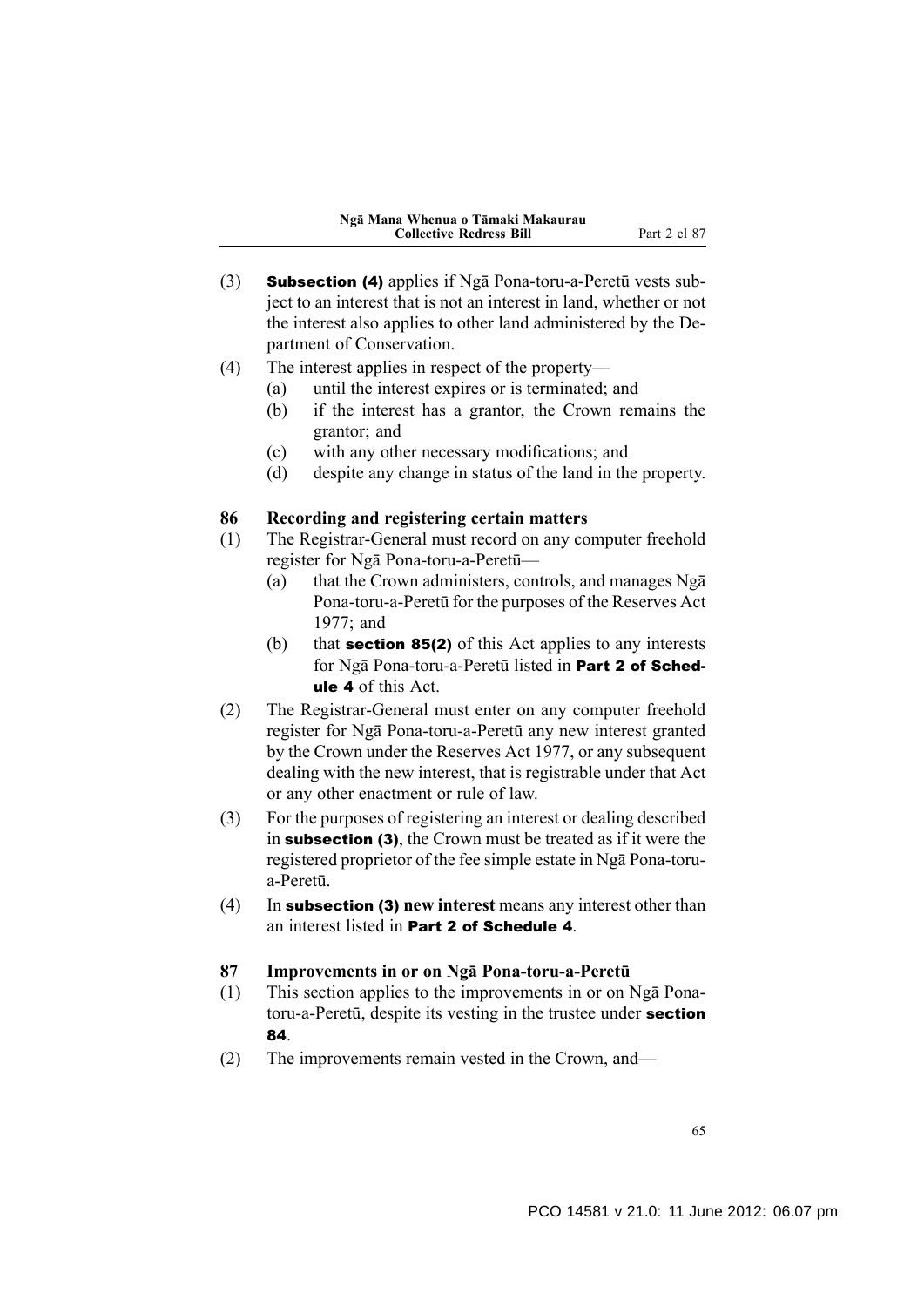|              | Ngā Mana Whenua o Tāmaki Makaurau |
|--------------|-----------------------------------|
| Part 2 cl 88 | <b>Collective Redress Bill</b>    |

- (a) may remain in or on the property without the consent of, and without charge by, the trustee; and
- (b) may be used, occupied, accessed, repaired, or maintained by the Crown at any time without the consent of, and without charge by, the trustee; and
- (c) may be removed or demolished at any time by the Crown without the consent of, and without charge by, the trustee.
- (3) If an improvement is removed or demolished the Crown must leave the land in a clean and tidy condition.
- (4) The trustee is not liable for an improvement for which they would, apart from this section, be liable by reason of their ownership of Ngā Pona-toru-a-Peretū.
- (5) In this section, **improvement**
	- (a) means an improvement owned, immediately before the effective date, by the Crown; and
	- (b) to avoid doubt, includes utilities infrastructure (for example water, sewerage, electricity, and telecommunications pipes or lines).

## *Islington Bay Hall property*

# **88 Islington Bay Hall property**

- (1) The reservation of the Islington Bay Hall property (being part of Rangitioto Island Scenic Reserve) as a scenic reserve subject to the Reserves Act 1977 is revoked.
- (2) The fee simple estate in the Islington Bay Hall property then vests in the trustee.
- (3) The Islington Bay Hall property is then—
	- (a) declared a reserve and classified as a scenic reserve for the purposes specified in section  $19(1)(a)$  of the Reserves Act 1977; and
	- (b) included in the Hauraki Gulf Marine Park established under section 33 of the Hauraki Gulf Marine Park Act 2000 in accordance with section 176 of this Act.
- (4) The reserve is named [Scenic Reserve].
- (5) The trustee is the administering body of the [Scenic Reserve].
- (6) The trustee must not—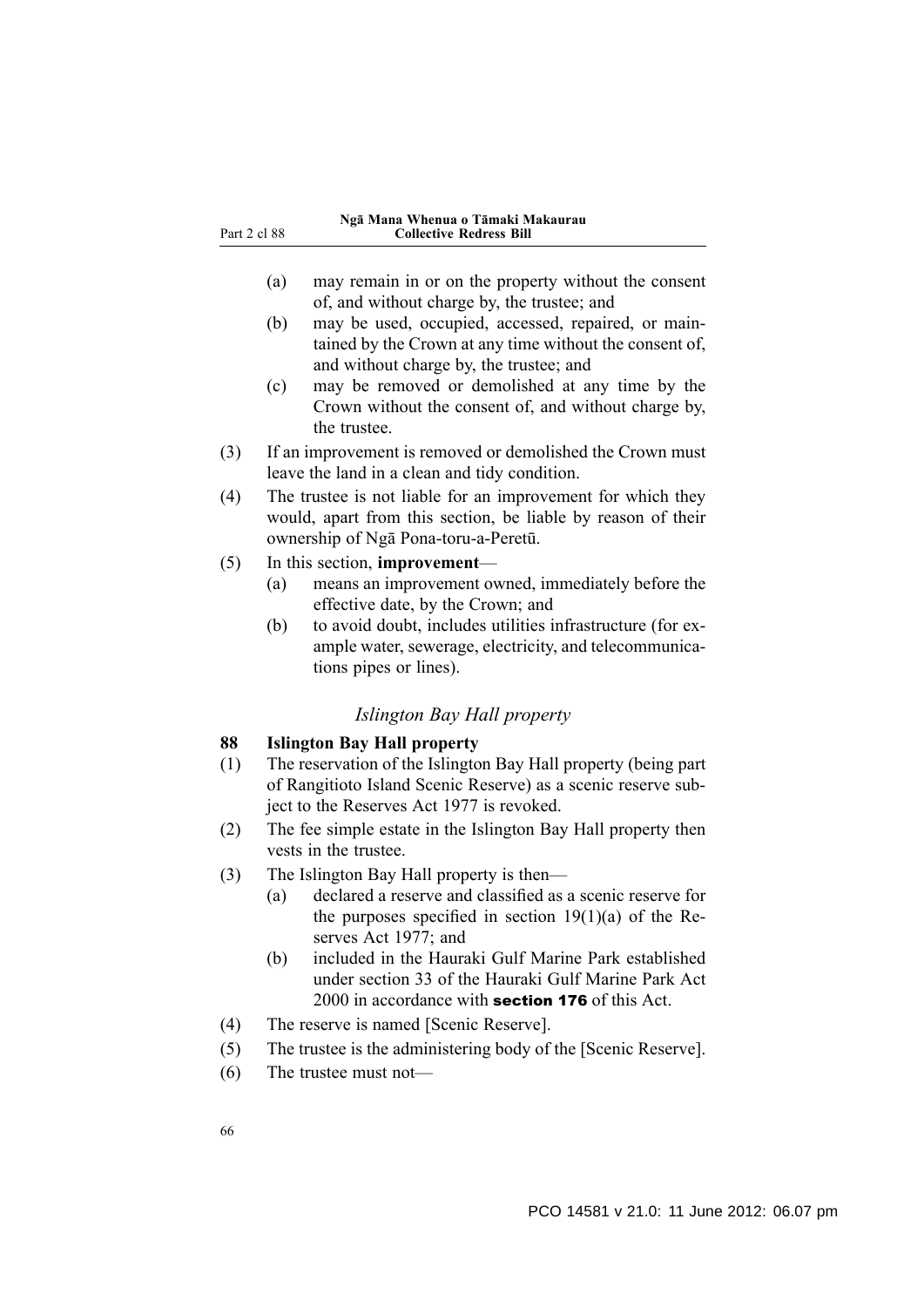- (a) transfer the fee simple estate in the Islington Bay Hall property to any other person; or
- (b) mortgage, or give a security interest in, the property; or
- (c) consent to the exchange of the property under section 15 of the Reserves Act 1977.
- (7) The reserve status of the Islington Bay Hall property must not be revoked, but may be reclassified in accordance with the Reserves Act 1977.
- **89 Islington Bay Hall property vests subject to, or together with, interests**
- (1) The Islington Bay Hall property vests in the trustee under section 88 subject to, or together with, any interests listed for the property in Part 2 of Schedule 4 (whether as an existing interest that continues to affect the property after the vesting or as a new interest that first affects the property immediately after the vesting).
- (2) Subsection (3) applies if the Islington Bay Hall property vests subject to an interest that is not an interest in land, whether or not the interest also applies to other land administered by the Department of Conservation.
- (3) The interest applies in respect of the property—
	- (a) until the interest expires or is terminated; and
	- (b) if the interest has a grantor, as if the trustee were the grantor; and
	- (c) with any other necessary modifications; and
	- (d) despite any change in status of the land in the property.

### **90 Improvements in or on Islington Bay Hall property**

- (1) An improvement in or on the Islington Bay Hall property owned, immediately before the effective date, by the Crown does not vest in the trustee, despite the vesting under **section** 88, and the improvement—
	- (a) may remain in or on the property without the consent of, and without charge by, the trustee and
	- (b) may be used, occupied, accessed, repaired, or maintained by the Crown at any time without the consent of, and without charge by, the trustee; and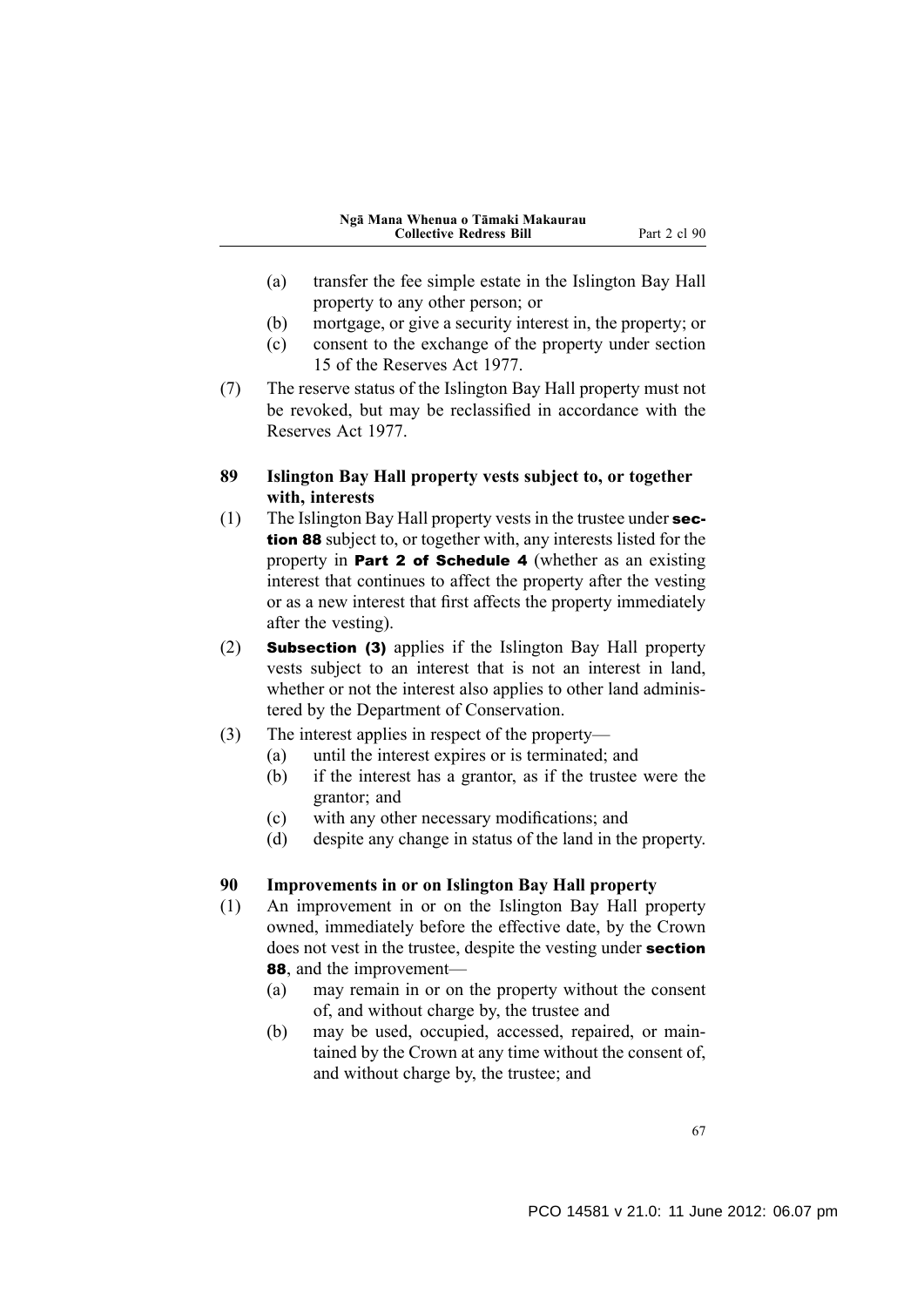- (c) may be removed, or demolished by the Crown at any time without the consent of, and without charge by, the trustee; and
- (d) for the purposes of managing the improvements, the Reserves Act 1977 continues to apply as if the Crown administers that part of the property occupied by the improvements.
- (2) If an improvement is removed or demolished the Crown must leave the land in a clean and tidy condition.
- (3) The trustee is not liable for an improvement for which they would, apart from this section, be liable by reason of their ownership of the Islington Bay Hall property.
- (4) In subsection (1)(b), **the Crown** includes any person with the consent of the Crown to access, use, or occupy the property.

## **91 Use of Islington Bay Hall property and its improvements**

- (1) Ngā Mana Whenua o Tāmaki Makaurau may use the improvements for activities that would otherwise be authorised only by a permit under the Hauraki Gulf Maritime Park Bylaws 1984—
	- (a) without charge; but
	- (b) subject to availability.
- (2) The trustee may—
	- (a) place temporary or moveable structures on the open spaces of the Islington Bay Hall property during Ngā Mana Whenua o Tāmaki Makaurau spiritual or cultural events so long as the structures do not damage the improvements; and
	- (b) fix or place permanent symbolic structures (for example, pou whenua or waharoa) that reflect Ngā Mana Whenua o Tāmaki Makaurau associations with Rangitoto or other motu on the open spaces of the Islington Bay Hall property, so long as the structures do not damage the improvements.
- (3) For the purposes of the Reserves Act 1977, any activity carried out by the trustee under **subsection (2)** must be treated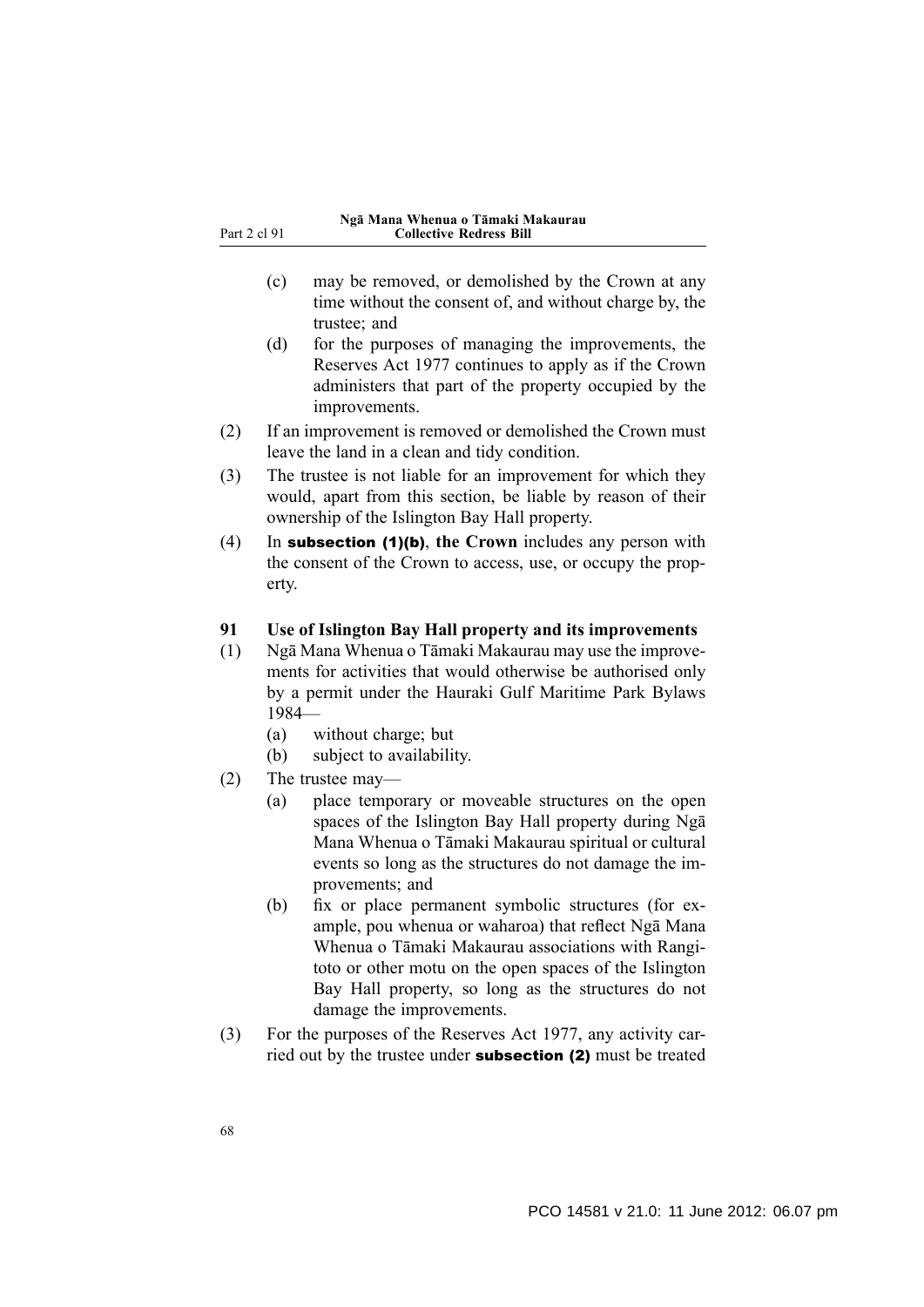as having been carried out with the approvals or consents necessary under that Act.

- (4) To avoid doubt, nothing in this section removes any obligations of the trustee in respect of obtaining any other consents or approvals necessary to erect a structure referred to in subsection (2) (for example, a building consent under the Building Act 1994).
- (5) In this section, **improvement** has the meaning given in section 90(4).

## *Islington Bay Bach 80 property*

#### **92 Islington Bay Bach 80 property**

- (1) The reservation of Islington Bay Bach 80 property (being part of Rangitoto Island Scenic Reserve) as a scenic reserve subject to the Reserves Act 1977 is revoked.
- (2) The fee simple estate in Islington Bay Bach 80 property then vests in the trustee together with, any interests listed for the property in Part 2 of Schedule 4 (whether as an existing interest that continues to affect the property after the vesting or as a new interest that first affects the property immediately after the vesting).
- (3) Islington Bay Bach 80 property is then—
	- (a) declared a reserve and classified as a scenic reserve for the purposes specified in section  $19(1)(a)$  of the Reserves Act 1977; and
	- (b) included in the Hauraki Gulf Marine Park established under section 33 of the Hauraki Gulf Marine Park Act 2000 in accordance with **section 176** of this Act.
- (4) The reserve is named [Scenic Reserve].
- (5) The trustee is the administering body of the [Scenic Reserve].
- (6) The trustee must not—
	- (a) transfer the fee simple estate in Islington Bay Bach 80 property to any other person; or
	- (b) mortgage, or give a security interest in, the property; or
	- (c) consent to the exchange of the property under section 15 of the Reserves Act 1977.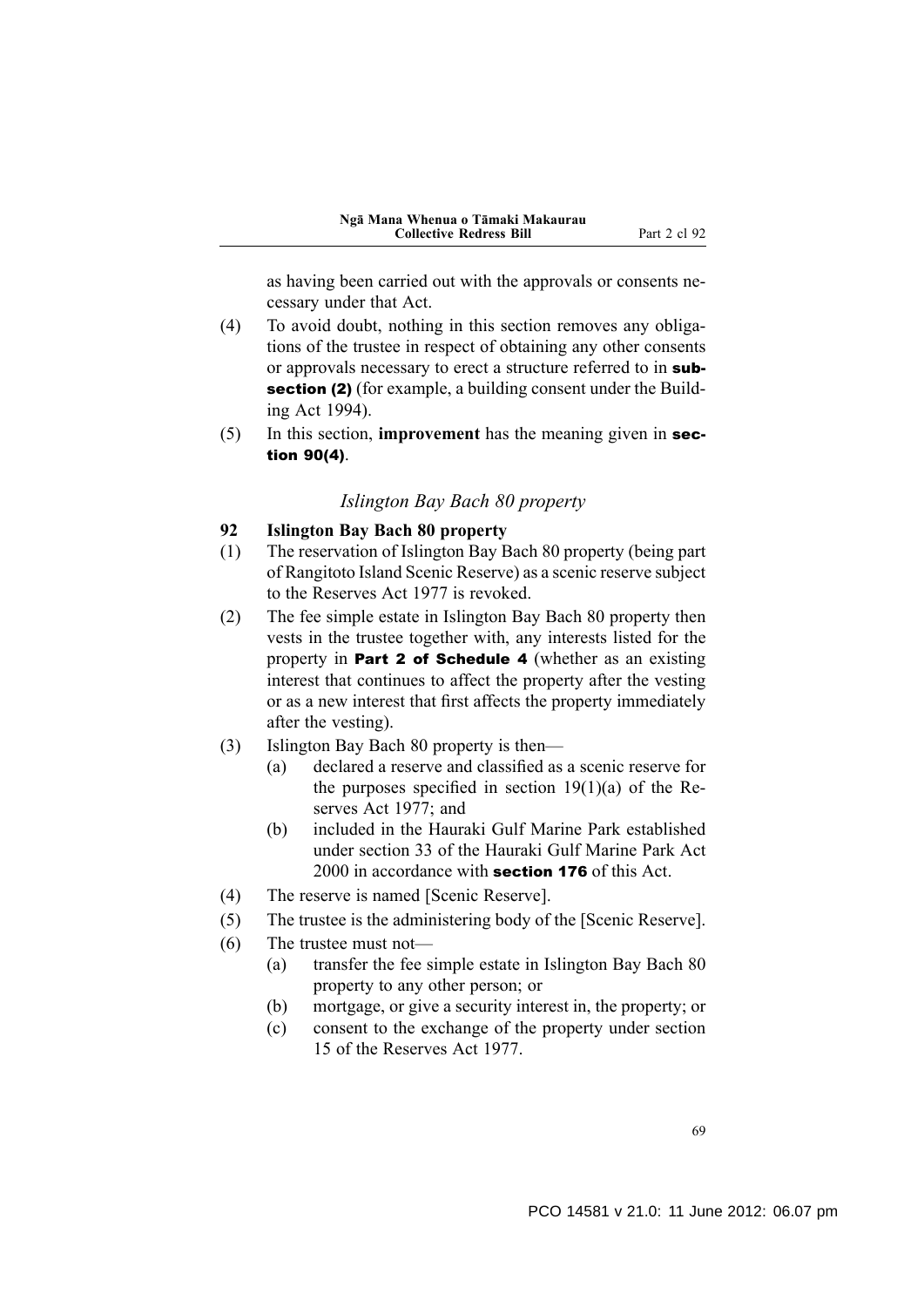(7) The reserve status of Islington Bay Bach 80 property must not be revoked, but may be reclassified in accordance with the Reserves Act 1977.

## **93 Trustee may erect certain improvements as if approvals granted**

- (1) The trustee may erect an ancillary building or structure on the Islington Bay Bach 80 property so that the existing Bach 80 building may be lawfully used as overnight accommodation.
- (2) The trustee may erect, as a Ngā Mana Whenua o Tāmaki Makaurau spiritual or cultural wānanga centre, a single storey building of no more than 200 m² floor area on the open space of the Islington Bay Bach 80 property.
- (3) For the purposes of the Reserves Act 1977, any activity undertaken by the trustee that complies with **subsection (1) or (2)** must be treated as having been carried out with the approvals or consents necessary under that Act.
- (4) To avoid doubt, nothing in this section removes any obligations of the trustee in respect of obtaining any other consents or approvals necessary to erect the structure or buildings referred to in subsections (1) and (2) (for example, a building consent under the Building Act 2004).

## **94 Trustee may restrict or prohibit access to improvements**

- (1) The trustee may—
	- (a) restrict or prohibit public access to the improvements on the Islington Bay Bach 80 property; or
	- (b) for spiritual or cultural purposes, authorise exclusive private use of those improvements by the trustee or invitees of the trustee.
- (2) Subsection (1) applies despite anything to the contrary in the Reserves Act 1977.

## *General provisions relating to Rangitoto properties*

## **95 Registration of ownership**

(1) This section applies in relation to the fee simple estate in each Rangitoto property vested in the trustee under this subpart.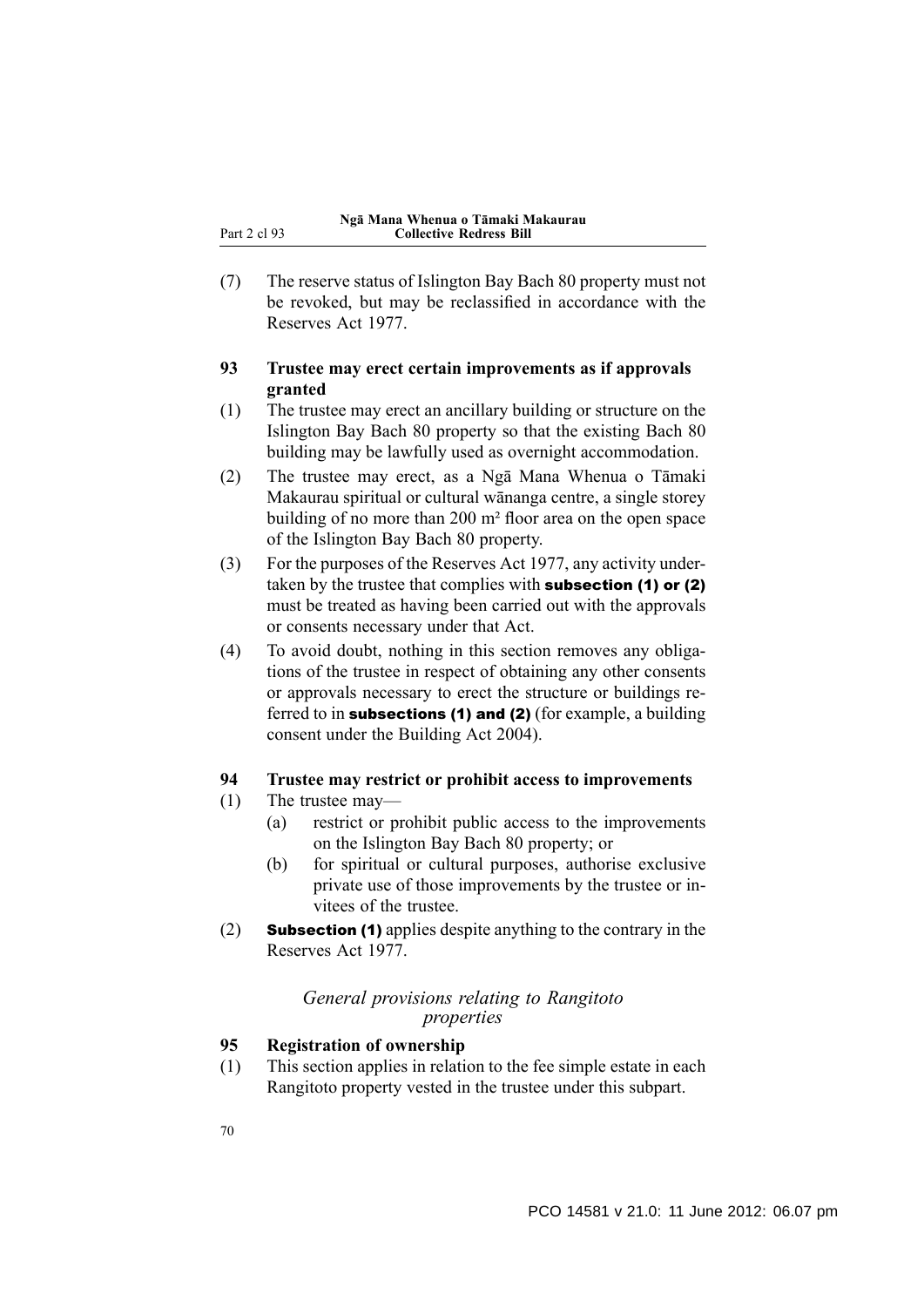- (2) The Registrar-General must, in accordance with a written application by an authorised person,—
	- (a) create 1 computer freehold register for the fee simple estate in the land in the name of the trustee; and
	- (b) record on the register the iwi and hapū interests as required by section 96; and
	- (c) record on the register any interests that are registered, notified, or notifiable and that are described in the application.
- (3) Subsection (3) is subject to the completion of any survey necessary to create a computer freehold register.
- (4) A computer freehold register must be created under this section as soon as is reasonably practicable after the effective date, but no later than—
	- (a) 24 months after the effective date; or
	- (b) any later date that may be agreed in writing by the Crown and the trustee.

### **96 Recording of iwi and hapū interests**

- (1) The Registrar-General must record on the computer freehold register for each Rangitoto property that the iwi and hapū of Ngā Mana Whenua o Tāmaki Makaurau specified for that property in part 3 of the property redress schedule of the collective deed have spiritual, ancestral, cultural, customary and historical interests in the property.
- (2) The recording of interests under this section does not have the effect of granting, creating, or providing evidence of an estate or interest in, or rights relating to the property.

## **97 Application of Part 4A of Conservation Act 1987 to Rangitoto properties**

The vesting of the fee simple estate in each Rangitoto property in the trustee under this subpart is a disposition for the purposes of Part 4A of the Conservation Act 1987, but sections 24, 24A, and 24AA of that Act do not apply to the disposition.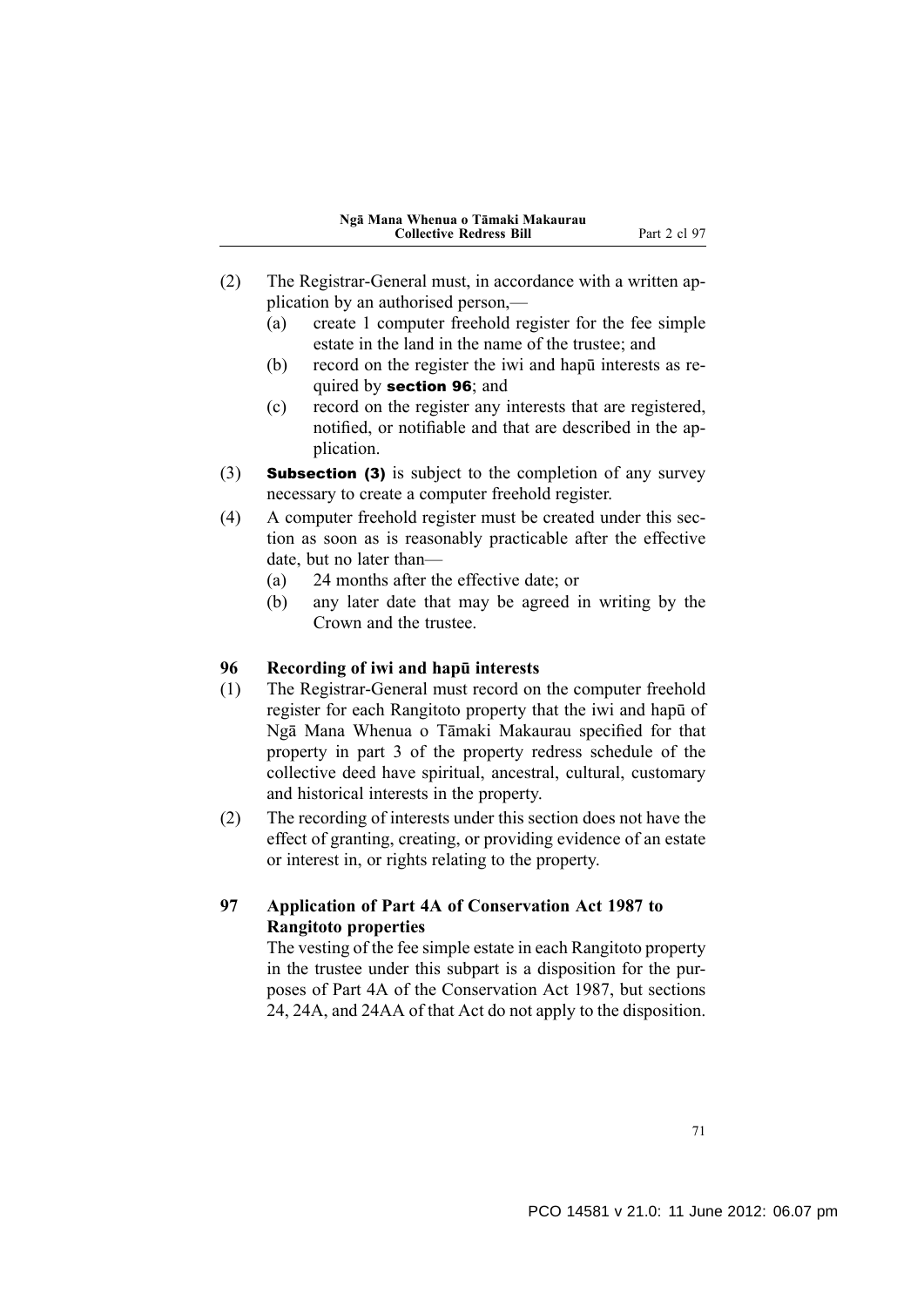### **98 Recording application of Part 4A of Conservation Act 1987 and sections of this Act**

- (1) The Registrar-General must record on any computer freehold register for a Rangitoto property—
	- (a) that the land is subject to Part 4A of the Conservation Act 1987, but that section 24 of that Act does not apply; and
	- (b) that the land is subject to **section 84, 85, or 95** as the case may be.
- (2) A notification made under **subsection (1)(a)** that land is subject to Part 4A of the Conservation Act 1987 is to be treated as having been made in compliance with section 24D(1) of that Act.

#### **99 Application of other enactments to vestings**

- (1) Sections 24 and 25 of the Reserves Act 1977 do not apply to the revocation, under this subpart, of the reserve status of the Rangitoto properties.
- (2) Section 11 and Part 10 of the Resource Management Act 1991 do not apply to—
	- (a) the vesting of the fee simple estate in the Rangitoto properties under this subpart; or
	- (b) any matter incidental to, or required for the purpose of, the vestings.
- (3) The vesting of the fee simple estate in the Rangitoto properties under this subpart does not—
	- (a) limit section 10 or 11 of the Crown Minerals Act 1991; or
	- (b) affect other rights to subsurface minerals.
- (4) The permission of a council under section 348 of the Local Government Act 1974 is not required for laying out, forming, granting, or reserving a private road, private way, or right of way required to fulfil the terms of the collective deed in relation to the Rangitoto properties.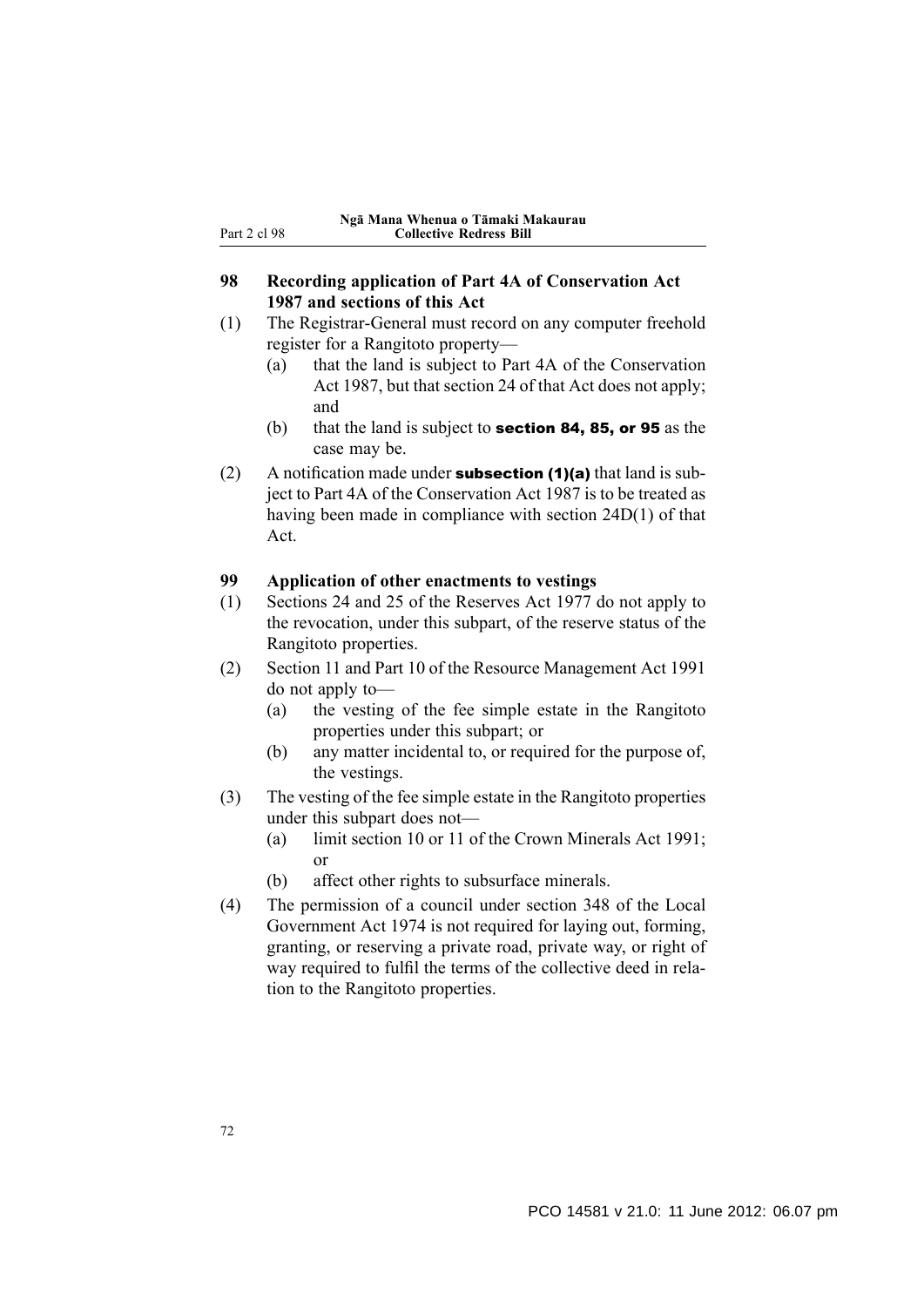- **100 Application of Reserves Act 1977 to Islington Bay Hall and Islington Bay Bach 80 properties after vesting**
- (1) Sections 48A, 114, and 115 of the Reserves Act 1977 apply in relation to the Islington Bay Hall property and the Islington Bay Bach 80 property, despite sections 48A(6), 114(5), and 115(6) of that Act.
- (2) Sections  $78(1)(a)$ , 79 to 81, and 88 of the Reserves Act 1977 do not apply in relation to the Islington Bay Hall property or Islington Bay Bach 80 property.
- **101 Application of Forest and Rural Fires Act 1977 to Rangitoto properties after vesting**

For the purposes of the Forest and Rural Fires Act 1977, each Rangitoto property must be treated as if it were a State area within the meaning of section 2(1) of that Act.

#### **102 Saving of bylaws, etc, in relation to Rangitoto properties**

- (1) This section applies to any bylaw, prohibition, or any restriction on use or access, that an administering body or the Minister of Conservation made under the Reserves Act 1977 or the Conservation Act 1987 in relation to a Rangitoto property before the property vested in the trustee under this subpart.
- (2) The bylaw, prohibition, or restriction remains in force until it expires or is revoked under the Reserves Act 1977 or the Conservation Act 1987.

### **103 Names of crown protected areas and reserves**

- (1) Subsection (2) applies to the Islington Bay Hall property and Islington Bay Bach 80 property (in respect of their status as being part of a Crown protected area immediately before the commencement of this Act).
- (2) The official geographic name of the Crown protected area is discontinued in respect of the land and the Board must amend the Gazetteer accordingly.
- (3) The Islington Bay Hall property and Islington Bay Bach 80 property are not Crown protected areas, despite anything in the New Zealand Geographic Board (Ngā Pou Taunaha o Aotearoa) Act 2008.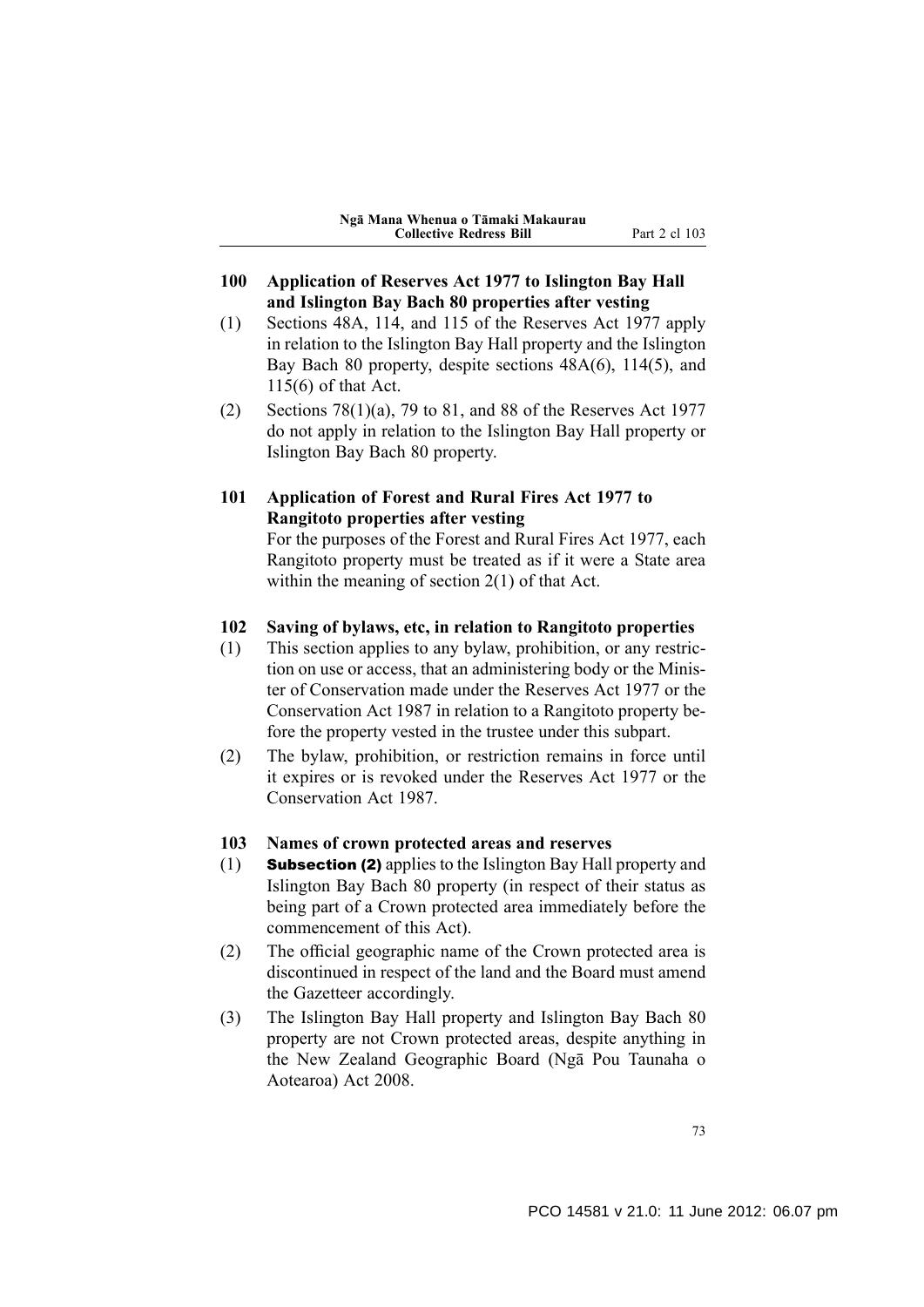- (4) The Minister must not change the name of a Rangitoto property under section 16(10) of the Reserves Act 1977 without the written consent of the trustee, and section 16(10A) of that Act does not apply to the proposed change.
- (5) In this section, **Board**, **Crown protected area**, **Gazetteer**, and **official geographic name** have the meanings given by section 4 of the New Zealand Geographic Board (Ngā Pou Taunaha o Aotearoa) Act 2008.

## Subpart 8—Conservation Management Plan for inner Gulf motu

- **104 Process for preparation and approval of Tāmaki Makaurau Motu plan for inner Gulf motu**
- (1) A conservation management plan for the inner Gulf motu (the **Tāmaki Makaurau Motu plan**) must be prepared and approved in accordance with this subpart.
- (2) The Reserves Act 1977 applies to the Motu plan as if the plan were a conservation management plan prepared and approved under section 40B of that Act.
- (3) Sections 17E (except subsection (9)), 17F, 17G, 17H, 17I, and 49(2) and (3) of the Conservation Act 1987 do not apply to the preparation, approval, review, or amendment of the Motu plan, despite section 40B of the Reserves Act 1977.
- (4) The Director-General must start preparing the first Motu plan within 6 months of the effective date.
- (5) In this section, **inner Gulf motu** means the following properties:
	- (a) the Rangitoto properties; and
	- (b) the Motutapu Island Recreation Reserve (as defined in section 81); and
	- (c) the Rangitoto Island Scenic Reserve (as defined in section  $81$ ); and
	- (d) the Motuihe Island Recreation Reserve (as defined in section 81); and
	- (e) the Browns Island Recreation Reserve (being the land described in Part 3 of Schedule 4).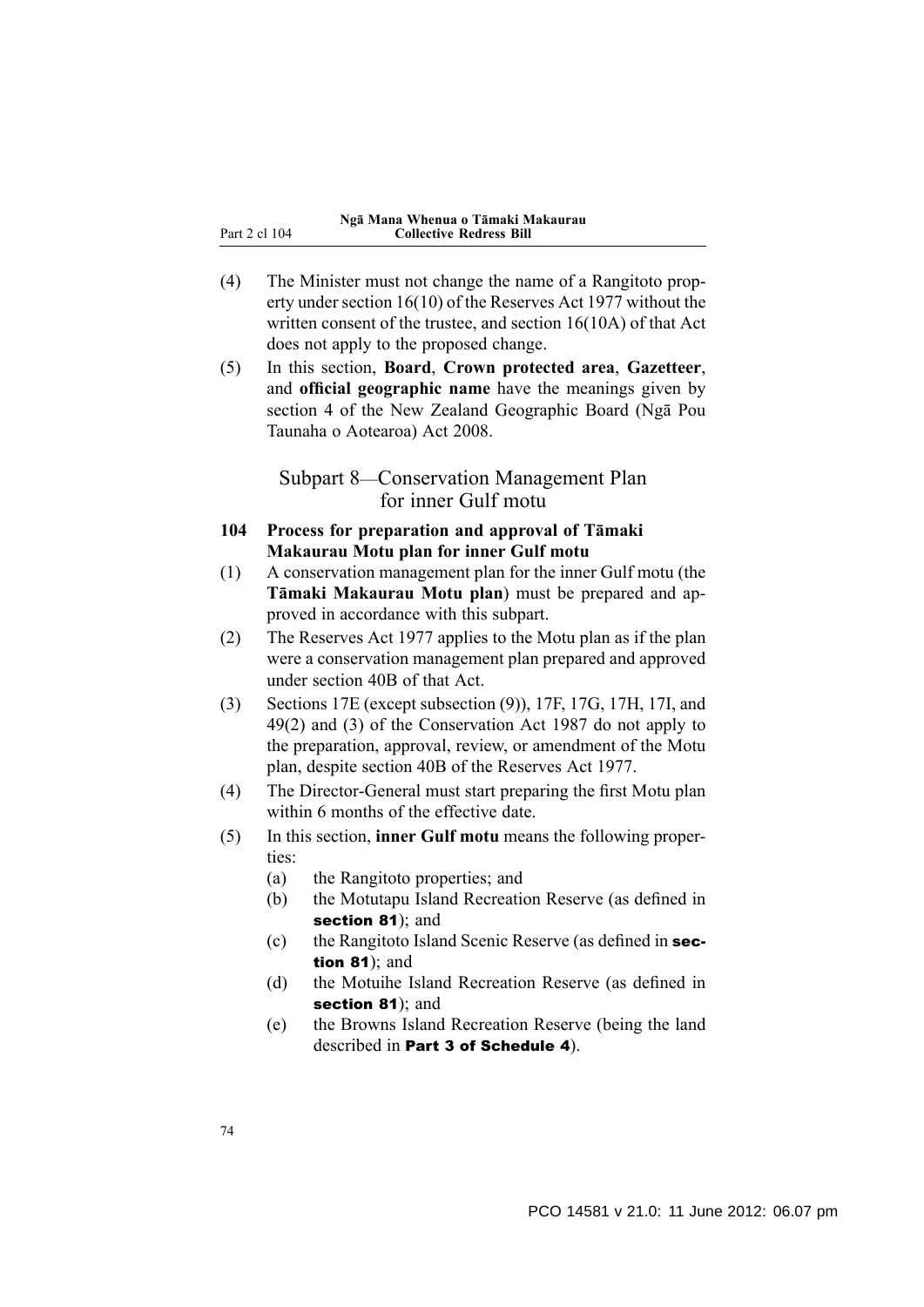### **105 Preparation of draft plan**

The Director-General must prepare a draft Motu plan in consultation with—

- (a) the trustee; and
- (b) the Conservation Board; and
- (c) the Auckland Council, in respect of that part relating to the Browns Island Recreation Reserve; and
- (d) any other persons or organisations that the Director-General considers it is practicable and appropriate to consult.

### **106 Notification of draft plan**

- (1) The Director-General must give notice of the draft Motu plan as follows:
	- (a) by public notice under section 49(1) of the Conservation Act 1987, as if he or she were the Minister of Conservation; and
	- (b) by written notice to—
		- (i) the Auckland Council; and
		- (ii) the rōpū entities; and
		- (iii) iwi authorities (as defined by section  $2(1)$  of the Resource Management Act 1991) of Auckland and the inner Hauraki Gulf; and
		- (iv) the Hauraki Gulf Forum (as defined by section 4 of the Hauraki Gulf Marine Park Act 2000).
- (2) The notices must be given no later than 12 months after the start of the preparation of the draft plan.
- (3) Each notice must—
	- (a) state that the draft plan is available for inspection at the places and times specified in the notice; and
	- (b) invite any person or organisation to make written submissions to the Director-General on the draft plan on or before the date specified in the notice, which must be no less than 2 months after the date the notice is given.

#### **107 Submissions on draft plan**

(1) Any person or organisation may make written submissions to the Director-General on the draft Motu plan at the place, and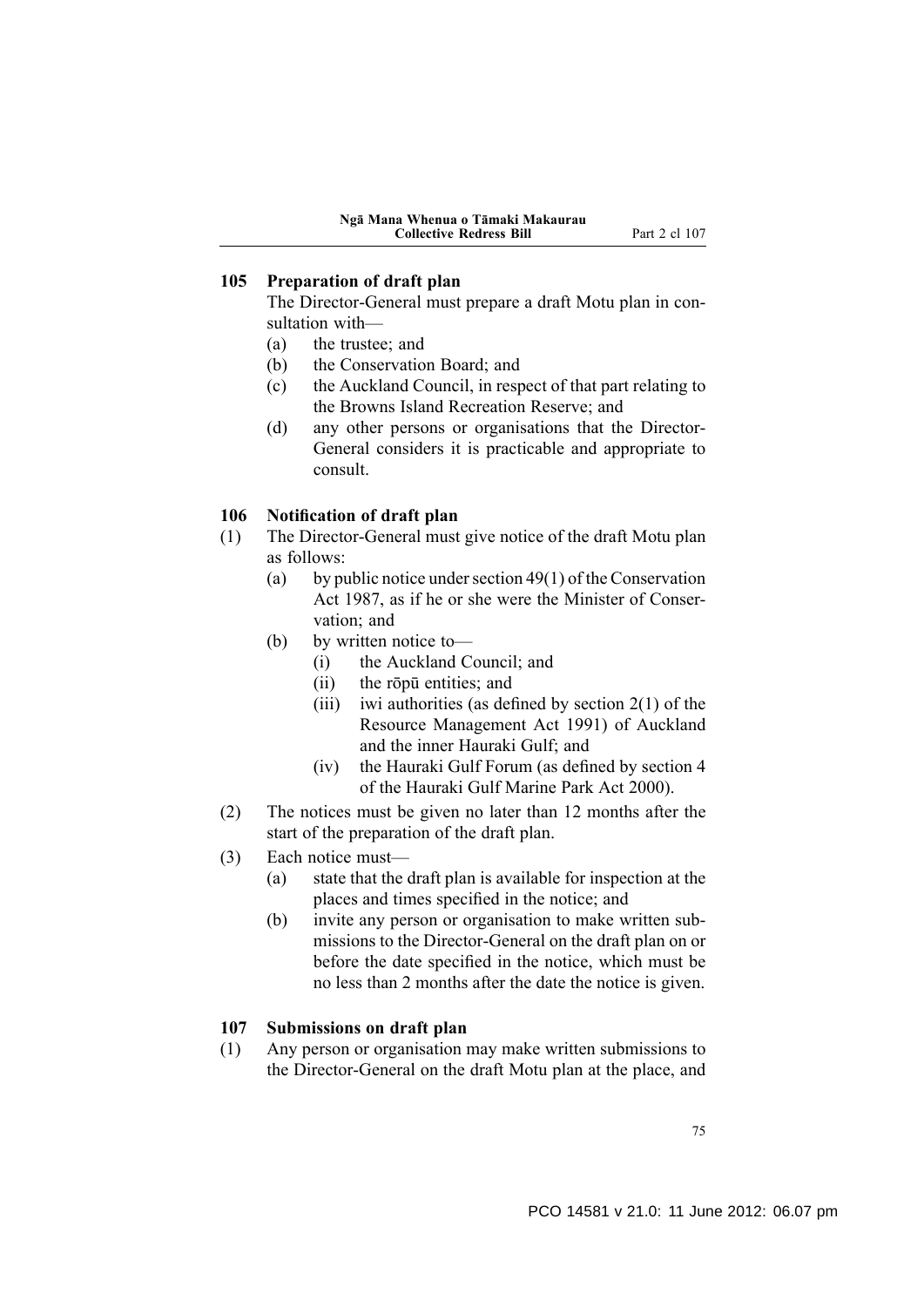on or before the date, specified in a notice given for the draft under section 106.

- (2) The Director-General may, after consulting the trustee and the Conservation Board, obtain public opinion of the draft plan from any person or organisation by any other means.
- (3) The Director-General must make the draft plan available for public inspection between 9 am and 5 pm on any working day—
	- (a) on and from the date a notice was given under **section 106(1)(a)** until the date referred to in **section 106(3)**; and
	- (b) in places and quantities that are likely to encourage public participation in the development of the plan.

#### **108 Hearing of submissions**

- (1) Submissions on the draft Motu plan must be heard by a meeting of representatives of the Director-General, the trustee, and the Conservation Board.
- (2) A submitter who requested to be heard in support of a submission must be given a reasonable opportunity to be heard.
- (3) Any other person or organisation that was consulted on the draft plan may be heard at the discretion of the representatives.
- (4) The representatives must determine the procedures at any hearing under this section.
- (5) The hearing of submissions must end no later than 2 months after the last date for written submissions.
- (6) The Director-General must—
	- (a) prepare a summary of the submissions received, and any public opinion obtained, on the draft plan; and
	- (b) provide the summary to the trustee and the Conservation Board no later than 1 month after the end of the hearing of submissions.

#### **109 Revision of draft plan**

- (1) The Director-General must consider the submissions received, and any public opinion obtained, on the draft Motu plan.
- (2) The Director-General then—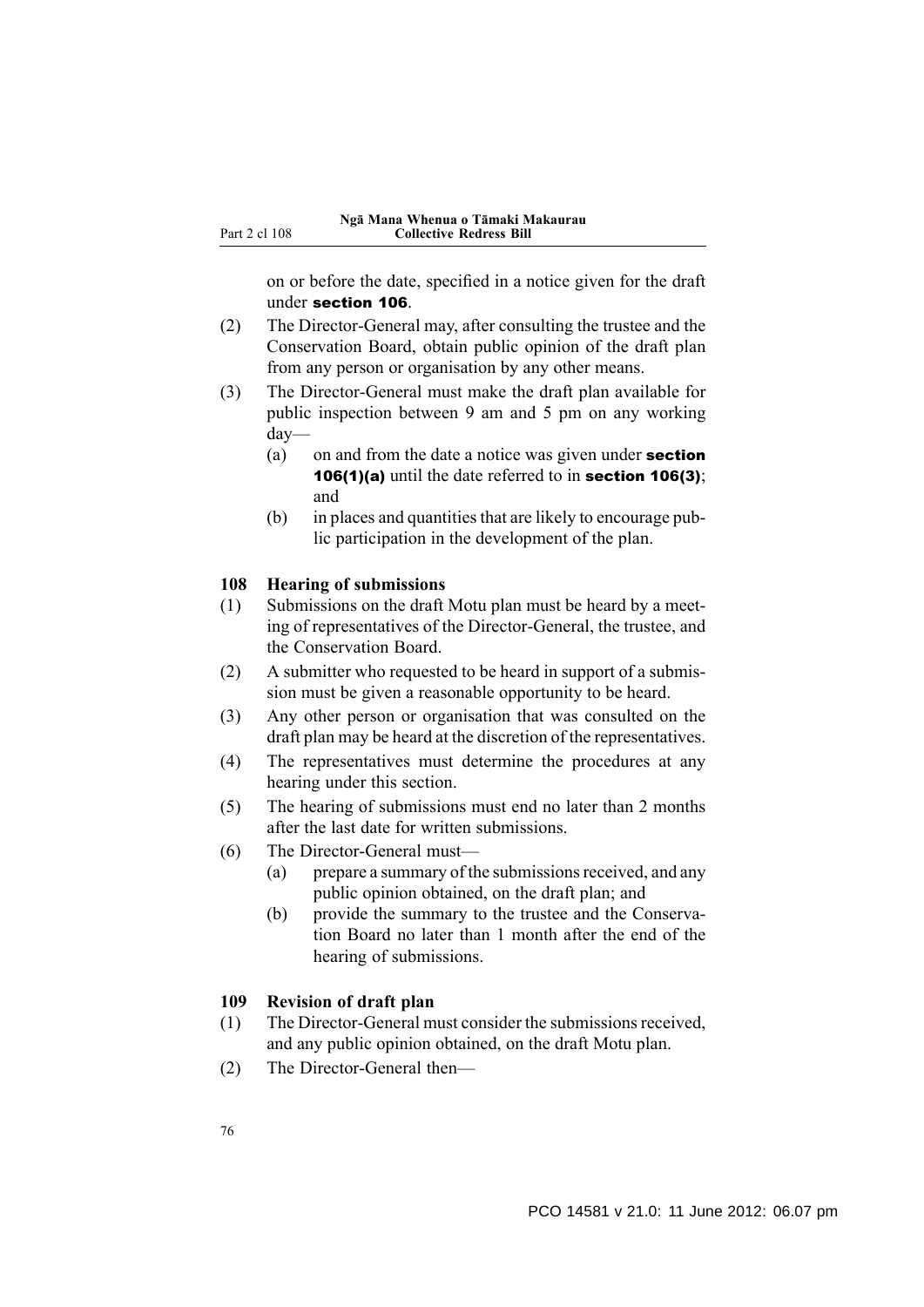- (a) may revise the draft Motu plan in consultation with the representatives of the trustee and the Conservation Board who heard submissions; and
- (b) must provide the draft, including any revisions, to the trustee and the Conservation Board no later than 4 months after the end of the hearing of submissions.
- (3) The trustee and the Conservation Board,—
	- (a) on receiving the draft, must together consider the draft and the summary of submissions; and
	- (b) no later than 4 months after receiving the draft and the summary, may request the Director-General to revise the draft.
- (4) If the Director-General receives a request under **subsection**  $(3)(b)$ , he or she must—
	- (a) revise the draft in accordance with the request; and
	- (b) provide the revised draft to the trustee and the Conservation Board no later than 2 months after receiving the request.

## **110 Referral of draft plan to Conservation Authority and Minister**

- (1) The trustee and the Conservation Board must provide the draft Motu plan and the summary of submissions to—
	- (a) the Conservation Authority for its comments on matters relating to the national public conservation interest in the motu; and
	- (b) the Minister of Conservation for his or her comments.
- (2) The draft plan must be provided in the form of, and on receipt  $of$ —
	- (a) the draft provided by the Director-General under **sec**tion 109(2)(b), if a request is not made under section 109(3)(b); or
	- (b) the revised draft provided by the Director-General under section  $109(4)(b)$ , if a request is made under section 109(3)(b).
- (3) The Conservation Authority and the Minister of Conservation must provide any comments on the draft plan to the trustee and the Conservation Board no later than 4 months after receiving the draft plan.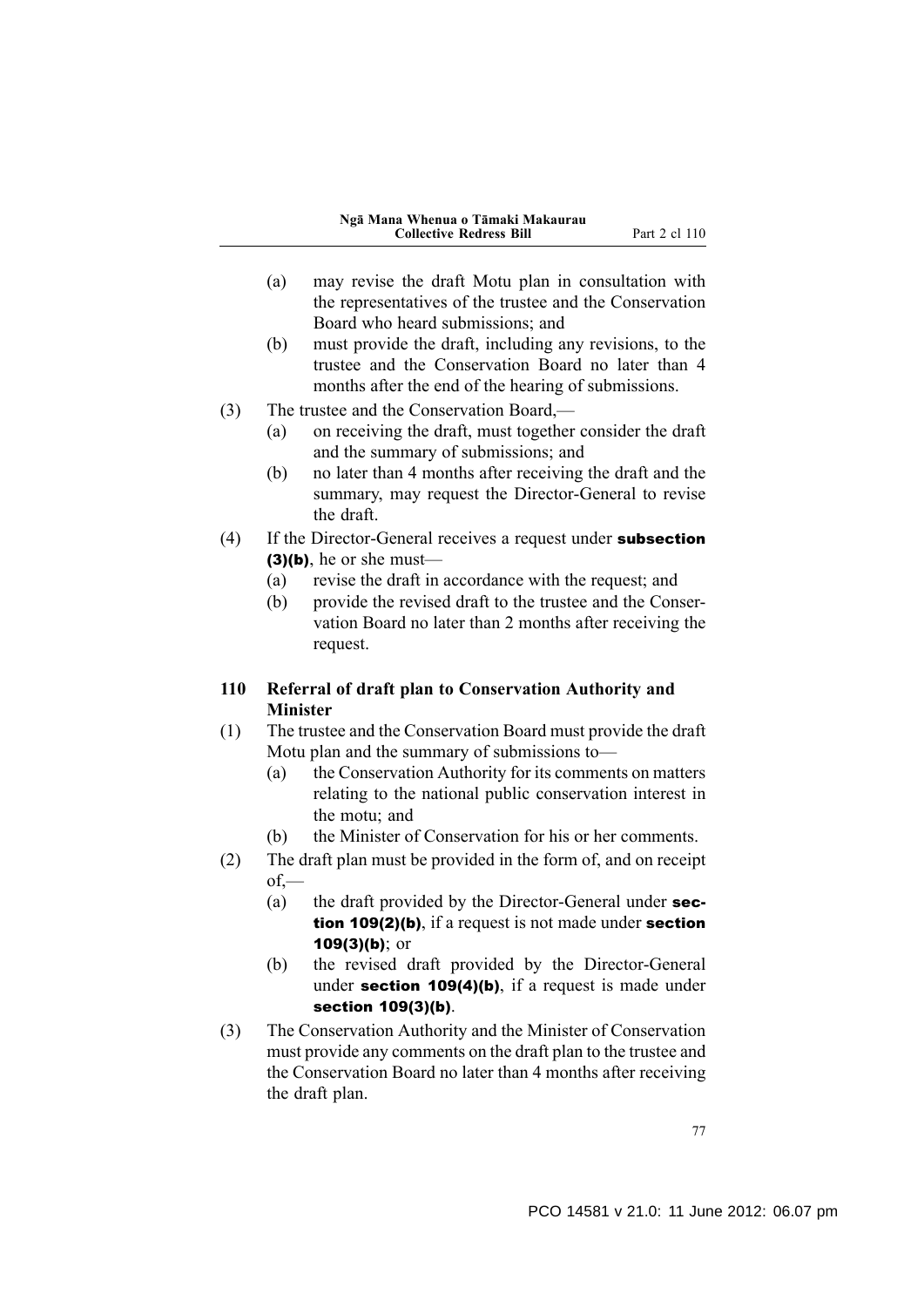### **111 Approval of draft plan**

- (1) The trustee and the Conservation Board must—
	- (a) consider any comments received from the Conservation Authority and the Minister of Conservation under section 110(3); and
	- (b) make any changes to the draft Motu plan that are considered necessary.
- (2) The trustee and the Conservation Board must, no later than 2 months after receiving the comments,—
	- (a) approve the draft plan; or
	- (b) refer any disagreement about the draft plan to the Conservation Authority by providing a written statement of the matters of disagreement and the reasons for them.

#### **112 Referral of disagreement to Conservation Authority**

- (1) If a disagreement is referred to the Conservation Authority under section 111(2)(b), the Conservation Authority must—
	- (a) make a recommendation on any matter of disagreement; and
	- (b) give written notice of the recommendation to the trustee and the Conservation Board.
- (2) The notice of recommendation must be given no later than 3 months after the disagreement is referred to the Conservation Authority.
- (3) The trustee and the Conservation Board must, after receiving and considering the notice of recommendation,—
	- (a) try to resolve any matters of disagreement; and
	- (b) make any changes to the draft plan that are considered necessary.
- (4) If any matter of disagreement has not been resolved within 2 months after receiving the notice of recommendation,—
	- (a) the recommendations in the notice become binding; and
	- (b) the trustee and the Conservation Board must make any changes to the draft plan that are necessary to implement the recommendations.
- (5) The trustee and the Conservation Board must approve the draft plan no later than 4 months after receiving the notice of recommendation.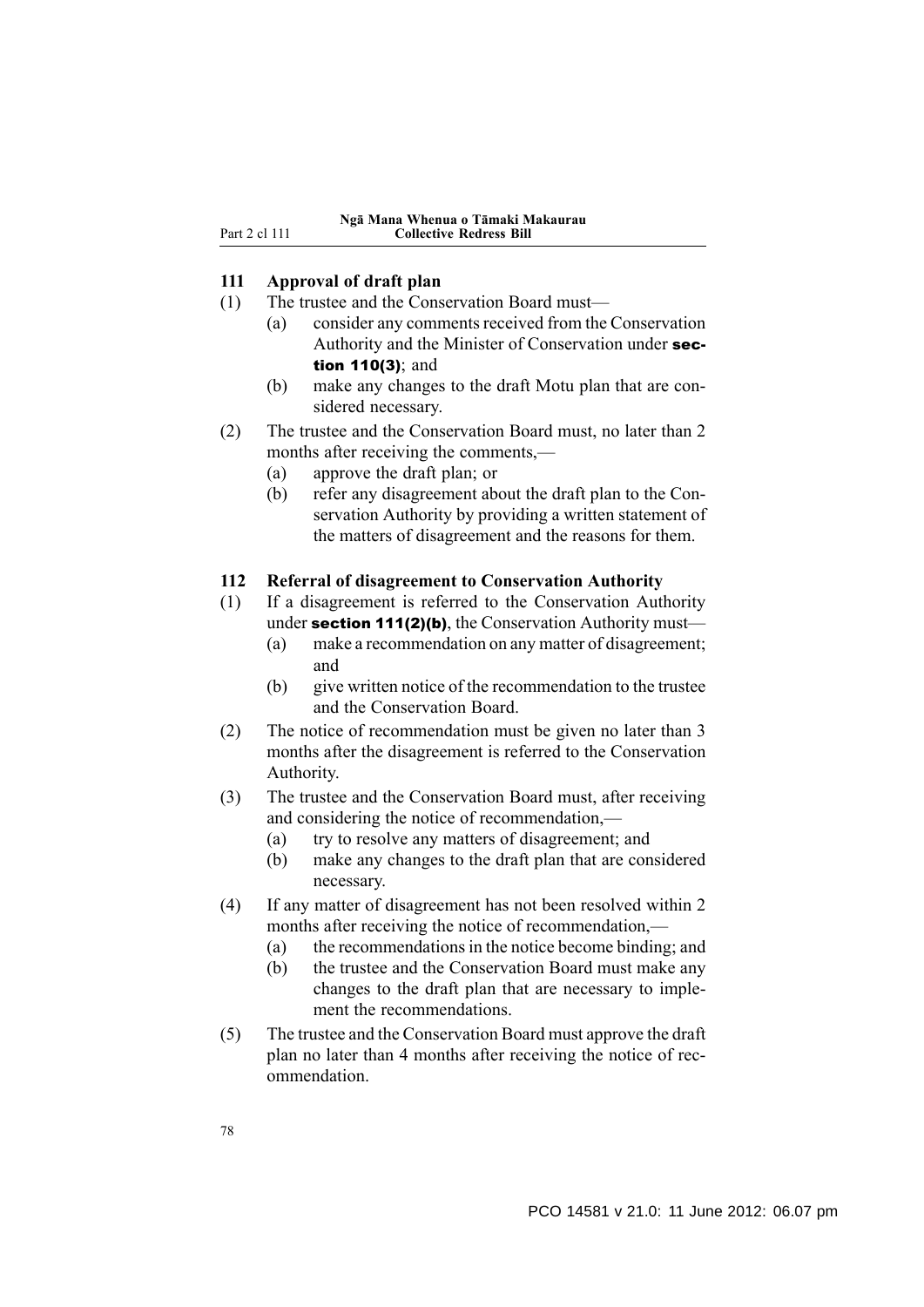### **113 Mediation of disagreement**

- (1) The trustee, the Conservation Board, and the Director-General—
	- (a) must all agree on a mediator no later than 3 months after the effective date; and
	- (b) may all agree on a different mediator at any time.
- (2) If a disagreement arises between the persons referred to in  $sub$ section (1) at any time during the process under sections 105 to 111, the parties to the disagreement (the **parties**) must first try to resolve the matter in a co-operative, open-minded, and timely manner.
- (3) If a party considers that it is necessary to resort to mediation, the party must refer the matter to mediation by giving written notice to the 1 or more other parties.
- (4) The mediation must be conducted by the mediator agreed on under subsection (1).
- (5) The parties must participate in the mediation—
	- (a) in a co-operative, open-minded, and timely manner; and
	- (b) having particular regard to the purpose of—
		- (i) having a conservation management plan for the motu; and
		- (ii) the conservation purposes for which the motu are held.
- (6) The parties must do their best to continue with the preparation and approval of the Motu plan while the disagreement is mediated.
- (7) Each party must—
	- (a) pay its own costs of the mediation; and
	- (b) pay an equal share of the costs of the mediator and associated costs.
- (8) The mediation must end no later than 3 months after the day on which the matter was referred to mediation.
- (9) The period of time starting on the day on which the matter is referred to mediation and ending on the last day of the mediation must be excluded from any time limit specified in sections 105 to 111.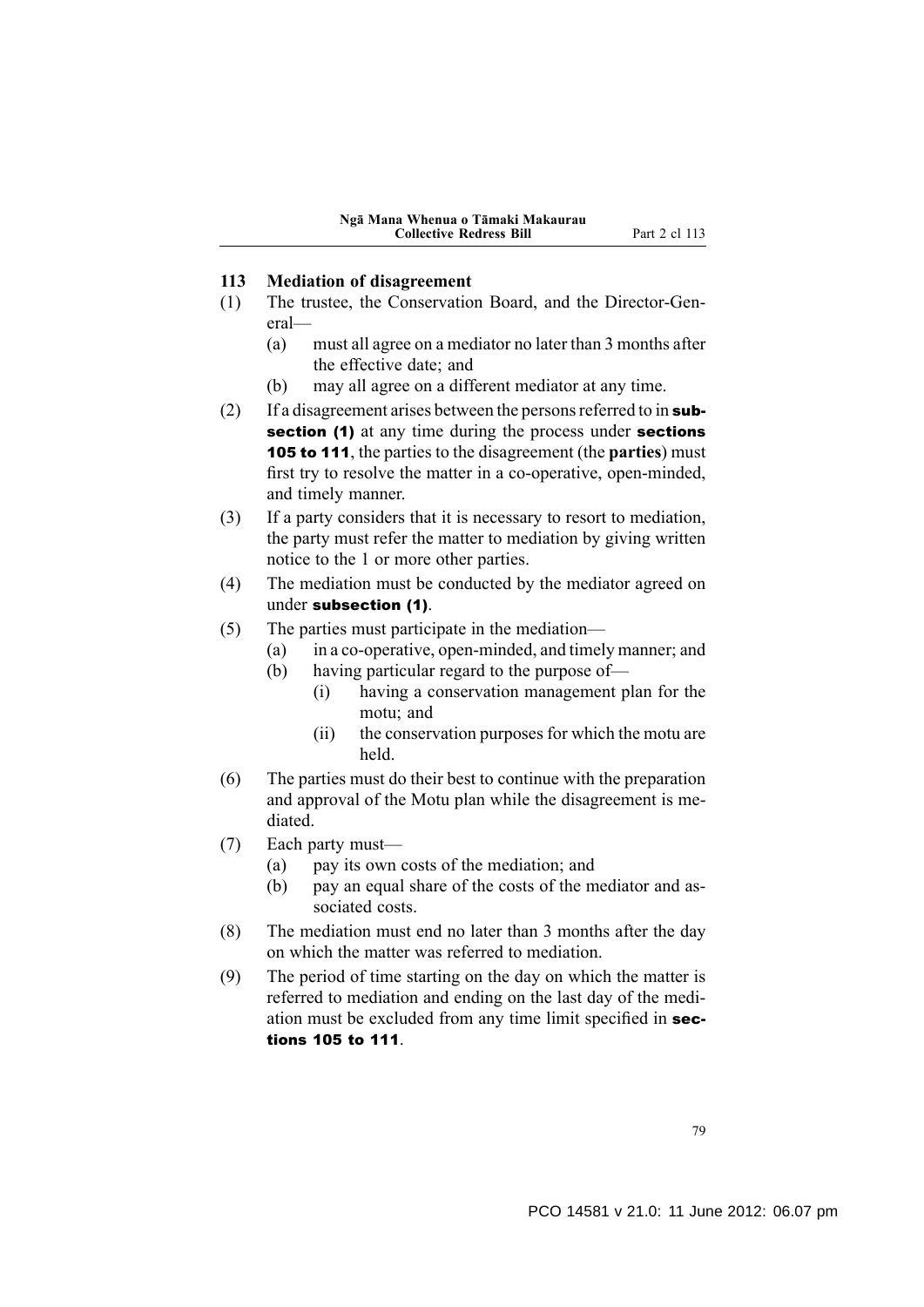### **114 Review of Motu plan**

- (1) The Director-General may at any time initiate a review of all or part of the Motu plan, after first consulting the trustee and the Conservation Board.
- (2) The trustee or the Conservation Board may at any time request the Director-General to initiate a review of all or part of the Motu plan. The Director-General must consider the request.
- (3) Any review of the Motu plan must be carried out and approved in accordance with **sections 105 to 111**, which apply with any necessary modifications.
- (4) The Director-General must review all of the Motu plan no later than 10 years after the date it was last approved.
- (5) The Minister of Conservation may extend the time limit in subsection (4), but only after consulting the trustee and the Conservation Board.

#### **115 Amendment of Motu plan**

- (1) The Director-General may at any time initiate the amendment of all or part of the Motu plan, after first consulting the trustee and the Conservation Board.
- (2) Any amendment of the Motu plan must be carried out and approved in accordance with sections 105 to 111, which apply with any necessary modifications.
- (3) However, an amendment may instead be made under subsections (4) to (6) if the Director-General, the trustee, and the Conservation Board all consider that the amendment will not materially affect—
	- (a) the objectives or policies expressed in the Motu plan; or
	- (b) the public interest in the relevant area.
- (4) The Director-General must provide the proposed amendment to the trustee and the Conservation Board.
- (5) The trustee and the Conservation Board—
	- (a) must consider the proposed amendment; and
	- (b) may amend the Motu plan as proposed and approve the amended plan.
- (6) Any approval under **subsection (5)(b)** must be given no later than 2 months after receiving the proposed amendment.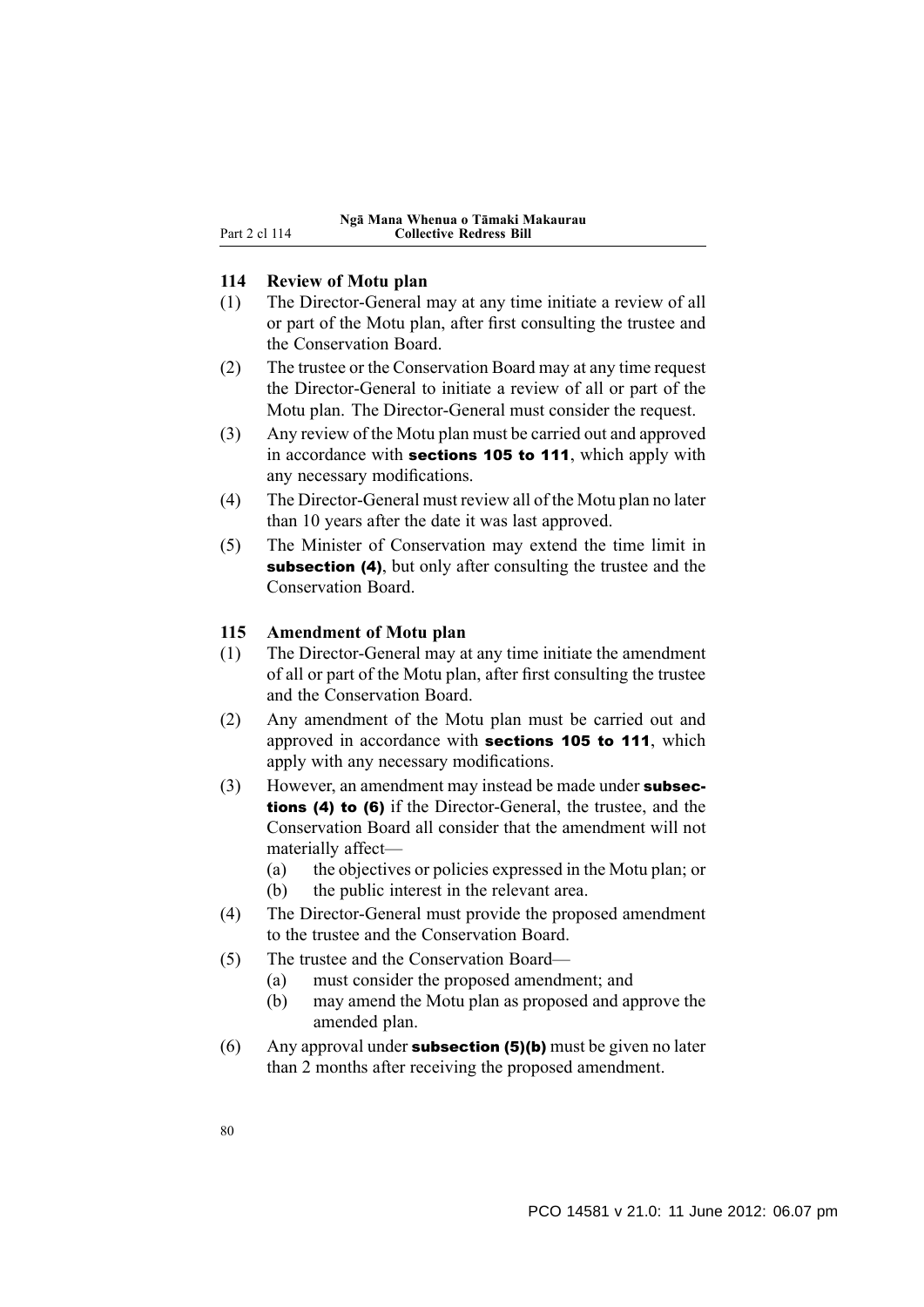### Subpart 9—Geographic names

### **116 Interpretation**

In this subpart,—

**official geographic name** has the meaning given by section 4 of the NZGB Act

**New Zealand Geographic Board** means the board continued by section 7 of the NZGB Act

**NZGB Act** means the New Zealand Geographic Board (Ngā Pou Taunaha o Aotearoa) Act 2008.

### **117 New official names of features**

- (1) The name specified in the first column of the table in **clause** 5.1 of the collective deed is assigned to the feature described in the second and third columns of that table.
- (2) A name specified in the first column of the table in **clause** 5.2 of the collective deed is altered to the name specified in the second column of the table for the feature described in the third and fourth columns of the table.
- (3) Each assignment or alteration is to be treated as if it were an assignment or alteration of the official geographic name by a determination of the New Zealand Geographic Board under section 19 of the NZGB Act that takes effect on the effective date.

### **118 Publication of new official names**

- (1) The New Zealand Geographic Board must, as soon as practicable after the effective date, give public notice of each assignment or alteration of a name under section 117 in accordance with section 21(2) and (3) of the NZGB Act.
- (2) However, the notices must state that the assignments and alterations took effect on the effective date.

#### **119 Alteration of new official names**

(1) The New Zealand Geographic Board need not comply with the requirements of sections 16, 17, 18, 19(1) and 20 of the NZGB Act in making a determination to alter the official geographic name of a feature named by this subpart.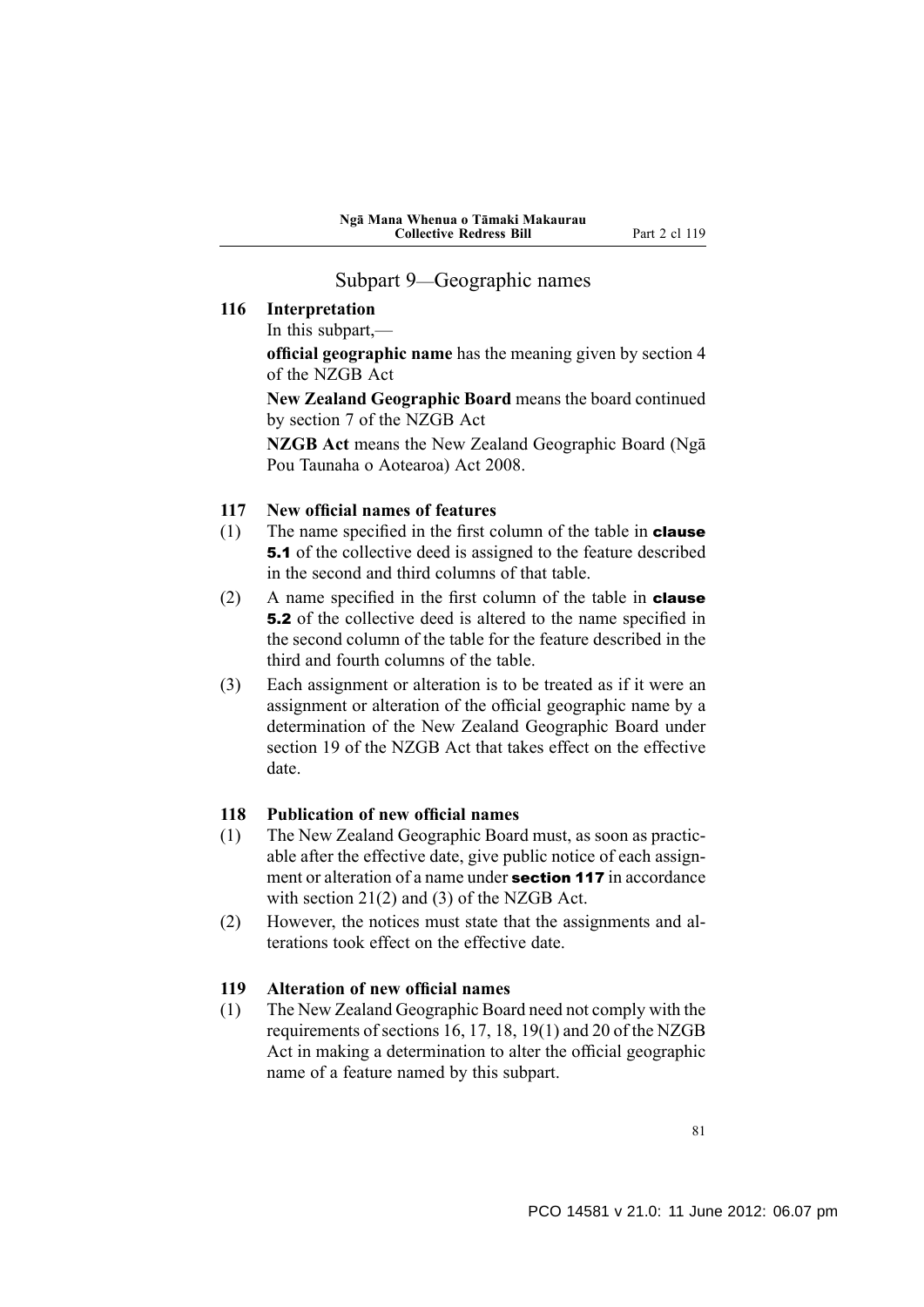- (2) Instead, the Board may make the determination as long as it has the written consent of the trustee.
- (3) To avoid doubt, the Board must give public notice of the determination in accordance with section 21(2) and (3) of the NZGB Act.

#### **120 Name changes for Crown protected areas**

- (1) The name of North Head Historic Reserve is changed to Maungauika / North Head Historic Reserve.
- (2) The name of that part of Rangitoto Island Scenic Reserve that is Ngā Pona-toru-a-Peretū is changed to Ngā Pona-toru-a-Peretū Scenic Reserve.

### Subpart 10—Miscellaneous

### **121 Limitation of liability under section 314(1)(da) of Resource Management Act 1991**

- (1) No enforcement order may be made by the Environment Court requiring the trustee to act under section 314(1)(da) of the Resource Management Act 1991 to avoid, remedy, or mitigate any actual or likely adverse effect on the environment relating to 1 or more of the maunga vested in the trustee under this Act or the Rangitoto properties.
- (2) **Subsection (1)** applies only to the extent that the effect—
	- (a) is caused by or results from 1 or more activities or events that were carried out or occurred at any time before the effective date; and
	- (b) is not identified in the disclosure information provided by the Crown to Nga Mana Whenua Tamaki Makaurau, as described in clause 1.1 of the property redress schedule of the collective deed.
- (3) In this section, **enforcement order** and **environment** have the meanings given in section 2(1) of the Resource Management Act 1991.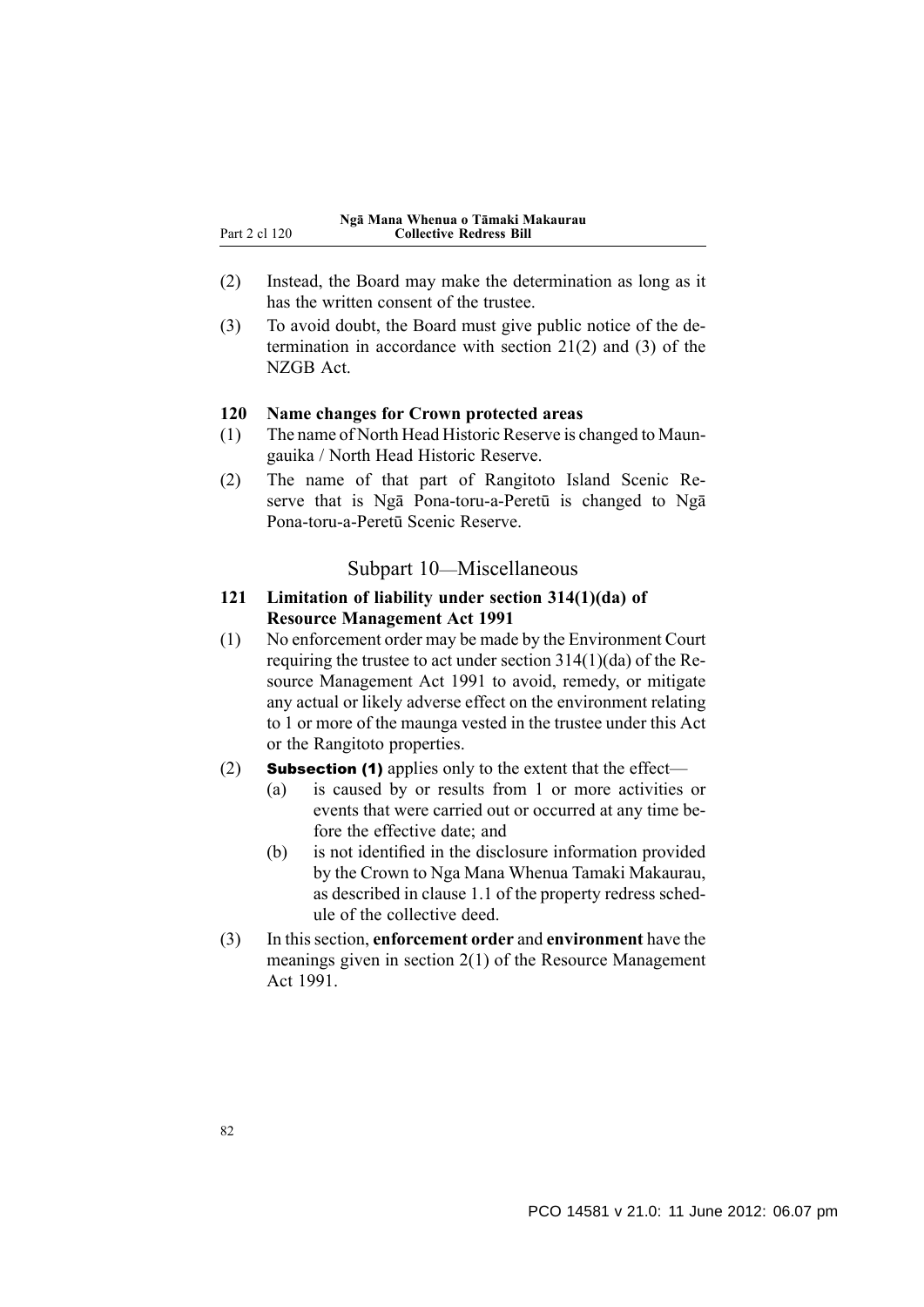# **Part 3 Tūpuna Maunga o Tāmaki Makaurau Authority**

## **122 Establishment of Tūpuna Maunga o Tāmaki Makaurau Authority**

This section establishes the Tūpuna Maunga o Tāmaki Makaurau Authority.

### **123 Membership**

- (1) The Maunga Authority comprises—
	- (a) 2 members appointed by the Marutūāhu rōpū entity; and
	- (b) 2 members appointed by the Ngāti Whātua rōpū entity; and
	- (c) 2 members appointed by the Waiohua Tāmaki rōpū entity; and
	- (d) 6 members appointed by the Auckland Council; and
	- (e) 1 non-voting member appointed by the Minister for Arts, Culture and Heritage—
		- (i) for the first 3 years of the Maunga Authority's existence; and
		- (ii) for any longer period agreed between the Minister, the trustee, and the Auckland Council.
- (2) An appointer may appoint a member only by giving a notice in writing with the following details to all other appointers and the Maunga Authority:
	- (a) the member's full name, address, and contact details; and
	- (b) the date on which the appointment takes effect, which must be no earlier than the date of the notice.

### **124 Chair and deputy chairperson**

- (1) The members appointed by the rōpū entities must appoint the chairperson of the Maunga Authority.
- (2) The members appointed by the Auckland Council must appoint the deputy chairperson of the Maunga Authority.
- (3) The chairperson must preside at all meetings of the Maunga Authority at which he or she is present.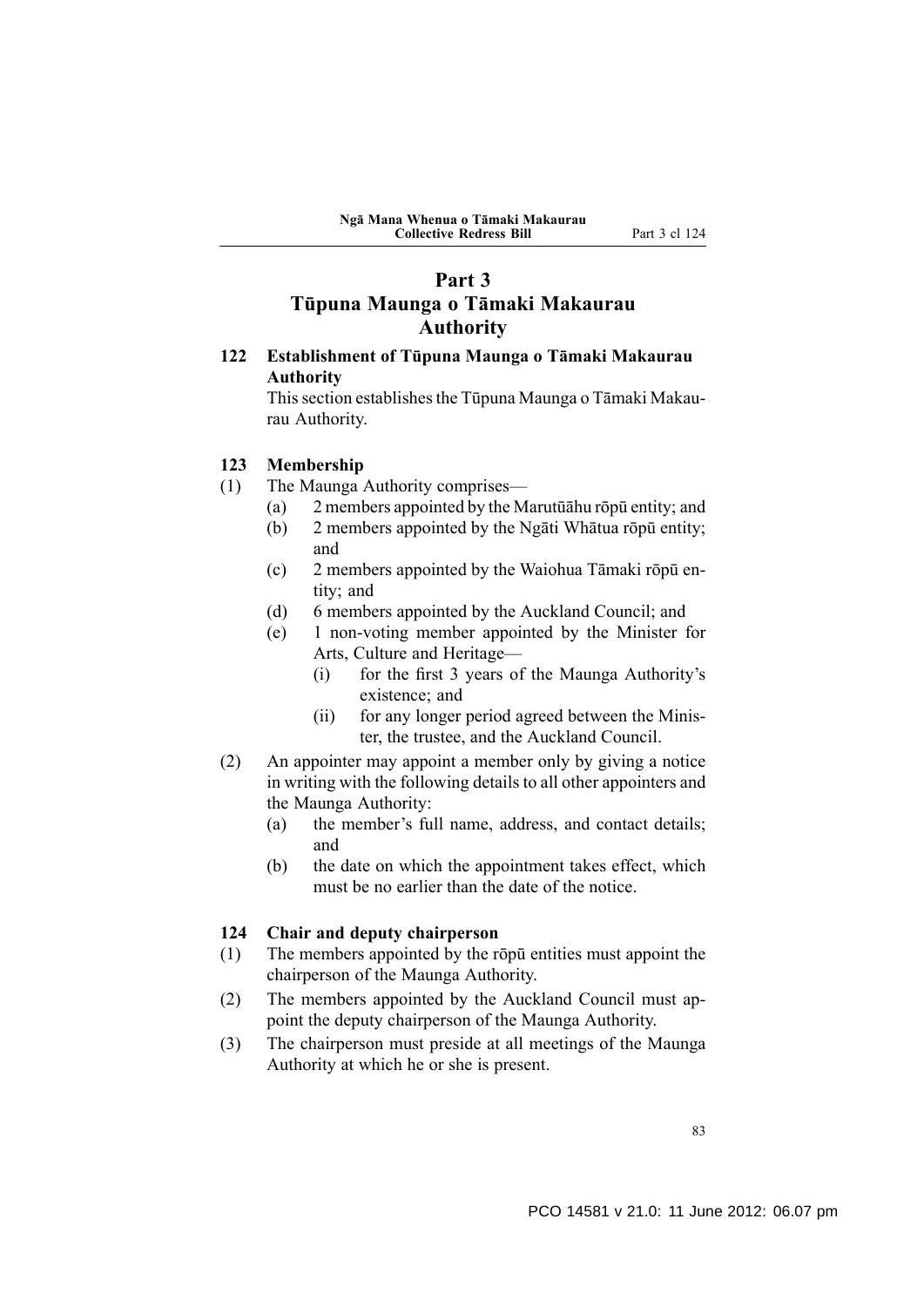- (4) The deputy chairperson must preside at all meetings of the Maunga Authority at which he or she is present and at which the chairperson is absent.
- (5) An appointer may appoint a chairperson or deputy chairperson only by giving a writing notice with the following details to the other appointer, the Maunga Authority, and the ropū entities:
	- (a) the member's full name, address, and contact details; and
	- (b) the date on which the member's appointment as chairperson or deputy chairperson takes effect, which must be no earlier than the date of the notice.

### **125 Functions and powers**

- (1) The Maunga Authority has the powers and functions conferred on it by or under this Act or any other enactment.
- (2) In exercising its powers and carrying out its functions in relation to the maunga, the Maunga Authority must have regard to—
	- (a) section  $27(2)$ ; and
	- (b) the spiritual, ancestral, cultural, customary and historical significance of the maunga to Ngā Mana Whenua o Tāmaki Makaurau.

### **126 Maunga Authority administering body for certain other land**

- (1) To enable integrated management of land, the Maunga Authority may consent to being appointed as the administering body of any of the following land:
	- (a) land owned by the Crown—
		- (i) that is subject to the Reserves Act 1977; and
		- (ii) in respect of which Ngā Mana Whenua o Tāmaki Makaurau has a similar historic and cultural relationship as to the maunga; and
		- (iii) in respect of which the Crown has determined would be for the better carrying out of the purposes of the reserve; and
		- (iv) in respect of which the Auckland Council has consented to the appointment of the Maunga Authority as the administering body: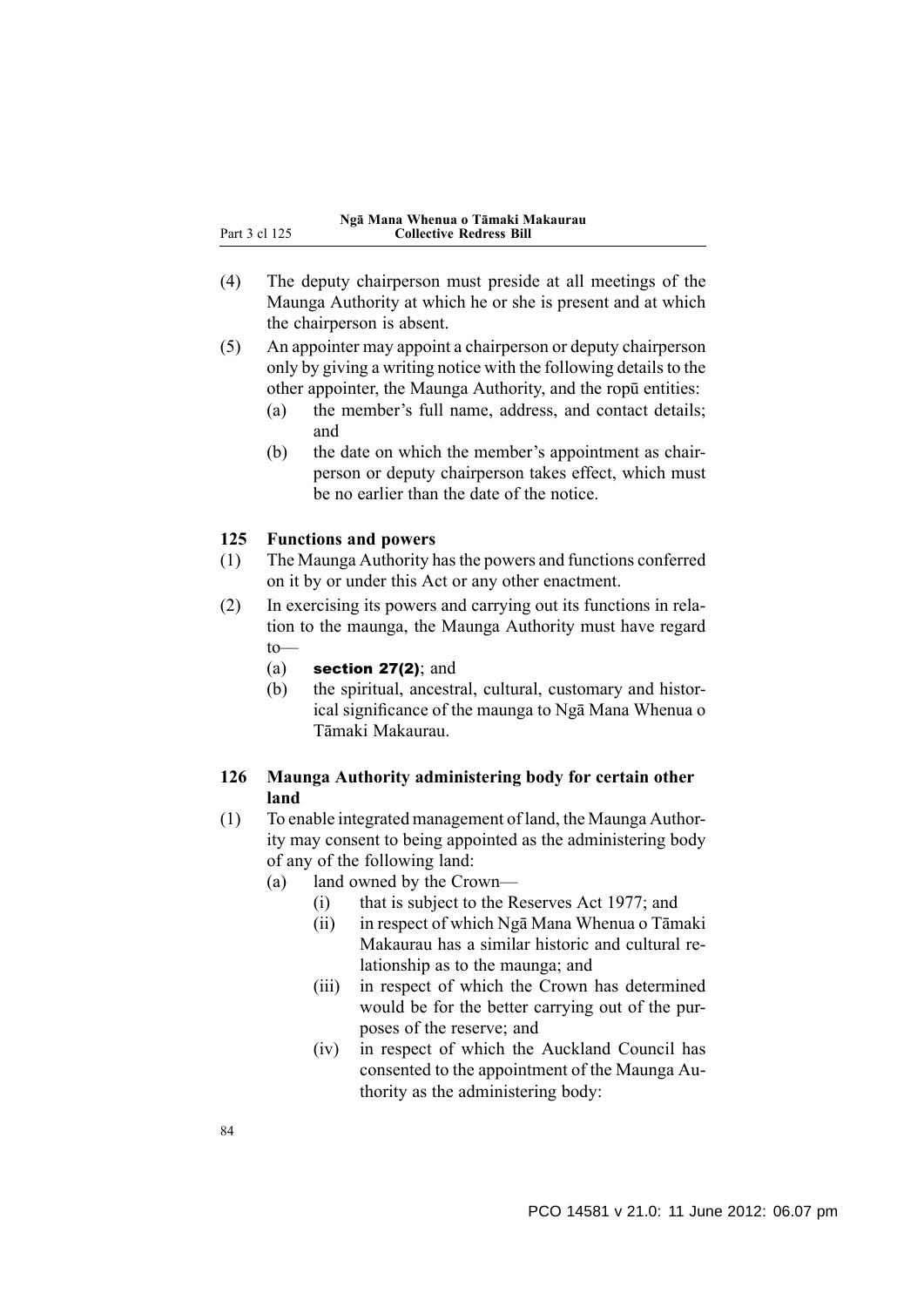- (b) land owned or vested in the Auckland Council—
	- (i) that is subject to the Reserves Act 1977; and
	- (ii) in respect of which Ngā Mana Whenua o Tāmaki Makaurau has a similar historic and cultural relationship as to the maunga; and
	- (iii) in respect of which the Council has determined would be best administered by the Maunga Authority rather than the Council itself or any other administering body.
- (2) Subsection (3) applies to the administering of land in respect of which the Maunga Authority—
	- (a) has consented to be the administering body for under subsection (1); or
	- (b) is required to be the administering body for under any other enactment.
- (3) The Maunga Authority must administer the land as if the land were vested in it, and this Act applies accordingly with any necessary modifications.

### **Note**

**Further provision to be added in relation to subsection (1) land that Maunga Authority becomes administering body by notice in the** *Gazette* **if land added in this manner (and preconditions met).**

**Further provision to be added that Crown or Council may take back administration of land to which this section applies as Reserves Act currently allows after consultation with Maunga Authority.**

- **127 Ministerial delegations under Reserves Act 1977**
- (1) The Maunga Authority may exercise, in relation to each maunga, a power or function—
	- (a) that the Minister of Conservation has delegated to all local authorities under section 10 of the Reserves Act 197; and
	- (b) that is relevant to the maunga.
- (2) The delegation applies to the Maunga Authority with all necessary modifications.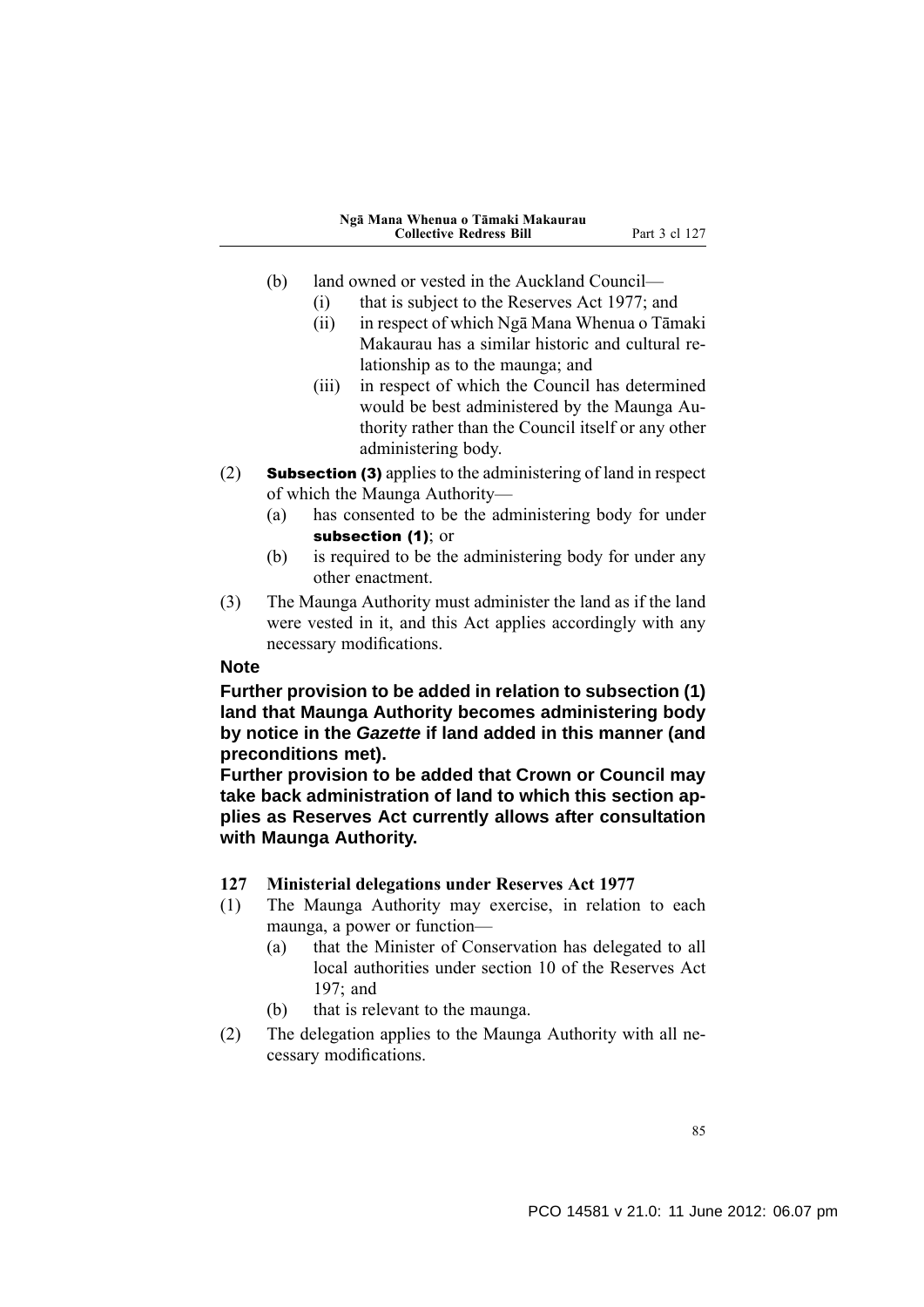### **128 Maunga Authority may delegate administering body functions and powers to Auckland Council**

- (1) For the purposes of **section 42**, the Maunga Authority may delegate to the Auckland Council—
	- (a) a power or function to which section 127 applies; and
	- (b) 1 or more of its general functions, duties, and powers as the administering body of a maunga under the Reserves Act 1977, except the following powers:
		- $(i) \quad 1$
		- $(ii)$   $[1]$
- (2) However, nothing in **subsection (1)(b)** restricts the Maunga Authority's power to delegate to the Council the power to do anything precedent to the exercise by the Maunga Authority of any power referred to in [exceptions].
- (3) The Council may delegate any of its functions, duties, and powers delegated to it by the governing body to another person, subject to any conditions, limitations, or prohibitions imposed on the Council by the Maunga Authority when making the original delegation.
- (4) The Council or a person to which or to whom the Council has delegated responsibilities, duties, or powers, may, without confirmation by the Maunga Authority or the Council (as the case may be), exercise or perform the responsibilities, duties, or powers in the same manner and with the same effect as the Maunga Authority could itself have exercised or performed them.
- (5) No delegation under this section relieves the Maunga Authority or the Council of the liability or legal responsibility to perform or ensure performance of any function or duty.
- (6) This section applies despite anything to the contrary in the Reserves Act 1977.

### **129 Auckland Council to provide administrative support**

- (1) The Auckland Council must provide to the Maunga Authority the administrative support necessary for the Maunga Authority to carry out its functions and powers under this Act—
	- $(a)$  from within the Council's current administrative framework; and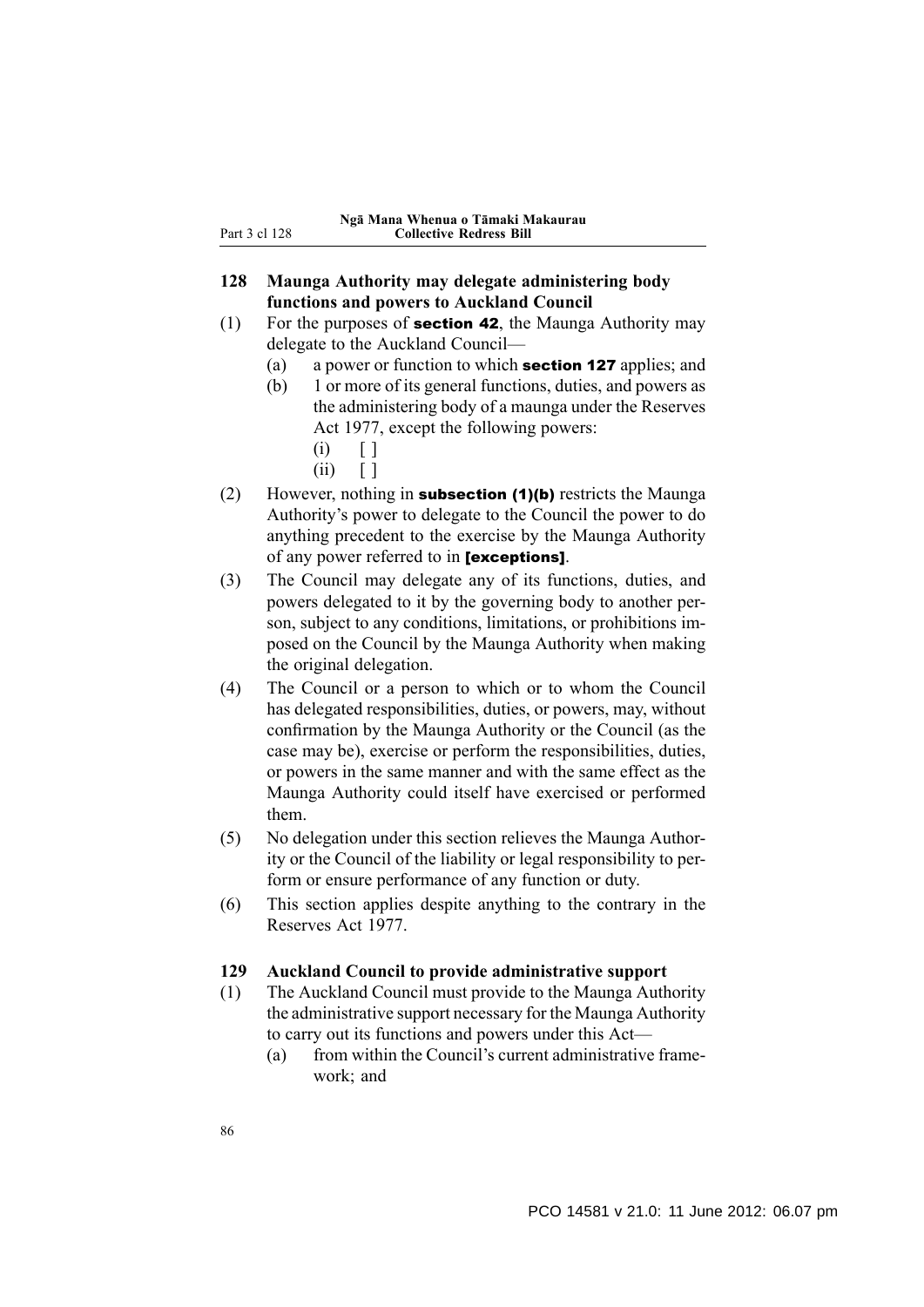- (b) at a level equivalent to that provided to a committee of the Council.
- (2) Subsection (1) applies unless and until the Council and the Maunga Authority agree in writing otherwise.
- (3) To avoid doubt, **administrative support** includes administrative support for meetings held by the Maunga Authority.
- **130 Maunga Authority not council organisation, council-controlled organisation, or joint committee** The Maunga Authority is not a council organisation, councilcontrolled organisation, or a joint committee for the purposes of the Local Government Act 2002.
- **131 Procedures**
- (1) Schedule 5 applies to the Maunga Authority and its members.
- (2) Otherwise, the Maunga Authority and its members may regulate their own procedure.

# **Part 4 Commercial redress**

*Interpretation*

#### **132 Interpretation**

In this **Part and Schedule 6**, unless the context requires another meaning,—

**Crown body** has the meaning given by section 134 **dispose of**, in relation to RFR land—

- (a) means to transfer or vest the fee simple estate in the land or grant a lease of the land for a term that is, or will be (if any rights of renewal or extension are exercised under the lease), for 50 years or longer; but
- (b) to avoid doubt, does not include to—
	- (i) mortgage, or give a security interest in, the land; or
	- (ii) grant an easement over the land; or
	- (iii) consent to an assignment of a lease, or to a sublease, of the land; or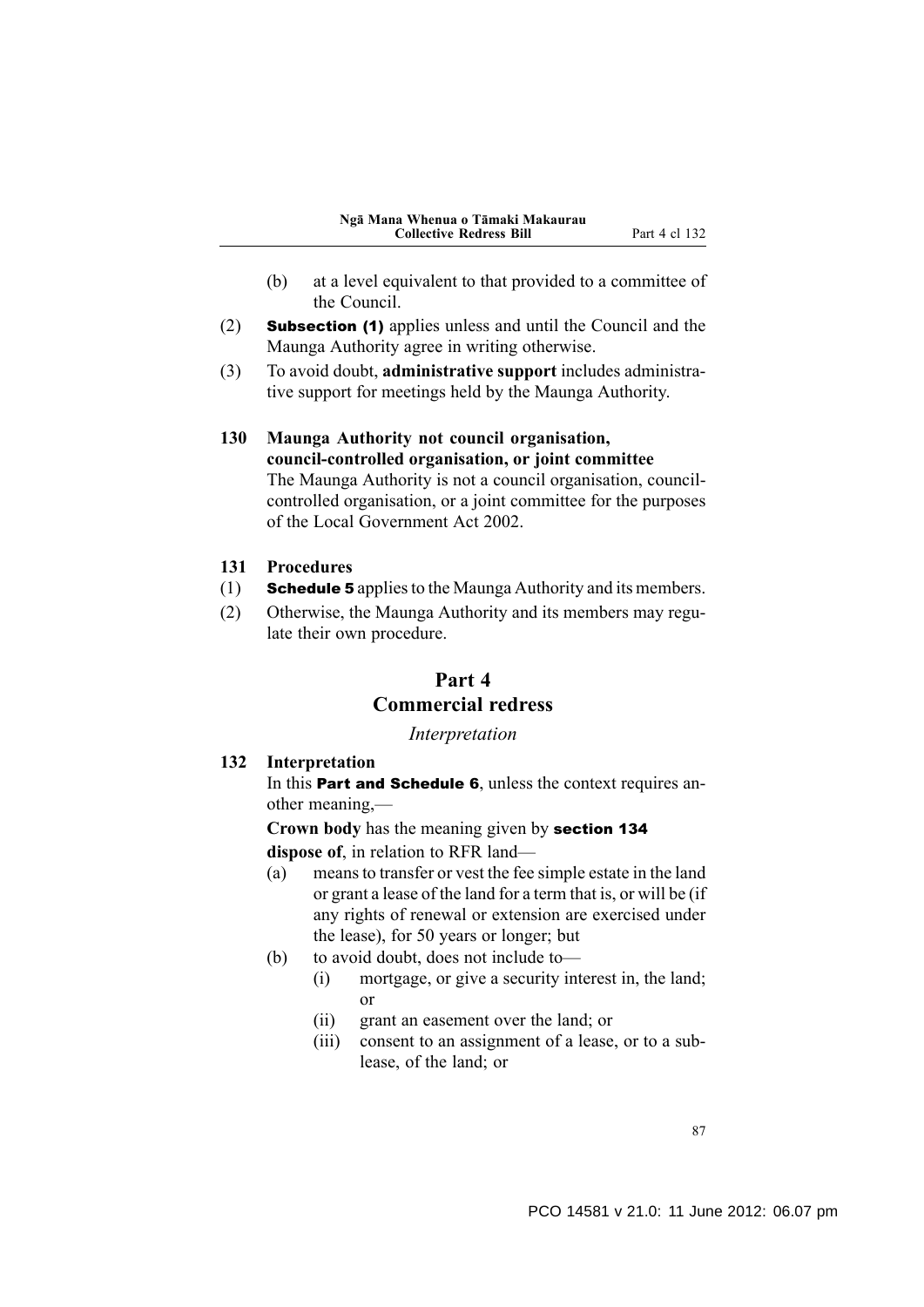(iv) remove an improvement, fixture, or fitting from the land

**expiry date**, for an offer, means its expiry date under sections 138(1)(a) and 139

**former deferred selection property** means a property that—

- (a) is situated in the RFR area; and
- (b) is defined or specified as a deferred selection property in a deed of settlement between the Crown and 1 or more iwi or hapū specified in section 9(a)(i) to (vii) and (ix) to (xiii); and
- (c) has not been transferred, or is no longer available for transfer, to the iwi or hapū, or a representative entity, in accordance with that deed of settlement

**former deferred selection RFR land** means a former deferred selection property that—

- (a) would have been subject to a lease back to the Crown under the relevant deed of settlement; and
- (b) that has not been transferred, or is no longer available for transfer, to the Limited Partnership in accordance with the clauses of the collective deed relating to second right to purchase

**land holding agency** means the agency specified for a deferred selection property (as described in paragraph (b) of the definition of **former deferred selection property**) in that deed of settlement (or an attachment to that deed)

**LINZ** means Land Information New Zealand

**notice** means a notice under this Part

**offer** means an offer by an RFR landowner to dispose of RFR land under this Part

**RFR area** means the area shown on the RFR plan in the attachments to the collective deed as the RFR area

**RFR land** has the meaning given in section 133

**RFR landowner**, for RFR land,—

- (a) means the Crown, if the land is vested in the Crown or the Crown holds the fee simple estate in the land; and
- (b) means a Crown body, if the body holds the fee simple estate in the land; and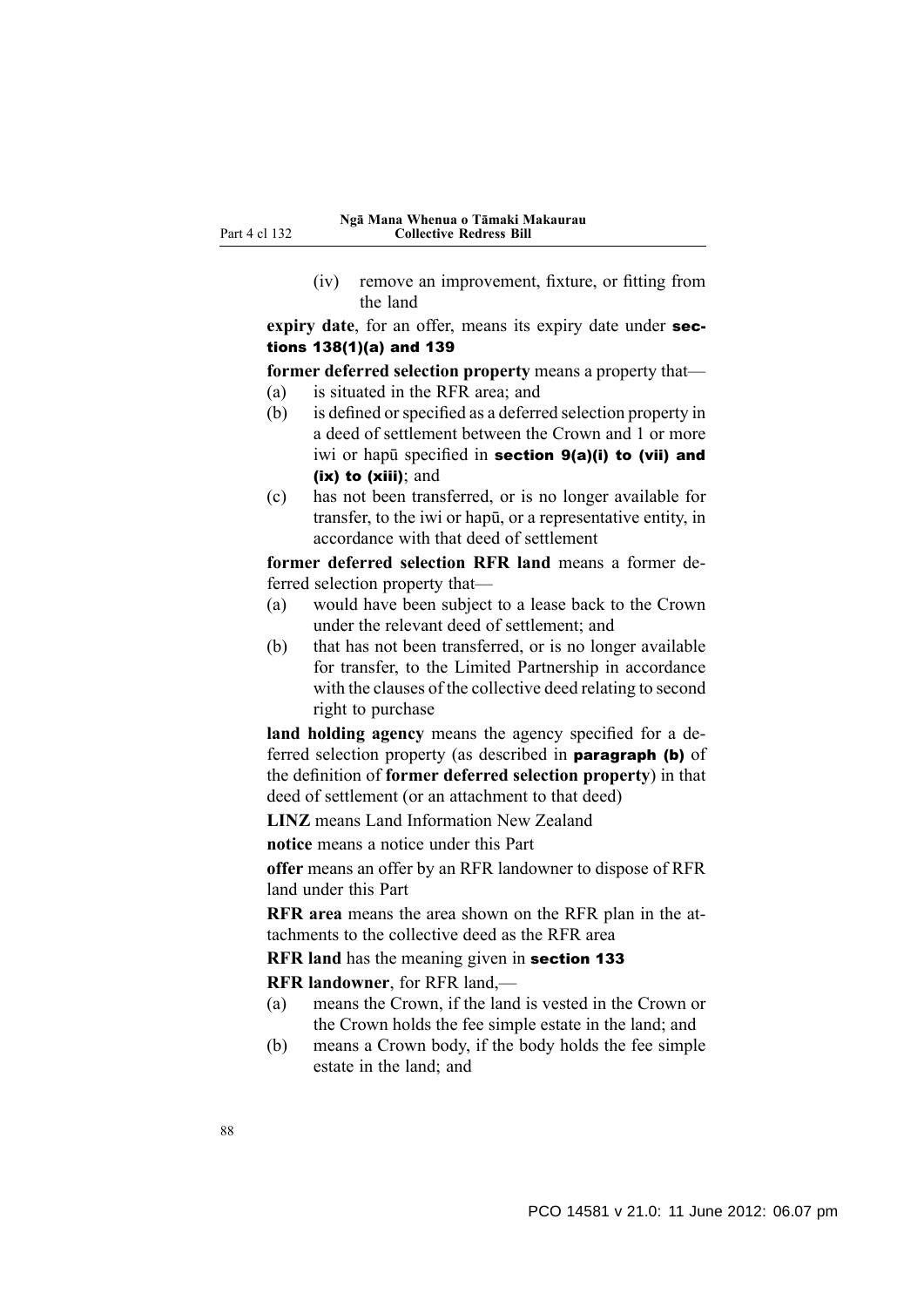- (c) includes a local authority to which RFR land has been disposed of under section 144(1); but
- (d) to avoid doubt, does not include an administering body in which RFR land is vested on the effective date or (under section  $145(1)$ ) after the effective date

**RFR period** means the period of 172 years starting on the effective date

**tertiary education institution** means an institution within the meaning of section 159(1) of the Education Act 1989

**Unitec** means Unitec Institute of Technology being an institution established under Part 14 of the Education Act 1989.

### **Note**

## **Further definitions to be included, while some that are included may transfer to general interpretation provision in Part 1.**

### **133 Meaning of RFR land**

- (1) In this Act, **RFR land**
	- (a) means the land within the RFR area but only if, on the effective date, the land—
		- (i) is vested in the Crown and not occupied by a tertiary education institution; or
		- (ii) is held in fee simple by the Crown and not occupied by a tertiary education institution; or
		- (iii) is a reserve vested in an administering body that derived title to the reserve from the Crown that would, on the application of section 25 or 27 of the Reserves Act 1977, revest in the Crown; and
	- (b) means the land described in table 1 of part 3 of the attachments to the collective deed but only if, on the effective date, the land is held in fee simple by a Crown body; and
	- (c) means the land obtained in exchange for a disposal of RFR land under section 149(1)(c) or 150; and
	- (d) means former deferred selection RFR land; and
	- (e) means the land described in table 2 of part 3 of the attachments to the collective deed but only if, on the effective date, the land is—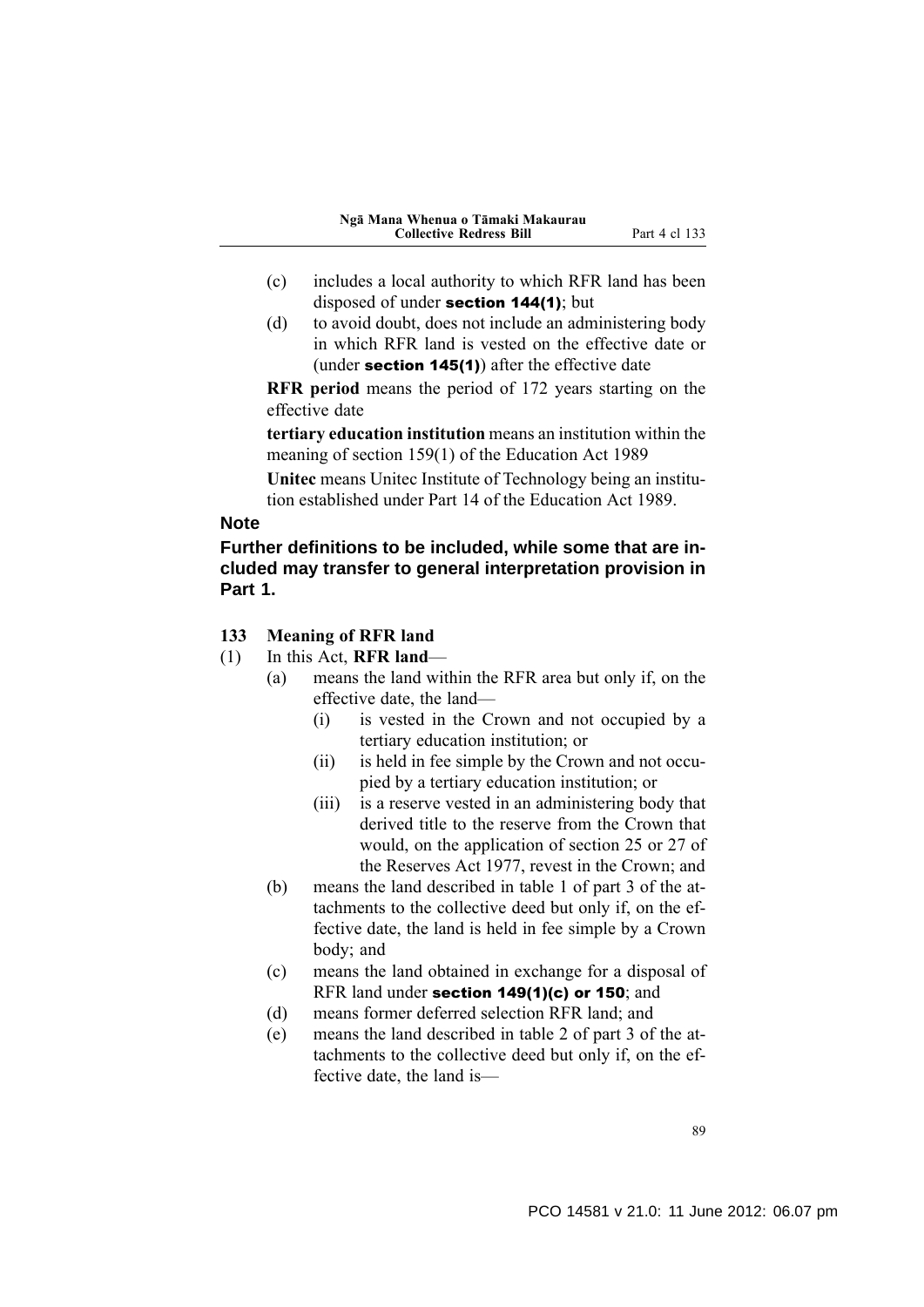#### **Ngā Mana Whenua o Tāmaki Makaurau Collective Redress Bill**

- (i) vested in or held in fee simple by the Crown, and occupied by Unitec; or
- (ii) vested in or held in fee simple by Unitec; and
- (f) does not include the Pourewa Creek site or a commercial property (as those terms are defined in section 10 of the Ngāti Whātua Ōrākei Claims Settlement Act 2012.
- (2) However, land ceases to be RFR land if—
	- (a) the fee simple estate in the land transfers from the RFR landowner to—
		- (i) the Limited Partnership or a rōpū entity or the Partnership's or entity's nominee (for example, under a contract formed under section 149); or
		- (ii) any other person (including the Crown or a Crown body) under section 136(3); or
	- (b) the fee simple estate in the land transfers or vests from the RFR landowner to or in a person other than the Crown or a Crown body under—
		- (i) any of sections 146 to 155; or
		- (ii) anything referred to in section 156(1); or
	- (c) the land's RFR period ends; or
	- (d) for land required for another Treaty settlement, notice is given for the land under section 135.

### **134 Meaning of Crown body**

- (1) In this Act, **Crown body** means—
	- (a) a Crown entity (as defined by section 7(1) of the Crown Entities Act 2004); and
		- (b) a State enterprise (as defined by section 2 of the State-Owned Enterprises Act 1986); and
		- (c) the New Zealand Railways Corporation; and
		- (d) a company or body that is wholly owned or controlled by 1 or more of the following:
			- (i) the Crown:
			- (ii) a Crown entity:
			- (iii) a State enterprise:
			- (iv) the New Zealand Railways Corporation; and
		- (e) a subsidiary, or related company, of a company or body referred to in paragraph (d).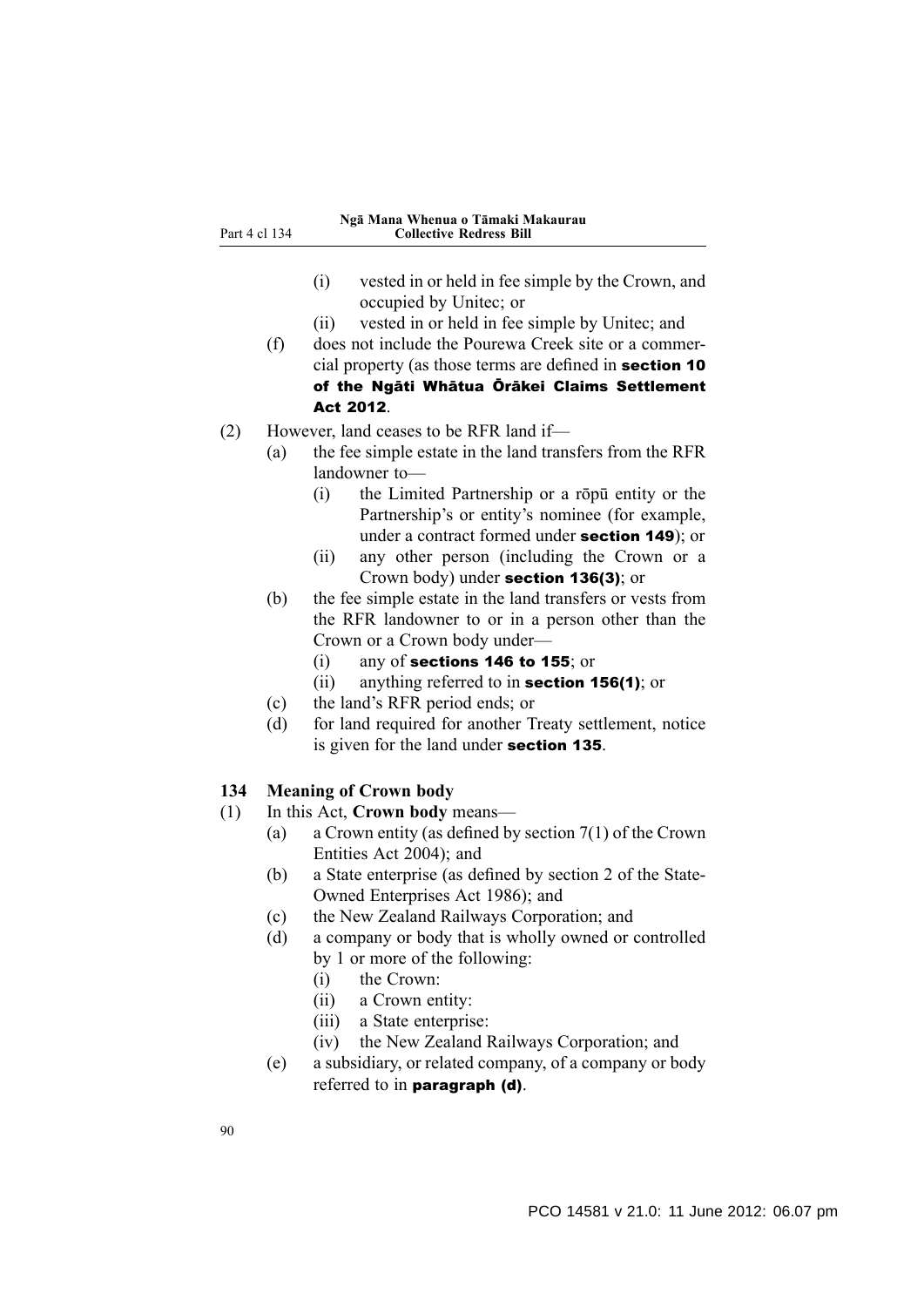- (2) For the purposes of subsection (1)(d), **control** means—
	- (a) for a company, majority control of the composition of its board of directors; and
	- (b) for any other body, control of the composition of the group that would be its board of directors if the body were a company.

### **135 Land required for another Treaty settlement ceasing to be RFR land**

- (1) The Minister for Treaty of Waitangi Negotiations must, for land required for another Treaty settlement, give notice to both the RFR landowner and the Limited Partnership that the land ceases to be RFR land.
- (2) The notice may be given at any time before a contract is formed under section 142 for the disposal of the land.
- (3) The land ceases to be RFR land on the day on which the notice is given.
- (4) In this section, **land required for another Treaty settlement** means land that is to be vested or transferred as part of the settling of historical claims under the Treaty of Waitangi, being those relating to acts or omissions of the Crown before 21 September 1992.

## Subpart 1—RFR Land

#### *Restrictions on disposal of RFR land*

- **136 Restrictions on disposal of RFR land**
- (1) An RFR landowner must not dispose of RFR land to any person other than the Limited Partnership or a rōpū entity (or the Partnership's or entity's nominee) unless the land is disposed of under subsection (2) or (3).
- (2) The RFR land may be disposed of under any of sections 143 to 155 or under anything referred to in section 156(1).
- (3) The RFR land may be disposed of within 12 months after the expiry date of an offer by the RFR landowner to dispose of the land to the Limited Partnership, if the offer to the Partnership was—
	- (a) made in accordance with section 138; and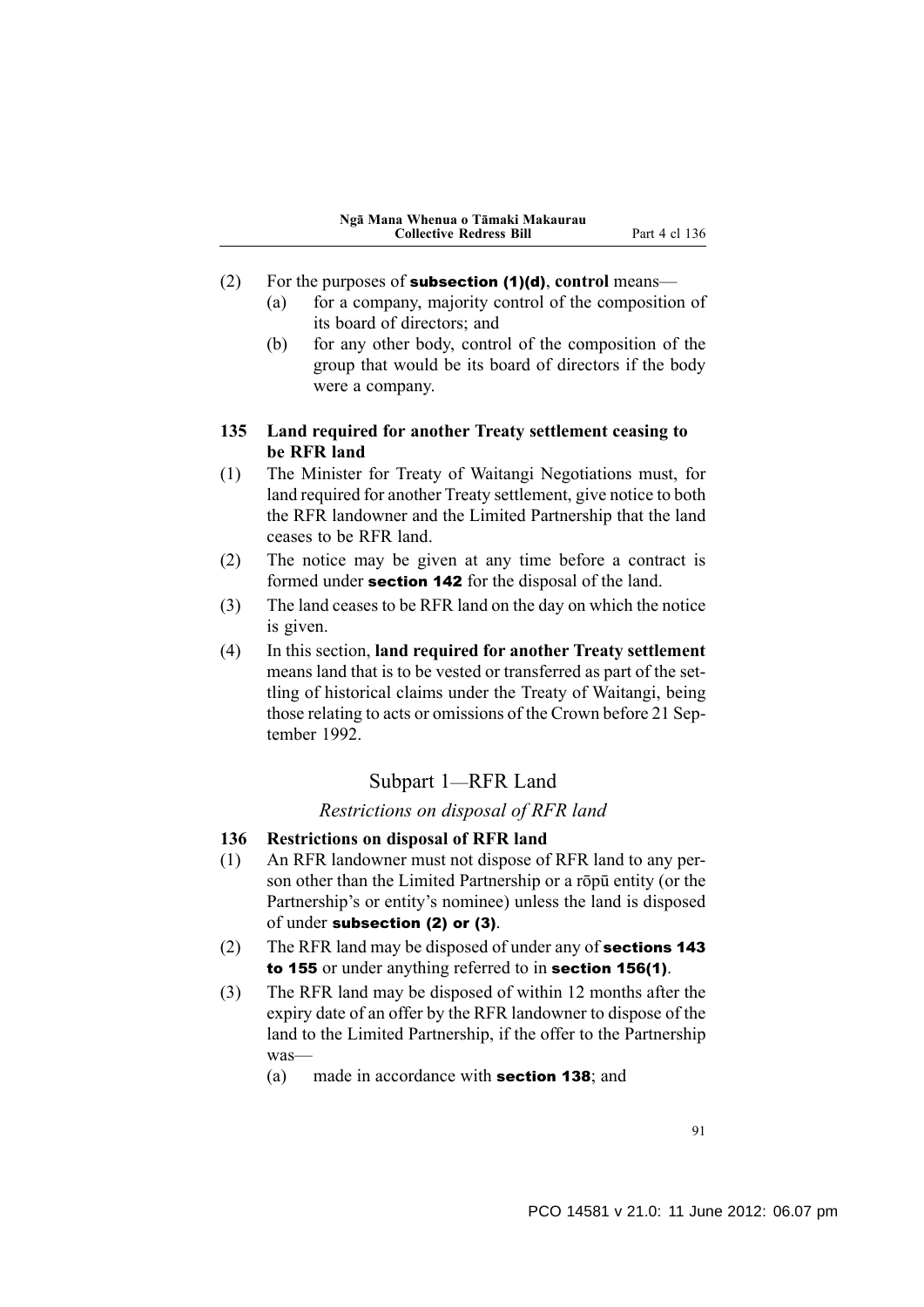- (b) on terms that were the same as, or more favourable to the Partnership than, the terms of the disposal to the person referred to in subsection (1); and
- (c) not withdrawn under section 140; and
- (d) not accepted under section 141.

## *Notice of potential disposal of RFR land*

- **137 Notice to Limited Partnership of potential disposal of RFR land**
- (1) This section applies if an RFR landowner is considering whether to dispose of RFR land that, in order to be disposed of, may ultimately require the landowner to offer to dispose of the land to the Limited Partnership under this Part.
- (2) The landowner must give the Limited Partnership notice that, if the landowner decides to dispose of the land, the landowner may be required to offer to dispose of the land to the Partnership under this Part.
- (3) The notice must—
	- (a) specify the legal description of the land and identify any computer register that contains the land; and
	- (b) specify a street address for the land (if applicable); and
	- (c) if the land does not have a street address, include a narrative or diagrammatic description of the land with enough information so that a person who is not familiar with the land can locate and inspect it.
- (4) The giving of the notice does not, of itself, mean that an obligation has arisen under—
	- (a) section 207(4) of the Education Act 1989; or
	- (b) section 23(1) or 24(4) of the New Zealand Railways Corporation Restructuring Act 1990; or
	- (c) section 40 of the Public Works Act 1981 or that section as applied by another enactment.

## *Limited Partnership's right of first refusal*

### **138 Requirements for offer**

(1) An offer by an RFR landowner to dispose of RFR land under this Part must be by notice to the Limited Partnership, incorporating—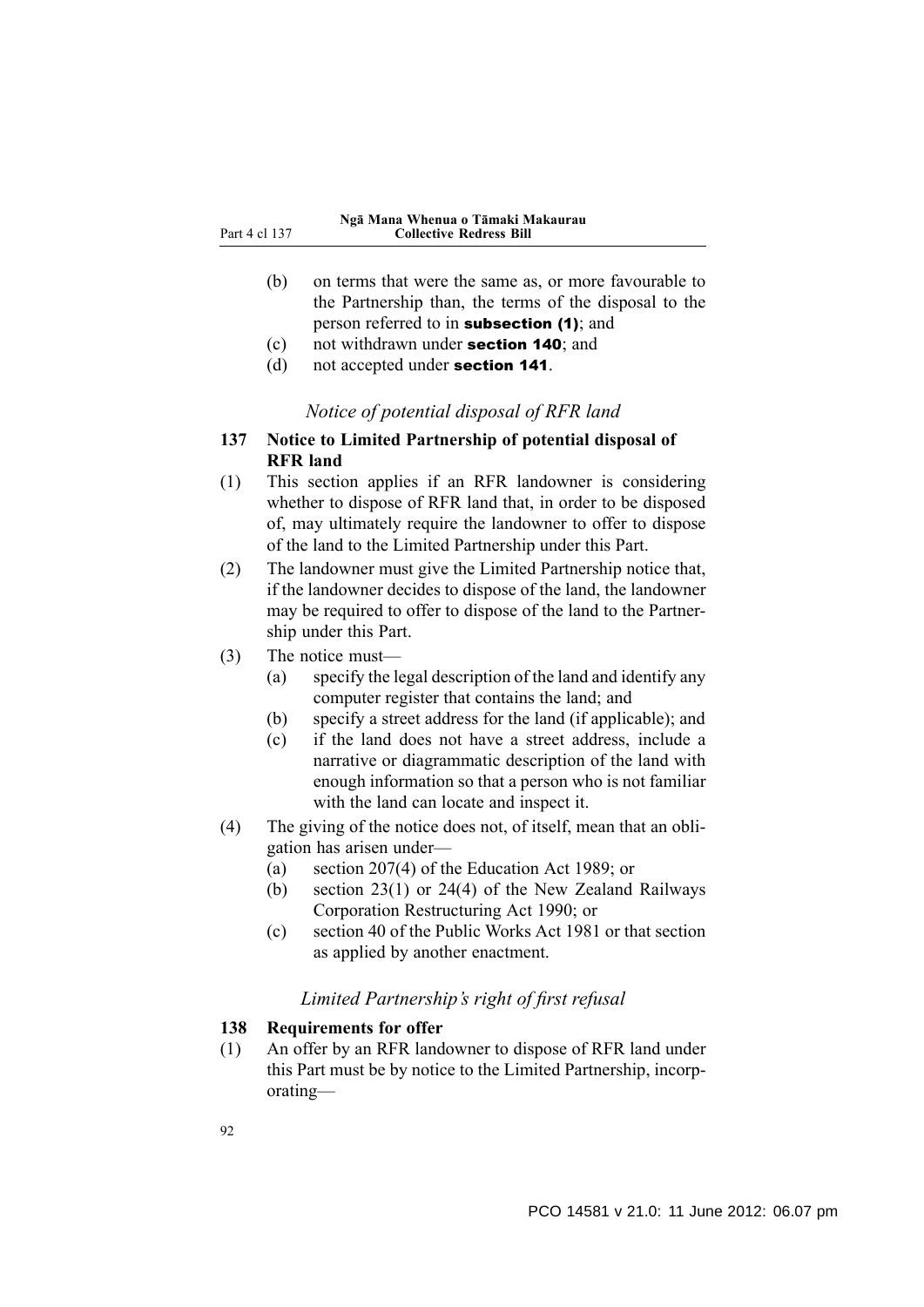- (a) the terms of the offer, including its expiry date; and
- (b) a legal description of the land (including any interests affecting it) and the reference for any computer register that contains the land; and
- (c) a street address for the land (if applicable); and
- (d) a street address, postal address, and fax number for the Limited Partnership to give notice to the RFR landowner in relation to the offer.
- (2) An offer may not be made in accordance with this section unless—
	- (a) the RFR landowner has previously given notice to the Limited Partnership under section 137 in respect of the land; and
	- (b) at least 40 working days have elapsed since that notice was given.

### **139 Expiry date of offer**

- (1) The expiry date of an offer must be on or after the 40th working day on which the Limited Partnership receive notice of the offer.
- (2) However, the expiry date of an offer may be on or after the 20th working day after the day on which the Partnership receives notice of the offer if—
	- (a) the Partnership received an earlier offer to dispose of the land; and
	- (b) the expiry date of the earlier offer was no earlier than 6 months before the expiry date of the later offer; and
	- (c) the earlier offer was not withdrawn.

#### **140 Withdrawal of offer**

An RFR landowner may, by notice to the Limited Partnership, withdraw an offer at any time before it is accepted.

### **141 Acceptance of offer**

- (1) The Limited Partnership may, by notice to the RFR landowner who made an offer, accept the offer if—
	- (a) it has not been withdrawn; and
	- (b) its expiry date has not passed.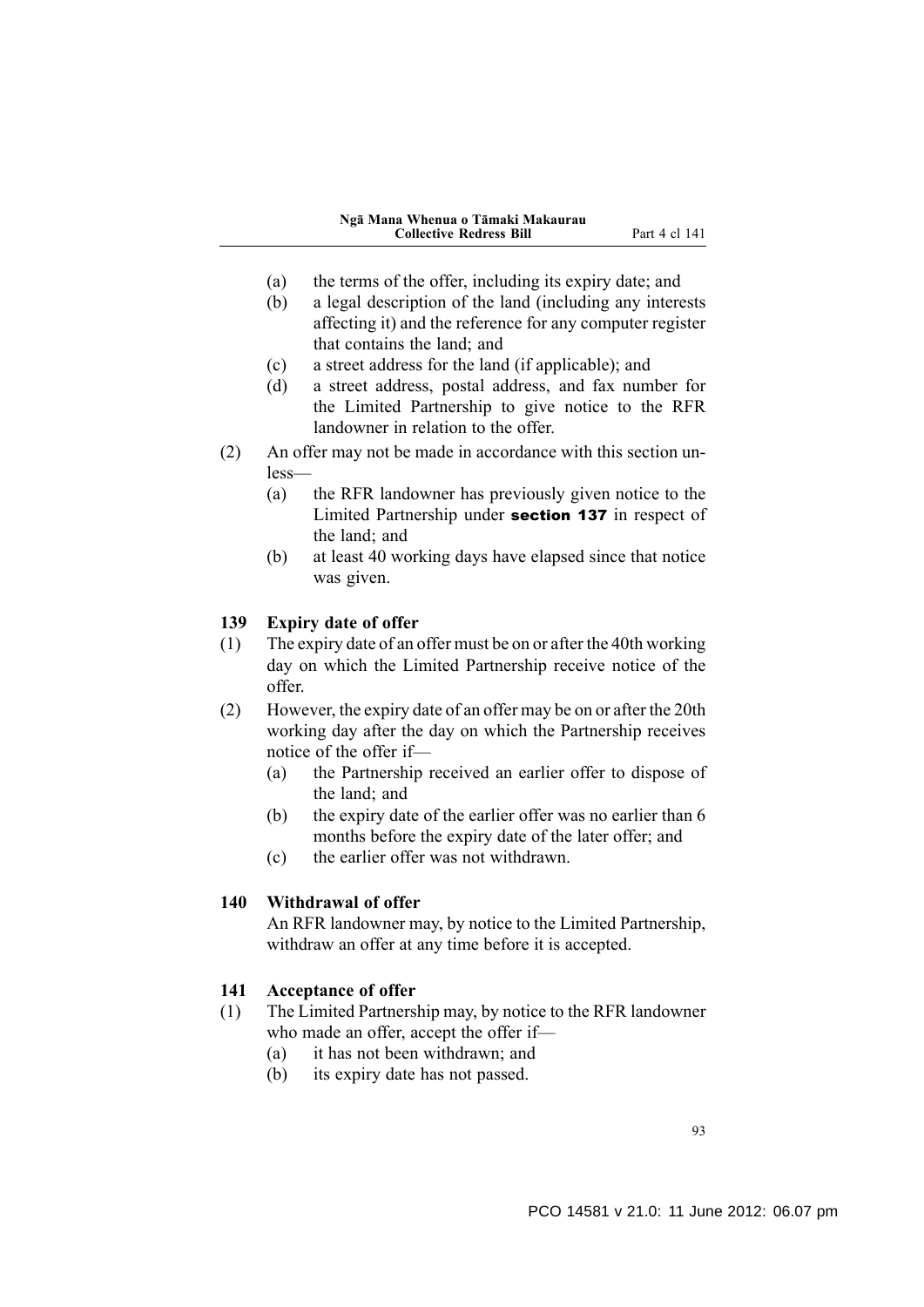- (2) The Limited Partnership must accept all the RFR land offered, unless the offer permits them to accept less.
- (3) The notice must specify whether the Partnership is accepting the offer—
	- (a) on its own behalf; or
	- (b) on behalf of a rōpū entity.

### **142 Formation of contract**

- (1) If the Limited Partnership accepts, under section 141, an offer by an RFR landowner to dispose of RFR land, a contract for the disposal of the land is formed between the landowner and the purchaser on the terms in the offer, including the terms set out in subsections (3) to (6).
- (2) The terms of the contract may be varied by written agreement between the landowner and the purchaser.
- (3) Under the contract, the purchaser may nominate any person who is lawfully able to hold the RFR land (the **nominee**) to receive the transfer of the land.
- (4) The purchaser may nominate a nominee only by giving notice to the landowner on or before the day that is 10 working days before the day on which the transfer is to settle.
- (5) The notice must specify—
	- (a) the full name of the nominee; and
	- (b) any other details about the nominee that the landowner needs in order to transfer the RFR land to the nominee.
- (6) If the purchaser nominates a nominee, the purchaser remains liable for the obligations of the transferee under the contract.
- (7) In this section, **purchaser** means—
	- (a) the Limited Partnership, if the Partnership is specified in the notice of acceptance; or
	- (b) the rōpū entity, if the rōpū entity is specified in the notice of acceptance.

## *Disposals to others where land remains RFR land*

### **143 Disposals to the Crown or Crown bodies**

(1) An RFR landowner may dispose of RFR land to— (a) the Crown; or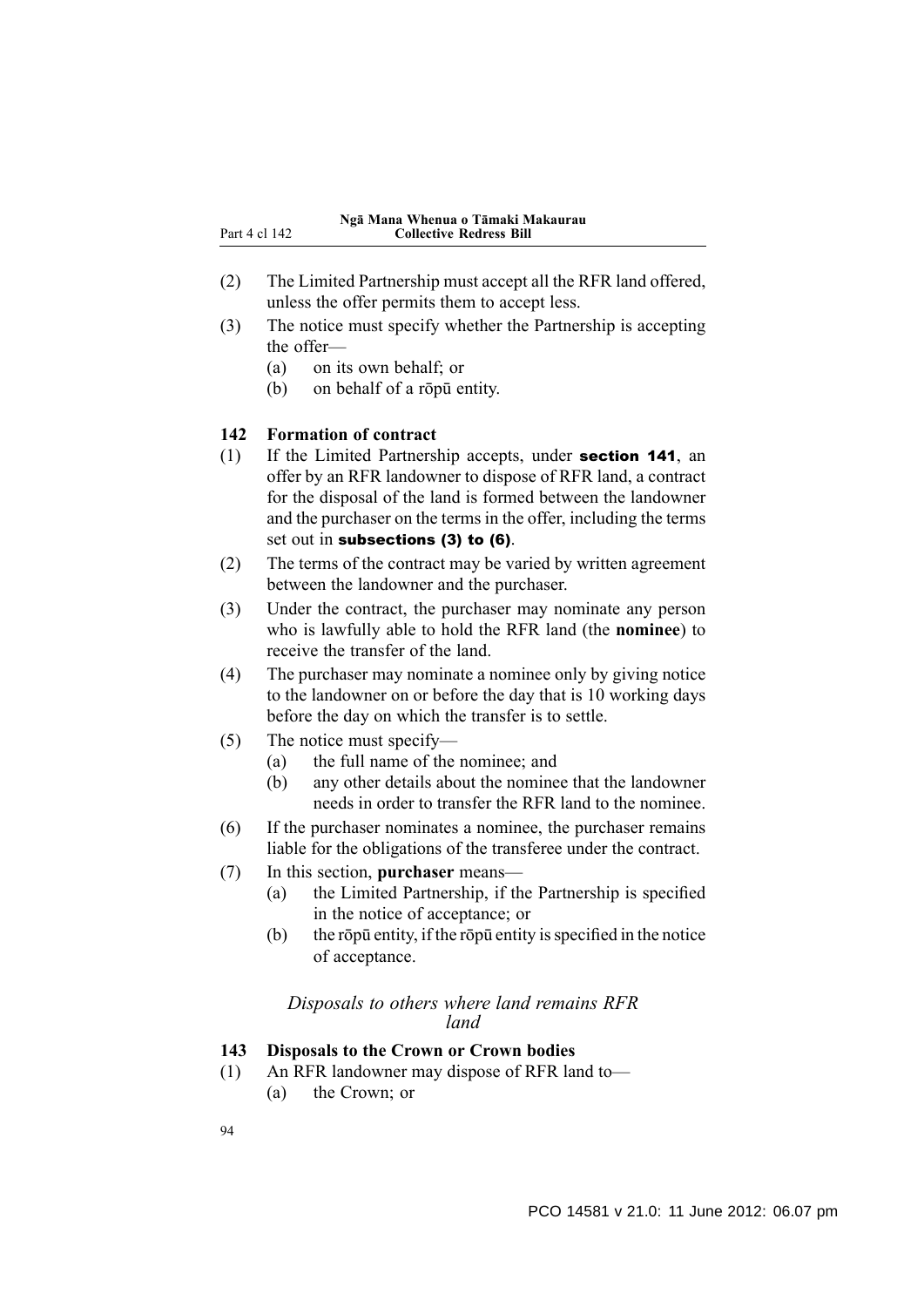- (b) a Crown body.
- (2) To avoid doubt, the Crown may dispose of RFR land to a Crown body in accordance with section 143(5) or 206 of the Education Act 1989.

#### **144 Disposals of existing public works to local authorities**

- (1) An RFR landowner may dispose of RFR land that is a public work, or part of a public work, in accordance with section 50 of the Public Works Act 1981 to a local authority (as defined by section 2 of that Act).
- (2) To avoid doubt, if RFR land is disposed of to a local authority under **subsection (1)**, the local authority becomes—
	- (a) the RFR landowner of the land; and
	- (b) subject to the obligations of an RFR landowner under this Part.

#### **145 Disposals of reserves to administering bodies**

- (1) An RFR landowner may dispose of RFR land in accordance with section 26 or 26A of the Reserves Act 1977.
- (2) To avoid doubt, if RFR land that is a reserve is vested in an administering body under **subsection (1)**, the administering body does not become—
	- (a) the RFR landowner of the land; or
	- (b) subject to the obligations of an RFR landowner under this Part.
- (3) However, if RFR land vests back in the Crown under section 25 or 27 of the Reserves Act 1977, the Crown becomes—
	- (a) the RFR landowner of the land; and
	- (b) subject to the obligations of an RFR landowner under this Part.

#### *Disposals to others where land may cease to be RFR land*

**146 Disposals in accordance with enactment or rule of law** An RFR landowner may dispose of RFR land in accordance with an obligation under any enactment or rule of law.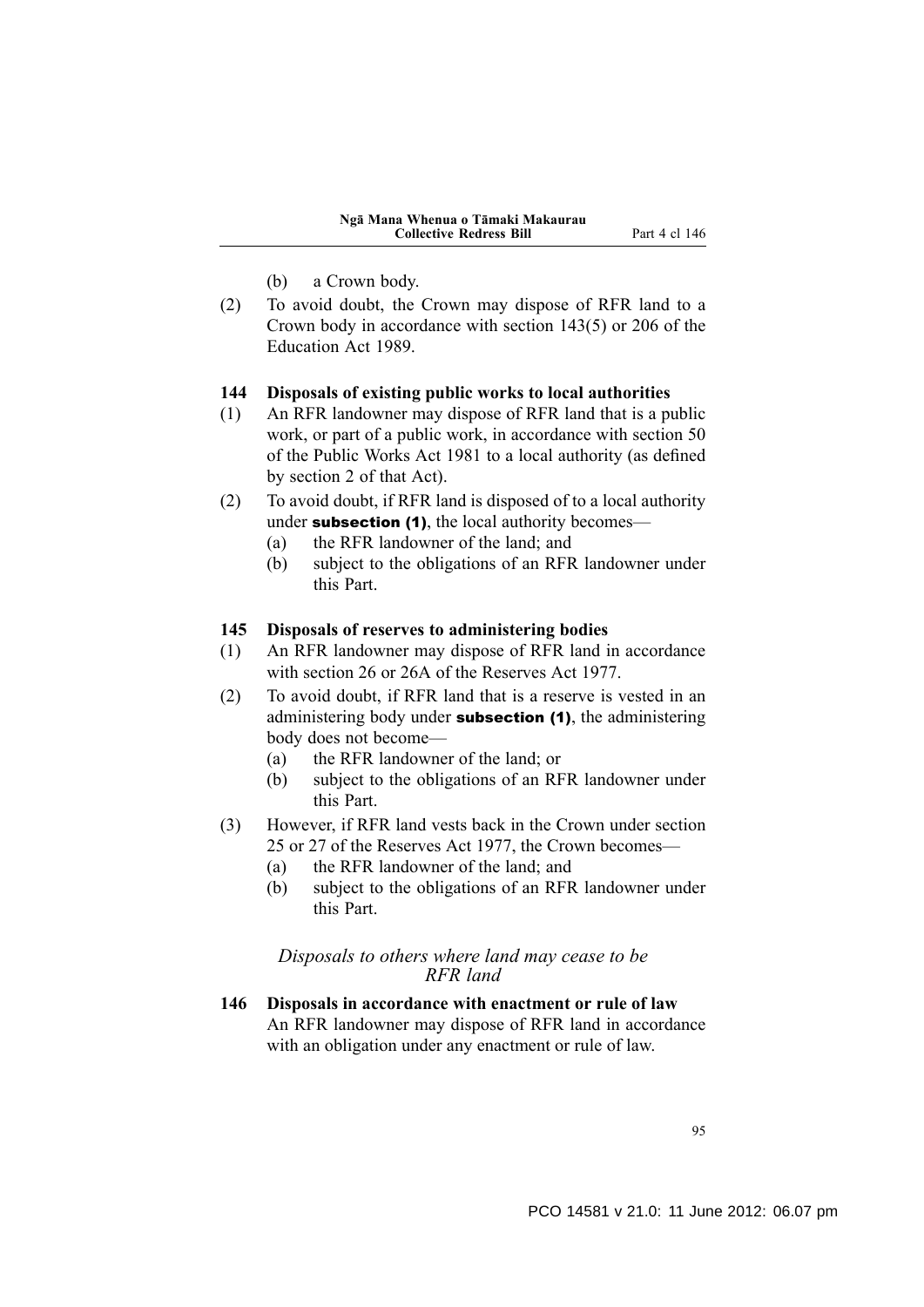Part 4 cl 147

### **147 Disposals in accordance with legal or equitable obligation**

- (1) An RFR landowner may dispose of RFR land in accordance with a legal or equitable obligation that—
	- (a) was unconditional before the effective date; or
	- (b) was conditional before the effective date but became unconditional on or after the effective date; or
	- (c) arose after the exercise (whether before, on, or after the effective date) of an option existing before the effective date.
- (2) An RFR landowner may dispose of RFR land in accordance with the requirements, existing before the effective date, of a gift, endowment, or trust relating to the land.

#### **148 Disposals by the Crown under certain legislation**

The Crown may dispose of RFR land in accordance with—

- (a) section  $54(1)(d)$  of the Land Act 1948; or
- (b) section 355(3) of the Resource Management Act 1991; or
- (c) subpart 3 of Part 2 of the Marine and Coastal Area (Takutai Moana) Act 2011.

#### **149 Disposals of land held for public works**

- (1) An RFR landowner may dispose of RFR land in accordance with—
	- (a) section 40(2) or (4) or 41 of the Public Works Act 1981 (including as applied by another enactment); or
	- (b) section 52, 105(1), 106, 114(3), 117(7), or 119 of the Public Works Act 1981; or
	- (c) section 117(3)(a) of the Public Works Act 1981; or
	- (d) section 117(3)(b) of the Public Works Act 1981 if the land is disposed of to the owner of adjoining land; or
	- (e) section  $23(1)$  or (4),  $24(4)$ , or 26 of the New Zealand Railways Corporation Restructuring Act 1990.
- (2) To avoid doubt, RFR land may be disposed of by an order of the Maori Land Court under section 134 of Te Ture Whenua Maori Act 1993 after an application by an RFR landowner under section 41(e) of the Public Works Act 1981.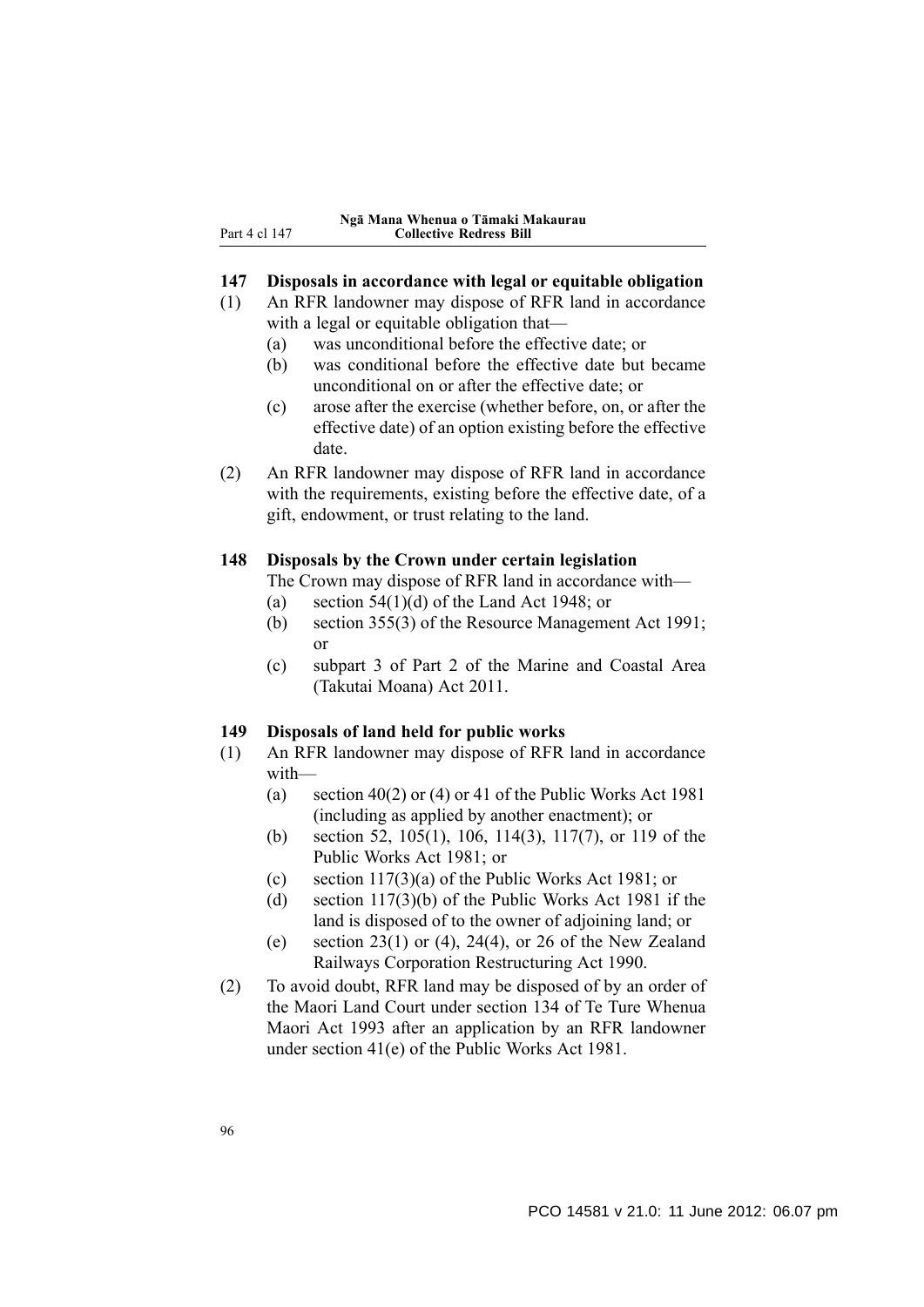### **150 Disposals for reserve or conservation purposes**

An RFR landowner may dispose of RFR land in accordance with—

- (a) section 15 of the Reserves Act 1977; or
- (b) section 16A or 24E of the Conservation Act 1987.

#### **151 Disposals for State housing purposes**

An RFR landowner may dispose of RFR land that is held for State housing purposes if the Minister of Housing has given notice to the Limited Partnership that, in the Minister's opinion, the disposal is to achieve, or assist in achieving, the Crown's social objectives in relation to housing or services related to housing.

#### **152 Disposals by district health boards**

(1) A district health board may dispose of RFR land if the Minister of Health has given notice to the Limited Partnership that, in the Minister's opinion, the disposal is to achieve, or assist in achieving, the district health board's objectives.

#### (2) In this section, **district health board**—

- (a) means—
	- (i) Auckland District Health Board; and
	- (ii) Counties Manukau District Health Board; and
	- (iii) Waitemata District Health Board; and
- (b) includes a subsidiary of a district health board specified in paragraph (a).

### **153 Disposals for charitable purposes**

An RFR landowner may dispose of RFR land as a gift for charitable purposes.

#### **154 Disposals to tenants**

The Crown may dispose of RFR land—

(a) that was held for education purposes on the effective date to a person who, immediately before the disposal, is a tenant of the land or of all or part of a building on the land; or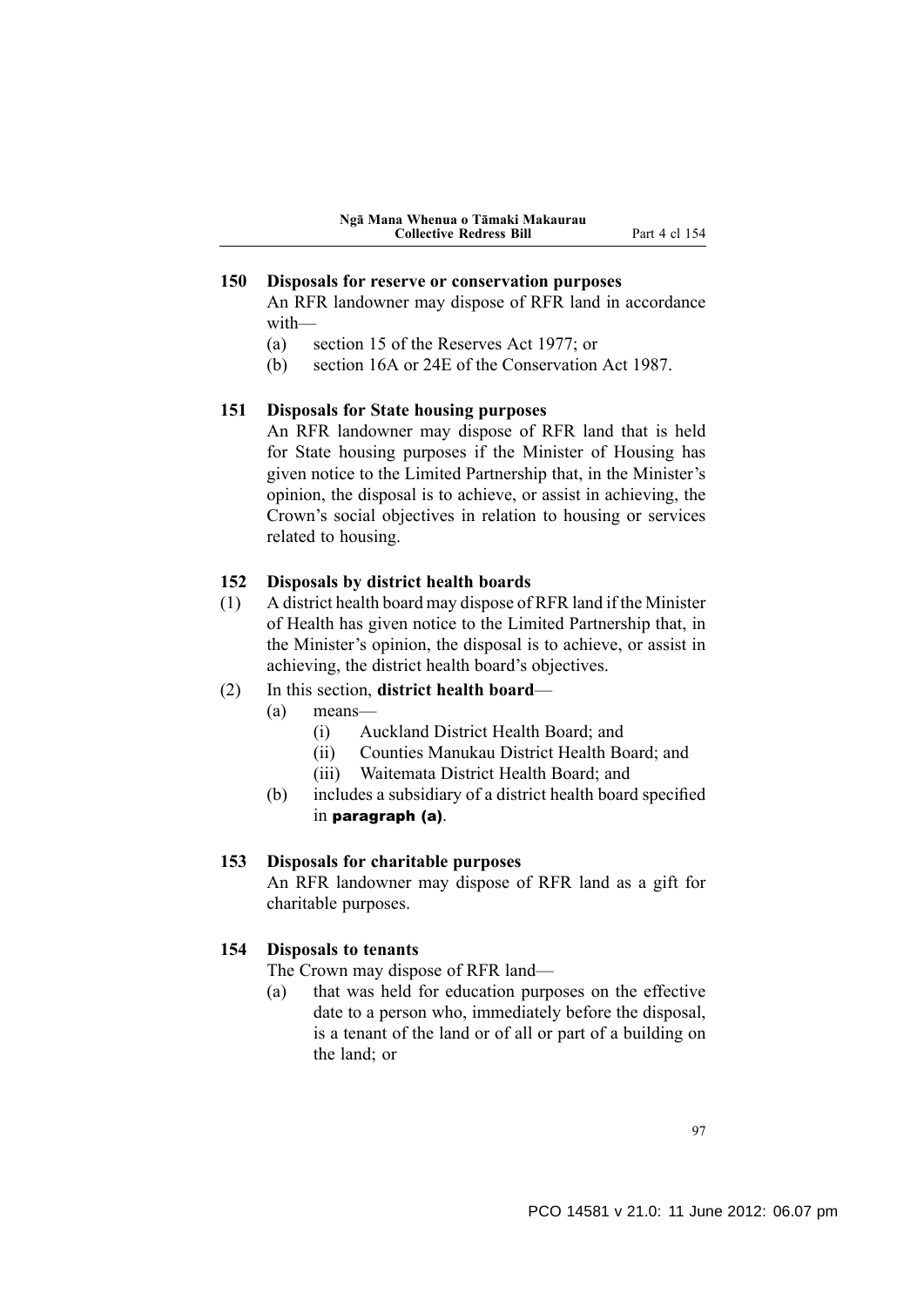| Part 4 cl 155 |  |  |  |  |
|---------------|--|--|--|--|
|---------------|--|--|--|--|

#### **Ngā Mana Whenua o Tāmaki Makaurau Collective Redress Bill**

- (b) under section 67 of the Land Act 1948, if the disposal is to a lessee under a lease of the land—
	- (i) granted before the effective date; or
	- (ii) granted on or after the effective date under a right of renewal contained in a lease granted before the effective date; or
- (c) under section 93(4) of the Land Act 1948.

#### **155 Disposals of Unitec land**

The RFR landowner may dispose of RFR land described in table 2 of part 3 of the attachments to the collective deed if the chief executive of Unitec has given notice to the Limited Partnership that Unitec has determined that the disposal—

- (a) is to further, or assist in furthering, the provision of tertiary education, including the funding of tertiary education, on other land owned or occupied by Unitec; and
- (b) is not merely because the land is no longer required by **Unitec.**

### **156 RFR landowner's obligations subject to other things**

- (1) An RFR landowner's obligations under this Part in relation to RFR land are subject to—
	- (a) any other enactment or rule of law but, for a Crown body, the obligations apply despite the purpose, functions, or objectives of the Crown body; and
	- (b) any interest, or legal or equitable obligation,—
		- (i) that prevents or limits an RFR landowner's disposal of RFR land to the Limited Partnership or a rōpū entity; and
		- (ii) that the RFR landowner cannot satisfy by taking reasonable steps; and
	- (c) the terms of a mortgage over, or security interest in, RFR land.
- (2) Reasonable steps, for the purposes of **subsection (1)(b)(ii)**, do not include steps to promote the passing of an enactment.
- (3) This Part does not limit anything referred to in subsection (1).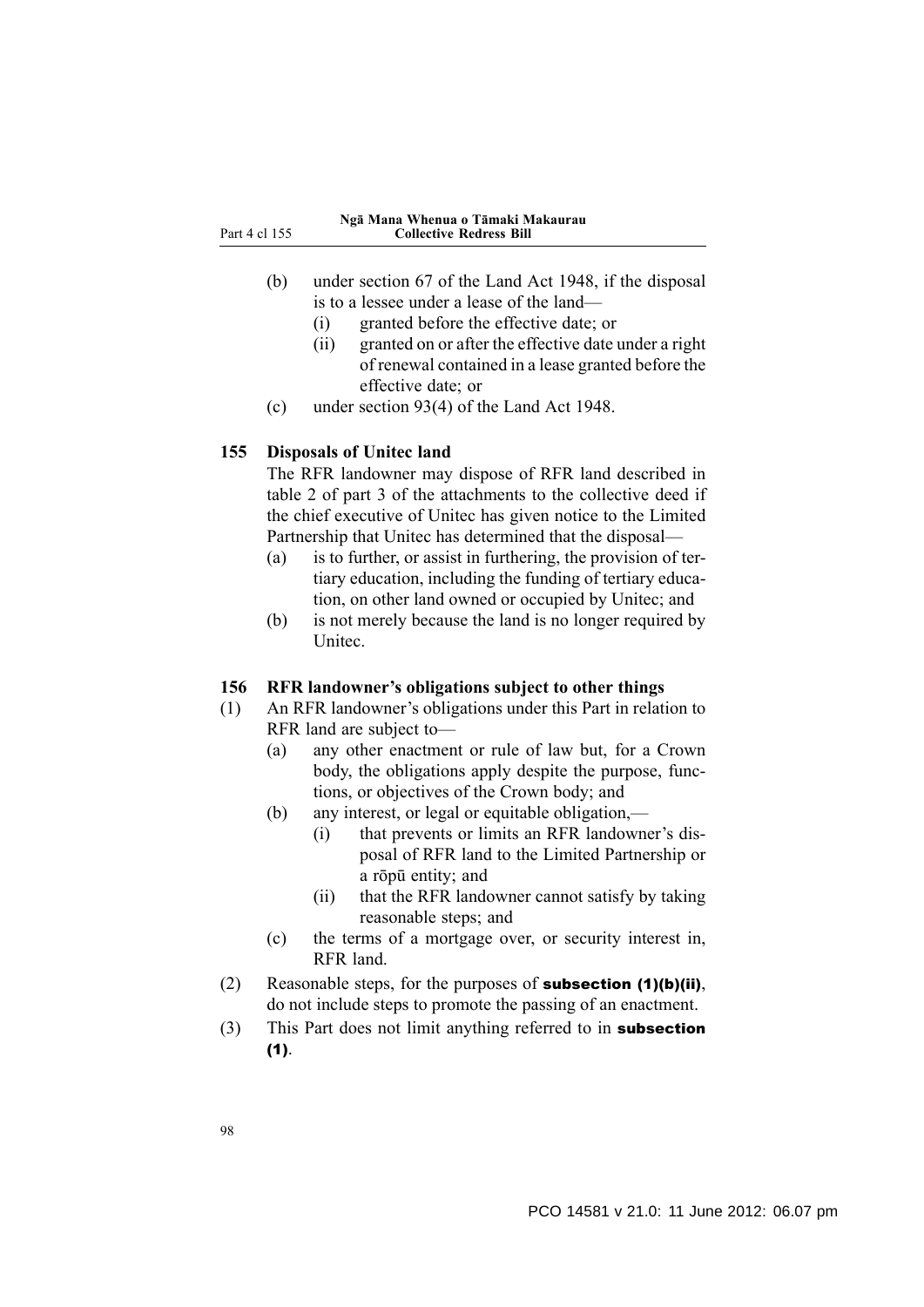#### *Notices*

### **157 Notice of RFR land with computer register after effective date**

- (1) If a computer register is first created for RFR land after the effective date, the RFR landowner must give the chief executive of LINZ notice that the register has been created.
- (2) If land for which there is a computer register becomes RFR land after the effective date, the RFR landowner must give the chief executive of LINZ notice that the land has become RFR land.
- (3) The notice must be given as soon as is reasonably practicable after a computer register is first created for the RFR land or after the land becomes RFR land.
- (4) The notice must specify the legal description of the land and identify the computer register that contains the land.

### **158 Notice to Limited Partnership of disposals of RFR land to others**

- (1) An RFR landowner must give the Limited Partnership notice of the disposal of RFR land by the landowner to a person other than the Limited Partnership or a rōpū entity (or a nominee of the Partnership or the rōpū entity).
- (2) The notice must be given on or before the day that is 20 working days before the day of the disposal.
- (3) The notice must—
	- (a) specify the legal description of the land (including any interests affecting it) and identify any computer register that contains the land; and
	- (b) specify a street address for the land (if applicable); and
	- (c) identify the person to whom the land is being disposed of; and
	- (d) explain how the disposal complies with section 136; and
	- (e) if the disposal is made under section 136(3), include a copy of the written contract for the disposal.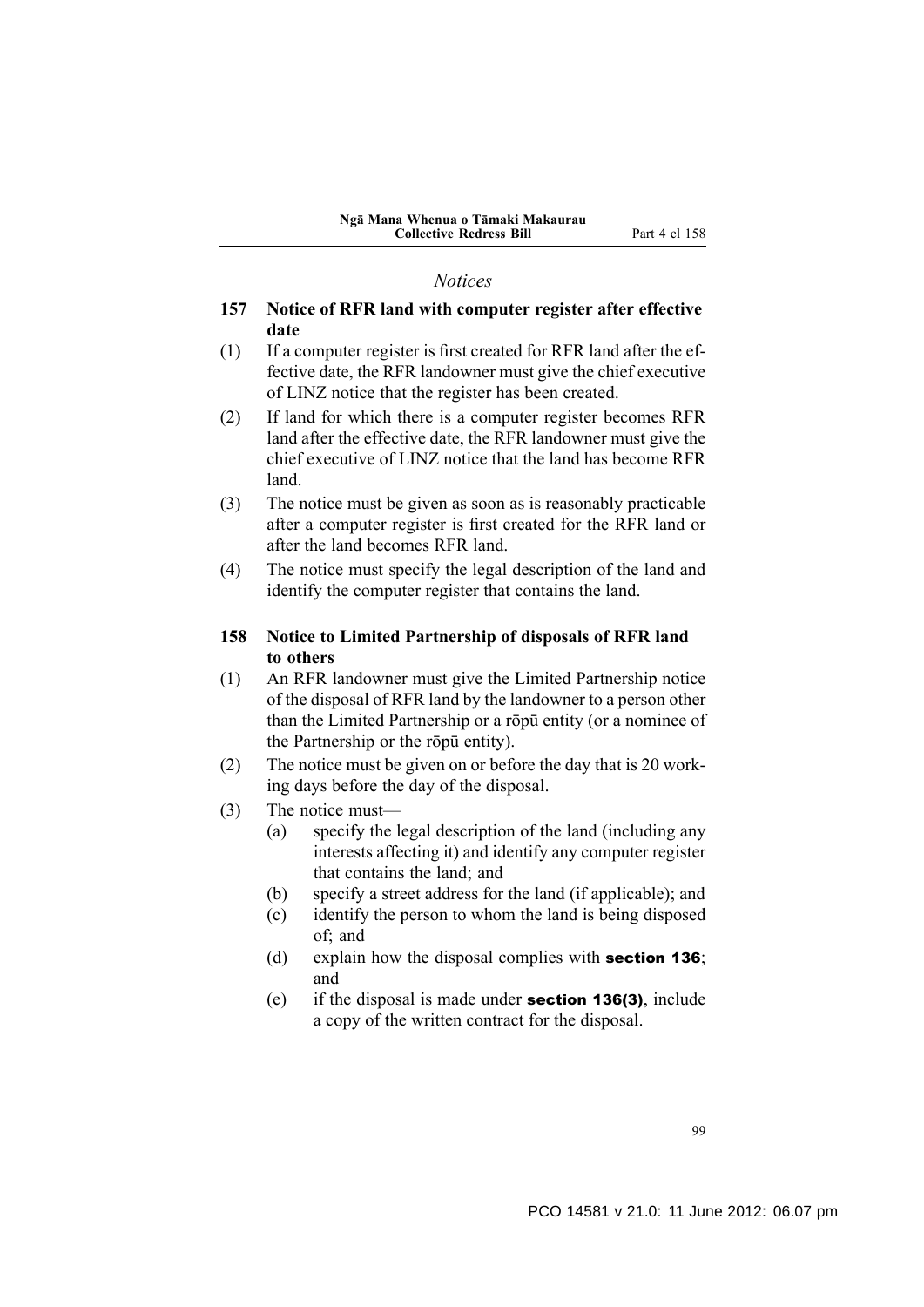### **159 Notice of land ceasing to be RFR land**

- (1) Subsections (2) and (3) apply if land contained in a computer register is to cease being RFR land because—
	- (a) the fee simple estate in the land is to transfer from the RFR landowner to—
		- (i) the Limited Partnership or a rōpū entity (for example, under a contract formed under section  $142$ ); or
		- (ii) any other person (including the Crown or a Crown body) under section 136(3); or
	- (b) the fee simple estate in the land is to transfer or vest from the RFR landowner to or in a person other than the Crown or a Crown body under—
		- (i) any of sections 146 to 155; or
		- (ii) anything referred to in section 156(1).
- (2) The RFR landowner must, as early as practicable before the transfer or vesting, give the chief executive of LINZ notice that the land is to cease being RFR land.
- (3) The notice must—
	- (a) specify the legal description of the land and identify the computer register that contains the land; and
	- (b) specify the details of the transfer or vesting of the land.
- (4) Subsections (5) and (6) apply if land contained in a computer register ceases to be RFR land because the land is all or part of a specified RFR property and notice is given for the property under section 135.
- (5) The RFR landowner must, as soon as practicable after receiving the notice under section 135, give the chief executive of LINZ notice that the land has ceased to be RFR land.
- (6) The notice must—
	- (a) specify the legal description of the land and identify the computer register that contains the land; and
	- (b) include a copy of the notice given under **section 135**.

#### **160 Notice requirements**

Schedule 6 applies to notices given under this Part by or to—

- (a) an RFR landowner; or
- (b) the Limited Partnership; or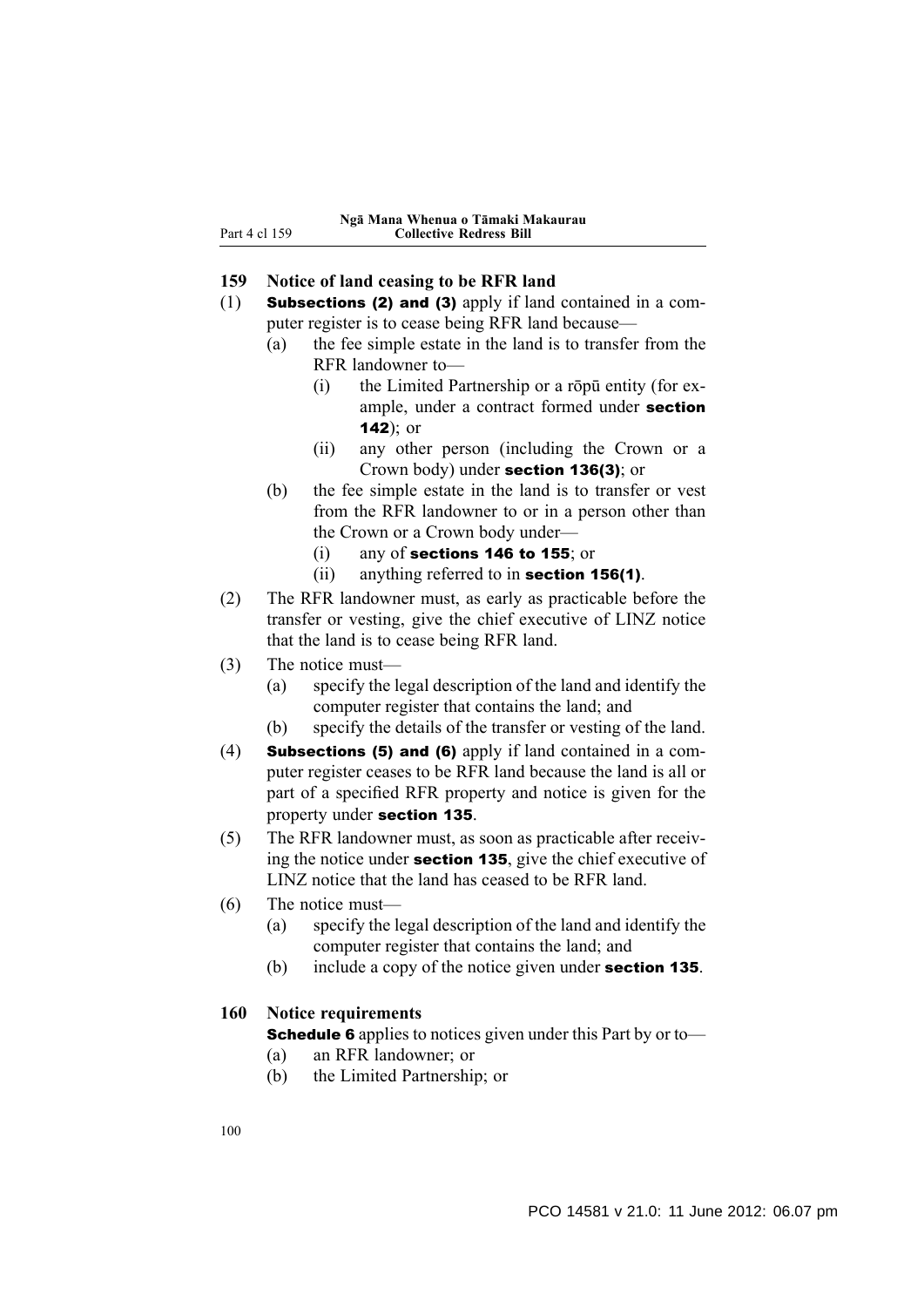(c) a rōpū entity.

### *Memorials for RFR land*

- **161 Recording memorials on computer registers for RFR land**
- (1) The chief executive of LINZ must issue to the Registrar-General 1 or more certificates that specify the legal descriptions of, and identify the computer registers that contain,—
	- (a) the RFR land for which there is a computer register on the effective date; and
	- (b) the RFR land for which a computer register is first created after the effective date; and
	- (c) land for which there is a computer register that becomes RFR land after the effective date.
- (2) The chief executive must issue a certificate as soon as is reasonably practicable after—
	- (a) the effective date, for RFR land for which there is a computer register on the effective date; or
	- (b) receiving a notice under **section 157** that a computer register has been created for the RFR land or that the land has become RFR land, for any other land.
- (3) Each certificate must state that it is issued under this section.
- (4) The chief executive must provide a copy of each certificate to the Limited Partnership as soon as is reasonably practicable after issuing the certificate.
- (5) The Registrar-General must, as soon as is reasonably practicable after receiving a certificate issued under this section, record on each computer register identified in the certificate that the land described in the certificate (and contained in the computer register) is—
	- (a) RFR land as defined by section 132 of this Act; and
	- (b) subject to this Part of this Act (which restricts disposal, including leasing, of the land).

#### **162 Removal of memorials when land ceases to be RFR land**

(1) The chief executive of LINZ must, before registration of the transfer or vesting of land described in a notice received under section 159(2), issue to the Registrar-General a certificate that—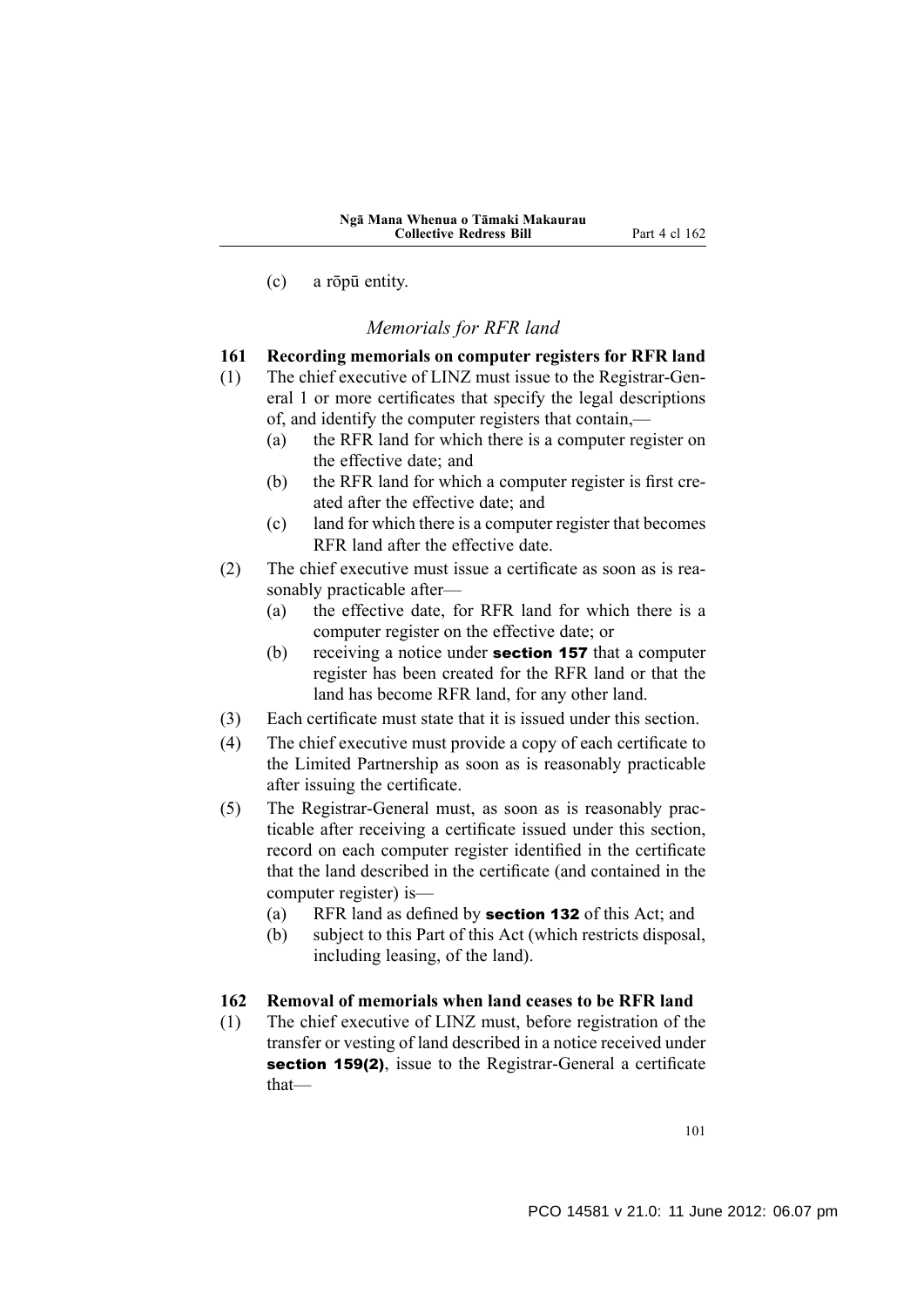- (a) specifies the legal description of the land and identifies the computer register that contains the land; and
- (b) specifies the details of the transfer or vesting of the land; and
- (c) states that it is issued under this subsection.
- (2) The chief executive of LINZ must, as soon as is reasonably practicable after receiving a notice under section 159(5), issue to the Registrar-General a certificate that—
	- (a) specifies the legal description of the land, and identifies the computer register that contains the land, described in the notice; and
	- (b) includes a copy of the notice given under **section 135**; and
	- (c) states that it is issued under this subsection.
- (3) The chief executive must provide a copy of each certificate to the Limited Partnership as soon as is reasonably practicable after issuing the certificate.
- (4) If the Registrar-General receives a certificate issued under subsection (1), he or she must remove any memorial recorded under section 161 from the computer register identified in the certificate, immediately before registering the transfer or vesting described in the certificate.
- (5) If the Registrar-General receives a certificate issued under subsection (2), he or she must remove any memorial recorded under section 161 from the computer register identified in the certificate, as soon as is reasonably practicable.

### **163 Removal of memorials when RFR period ends**

- (1) The chief executive of LINZ must, as soon as is reasonably practicable after the RFR period ends for any RFR land, issue to the Registrar-General a certificate that—
	- (a) identifies each computer register for the RFR land for which the RFR period has ended that still has a memorial recorded on it under section 161; and
	- (b) states that it is issued under this section.
- (2) The chief executive must provide a copy of each certificate to the Limited Partnership as soon as is reasonably practicable after issuing the certificate.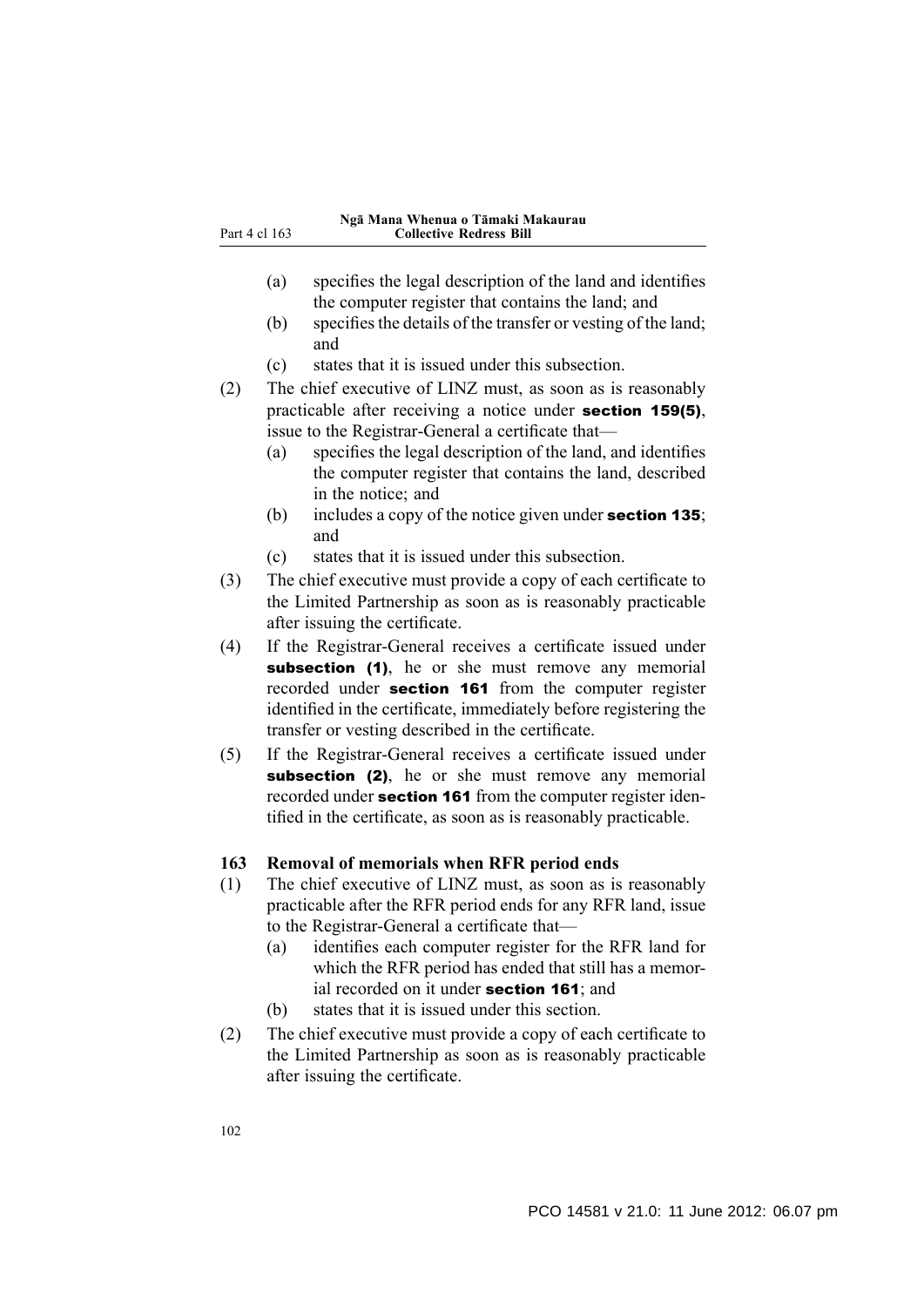(3) The Registrar-General must, as soon as is reasonably practicable after receiving a certificate issued under this section, remove a memorial recorded under **section 161** from any computer register identified in the certificate.

### *General provisions*

### **164 Waiver and variation**

- (1) The Limited Partnership may, by notice to an RFR landowner, waive any of the rights the Partnership have in relation to the landowner under this Part.
- (2) The Limited Partnership and an RFR landowner may agree in writing to vary or waive any of the rights each has in relation to the other under this Part.
- (3) A waiver or agreement under this section is on the terms, and applies for the period, specified in it.

#### **165 Disposal of Crown bodies not affected**

- (1) This Part does not limit the ability of the Crown, or a Crown body, to sell or dispose of a Crown body.
- (2) To avoid doubt, the sale or disposition does not remove or avoid any obligation of the Crown or the Crown body under this Part.

#### **166 Assignment of rights and obligations under this subpart**

- (1) Subsection (3) applies if an RFR holder—
	- (a) assigns the RFR holder's rights and obligations under this subpart to 1 or more persons in accordance with the RFR holder's constitutional documents; and
	- (b) has given the notices required by subsection (2).
- (2) Notices must be given to each RFR landowner—
	- (a) stating that the RFR holder's rights and obligations under this subpart are being assigned under this section; and
	- (b) specifying the date of the assignment; and
	- (c) specifying the names of the assignees and, if they are the trustees of a trust, the name of the trust; and
	- (d) specifying the street address, postal address, or fax number for notices to the assignees.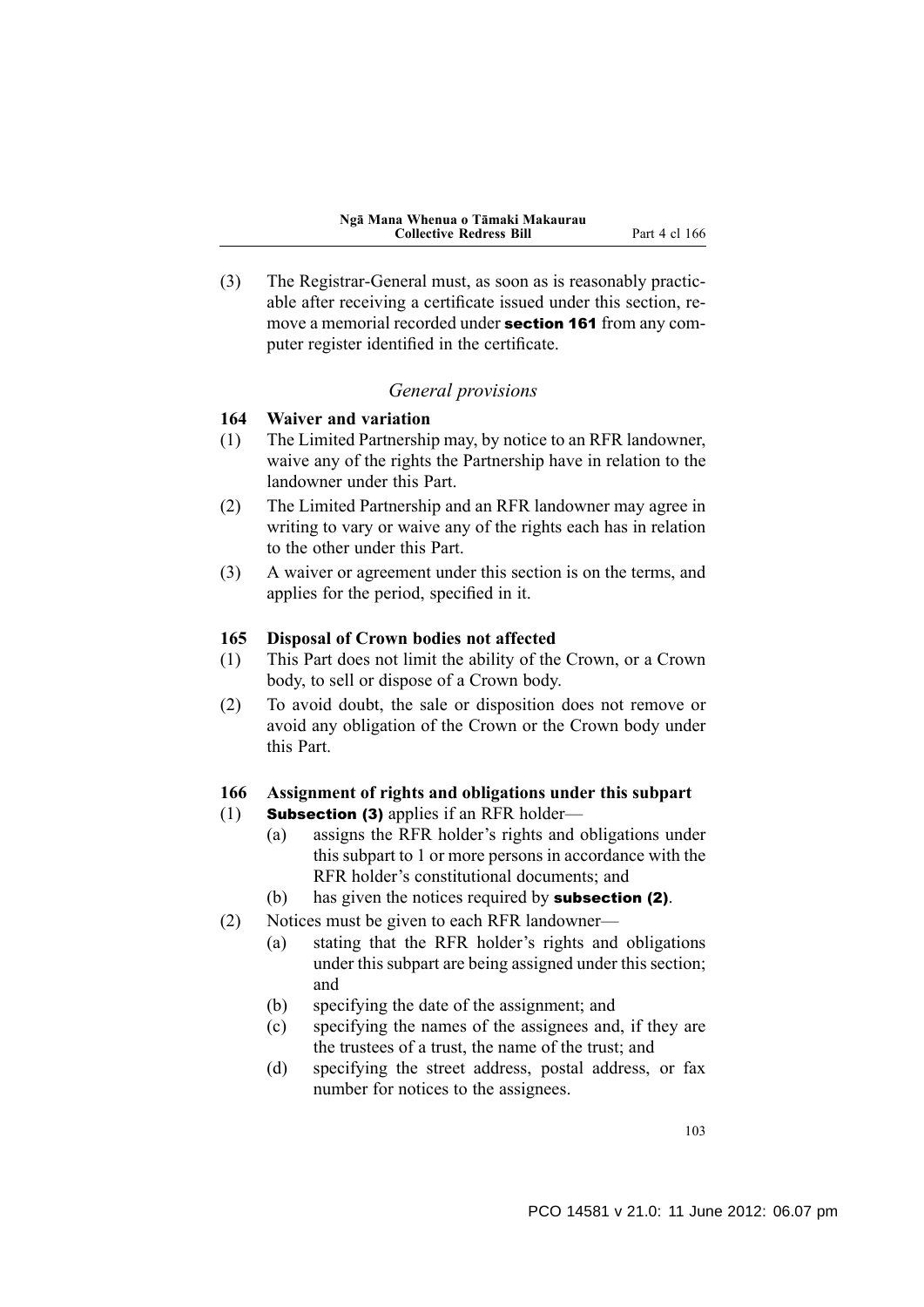- (3) This subpart and **Schedule notices** apply to the assignees (instead of to the RFR holder) as if the assignees were the Limited Partnership, with all necessary modifications.
- (4) In this section, **RFR holder** means the 1 or more persons who have the rights and obligations of the Limited Partnership under this subpart, either because—
	- (a) they are the Limited Partnership; or
	- (b) they have previously been assigned those rights and obligations under this section.

### **167 Certain enactments do not not apply to RFR land**

- (1) The following enactments do not apply to RFR land:
	- (a) sections 8A to 8HJ of the Treaty of Waitangi Act 1975:
	- (b) sections 27A to 27C of the State-Owned Enterprises Act 1986:
	- (c) sections 211 to 213 of the Education Act 1989:
	- (d) part 3 of the Crown Forest Assets Act 1989:
	- (e) Part 3 of the New Zealand Railways Corporation Restructuring Act 1990.
- (2) The chief executive of LINZ must issue to the Registrar-General 1 or more certificates that specify the legal description of and identify the computer register that contains each allotment that is RFR land and that is contained in a computer register that has a memorial recorded under any enactment listed in subsection (1).
- (3) The chief executive of LINZ must issue a certificate under subsection (2) as soon as is reasonably practicable after the effective date.
- (4) A certificate must state that it is issued under this section.
- (5) The Registrar-General must, as soon as is reasonably practicable after receiving a certificate issued under **subsection**  $(2)$ ,—
	- (a) register the certificate against each computer register identified in the certificate; and
	- (b) remove each memorial recorded under an enactment listed in subsection (2) from each computer register identified in the certificate, but only in respect of each allotment described in the certificate.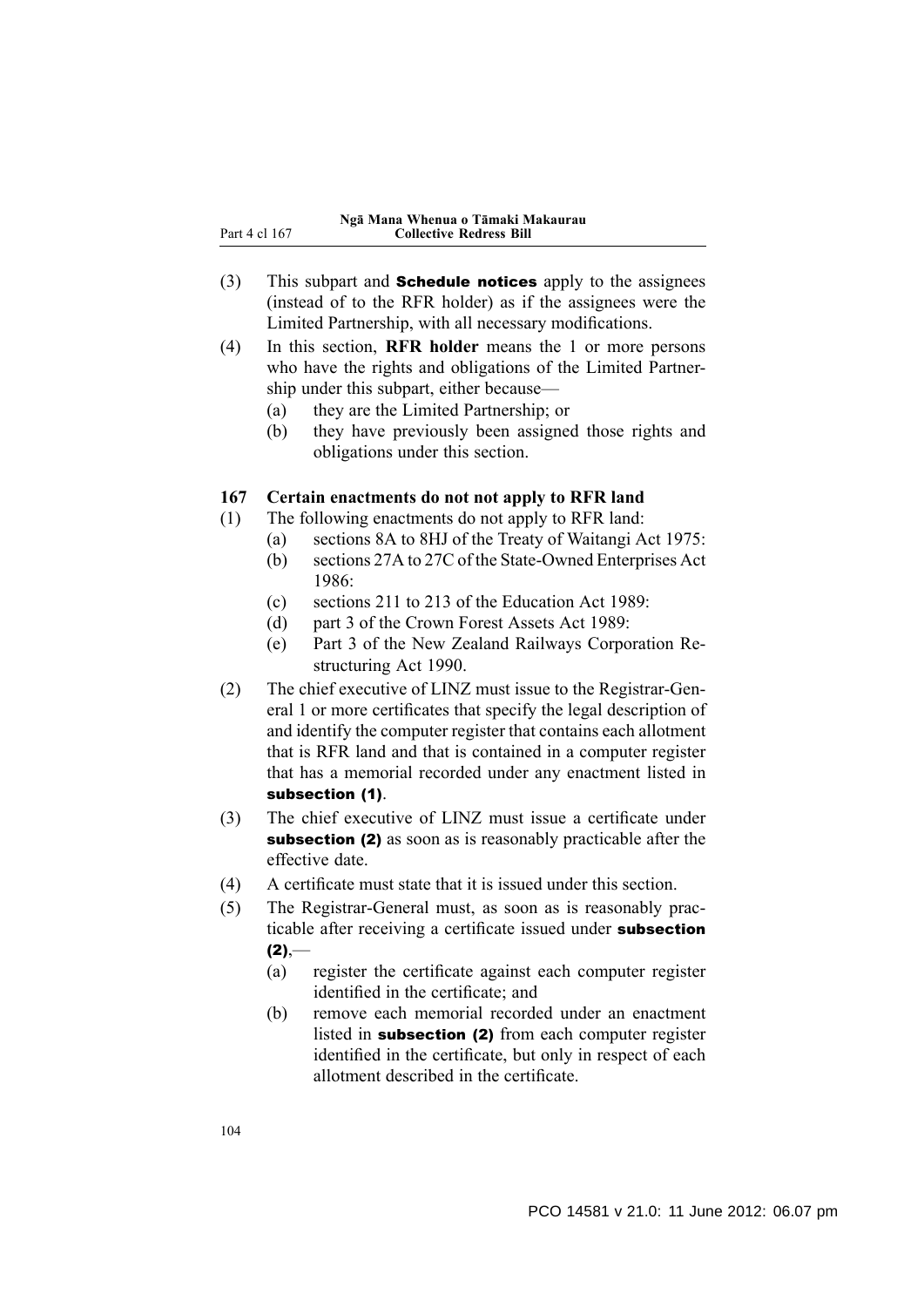# Subpart 2—Option to purchase former deferred selection properties

### **168 The Crown may transfer former deferred selection properties**

The Crown (acting by and through the chief executive of the land holding agency) is authorised to do the following to give effect to the collective deed:

- (a) transfer the fee simple estate in a former deferred selection property to the Limited Partnership:
- (b) sign a transfer instrument or other document, or do anything else necessary, to effect the transfer.

### **169 Registrar-General to create computer freehold register**

- (1) To the extent that a former deferred selection property to be transferred to the Limited Partnership under section 2.1 is not all of the land contained in a computer freehold register, or there is no computer freehold register for all or part of the property, the Registrar-General must, in accordance with a written application by an authorised person,—
	- (a) create a computer freehold register for the fee simple estate in the property in the name of the Crown; and
	- (b) record on the computer freehold register any interests that are registered, notified, or notifiable and that are described in the application; and
	- (c) omit any statement of purpose from the computer freehold register.
- (2) Subsection (1) is subject to the completion of any survey necessary to create a computer freehold register
- (3) The authorised person may grant a covenant to arrange for the later creation of a computer freehold register for any land that is to be transferred to the Limited Partnership under section 2.1.
- (4) Despite the Land Transfer Act 1952,—
	- (a) the authorised person may request the Registrar-General to register a covenant (as referred to in subsection (3)) under that Act by creating a computer interest register; and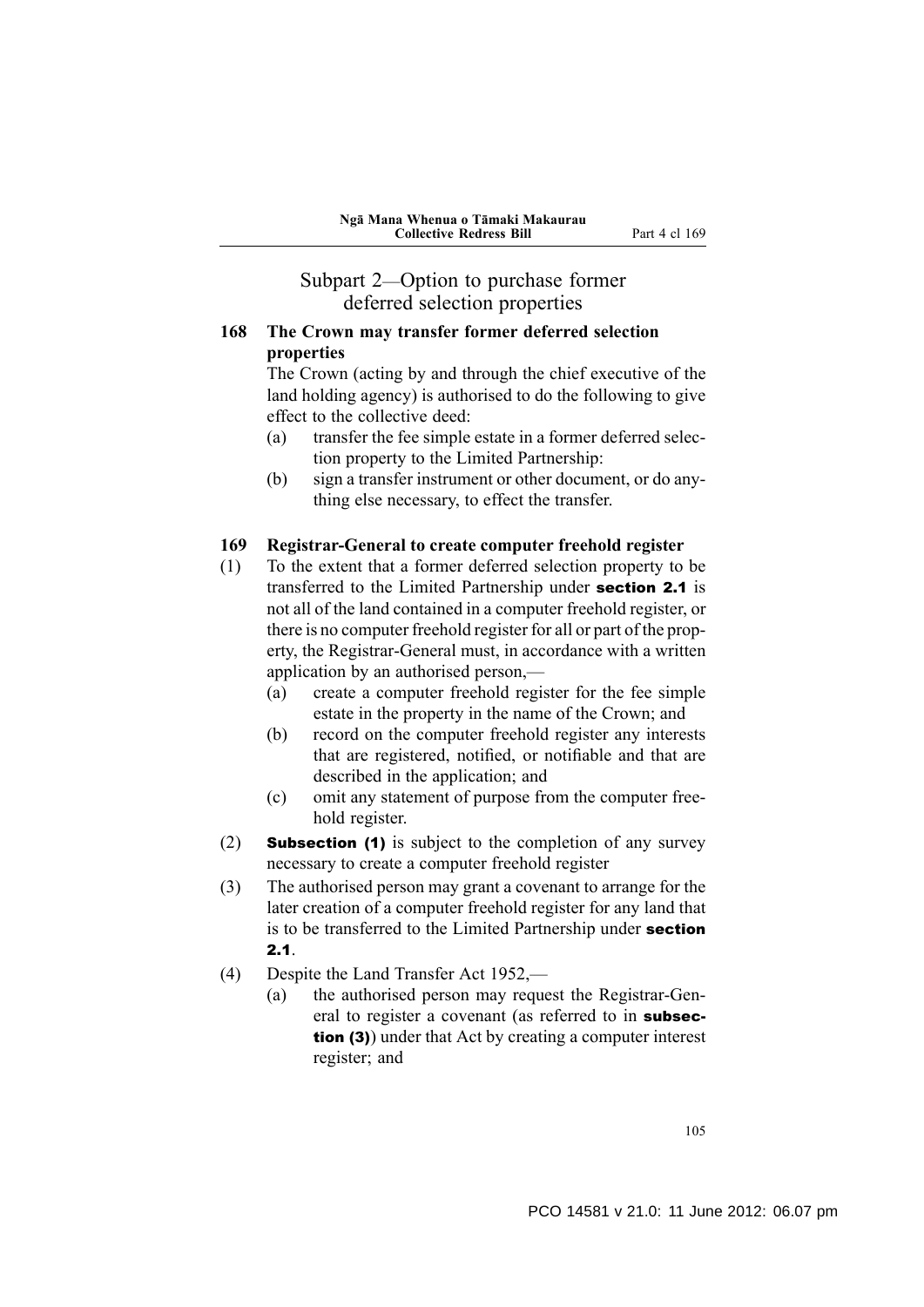- (b) the Registrar-General must register the covenant in accordance with paragraph (a)
- (5) In this section, **authorised person** means a person authorised by the chief executive of the land holding agency for the property.

#### **170 Application of other enactments**

- (1) Section 11 and Part 10 of the Resource Management Act 1991 do not apply to—
	- (a) the transfer of a former deferred selection property to the Limited Partnership under section 2.1; or
	- (b) any matter incidental to, or required for the purpose of, the transfer.
- (2) The transfer of a former deferred selection property to the Limited Partnership under section 2.1 does not—
	- (a) limit section 10 or 11 of the Crown Minerals Act 1991; or
	- (b) affect other rights to subsurface minerals.
- (3) The transfer of a former deferred selection property to the Limited Partnership under section 2.1 is a disposition for the purposes of Part 4A of the Conservation Act 1987, but sections 24(2A), 24A, and 24AA of that Act do not apply to the disposition.
- (4) In exercising the powers conferred by **section 2.1**, the Crown is not required to comply with any other enactment that would otherwise regulate or apply to the transfer of a former deferred selection property.
- (5) Subsection (4) is subject to subsections (2) and (3).
- (6) The permission of a council under section 348 of the Local Government Act 1974 is not required for laying out, forming, granting, or reserving a private road, private way, or right of way required to fulfil the terms of the transfer of a former deferred selection property to the Limited Partnership under section 2.1.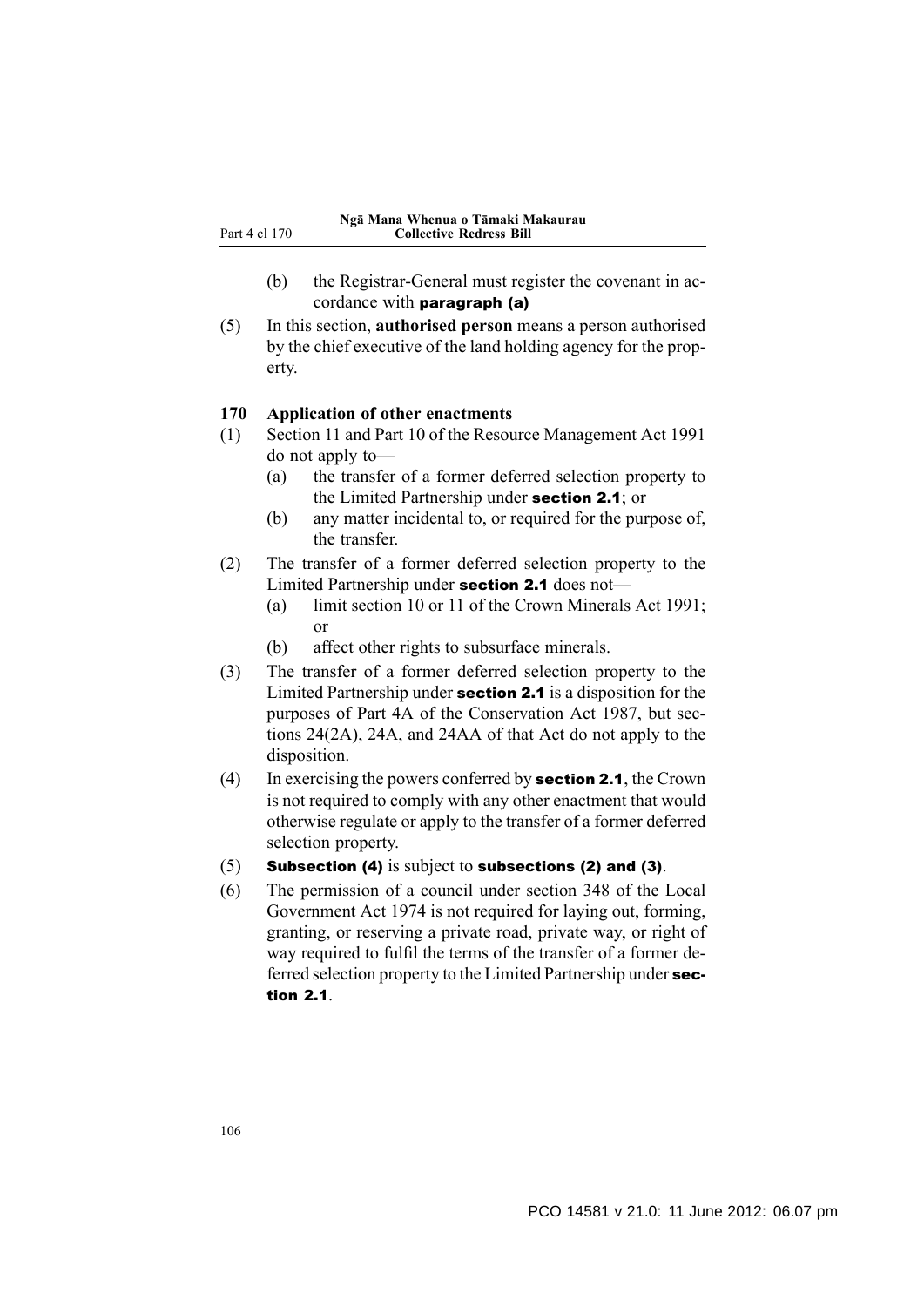## **Part 5**

## **Miscellaneous**

Subpart 1—Transitional provisions

#### **Note**

**Further provisions will be added to this subpart, as necessary, to provide for matters resulting from the change in ownership and administration of the land to which this Bill applies.**

#### **171 First meeting of Maunga Authority**

- (1) The first meeting of the Maunga Authority must take place at the Auckland Town Hall no later than 4 weeks after the effective date.
- (2) At the meeting the Maunga Authority must—
	- (a) adopt an interim operational plan that satisfies the requirements of section 172 (intermi operational plan); and
	- (b) make initial delegations for the purposes of **section** 128; and
	- (c) adopt standing orders for the conduct of its meetings; and
	- (d) appoint the chairperson and deputy chairperson:

## **Note**

#### **This provision will cover what matters the Maunga Authority must address at its first meeting.**

#### **172 Interim operational plan**

- (1) The Maunga Authority and the Auckland Council must, at its first meeting, agree an interim operational plan for the period  $\lceil \cdot \rceil$ .
- (2) Until the interim operation plan takes effect, the Auckland Council must continue to [ ]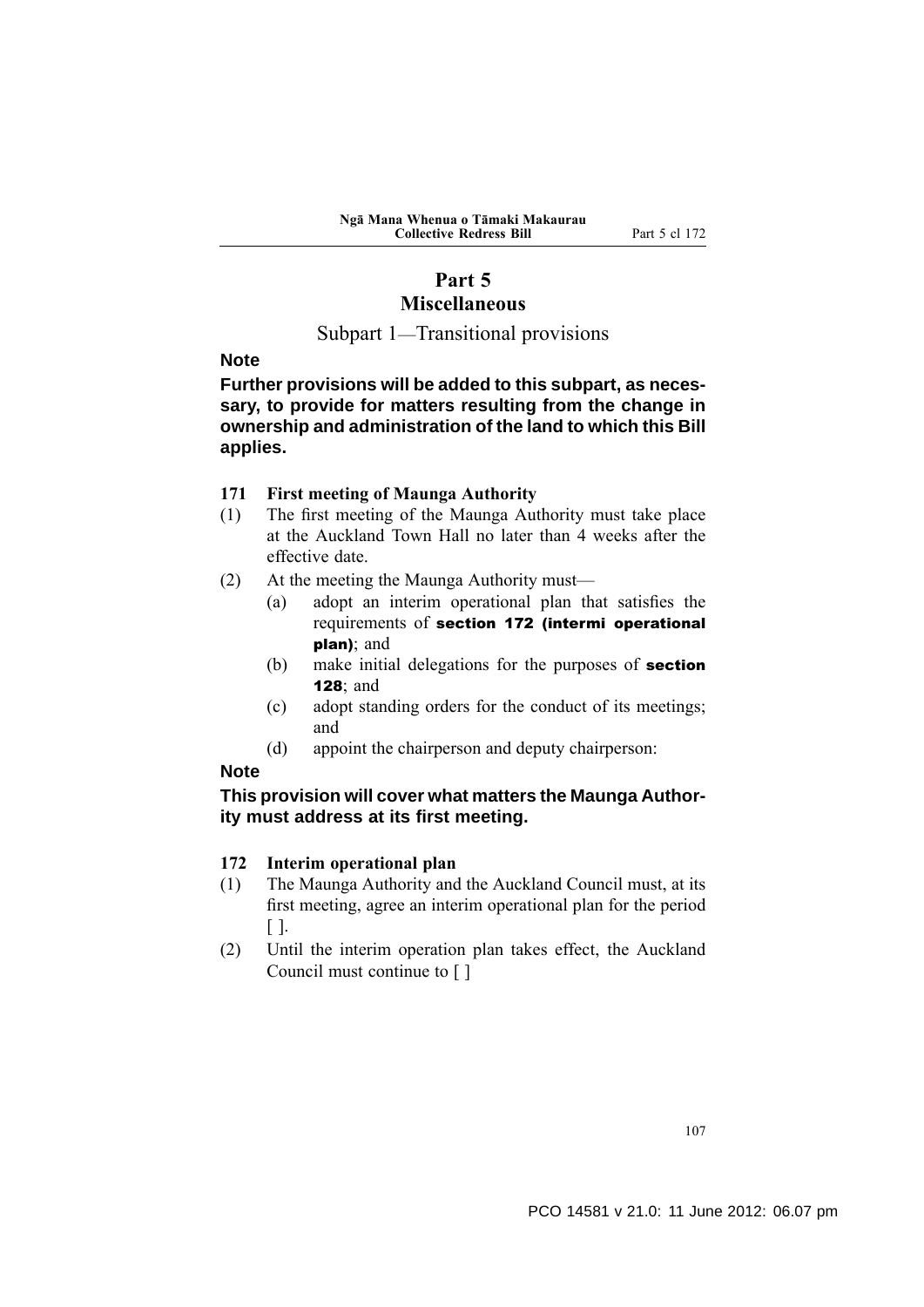#### **Note**

**The interim plan will continue until the first operational plan is adopted.**

**This provision will set out how the Council will carry out the routine management of the maunga until the first operational plan comes into force.**

#### **173 Management plans for maunga**

- (1) The management plan applying to each maunga, including the area of Ōhinerau / Mount Hobson administered by the trustee and the Maungakiekie / One Tree Hill northern land, immediately before the effective date continues to apply to each maunga until the integrated management plan is prepared by the Maunga Authority.
- (2) The North Head Historic Reserve Conservation Management Plan (1999) continues to apply to Maungauika until the integrated management plan is prepared by the Maunga Authority.

## **174 Cultural activities**

 $\lceil$   $\rceil$ .

#### **Note**

**This provision will provide for how authorised cultural activities may be carried out on a maunga until the first integrated management plan is prepared. The Maunga Authority must develop terms and conditions no later than 3 months after effective date. No cultural activities may be undertaken in those 3 months. However, if no terms and conditions developed by end of 3 months after effective date, cultural activities**

Subpart 2—Consequential amendments

- **175 Amendment to Conservation Act 1987**
- (1) This section amends the Conservation Act 1987.
- (2) Section  $6P(2)$  is amended by inserting " $(4A)$ ," after "subsections".
- (3) Section 6P is amended by inserting the following subsection after subsection (4):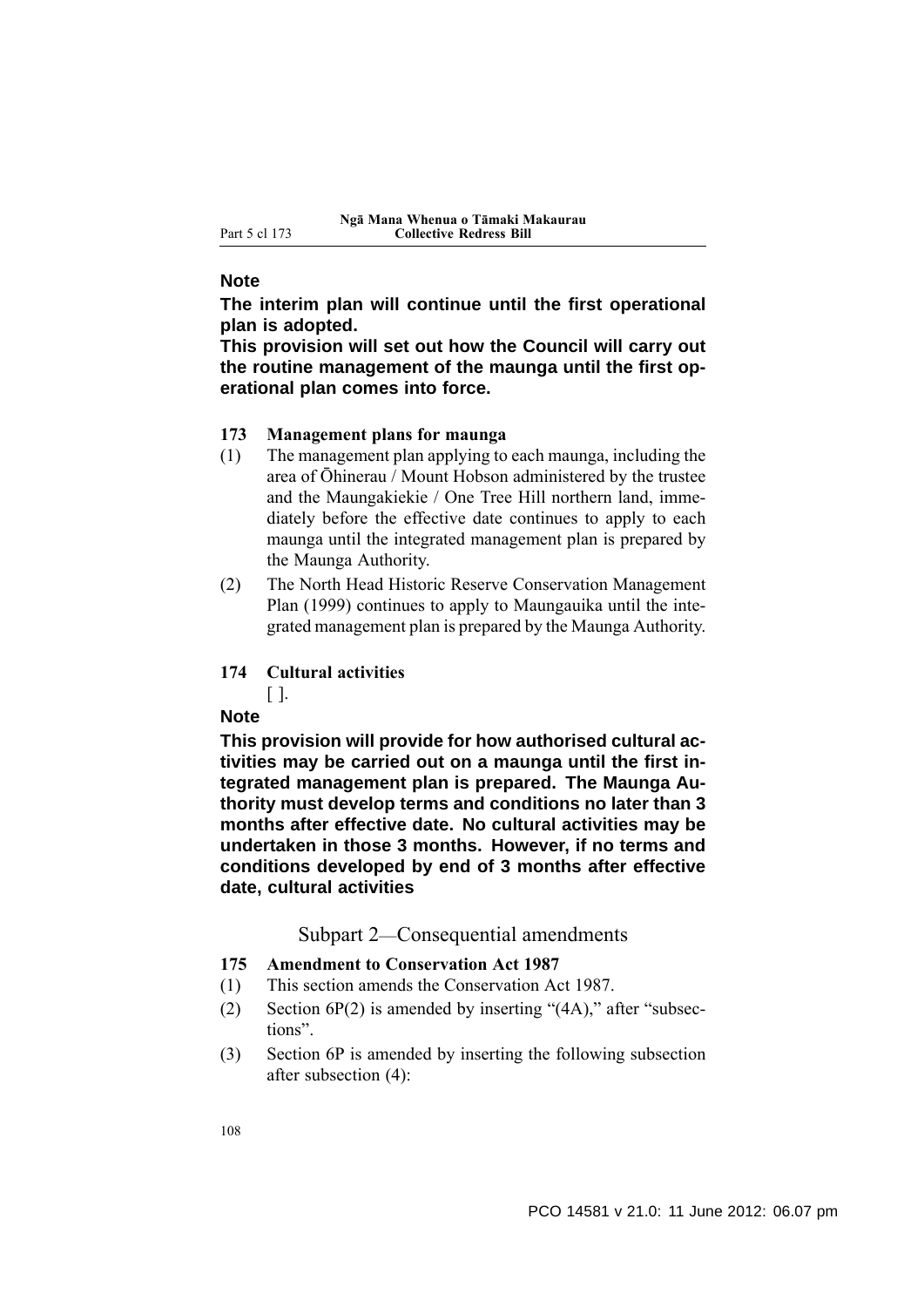- "(4A) The Board whose area of jurisdiction includes Auckland and the islands of the Hauraki Gulf must consist of—
	- "(a) no more than 9 members appointed under subsection (2); and
	- "(b) 1 member appointed by the Minister on the recommendation of the Marutūāhu rōpū entity (as defined in section 8 of the Ngā Mana Whenua o Tāmaki Makaurau Collective Redress Act 2012; and
	- "(c) 1 member appointed by the Minister on the recommendation of the Ngāti Whātua rōpū entity (as defined in section 8 of the Ngā Mana Whenua o Tāmaki Makaurau Collective Redress Act 2012; and
	- "(d) 1 member appointed by the Minister on the recommendation of the Waiohua Tāmaki rōpū entity (as defined in section 8 of the Ngā Mana Whenua o Tāmaki Makaurau Collective Redress Act 2012."

#### **176 Amendment to Hauraki Gulf Marine Park Act 2000**

- (1) This section amends the Hauraki Gulf Marine Park Act 2000.
- (2) After section  $33(2)(g)$  insert:
	- "(h) the land described as Islington Bay Bach 80 property in Part 2 of Schedule 4 of the Ngā Mana Whenua o Tāmaki Makaurau Act 2012:
	- "(i) the land described as the Islington Bay Hall property in Part 2 of Schedule 4 of the Ngā Mana Whenua o Tāmaki Makaurau Act 2012."
- **177 Amendment to Local Government (Auckland Council) Act 2009**

 $\lceil \cdot \rceil$ .

## **Note**

**This provision will require the Council to include the information relating to the annual operational plan in its long term plan and annual plan.**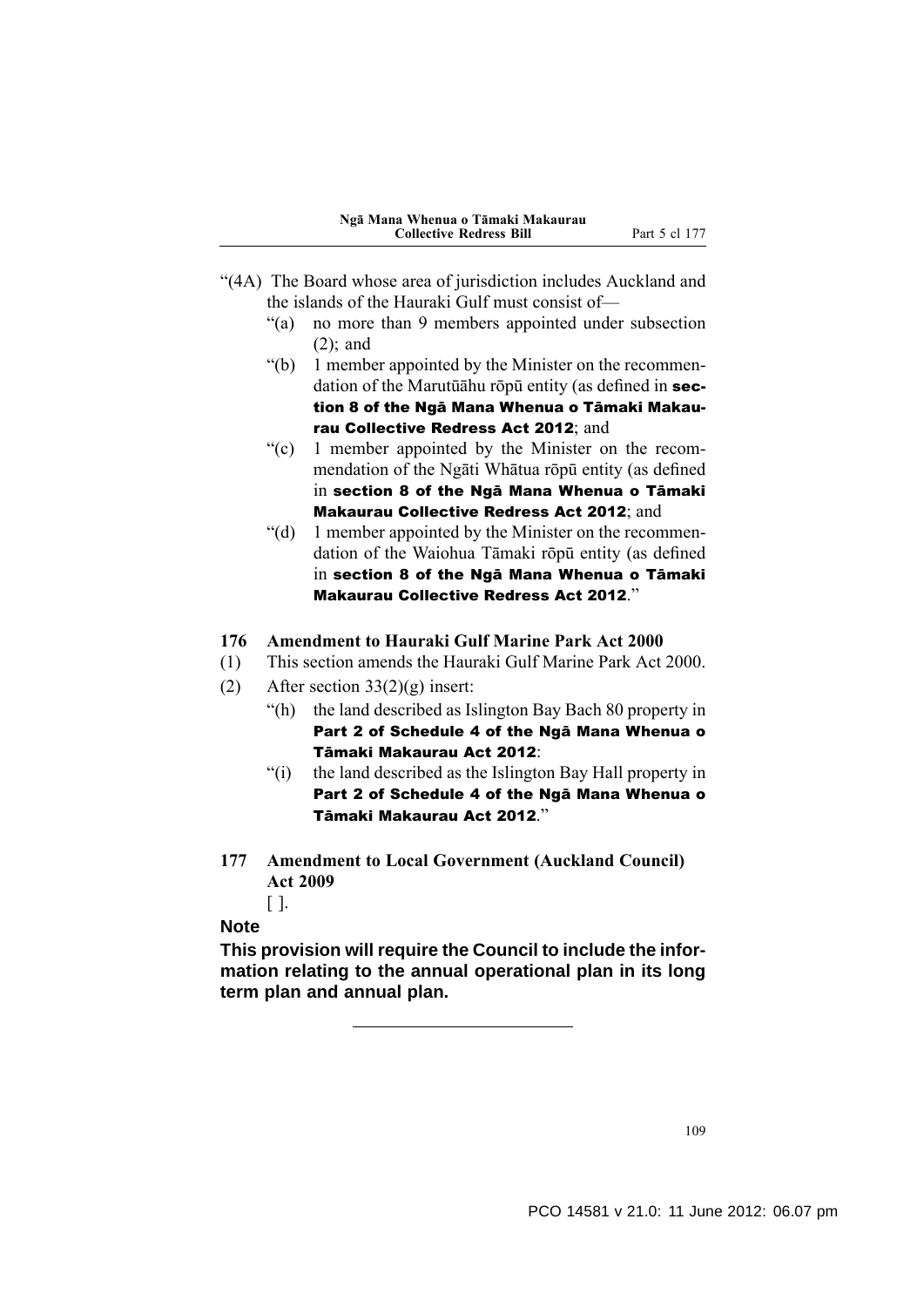Schedule 1

## **Schedule 1** s 14 **Maunga descriptions**

**Name Description (all North Auckland Land District) Interests** Matukutūruru 3.8413 hectares, more or less, being Sections 1 and 2 SO 382028. All computer interest register 394893. Historic reserve subject to section 18 of the Reserves Act 1977. Subject to the right of way easement referred to in section 26(4). Maungawhau / Mount Eden 10.4900 hectares, approximately, being Part Allotment 1A Section 6 Suburbs of Auckland. Part *Gazette* Notice B244847.1. As shown A on SO 55658. Subject to survey. 16.1150 hectares, approximately, being Part Allotment 1A Section 6 Suburbs of Auckland. Part *Gazette* 1876 page 405. Subject to survey. 0.0685 hectares, more or less, being Allotment 121 Section 6 Suburbs of Auckland. Part *Gazette* 1951 page 1030. 0.0604 hectares, approximately, being Part Allotment 53 Section 6 Suburbs of Auckland. All Proclamation 18803. Subject to survey. 0.0599 hectares, more or less, being Lot 3 DP 31644. All computer freehold register NA824/102. 0.3724 hectares, more or less, being Allotment 111 Section 6 Suburbs of Auckland. All *Gazette* Notice 16192. 0.1445 hectares, approximately, being Part Section 6 Suburbs of Auckland. Subject to survey. 0.1547 hectares, more or less, being Section 1 SO 63939. All *Gazette* 1990 page 19. As shown on deed plan OTS-115-03 Historic reserve subject to section 18 of the Reserves Act 1977 (affects part *Gazette* Notice B244847.1). Recreation reserve subject to section 17 of the Reserves Act 1977 (affects part *Gazettes'* 1876 page 405 and 1951 page 1030 and all *Gazette*1990 page 19, all *Gazette* Notice 16192, all Proclamation 18803, all computer freehold register NA824/102, and Part Section 6 Suburbs of Auckland). *Interests relating only to recreation reserve* Subject to the easement in gross referred to in section 15(6). Subject to an unregistered lease to The Scout Association of NZ dated 30 May 2000 and renewed 1 March 2010. [Subject to an unregistered tenancy agreement to be granted before deed signed] *Interests relating only to historic reserve* Subject to the easement in gross referred to in section 15(6).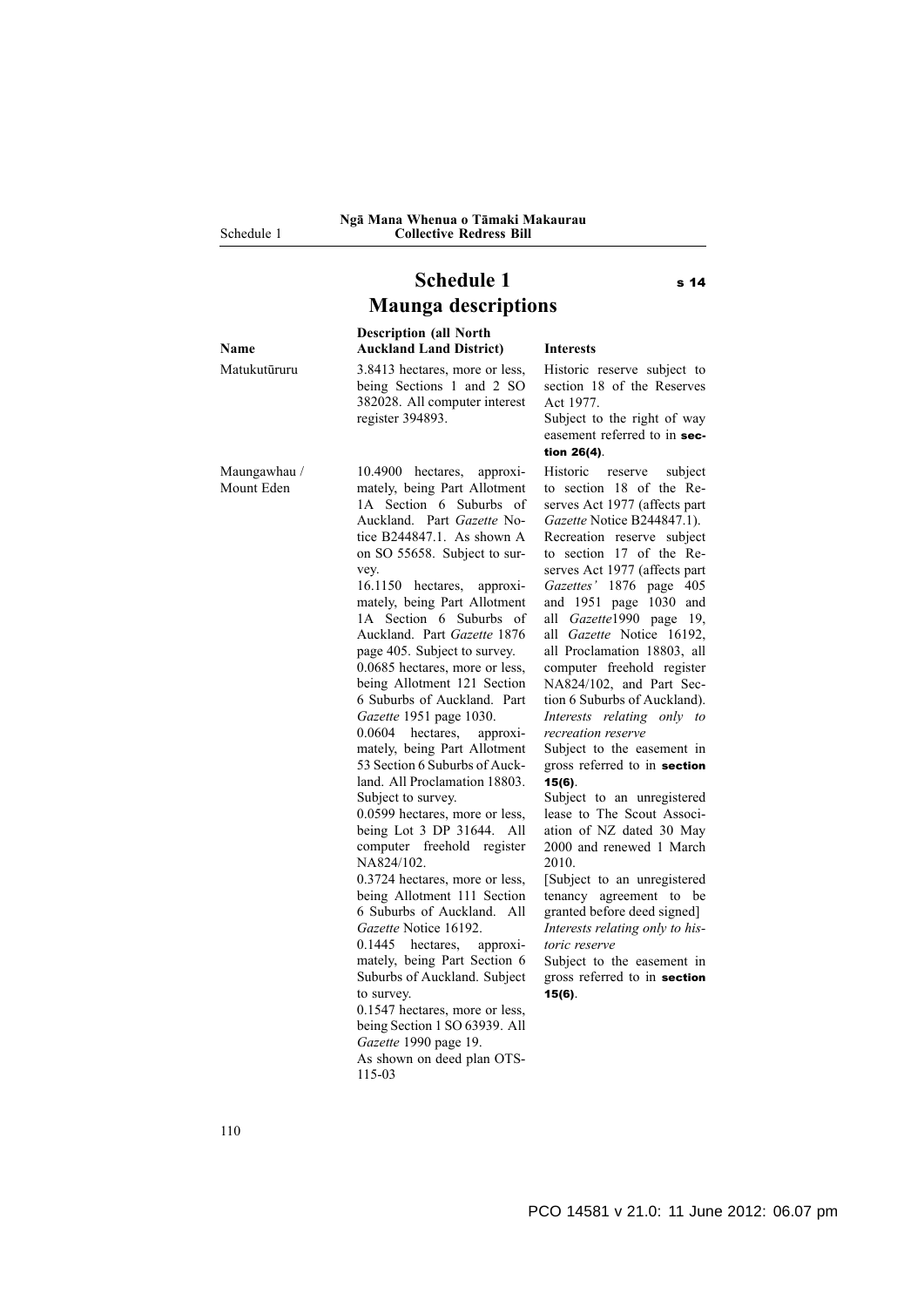#### **Ngā Mana Whenua o Tāmaki Makaurau Collective Redress Bill** Schedule 1

| <b>Description (all North</b>                                                                                                                                                                                       |                                                                                                                                                                                                                                                                                                                                                                                                                                                          |
|---------------------------------------------------------------------------------------------------------------------------------------------------------------------------------------------------------------------|----------------------------------------------------------------------------------------------------------------------------------------------------------------------------------------------------------------------------------------------------------------------------------------------------------------------------------------------------------------------------------------------------------------------------------------------------------|
| <b>Auckland Land District)</b>                                                                                                                                                                                      | <b>Interests</b>                                                                                                                                                                                                                                                                                                                                                                                                                                         |
| 46.4630 hectares, approxi-<br>mately, being Part Allotment<br>11 and Allotment 54 Section<br>12 Suburbs of Auckland. Part<br>Gazette Notice 596717. Sub-<br>ject to survey.<br>As shown on deed plan OTS-<br>115-04 | Recreation reserve subject to<br>section 17 of the Reserves<br>Act 1977.<br>Subject to the easement in<br>gross referred to in <b>section</b><br>$17(4)$ .<br>Subject to a memorandum<br>of encumbrance created by<br>D326273.1.<br>Subject to an unregistered<br>lease to The Auckland Ob-<br>servatory and Planetarium<br>Trust Board dated 10 May<br>1999 and Deed of variation<br>of lease.<br>Subject to an unregis-<br>tered lease to the Auckland |
|                                                                                                                                                                                                                     | Archery Club Incorporated                                                                                                                                                                                                                                                                                                                                                                                                                                |

Maungarei / Mount Wellington

**Name**

Tree Hill

Maungakiekie / One

23.4346 hectares, approximately, being Part Allotment 56 Section 12 Suburbs of Auckland. Part *Gazette* 1880 page 1723. Subject to survey. 0.5084 hectares, approximately, being Part Allotment 64 Section 12 Suburbs of Auckland. Subject to survey. 2.1064 hectares, more or less, being Allotment 200 Section 12 Suburbs of Auckland. Part *Gazette* Notice 260258. 0.7001 hectares, approximately, being Part Allotment 64 Section 12 Suburbs of Auckland. All *Gazette* 1909 page 1500. Subject to survey. 1.0813 hectares, more or less, being Allotment 201 Section 12 Suburbs of Auckland. Part *Gazette* Notice 260258.

tered lease to the Auckland Archery Club Incorporated dated 3 February 2009.

Subject to an unregistered lease to The Sorrento Group Limited and Neil McCormack dated 10 November 2004 and renewed 12 January 2010.

Recreation reserve subject to section 17 of the Reserves Act 1977 (affects Allotment 200, Part Allotment 56, and Parts Allotment 64 Section 12 Suburbs of Auckland).

Local purpose (site for a council depot) reserve subject to section 23 of the Reserves Act 1977 (affects Allotment 201 Section 12 Suburbs of Auckland).

*Interests relating only to recreation reserve*

Subject to the easement in gross referred to in section 24(6)(a).

Subject to an unregistered lease to the Mt Wellington Roller Sports Club Incorporated dated 27 May 2010.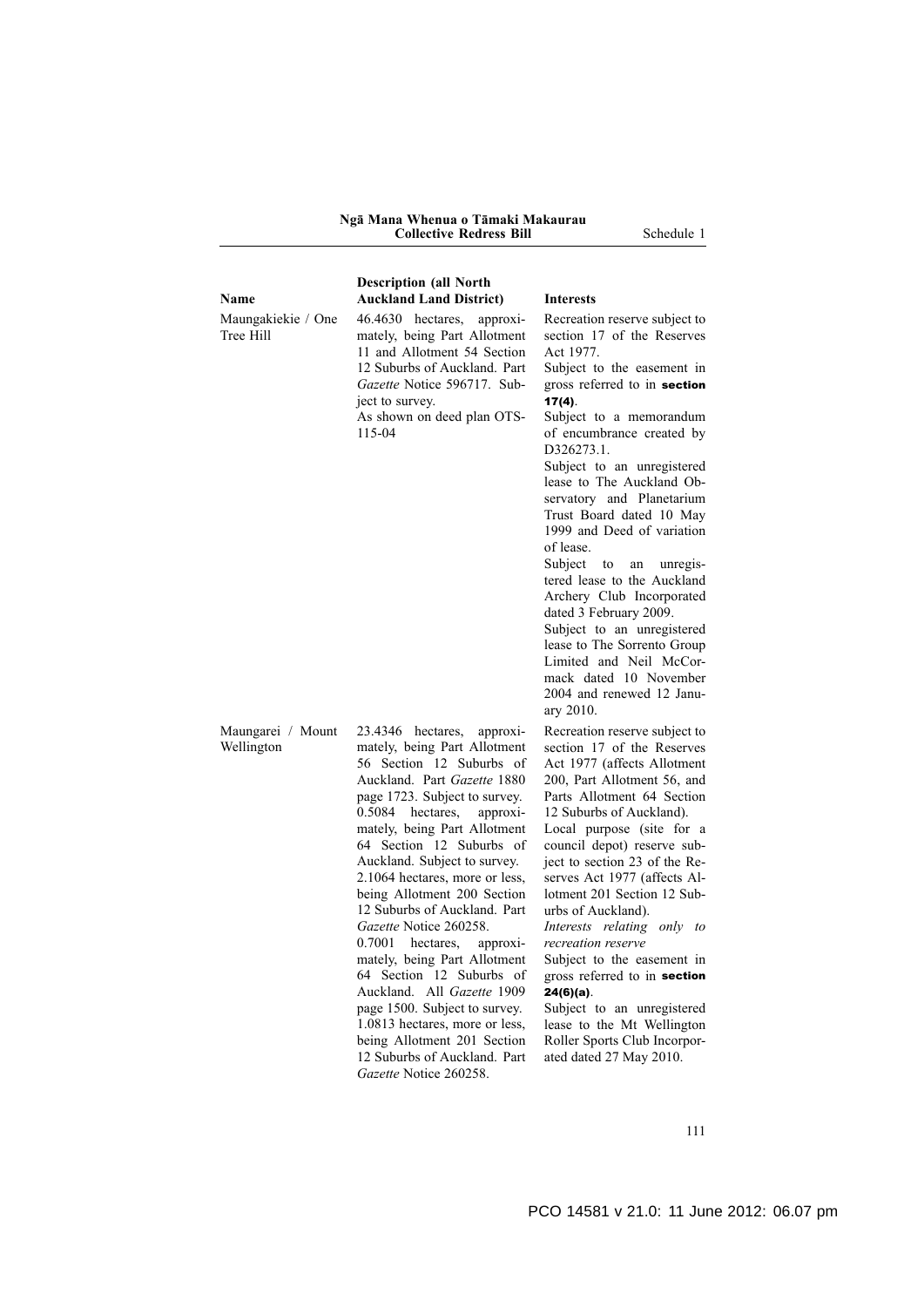| Schedule 1    | <b>Collective Redress Bill</b>                                                                                                                                                                                                                                                                                                                                                                                                                                                                                                                                                                                     |                                                                                                                                                                                                                                                                                                                                                                                                                                                                                                      |
|---------------|--------------------------------------------------------------------------------------------------------------------------------------------------------------------------------------------------------------------------------------------------------------------------------------------------------------------------------------------------------------------------------------------------------------------------------------------------------------------------------------------------------------------------------------------------------------------------------------------------------------------|------------------------------------------------------------------------------------------------------------------------------------------------------------------------------------------------------------------------------------------------------------------------------------------------------------------------------------------------------------------------------------------------------------------------------------------------------------------------------------------------------|
| Name          | <b>Description (all North</b><br><b>Auckland Land District)</b>                                                                                                                                                                                                                                                                                                                                                                                                                                                                                                                                                    | <b>Interests</b>                                                                                                                                                                                                                                                                                                                                                                                                                                                                                     |
|               | As shown on deed plan OTS-<br>115-09                                                                                                                                                                                                                                                                                                                                                                                                                                                                                                                                                                               | Subject to an unregistered<br>grazing licence in favour of<br>Peter Linton.<br>Interests relating only to<br>local purpose (site for a<br>council depot) reserve<br>Subject to the unregistered<br>lease referred to in section<br>$24(6)(b)$ .                                                                                                                                                                                                                                                      |
| Mount Albert  | 3.7660<br>hectares,<br>approxi-<br>mately, being Part Allotment<br>100 Parish of Titirangi. All<br>Gazette 1931 page 465. Sub-<br>ject to survey.<br>5.0890<br>hectares,<br>approxi-<br>mately, being Part Allotment<br>100 Parish of Titirangi. Part<br>Gazette 1903 page 736. Sub-<br>ject to survey.<br>0.6310 hectares, more or less,<br>being Lot 48 DP 39801. All<br>computer freehold register<br>NA47A/143.<br>0.0290<br>hectares,<br>approxi-<br>mately, being Part Allotment<br>195 Parish of Titirangi. Part<br>Gazette 1933 page 1370. Sub-<br>ject to survey.<br>As shown on deed plan OTS-<br>115-05 | Recreation reserve subject to<br>section 17 of the Reserves<br>Act 1977.<br>Subject to the easement in<br>gross referred to in section<br>$18(4)$ .<br>Subject to an unregistered<br>lease to the Mountain Green<br>Archery Club dated 12 De-<br>cember 2002 and renewed 22<br>September 2010.<br>Subject to an unregistered<br>grazing licence in favour of<br>Peter Linton.<br>Subject to an unregistered<br>agreement for grant of water<br>supply easement dated 26<br>June 1994.                |
| Mount Roskill | 8.3259 hectares, more or<br>less, being Part Lot 1476 DP<br>22826.<br>Balance computer<br>freehold register NA621/252.<br>0.1452 hectares, more or less,<br>being Lots 94 and 211 DP<br>42694. All Gazette Notice<br>15584.<br>0.2081 hectares, more or less,<br>being Section 3 SO 430425.<br>All computer interest register<br>559441.<br>0.0766 hectares, more or less,<br>being Lot 103 DP 41516. All<br>computer freehold register<br>NA13D/812.<br>0.1578 hectares, more or less,<br>being Lot 106 DP 41516. All                                                                                             | Recreation reserve subject to<br>section 17 of the Reserves<br>Act 1977.<br>Subject to the easement in<br>gross referred to in section<br>$19(4)$ .<br>Subject to a stormwater pipe<br>line easement created by<br>Certificate K64304 (affects<br>NA14D/117).<br>Subject to an unregistered<br>lease to Watercare Services<br>Limited dated 21 July 1988<br>and variation dated 6 July<br>2001.<br>Subject<br>to<br>and<br>together<br>with<br>stormwater<br>pipeline<br>easement created<br>by cer- |

**Ngā Mana Whenua o Tāmaki Makaurau**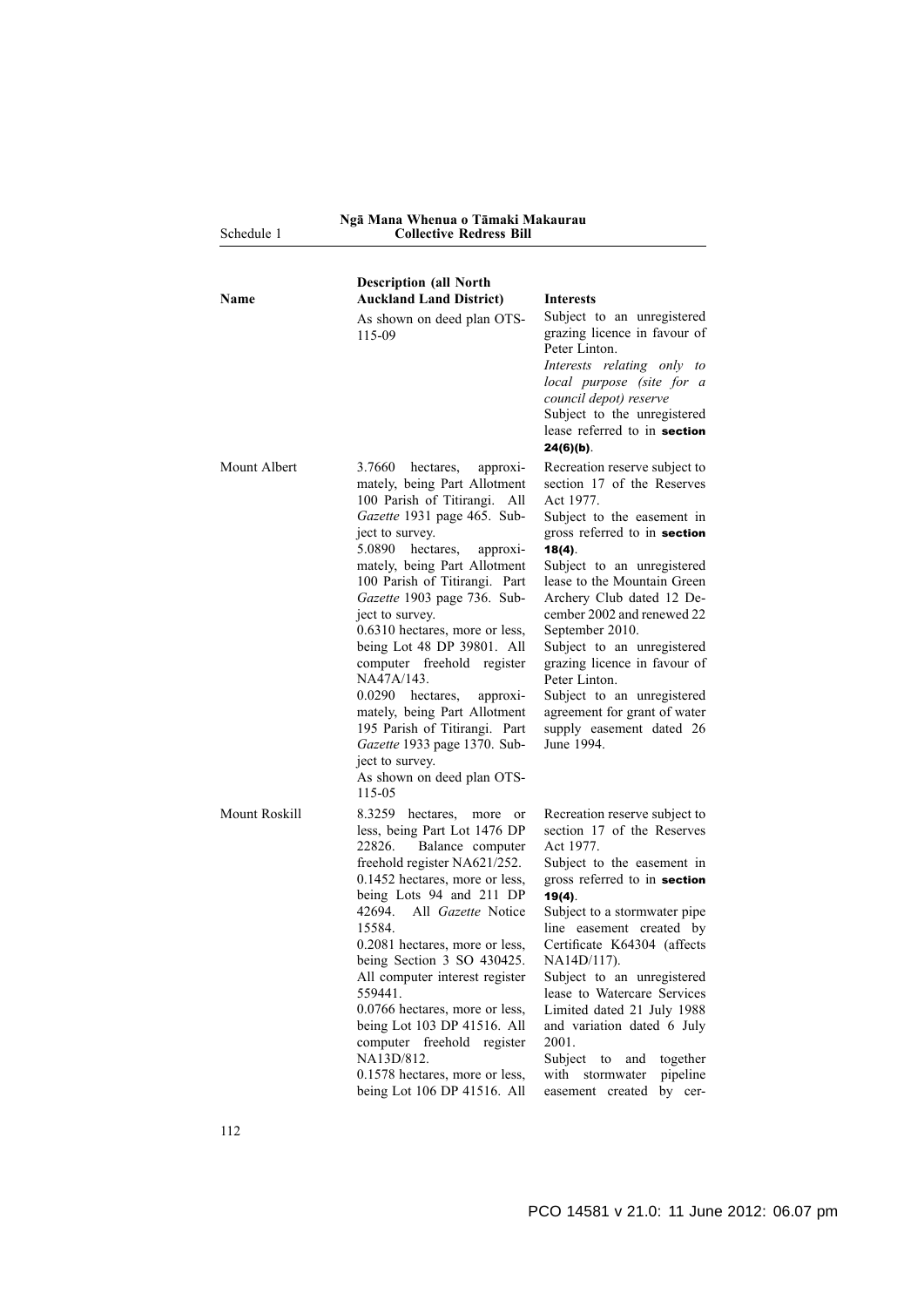| <b>Description (all North</b> |                                                                                                                                                                                                                                                                                                                                                                                                                                                                                                                                                                                                                                                                                                                                                                                                                                 |                                                                                                                                                                                                                                                                                                                                                                                                                                                                                                                                                                                               |
|-------------------------------|---------------------------------------------------------------------------------------------------------------------------------------------------------------------------------------------------------------------------------------------------------------------------------------------------------------------------------------------------------------------------------------------------------------------------------------------------------------------------------------------------------------------------------------------------------------------------------------------------------------------------------------------------------------------------------------------------------------------------------------------------------------------------------------------------------------------------------|-----------------------------------------------------------------------------------------------------------------------------------------------------------------------------------------------------------------------------------------------------------------------------------------------------------------------------------------------------------------------------------------------------------------------------------------------------------------------------------------------------------------------------------------------------------------------------------------------|
| Name                          | <b>Auckland Land District)</b>                                                                                                                                                                                                                                                                                                                                                                                                                                                                                                                                                                                                                                                                                                                                                                                                  | <b>Interests</b>                                                                                                                                                                                                                                                                                                                                                                                                                                                                                                                                                                              |
|                               | computer freehold register<br>NA21D/757.<br>0.0703 hectares, more or less,<br>being Lot 107 DP 41516. All<br>computer freehold register<br>NA6A/1488.<br>0.0875 hectares, more or less,<br>being Lot 109 DP 41516. All<br>computer freehold register<br>NA14D/117.                                                                                                                                                                                                                                                                                                                                                                                                                                                                                                                                                              | (affects)<br>tificate<br>K64304<br>NA13D/812)<br>Subject to a fencing agree-<br>ment in Transfer A263125<br>(affects $NA13D/812$ ).<br>Subject to an unregistered<br>agreement for acquisition<br>of land for SH20 Winstone<br>Park, dated 31 May 2005.<br>Together with a stormwater<br>pipeline easement created by<br>certificate K64304 (affects<br>NA21D/757).<br>Subject to a sewage pipeline<br>and a stormwater pipeline<br>easement created by cer-<br>K64304<br>(affects)<br>tificate<br>NA6A/1488).<br>Subject to an unregistered<br>grazing licence in favour of<br>Peter Linton. |
| Mount St John                 | 3.0402<br>hectares.<br>approxi-<br>mately, being Allotment 12A<br>Section 11 Suburbs of Auck-<br>land. Part Gazette 1902 page<br>734. Subject to survey.<br>0.1576 hectares, more or less,<br>being Part Lot 23 of Allot-<br>ment 18 Section 11 Suburbs<br>of Auckland. All computer<br>freehold register NA505/200<br>limited as to parcels.<br>0.2633 hectares, more or less,<br>being Part Lots 24 and 25 DP<br>13194. All computer freehold<br>register NA309/209.<br>0.4879 hectares, more or less,<br>being Lot 1 DP 39142. All<br>computer freehold register<br>NA1038/123.<br>0.3819 hectares, more or less,<br>being Lot 1 DP 37516. All<br>computer freehold register<br>NA975/186.<br>0.0033 hectares, more or less,<br>being Part Allotment 15 Sec-<br>tion 11 Suburbs of Auckland.<br>All computer freehold regis- | Recreation reserve subject to<br>section 17 of the Reserves<br>Act 1977.<br>Subject to a fencing agree-<br>ment created by Transfer<br>154277 (affects NA671/94).<br>Subject to an unregistered<br>grazing licence in favour<br>of the Cornwall Park Trust<br>Board.                                                                                                                                                                                                                                                                                                                          |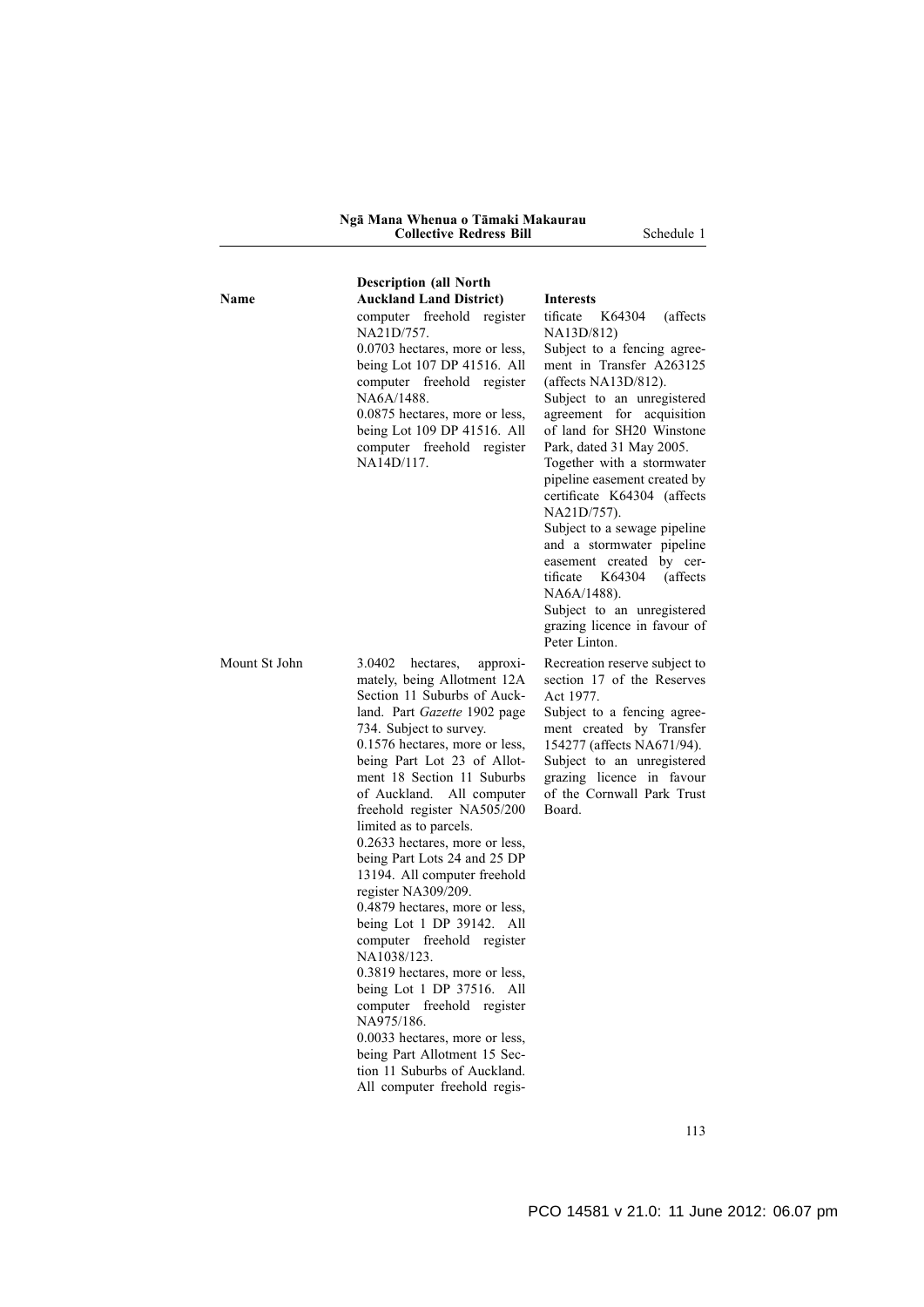| Ngā Mana Whenua o Tāmaki Makaurau |
|-----------------------------------|
| <b>Collective Redress Bill</b>    |

Schedule

| Name                       | <b>Description (all North</b><br><b>Auckland Land District)</b><br>ter $NA1058/220$ limited as to<br>parcels.<br>0.0098 hectares, more or less,<br>being Lot 4 DP 106274. All<br>computer freehold register<br>NA672/48.<br>0.0047 hectares, more or less,<br>being Lot 5 DP 106274. All<br>computer freehold register<br>NA671/94.<br>0.1110<br>hectares,<br>approxi-<br>mately, being Parts Lot 8 DP<br>15394. Balance Gazette No-<br>tice 792484.1. Subject to sur-<br>vey.<br>0.1901<br>hectares,<br>approxi-<br>mately, being Allotment 43<br>and Part Allotment 44 Sec-<br>tion 11 Suburbs of Auck-<br>land. Balance Gazette Notice<br>B096302.1. Subject to survey.<br>As shown on deed plan OTS-<br>115-07 | <b>Interests</b>                                                                                                                                                                                                                                                                                                                                                                                     |
|----------------------------|--------------------------------------------------------------------------------------------------------------------------------------------------------------------------------------------------------------------------------------------------------------------------------------------------------------------------------------------------------------------------------------------------------------------------------------------------------------------------------------------------------------------------------------------------------------------------------------------------------------------------------------------------------------------------------------------------------------------|------------------------------------------------------------------------------------------------------------------------------------------------------------------------------------------------------------------------------------------------------------------------------------------------------------------------------------------------------------------------------------------------------|
| Ohinerau / Mount<br>Hobson | 9.4089<br>hectares,<br>approxi-<br>mately, being Allotment 2A<br>Section 11 Suburbs of Auck-<br>land. Part Gazette 1880 page<br>635. Subject to survey.<br>As shown on deed plan OTS-<br>$115 - 02$                                                                                                                                                                                                                                                                                                                                                                                                                                                                                                                | Recreation reserve subject to<br>section 17 of the Reserves<br>Act 1977.<br>Subject to the easement in<br>gross referred to in section<br>$21(4)$ .<br>Subject to an unregistered<br>agreement for grant of water<br>supply and storage<br>and<br>pumping station easement<br>with<br>Auckland<br>Regional<br>Council (now Watercare Ser-<br>vices Limited) dated 4 Au-<br>gust 1992.<br>0.11<br>. 1 |

Subject to an unregistered grazing licence in favour of Peter Linton dated 29 May 1986.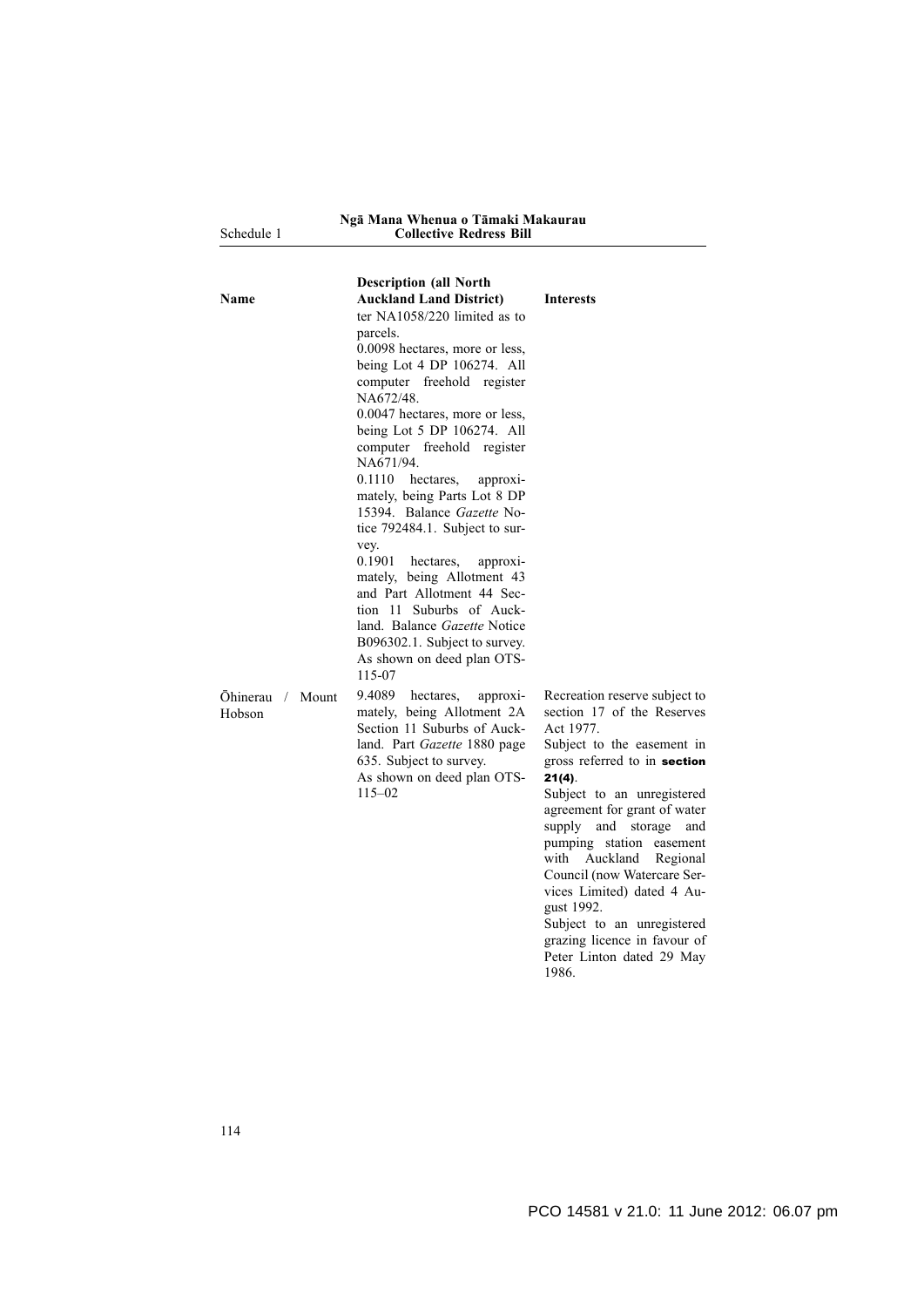#### **Ngā Mana Whenua o Tāmaki Makaurau Collective Redress Bill** Schedule 1

**Description (all North**

| <b>Name</b>                     | <b>Auckland Land District)</b>                                                                                                                                                                                                                                                                                                                                              | <b>Interests</b>                                                                                                                                                                                                                                                                                                                                                                                                       |
|---------------------------------|-----------------------------------------------------------------------------------------------------------------------------------------------------------------------------------------------------------------------------------------------------------------------------------------------------------------------------------------------------------------------------|------------------------------------------------------------------------------------------------------------------------------------------------------------------------------------------------------------------------------------------------------------------------------------------------------------------------------------------------------------------------------------------------------------------------|
| Ohuiarangi / Pigeon<br>Mountain | 7.6707 hectares, approxi-<br>being Part Allot-<br>mately,<br>ments 18 and 22 Section 5<br>Small Farms Near Howick                                                                                                                                                                                                                                                           | Historic reserve subject to<br>section 18 of the Reserves<br>Act 1977 (affects Section 6<br>SO 434440).                                                                                                                                                                                                                                                                                                                |
|                                 | and Section 5 SO 434440.<br>Part <i>Gazette</i> Notice 894244.1.<br>Subject to survey.<br>3.5763 hectares, more or less,<br>being Section $6$ SO 434440.<br>All <i>Gazette</i> 2011 page 317.<br>0.5445 hectares, more or less,<br>being Allotment 23 Section<br>5 Small Farms Near Howick.<br>Part <i>Gazette</i> Notice 894244.1.<br>As shown on deed plan OTS-<br>115-08 | Recreation reserve subject to<br>section 17 of the Reserves<br>Act 1977 (affects Part Allot-<br>ments 18 and 22 Section 5<br>Small Farms Near Howick<br>and Section 5 SO 434440).<br>Local purpose (site for com-<br>munity buildings) reserve<br>subject to section 23 of the<br>Reserves Act 1977 (affects<br>Allotment 23 section 5 Small<br>Farms Near Howick)<br>Interests relating only to his-<br>toric reserve |

Subject to the easement in gross referred to in **section** 16(8).

*Interests relating only to recreation reserve*

Subject to an unregistered lease to the Pakuranga Tennis Club Incorporated dated 19 November 1981 and renewed 6 July 1998.

Subject to an unregistered lease to the Pigeon Mountain Cricket Club Incorporated dated 2009.

Subject to an unregistered lease to the BMX Mountain Raiders Club Incorporated dated 16 October 1995. Subject to the easement in

gross referred to in section 16(8).

*Interests relating only to local purpose (site for community buildings) reserve*

Subject to an unregistered lease to the Young Mariners of New Zealand Incorporated dated 15 August 2000.

Subject to an unregistered lease to the Scout Associ-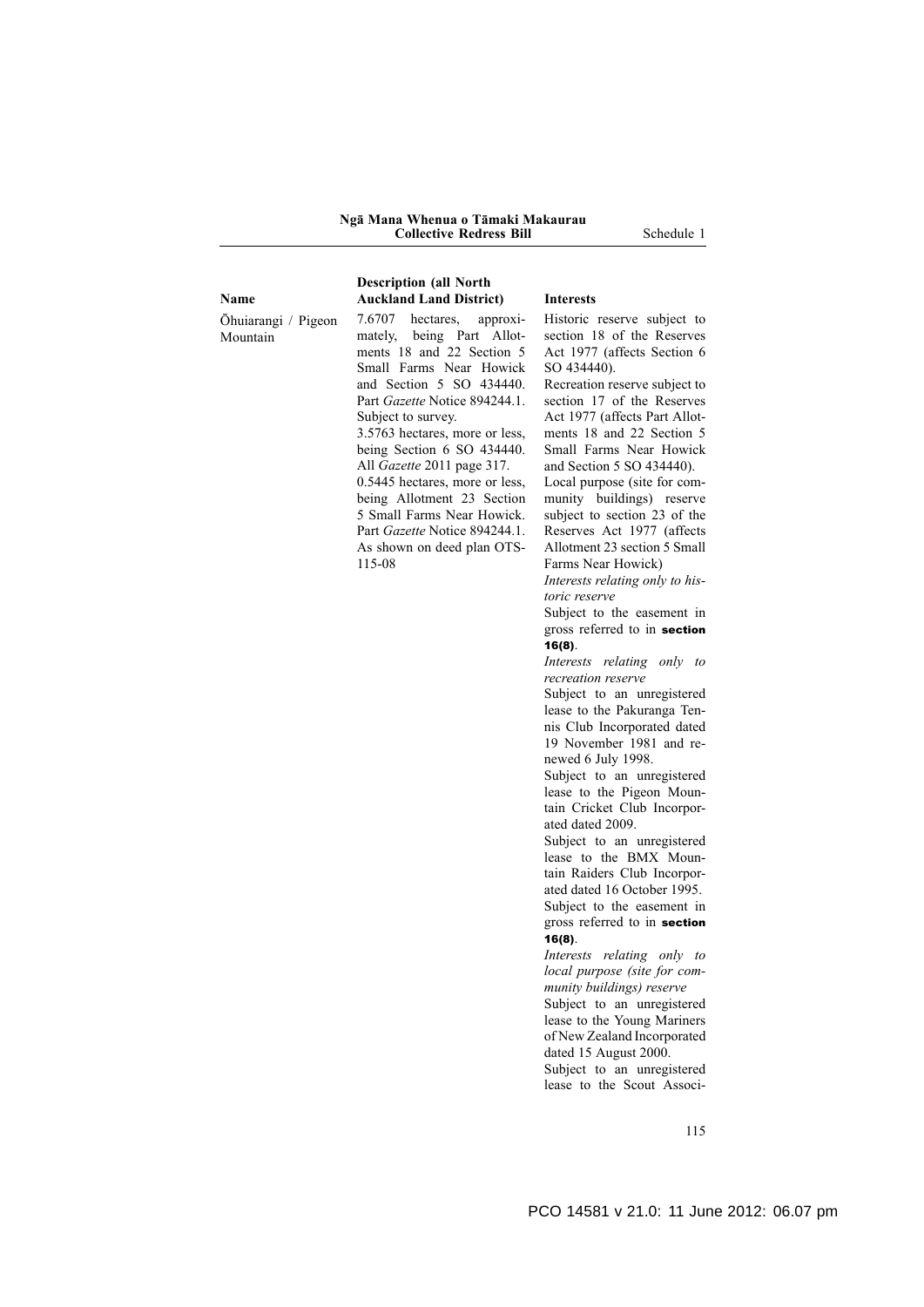Schedule 1

#### **Ngā Mana Whenua o Tāmaki Makaurau Collective Redress Bill**

| Name                                              | <b>Description (all North</b><br><b>Auckland Land District)</b>                                                                                                                                                                                                                                                                                                                                                             | <b>Interests</b><br>ation of New Zealand dated<br>17 May 1991 and renewed<br>1 May 2006.<br>Subject<br>to<br>unregis-<br>an<br>tered lease to the Auckland<br>Kindergarten Association In-<br>corporated dated 1 Novem-<br>ber 1983.                                                                                                                                                                                                                                                                                                                                                                                                                                                                                                                                                                                                                                                                                                                                                                                                         |
|---------------------------------------------------|-----------------------------------------------------------------------------------------------------------------------------------------------------------------------------------------------------------------------------------------------------------------------------------------------------------------------------------------------------------------------------------------------------------------------------|----------------------------------------------------------------------------------------------------------------------------------------------------------------------------------------------------------------------------------------------------------------------------------------------------------------------------------------------------------------------------------------------------------------------------------------------------------------------------------------------------------------------------------------------------------------------------------------------------------------------------------------------------------------------------------------------------------------------------------------------------------------------------------------------------------------------------------------------------------------------------------------------------------------------------------------------------------------------------------------------------------------------------------------------|
| <b>Otāhuhu</b><br>Mount<br>$\sqrt{2}$<br>Richmond | 16.5921 hectares, more or<br>less, being Allotment 60 and<br>Parts Allotment 61 Section<br>12 Suburbs of Auckland. All<br>computer freehold register<br>NA6/188.<br>0.0582 hectares, more or less,<br>being Part Hamlin's Grant.<br>All computer freehold regis-<br>ter NA583/71 limited as to<br>parcels.<br>4.3954 hectares, more or less,<br>being Part Lot 10 DP 47429.<br>All computer freehold register<br>NA43B/507. | Recreation reserve subject to<br>section 17 of the Reserves<br>Act 1977.<br>Subject to the easement in<br>gross referred to in section<br>$22(4)$ .<br>Subject to drainage rights<br>created by Deed 238138 (af-<br>fects NA583/71).<br>Subject<br>to<br>water<br>sup-<br>ply<br>rights<br>created<br>by<br>Deed 113190 as partially<br>surrendered<br>Docu-<br>by<br>ment B139544.6<br>(affects)<br>NA43B/507).<br>Subject to a water sup-<br>ply<br>right<br>by<br>created<br>Transfer<br>653527<br>(affects)<br>NA43B/507).<br>Subject to an unregistered<br>lease to the Otahuhu Rovers<br>Rugby League Football Club<br>Incorporated dated 7 October<br>1975 and renewed 26 Janu-<br>ary 2011.<br>Subject to an unregistered<br>lease to the Northern Sports<br>Car Club Incorporated dated<br>7 August 2009.<br>Subject to an unregistered<br>lease to the Mount Rich-<br>mond Bowling Club Incorp-<br>orated dated 1999 and re-<br>newed 21 June 2010.<br>Subject to an unregistered<br>grazing licence in favour of<br>Peter Linton. |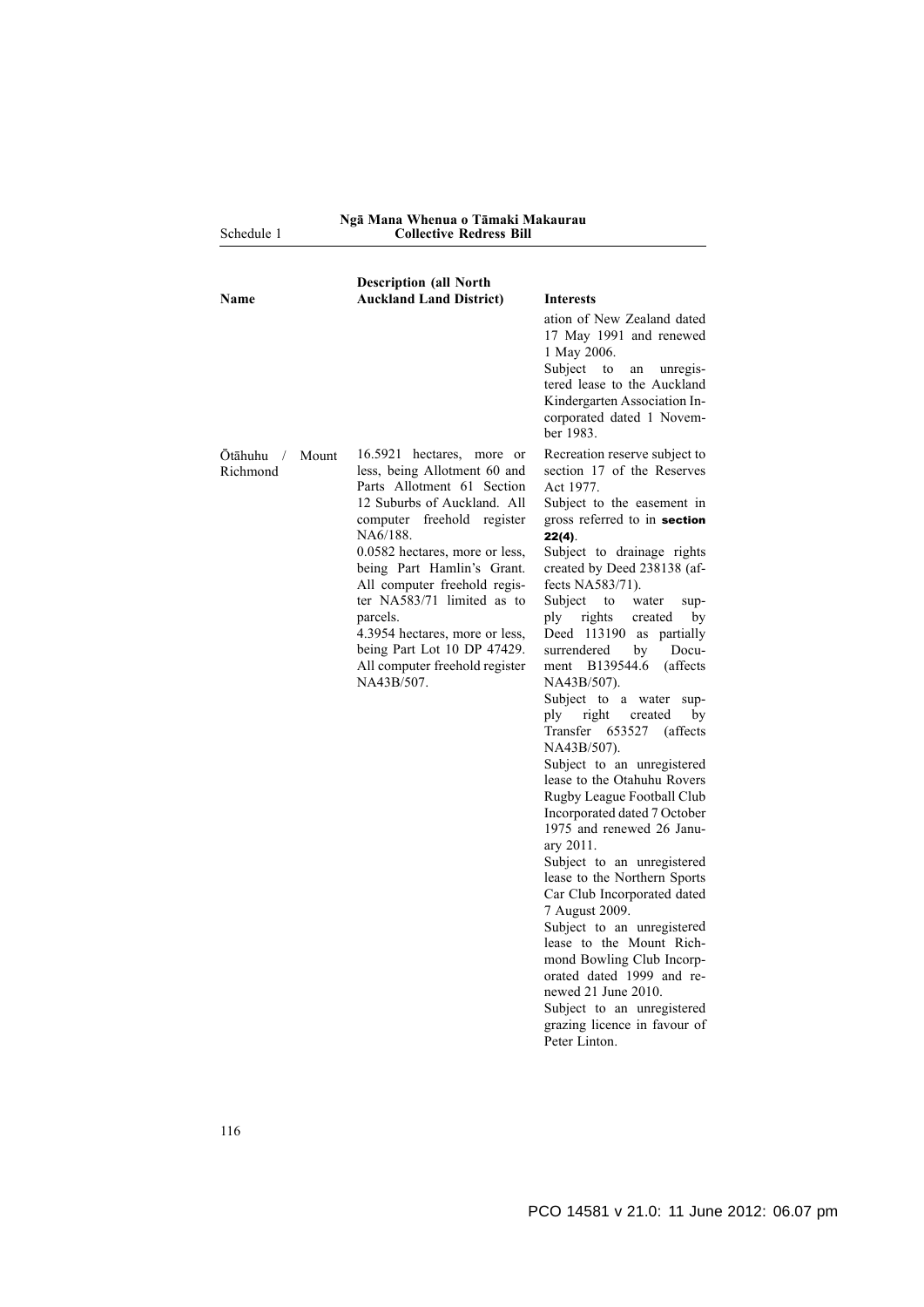#### **Ngā Mana Whenua o Tāmaki Makaurau Collective Redress Bill** Schedule 1

**Name** Takarunga / Mount Victoria

**Description (all North Auckland Land District) Interests**

6.5476 hectares, approximately, being Part Allotments 42 and 46 Section 2 Parish of Takapuna. Part *Gazette* 1880 page 1242. Subject to survey. 0.0726 hectares, approximately, being Part Allotment 42 Section 2 Parish of Takapuna. All *Gazette* 2005 page 1868. Subject to survey. 1.0361 hectares, approximately, being Part Allotment 42 Section 2 Parish of Takapuna. All *Gazette* Notice D316947.1. Subject to survey. As shown on deed plan OTS-

115-01

Recreation reserve subject to section 17 of the Reserves Act 1977 (affects part *Gazette* 1880 page 1242)

Local purpose (community buildings) reserve subject to section 23 of the Reserves Act 1977 (affects all *Gazette* Notice D316947.1).

Local purpose (community use) reserve subject to section 23 of the Reserves Act 1977 (affects all *Gazette* 2005 page 1868).

*Interests relating only to recreation reserve*

Subject to the easement in gross referred to in section 25(8).

Subject to a right of way easement in gross in favour of Auckland Harbour Board (now Ports of Auckland Limited) created by section 3(2) of the Reserves and other Lands Disposal Act 1935.

Subject to an unregistered lease to the Devonport Folk Music Club Incorporated commencing 16 May 2009. *Interests relating only to*

*local purpose (community buildings) reserve*

Subject to the easement in gross referred to in section  $25(8)$ .

Subject to an unregistered lease to The Depot Incorporated dated 23 March 2006.

Subject to an unregistered lease to the North Shore Playcentre Association Incorporated dated 17 November 2004.

Subject to a right of way easement in gross in favour of Auckland Harbour Board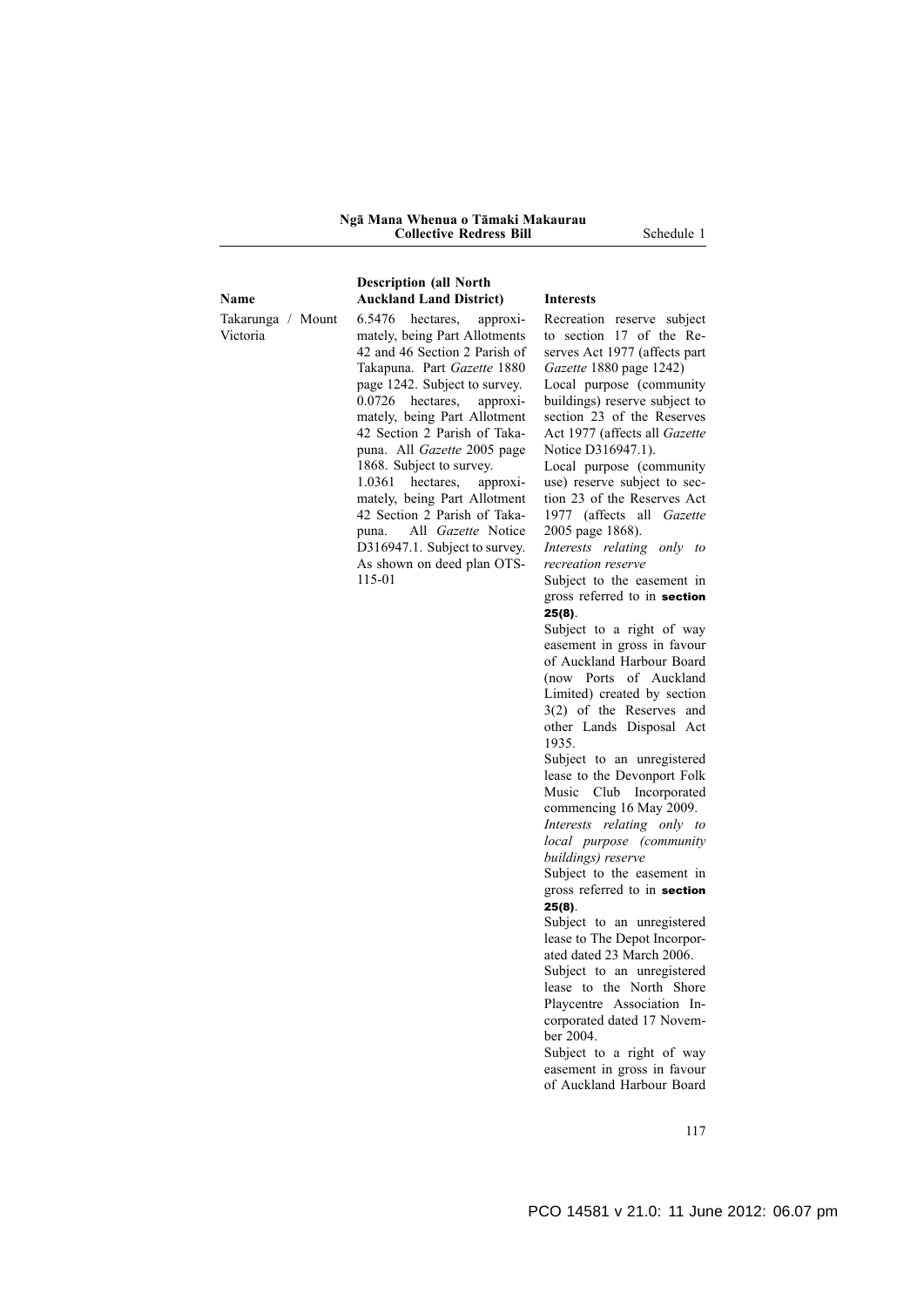| Ngā Mana Whenua o Tāmaki Makaurau |                                |  |
|-----------------------------------|--------------------------------|--|
|                                   | <b>Collective Redress Bill</b> |  |

Schedule 1

| Name                | <b>Description (all North</b><br><b>Auckland Land District)</b>                         | <b>Interests</b><br>(now Ports of Auckland<br>Limited) created by section<br>$3(2)$ of the Reserves and<br>other Lands Disposal Act<br>1935<br>Interests relating only to<br>local purpose (community<br>use) reserve<br>Subject to an unregistered<br>lease to the Michael King<br>Writers' Studio Trust dated<br>12 September 2010.<br>Subject to a right of way<br>easement in gross in favour<br>of Auckland Harbour Board<br>(now Ports of Auckland<br>Limited) created by section<br>$3(2)$ of the Reserves and<br>other Lands Disposal Act<br>1935. |
|---------------------|-----------------------------------------------------------------------------------------|------------------------------------------------------------------------------------------------------------------------------------------------------------------------------------------------------------------------------------------------------------------------------------------------------------------------------------------------------------------------------------------------------------------------------------------------------------------------------------------------------------------------------------------------------------|
| Te Tātua-a-Riukiuta | 7.7295 hectares, more or less,<br>being Section 1 SO 34827.<br>Part Proclamation 12901. | Recreation reserve subject to<br>section 17 of the Reserves<br>Act 1977.<br>Subject to a sewage ease-<br>ment created by Certificate<br>K61272.<br>Subject to the easement in<br>gross referred to in section<br>$23(4)$ .                                                                                                                                                                                                                                                                                                                                 |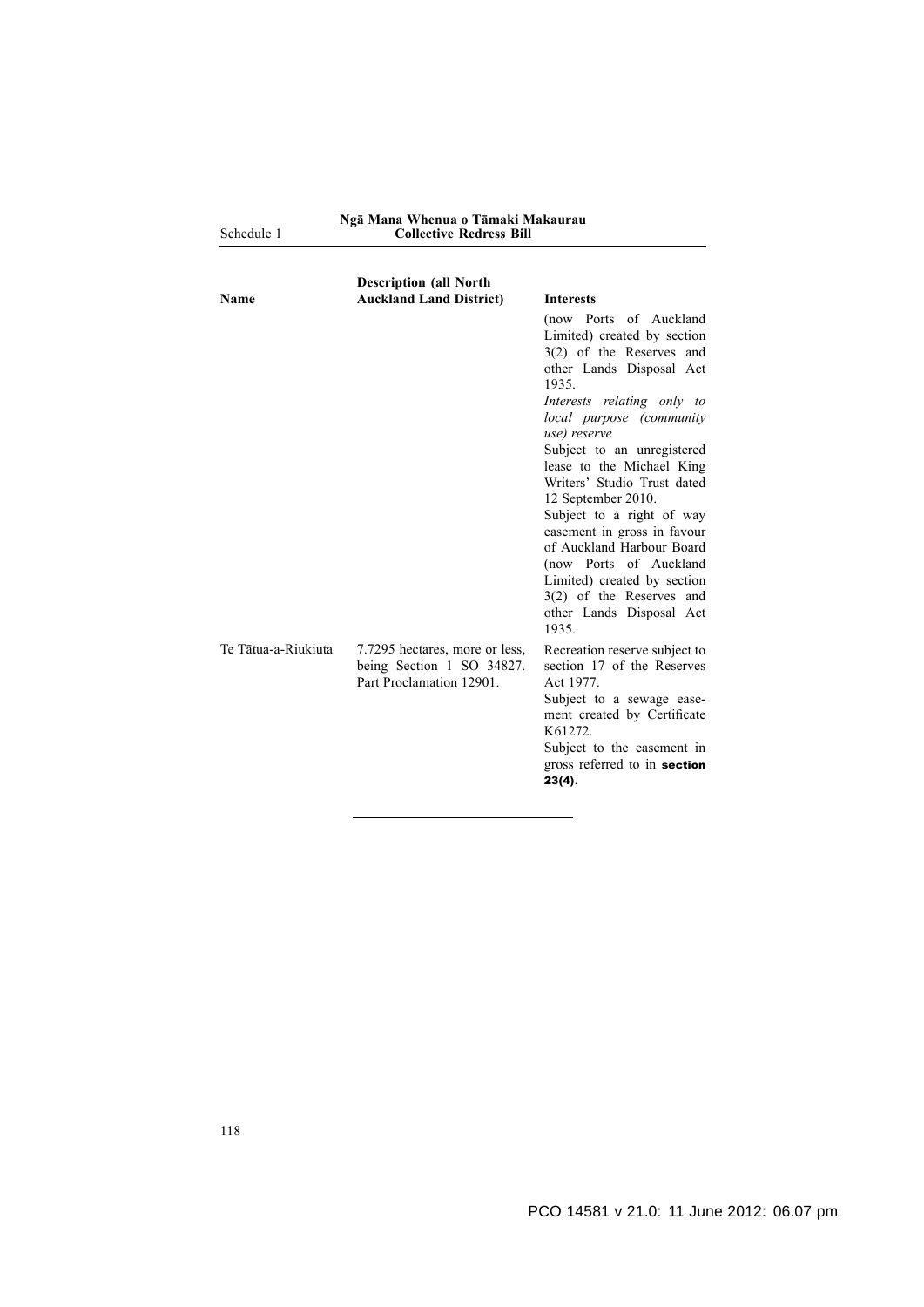#### **Ngā Mana Whenua o Tāmaki Makaurau Collective Redress Bill** Schedule 2

# **Schedule 2** ss 00 **Maungauika and Rarotonga / Mount Smart descriptions**

|                            | <b>Description (all North</b>                                                                                                                                                                                                                                                               |                                                                                                                                                                                                                                                                                                                                                                                                                                                                                                                                                                                                                                                                                                                                                                                                                                            |
|----------------------------|---------------------------------------------------------------------------------------------------------------------------------------------------------------------------------------------------------------------------------------------------------------------------------------------|--------------------------------------------------------------------------------------------------------------------------------------------------------------------------------------------------------------------------------------------------------------------------------------------------------------------------------------------------------------------------------------------------------------------------------------------------------------------------------------------------------------------------------------------------------------------------------------------------------------------------------------------------------------------------------------------------------------------------------------------------------------------------------------------------------------------------------------------|
| Name                       | <b>Auckland Land District)</b>                                                                                                                                                                                                                                                              | <b>Interests</b>                                                                                                                                                                                                                                                                                                                                                                                                                                                                                                                                                                                                                                                                                                                                                                                                                           |
| Maungauika                 | 8.5995 hectares,<br>approxi-<br>mately, being Allotment 38<br>Section 2 Parish of Taka-<br>puna. Part Gazette 1980 page<br>1429. Subject to survey.                                                                                                                                         | Historic reserve subject to<br>section 18 of the Reserves<br>Act 1977.<br>Subject to the easement in<br>gross referred to in section<br>49(4).<br>Subject to an unregistered<br>guiding concession to Magic<br>Broomstick (Segway) Tours<br>Limited held in concession<br>number AK-29235-GUI.<br>Subject to an<br>unregis-<br>tered concession<br>to Bus<br>Coach<br>Association<br>and<br>(New Zealand) Incorpor-<br>ated held in concession<br>WC-27582-LAN,<br>number<br>PAC-11-06-442.<br>Subject to an unregistered<br>guiding concession to His-<br>toric Forts of Auckland<br>Limited held in concession<br>number AK-28245-GUI.<br>Subject to an unregistered<br>guiding concession to Ram-<br>blers Holidays Limited held<br>in concession number PAC-<br>13-06-70.<br>Subject to an unregistered<br>permit for a radio repeater |
|                            |                                                                                                                                                                                                                                                                                             | station to Auckland Yacht<br>and Boating Association.                                                                                                                                                                                                                                                                                                                                                                                                                                                                                                                                                                                                                                                                                                                                                                                      |
| Rarotonga / Mount<br>Smart | 22.3229 hectares, approxi-<br>mately, being Part Allot-<br>ment 59 Section 17 Sub-<br>urbs of Auckland.<br>All<br>computer freehold register<br>NA490/239, and balance<br>computer freehold registers<br>NA491/75, NA620/46, and<br>NA680/114, and all Gazette<br>Notices A329195, A375934, | Recreation reserve subject to<br>section 17 of the Reserves<br>Act 1977.<br>Subject to the easement in<br>gross referred to in section<br>$64(4)$ .                                                                                                                                                                                                                                                                                                                                                                                                                                                                                                                                                                                                                                                                                        |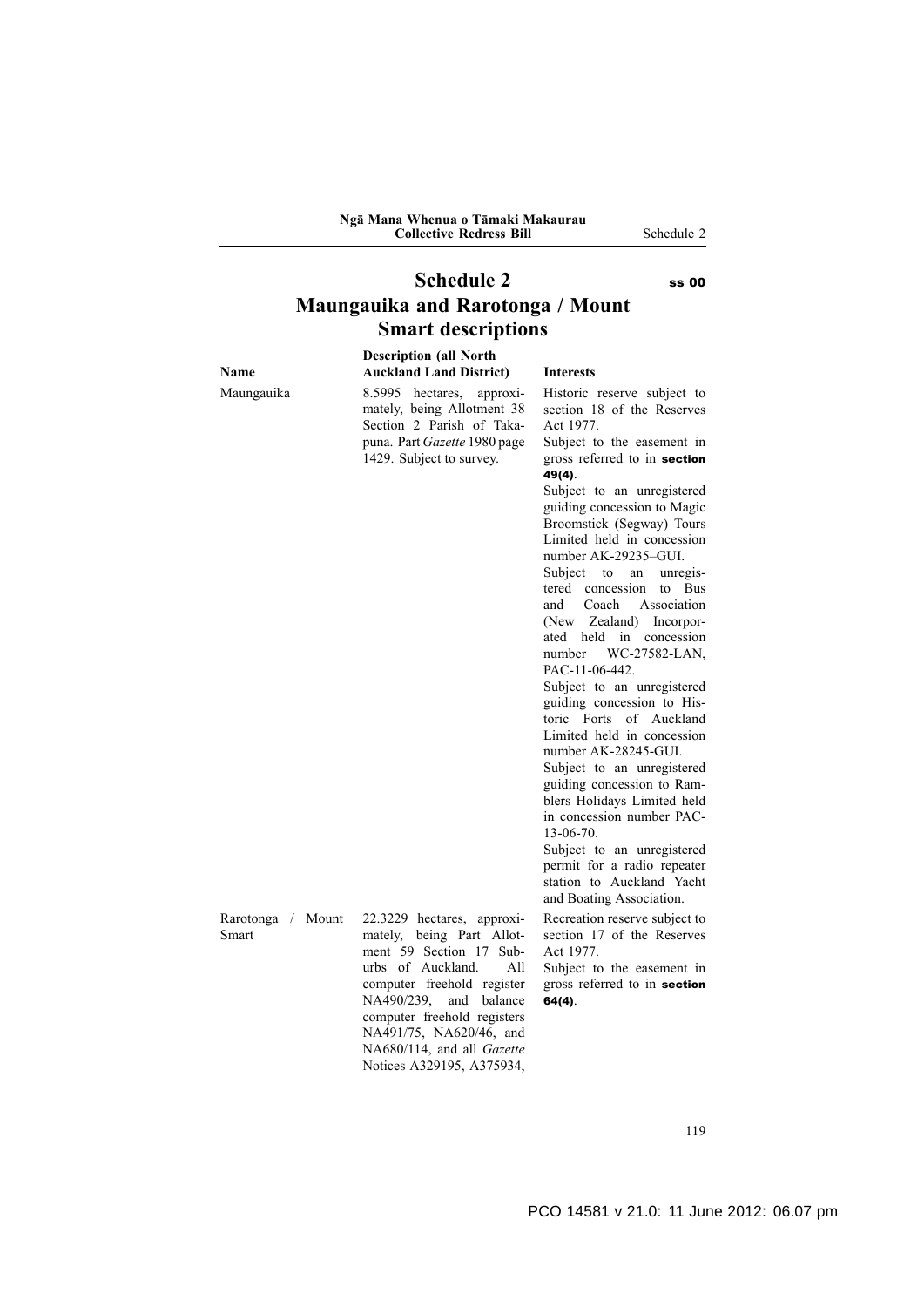| Schedule 2  | Ngā Mana Whenua o Tāmaki Makaurau<br><b>Collective Redress Bill</b> |                  |
|-------------|---------------------------------------------------------------------|------------------|
| <b>Name</b> | <b>Description (all North</b><br><b>Auckland Land District)</b>     | <b>Interests</b> |
|             | and A532457. Subject to sur-                                        |                  |
|             | vey.<br>0.0497 hectares, more or less,                              |                  |
|             | being Allotment 60 Section                                          |                  |
|             | 17 Suburbs of Auckland All                                          |                  |
|             | computer freehold register                                          |                  |
|             | NA54D/1031.                                                         |                  |
|             | As shown on deed plan OTS-                                          |                  |
|             | $115 - 11$                                                          |                  |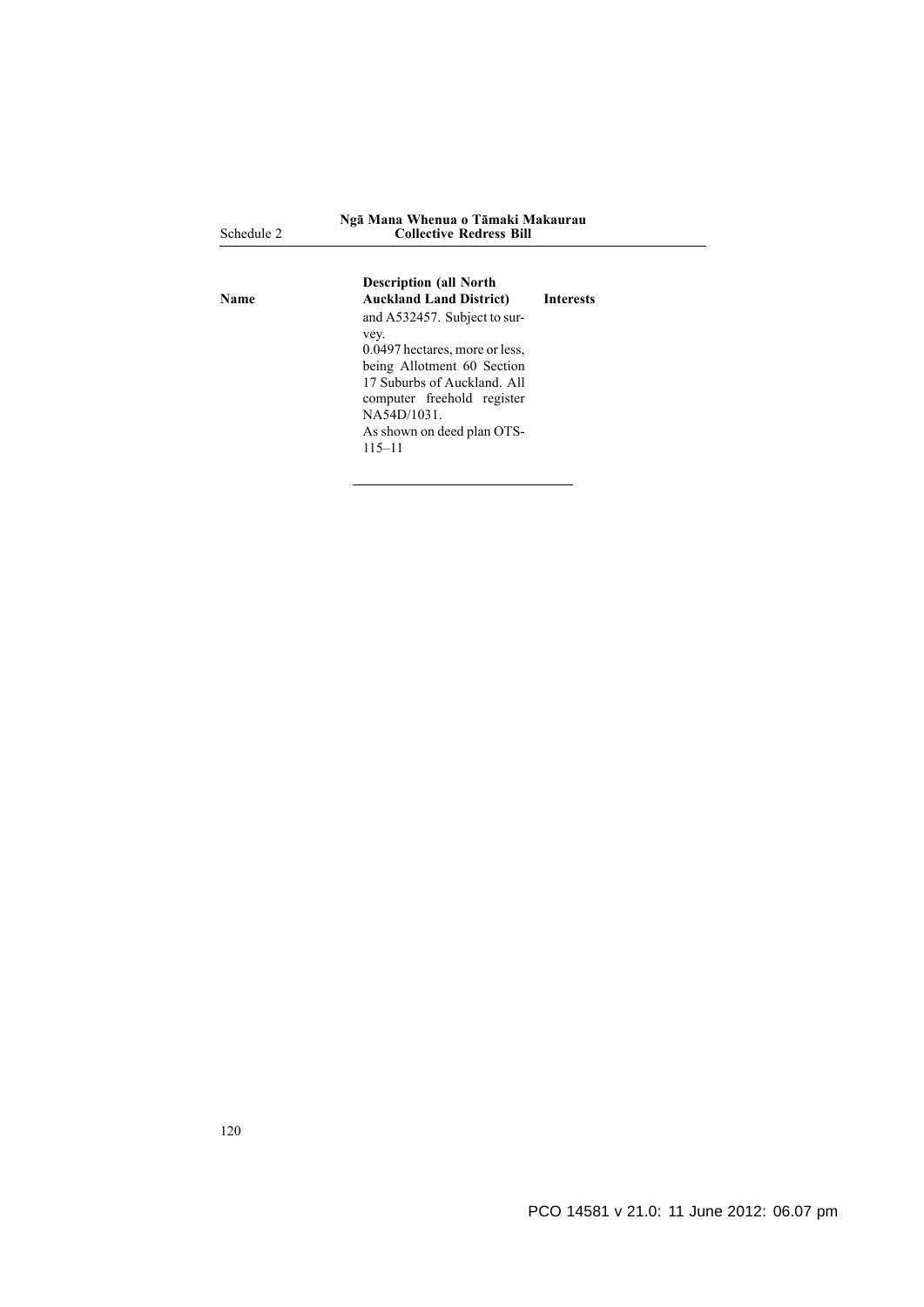# **Schedule 3** s 00 **Maungakiekie / One Tree Hill northern area and Mount Mangere descriptions**

| <b>Name</b>                                   | <b>Description (all North Auckland Land</b><br>District)                                                                                                                                                                                                                                                                                                                                                     |
|-----------------------------------------------|--------------------------------------------------------------------------------------------------------------------------------------------------------------------------------------------------------------------------------------------------------------------------------------------------------------------------------------------------------------------------------------------------------------|
| Maungakiekie / One Tree Hill<br>northern area | Recreation reserve<br>2.5596 hectares, more or less, being Part Allot-<br>ment 11 Section 12 Suburbs of Auckland. All<br>computer freehold register NA87/219.<br>As shown on deed plan OTS-115-12 (reserve<br>classification not specified)                                                                                                                                                                  |
| Mangere Mountain                              | Recreation reserve<br>5.3805 hectares, more or less, being Section 2<br>SO 68568. Part Gazette 1890 page 897.<br>0.1889 hectares, more or less, being Section 1<br>SO 40483. All Gazette 1958 page 210.<br>0.0460 hectares, more or less, being Allotment<br>270 Parish of Manurewa. All Gazette 1959 page<br>762.<br>[0.0865 hectares, more or less, being Lot 16 DP<br>42381. All Gazette 1955 page 1712]. |
|                                               | Local purpose (community buildings) reserve<br>0.9453 hectares, more or less, being Section 1<br>SO 41481 and Sections 3 and 4 SO 68568. Part<br>Gazette Notice D478576.3.                                                                                                                                                                                                                                   |
|                                               | Historic reserve<br>31.8291 hectares, more or less, being Section 1<br>SO 68568. Part <i>Gazette</i> Notice D478576.3.<br>As shown on deed plan OTS-115-16 (reserve<br>classifications not specified).                                                                                                                                                                                                       |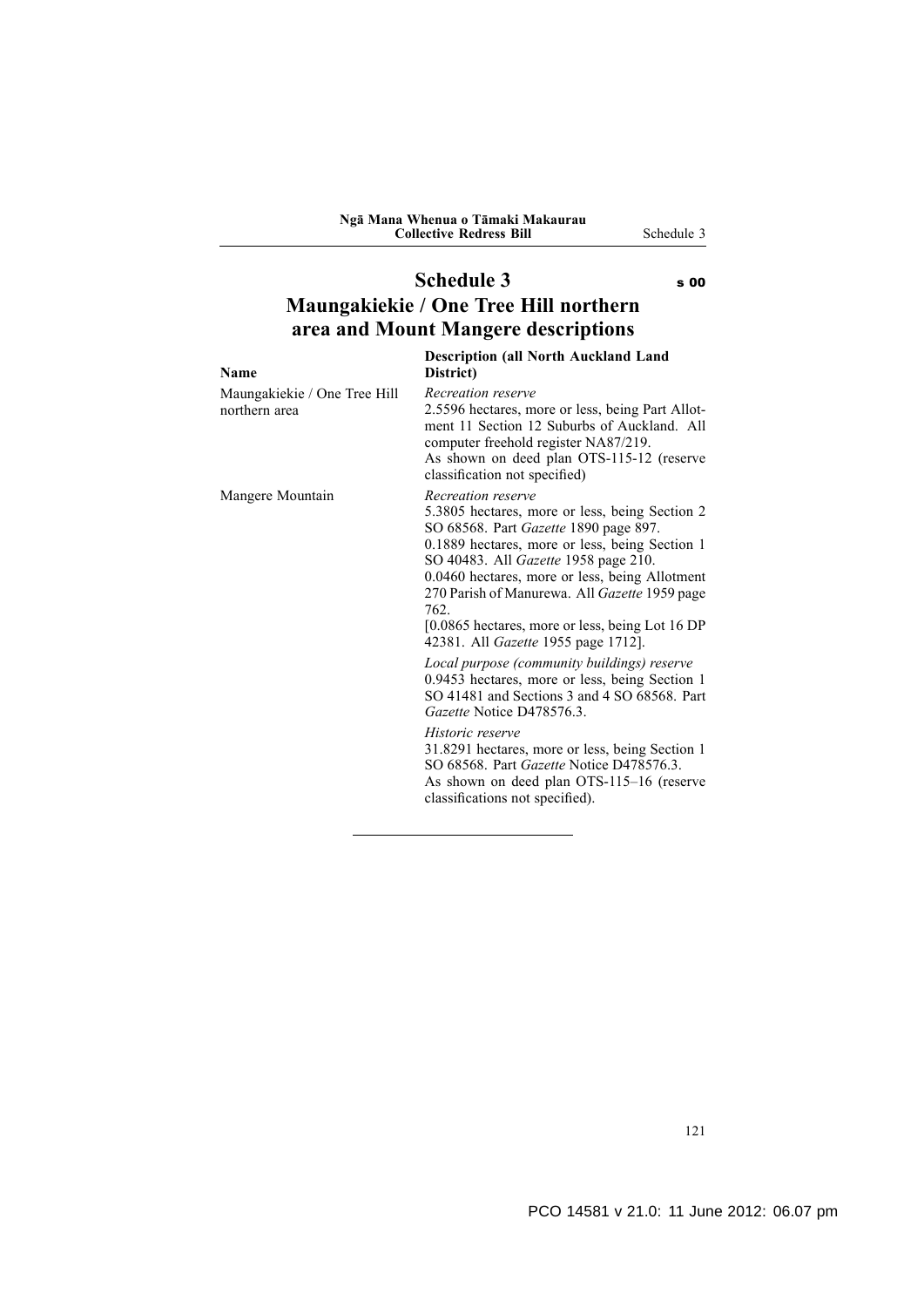Schedule 4

# **Schedule 4** ss 14, 81, 104(5)(e) **Motu descriptions**

## Part 1

| Name                                            | <b>Description (all North Auckland Land District)</b>                                                                                                                                                                                                                                                                                           |
|-------------------------------------------------|-------------------------------------------------------------------------------------------------------------------------------------------------------------------------------------------------------------------------------------------------------------------------------------------------------------------------------------------------|
| Motutapu Island Recreation<br>Reserve           | 1508.6679 hectares, more or less, being Section 10<br>Block V Rangitoto Survey District. All Gazette<br>Notice A256297.<br>1.7000 hectares, more or less, being Section 11<br>Block V Rangitoto Survey District. All Gazette<br>1986 page 4858.<br>As shown on SO 448556                                                                        |
| Motuihe Island Recreation<br>Reserve            | 178.6433 hectares, more or less, being Sections 1<br>and 2 and Parts Motuihe Island Block XIII Rangi-<br>toto Survey District. All Gazette Notice 274308.<br>As shown on $SO$ 448555                                                                                                                                                            |
| Rangitoto Island Scenic Re-<br>serve            | 22.0680 hectares, more or less, being part Section<br>2 SO 34085 and Section 1 Block XI Rangitoto Sur-<br>vey District. All <i>Gazette</i> 1983 page 1931.<br>2254.5434 hectares, approximately, being Part<br>Section 7 Block XI Rangitoto Survey District.<br>Balance Gazette Notice 274309. Subject to sur-<br>vey.<br>As shown on SO 448817 |
| Tiritiri Matangi Island Scien-<br>tific Reserve | 14.0856 hectares, more or less, being Sections 2<br>and 8 Block III Tiritiri Survey District. All Gazette<br>1987 page 3439.<br>206.5282 hectares, more or less, being Sections<br>5, 6 and 7 Block III Tiritiri Survey District. All<br>Gazette Notice 831035.1.<br>As shown on SO 448554                                                      |

# Part 2

| Name                              | <b>Description (all North</b><br><b>Auckland Land District)</b>                                                                                                                                         | <b>Interests</b>                                                               |
|-----------------------------------|---------------------------------------------------------------------------------------------------------------------------------------------------------------------------------------------------------|--------------------------------------------------------------------------------|
| Islington Bay Bach 80<br>property | 0.5 hectares, approximately,<br>being Part Section 7 Block<br>XI Rangitoto Survey District.<br>Part <i>Gazette</i> Notice 274309.<br>Subject to survey.<br>As shown marked B on deed<br>plan OTS-115-19 | Scenic reserve subject to sec-<br>tion $19(1)(a)$ of the Reserves<br>Act 1977. |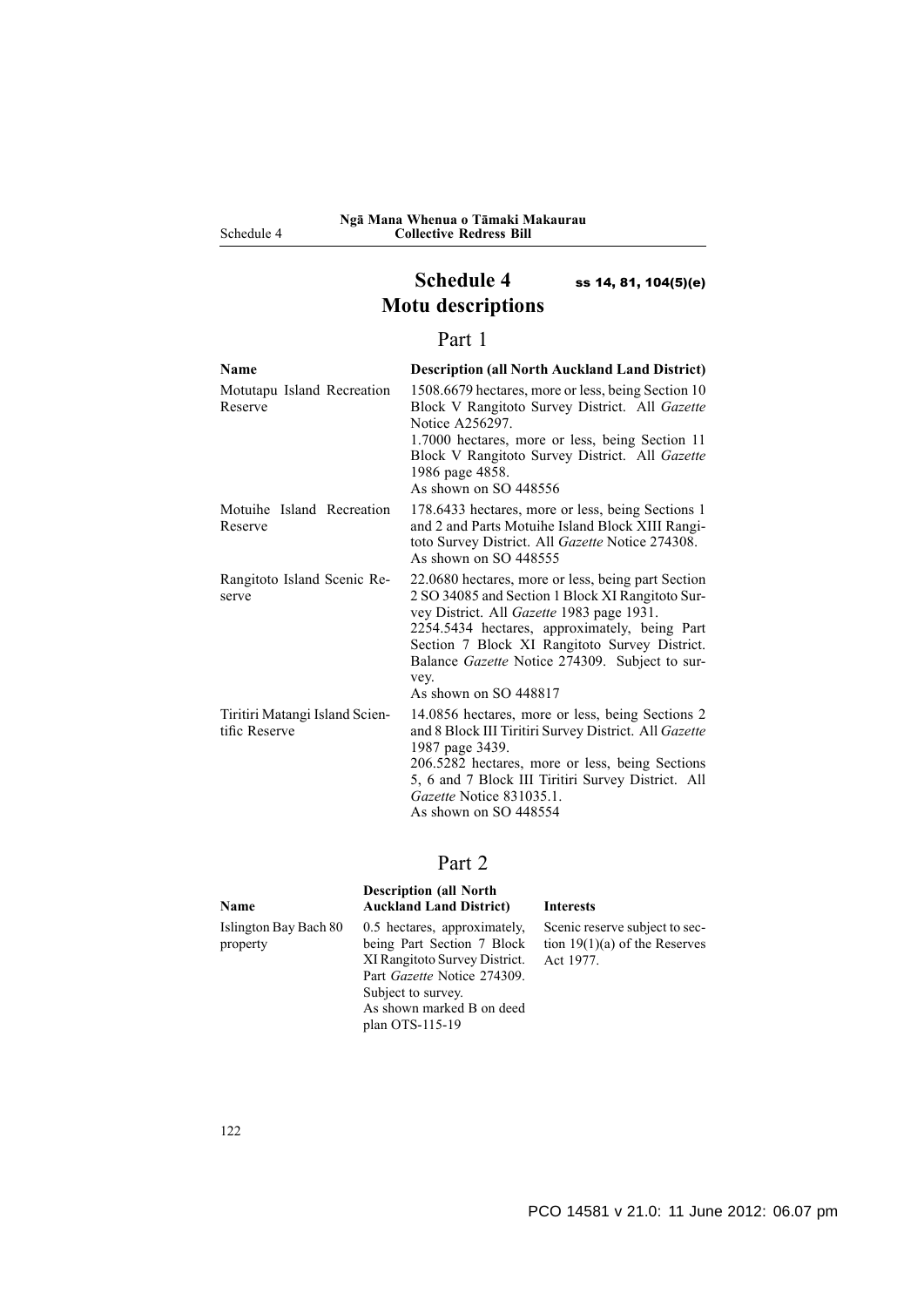#### **Ngā Mana Whenua o Tāmaki Makaurau Collective Redress Bill** Schedule 4

## Part 2*—continued*

| Name                                 | <b>Description (all North</b><br><b>Auckland Land District)</b>                                                                                                                                                         | <b>Interests</b>                                                                                                                                                                                                                                                                                                                                                                                                                                                                                                                                                                                                                                                                                                                                                                                                                                                                                                                                                                                                                                                                        |
|--------------------------------------|-------------------------------------------------------------------------------------------------------------------------------------------------------------------------------------------------------------------------|-----------------------------------------------------------------------------------------------------------------------------------------------------------------------------------------------------------------------------------------------------------------------------------------------------------------------------------------------------------------------------------------------------------------------------------------------------------------------------------------------------------------------------------------------------------------------------------------------------------------------------------------------------------------------------------------------------------------------------------------------------------------------------------------------------------------------------------------------------------------------------------------------------------------------------------------------------------------------------------------------------------------------------------------------------------------------------------------|
| Islington<br>Bay<br>Hall<br>property | 0.4 hectares, approximately,<br>being Part Section 7 Block<br>XI Rangitoto Survey District.<br>Part Gazette Notice 274309.<br>Subject to survey.<br>As shown marked A on deed<br>plan OTS-115-19                        | Scenic reserve subject to sec-<br>tion $19(1)(a)$ of the Reserves<br>Act 1977.<br>Subject to an unregistered<br>concession to Motutapu Out-<br>door Education Camp Trust<br>held in concession number<br>AK-0002-ACC.                                                                                                                                                                                                                                                                                                                                                                                                                                                                                                                                                                                                                                                                                                                                                                                                                                                                   |
| Ngā<br>Pona-toru-a-<br>Peretū        | 55.4 hectares, approximately,<br>being Part Section 7 and Sec-<br>tions 8 and 9 Block XI Ran-<br>gitoto Survey District. Part<br>Gazette Notice 274309. Sub-<br>ject to survey.<br>As shown on deed plan OTS-<br>115-18 | Scenic reserve subject to sec-<br>tion $19(1)(a)$ of the Reserves<br>Act 1977.<br>Subject to an unregistered<br>concession to Fullers Group<br>Limited held in concession<br>number AK-0015-LAN.<br>Subject<br>unregis-<br>to<br>an<br>tered concession<br>to An-<br>tipodes<br>Travel<br>Limited<br>held in concession number<br>OT-21698-GUI.<br>Subject to an unregistered<br>concession to ANZ Nature<br>Tours Limited held in con-<br>cession number TT-28206-<br>GUI<br>Subject to an unregistered<br>concession to Auckland Sea<br>Kayaks Limited held in con-<br>cession number AK-29563-<br><b>GUI</b><br>Subject to an unregistered<br>concession to Glenn and Les<br>Handley held in concession<br>number AK-26810-OTH.<br>Subject to an unregistered<br>concession to Tom McMurdo<br>held in concession number<br>AK-27618-GUI.<br>Subject to an unregistered<br>concession to Ian Fergu-<br>son Marine Sports Centre<br>Limited held in concession<br>number AK-31171-GUI.<br>Subject to an unregistered<br>concession<br>Motutapu<br>to<br>Island<br>Restoration<br>Trust |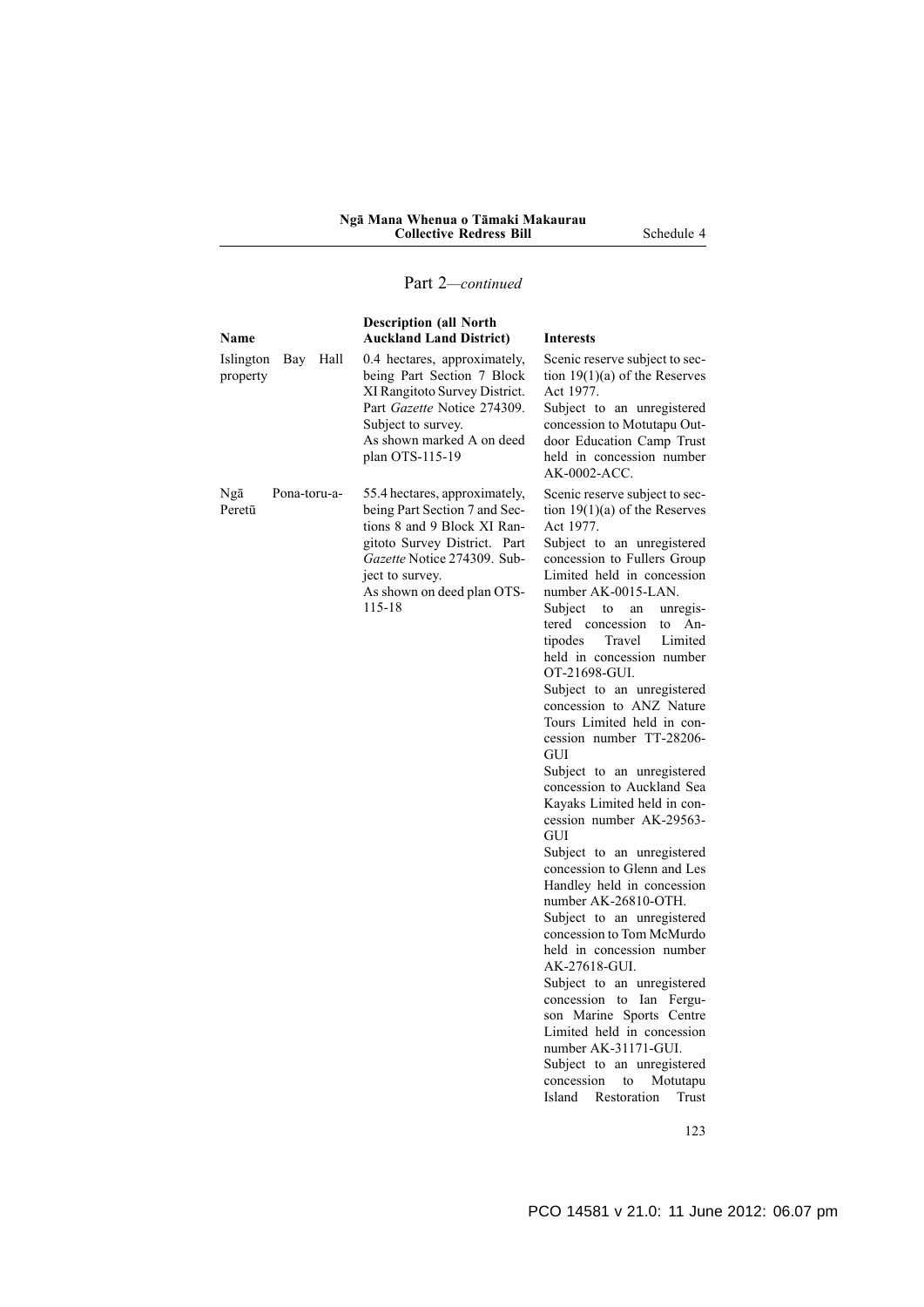#### Schedule 4 **Ngā Mana Whenua o Tāmaki Makaurau Collective Redress Bill**

#### Part 2*—continued*

| <b>Description (all North</b><br><b>Auckland Land District)</b><br>Name | <b>Interests</b>                                                                                                                                                                                                                                                                                                                                                                                                                                                                                                                                                                                                                                                                                                          |
|-------------------------------------------------------------------------|---------------------------------------------------------------------------------------------------------------------------------------------------------------------------------------------------------------------------------------------------------------------------------------------------------------------------------------------------------------------------------------------------------------------------------------------------------------------------------------------------------------------------------------------------------------------------------------------------------------------------------------------------------------------------------------------------------------------------|
|                                                                         | held in concession number<br>AK-28055-SSE.<br>Subject to an unregistered<br>concession to Outdoor Dis-<br>coveries (2009) Limited<br>held in concession number<br>$AK-22046-GU$<br>Subject to an unregistered<br>concession to Rangitoto Is-<br>land Historic Conservation<br>Trust held in concession<br>number AK-25549-GUI.<br>Subject to an unregistered<br>concession to Waitemata<br>Honey Company Limited<br>held in concession number<br>AK-26786-OTH<br>Subject to an unregistered<br>concession to $C$ & $E$ Tours<br>Limited held in concession<br>number CA-25567-GUI.<br>Subject to an unregistered<br>concession to Motutapu Out-<br>door Education Camp Trust<br>held in concession number<br>AK-0002-ACC. |

## Part 3

Browns Island Recreation Reserve

#### **Name Description (North Auckland Land District)**

59.8935 hectares, more or less, being the island of Motukorea commonly known as Browns Island and defined on DP 16315. All computer freehold register NA364/284.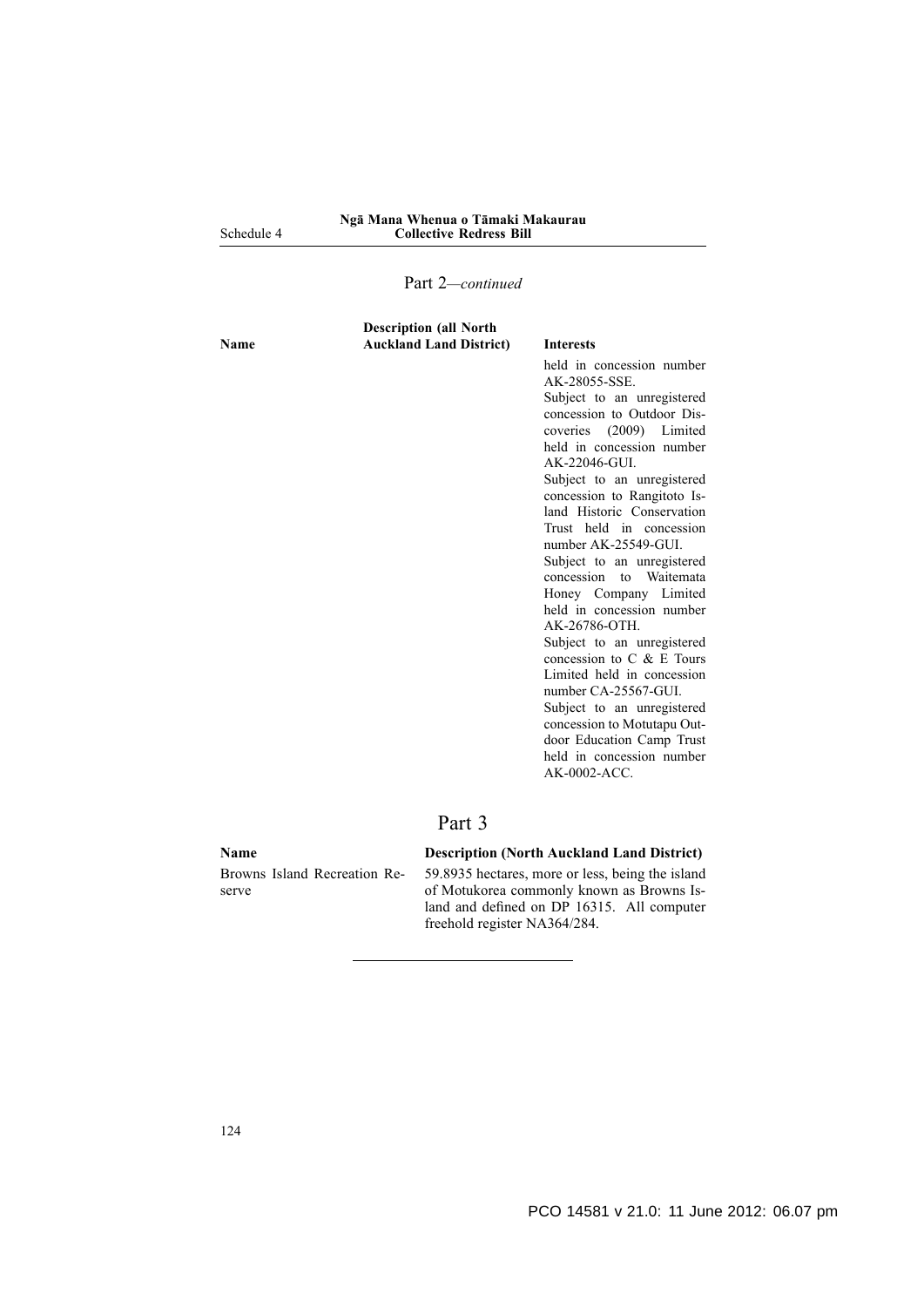# **Schedule 5** s 130(1) **Tūpuna Maunga o Tāmaki Makaurau Authority**

#### Membership

#### **1 Qualifications of members**

- (1) To be a member of the Maunga Authority, a member must—
	- (a) be a natural person; and
	- (b) consent to being appointed; and
	- (c) not be disqualified under subclause (2); and
	- (d) if appointed by a rōpū entity, whakapapa to 1 or more of the iwi or hapū comprising the rōpū.
- (2) The following people are disqualified from being members:
	- (a) a person who is under 18 years of age:
	- (b) a person who is an undischarged bankrupt:
	- (c) a person who is prohibited from being a director or promoter of, or being concerned or taking part in the management of, an incorporated or unincorporated body under the Companies Act 1993, the Securities Act 1978, the Securities Markets Act 1988, or the Takeovers Act 1993:
	- (d) a person who is subject to a property order under the Protection of Personal and Property Rights Act 1988:
	- (e) a person in respect of whom a personal order has been made under the Personal and Property Rights Act 1988 that reflects adversely on the person's—
		- (i) competence to manage his or her own affairs in relation to his or her property; or
		- (ii) capacity to make or to communicate decisions relating to any particular aspect or aspects of his or her personal care and welfare:
	- (f) a person who has been convicted on an offence punishable by imprisonment for a term of 2 years or more, or who has been sentenced to imprisonment for any other offence:
	- (g) a current member of Parliament.

#### **2 Term of membership**

(1) The term of office of a member of the Maunga Authority—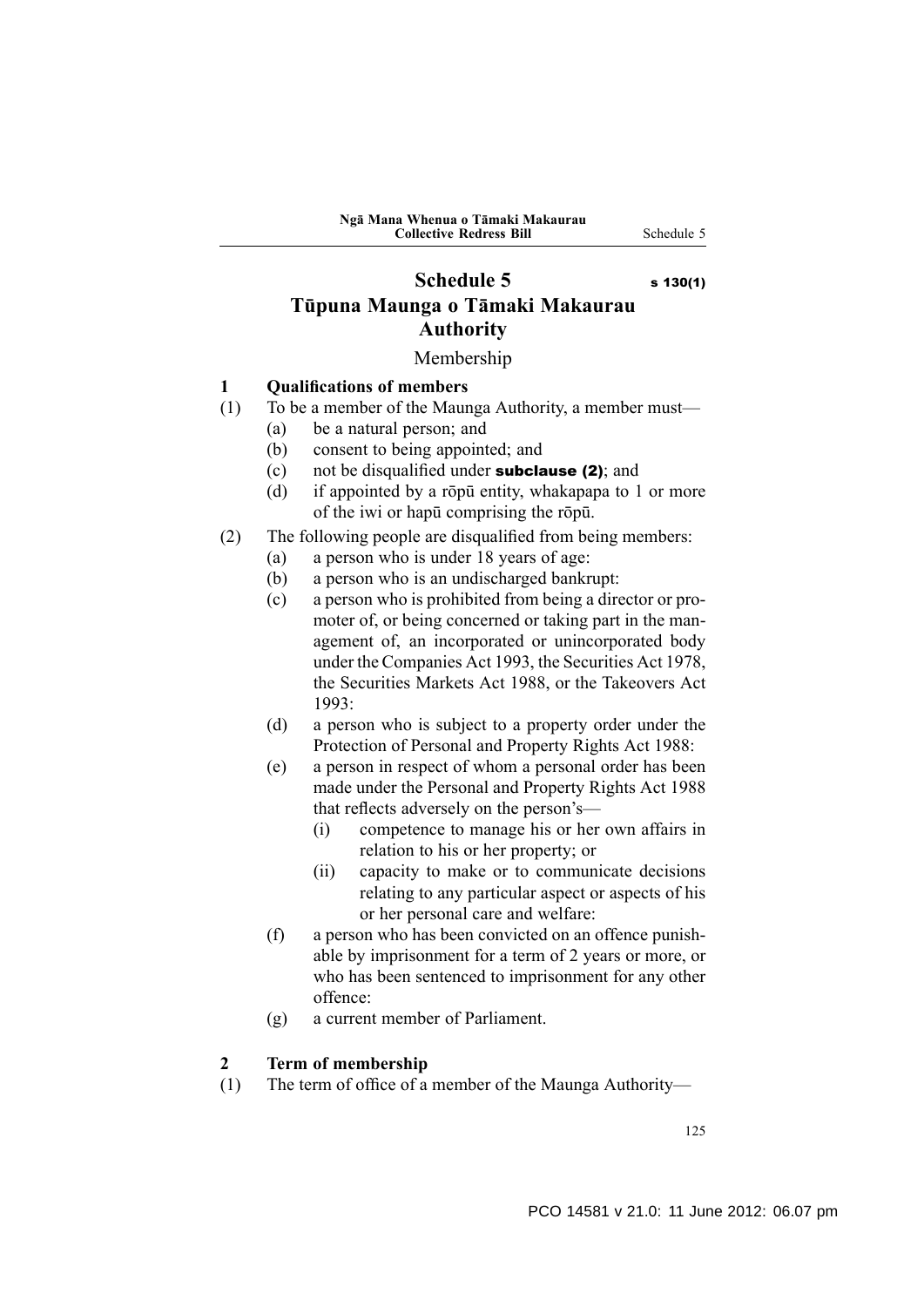- (a) begins on the date referred to in section 28(2)(b); and
- (b) ends on the date of the immediately following triennial general election of members of local authorities, as calculated under section 10 of the Local Electoral Act 2001.
- (2) A member may be reappointed.

#### **3 When member ceases to hold office**

A member of the Maunga Authority remains a member until the earliest of the following:

- (a) his or her term of office ends:
- (b) he or she becomes disqualified under **clause 1**:
- (c) he or she dies:
- (d) he or she resigns by giving [20 working days' written notice] to the Authority and the body or individual that appointed the member.

#### **4 Extraordinary vacancies**

- (1) If a member of the Maunga Authority dies or resigns his or her office becomes vacant and the vacancy is an extraordinary vacancy.
- (2) An extraordinary vacancy must be filled in the manner in which the appointment to the vacant office was originally made.
- (3) A person appointed to fill an extraordinary vacancy must be appointed for the residue of the term for which the vacating member was appointed.

#### **5 No compensation for loss of office**

A member of the Maunga Authority is not entitled to any compensation or other payment or benefit relating to his or her ceasing, for any reason, to hold office as a member.

#### Meetings

## **6 Meetings of Maunga Authority**

(1) Meetings of the Maunga Authority must be held at a time and place fixed by itself.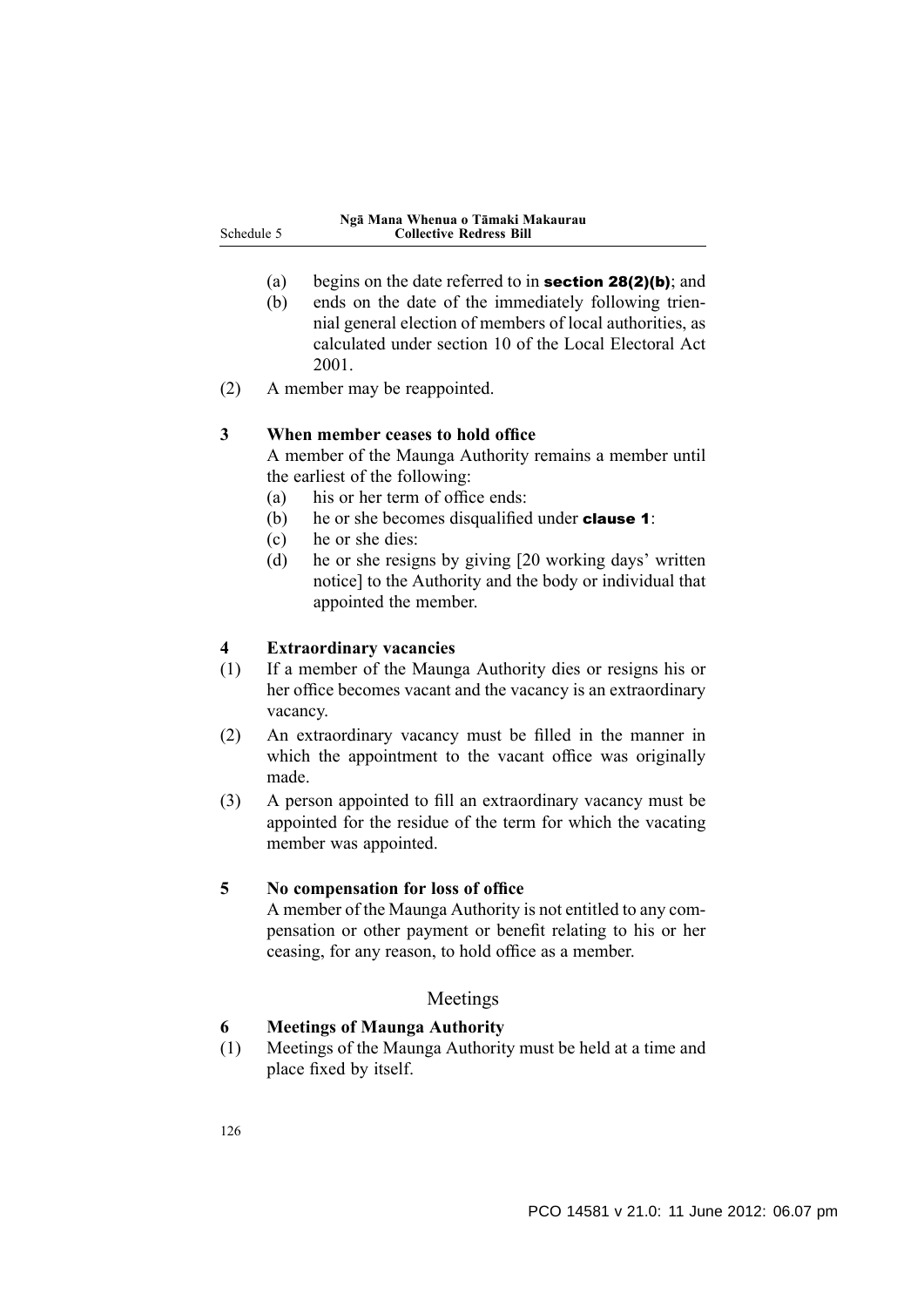- (2) A member has a right to attend any meeting, unless lawfully excluded.
- (3) A meeting is properly constituted if a quorum is present.
- (4) A quorum for a meeting consists of one half or the number of members, but no meeting may be held or continue unless—
	- (a) the chair or deputy chair is present; and
	- (b) at least 2 members appointed by the rōpū entitites and 2 members appointed by the Auckland Council are present.
- (5) At least a quorum must be present during the whole of the time at which the business is transacted at the meeting.
- (6) The Maunga Authority may invite to meetings any advisers who the Maunga Authority considers necessary to facilitate the efficient transaction of the meeting's business.
- (7) A member unable to attend a meeting person may attend by way of an electronic means.
- (8) Notice of meetings must be given as follows:
	- (a) the notice must be given at least 5 working days before a meeting:
	- (b) the chairperson must give the notice:
	- (c) the notice must be given to each member:
	- (d) the notice must state the date, time, and place of the meeting:
	- (e) the notice must be given by hand, by post, or by an electronic means.
- (9) A member may waive the requirement of giving notice of a meeting to him or her.
- (10) A member may request leave of absence from a particular meeting.

#### **7 Minutes**

The Maunga Authority must keep and approve the minutes of its meetings. The properly kept and approved minutes are prima facie evidence of the business transacted at the meetings.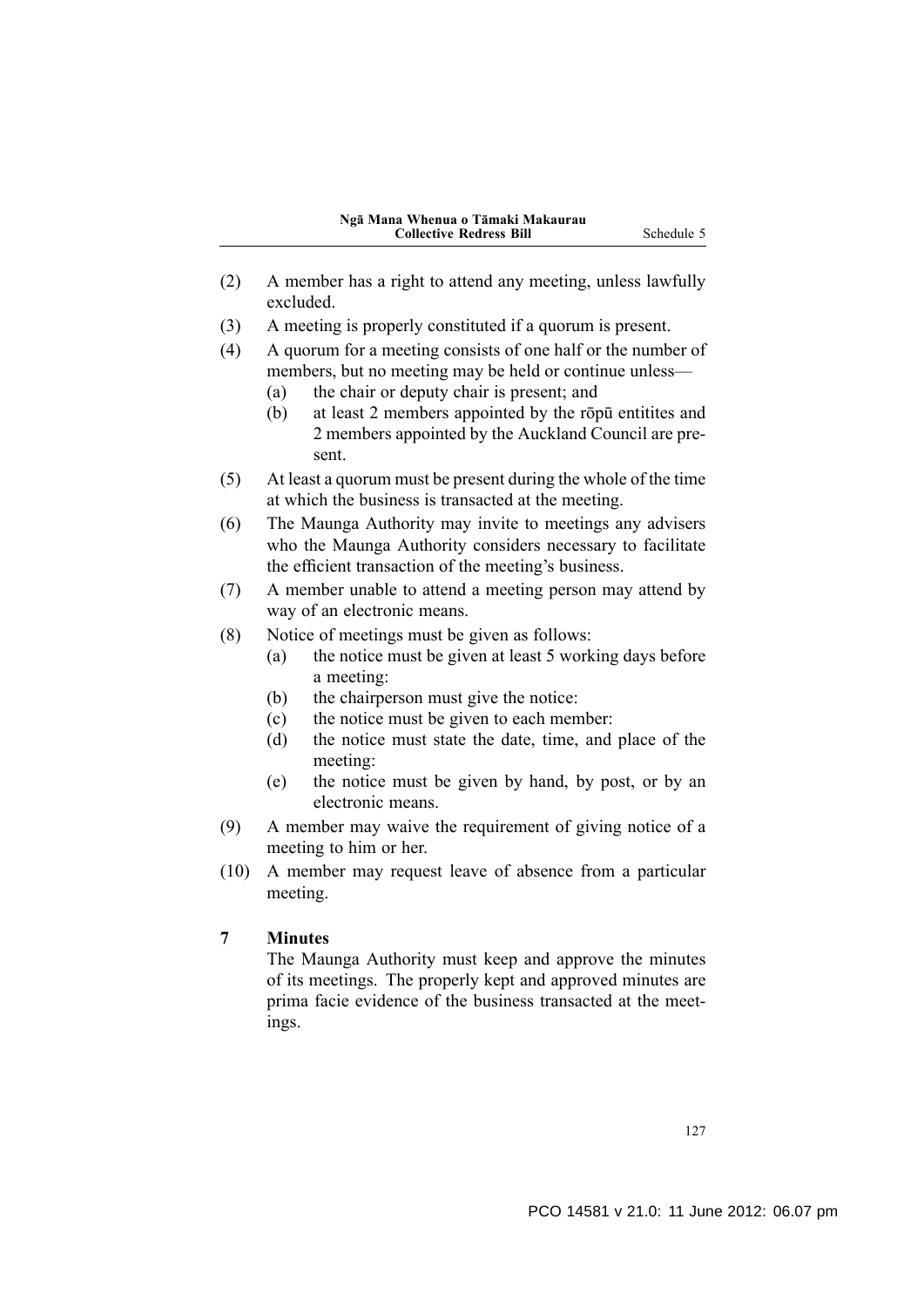#### **8 Voting**

- (1) A matter to be decided by the Maunga Authority must be decided by a majority of the votes cast.
- (2) The chairperson, or any person who is acting as the chairperson, has a deliberative vote, but no casting vote if there is an equality of votes.

#### **9 Standing orders**

- (1) The Maunga Authority must adopt a set of standing orders for the conduct of its meetings.
- (2) A member of the Maunga Authority must abide by the standing orders.
- (3) After the adoption of the first standing orders of the Maunga Authority, an amendment of the standing orders or the adoption of a new set of standing orders requires, in every case, a vote of not less than 75% of the members present.
- (4) The Maunga Authority or a committee may temporarily suspend standing orders during a meeting by a vote of not less than 75% of the members present and voting, and the reason for the suspension must be stated in the resolution of suspension.

#### **10 Committees**

# $\lceil$   $\rceil$

## **Note**

**This provision will proved for the Maunga Authority to establish committees of the Authority.**

**The provision will authorise the Maunga Authority to co-opt non-members to a committee.**

#### Remuneration

#### **11 Remuneration and expenses of members**

- (1) A member of the Maunga Authority appointed by a rōpū entity is entitled to receive remuneration, at a rate and of a kind determined by the Maunga Authority, for services as a member.
- (2) A member of the Maunga Authority appointed by a rōpū entity is entitled to be reimbursed for actual and reasonable travelling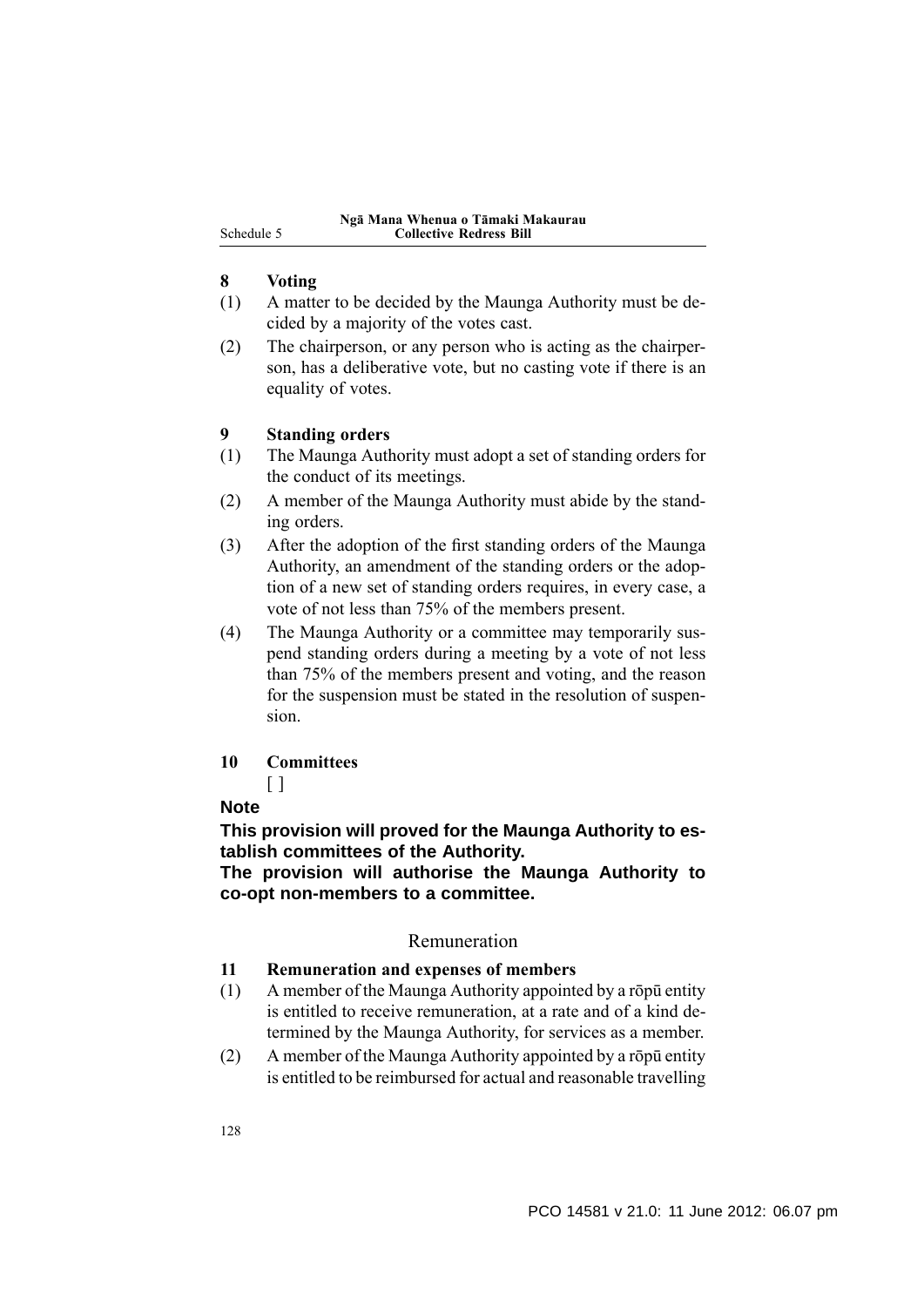and other expenses incurred in performing his or her functions and duties as a member.

## **Note Minimum rate of payment to be addressed.**

## Delegations

#### **12 Ability to delegate**

- (1) The Maunga Authority may delegate any of its functions or powers, either generally or specifically, to any of the following persons by resolution and written notice to the person or persons:
	- (a) a member or members:
	- (b) a committee:
	- (c) any other person or persons approved by the Maunga Authority.
- (2) Subclause (1) does not apply to any functions or powers specified in this Act as not being capable of delegation.
- (3) The Maunga Authority must not delegate the general power of delegation.
- (4) A Maunga Authority member must not delegate the function of attending the Maunga Authority's meetings.
- (5) The power in this clause is in addition to the power in **section** 128.

#### **13 Powers of delegate**

- (1) A delegate to whom any function or power of the Maunga Authority is delegated may, unless the delegation provides otherwise, perform the function or exercise the power in the same manner, subject to the same restrictions, and with the same effect as if the delegate were the Maunga Authority.
- (2) A delegate who purports to perform a function or exercise a power under a delegation—
	- (a) is, in the absence of proof to the contrary, presumed to do so in accordance with the terms of that delegation; and
	- (b) must produce evidence of his or her authority to do so, if reasonably requested to do so.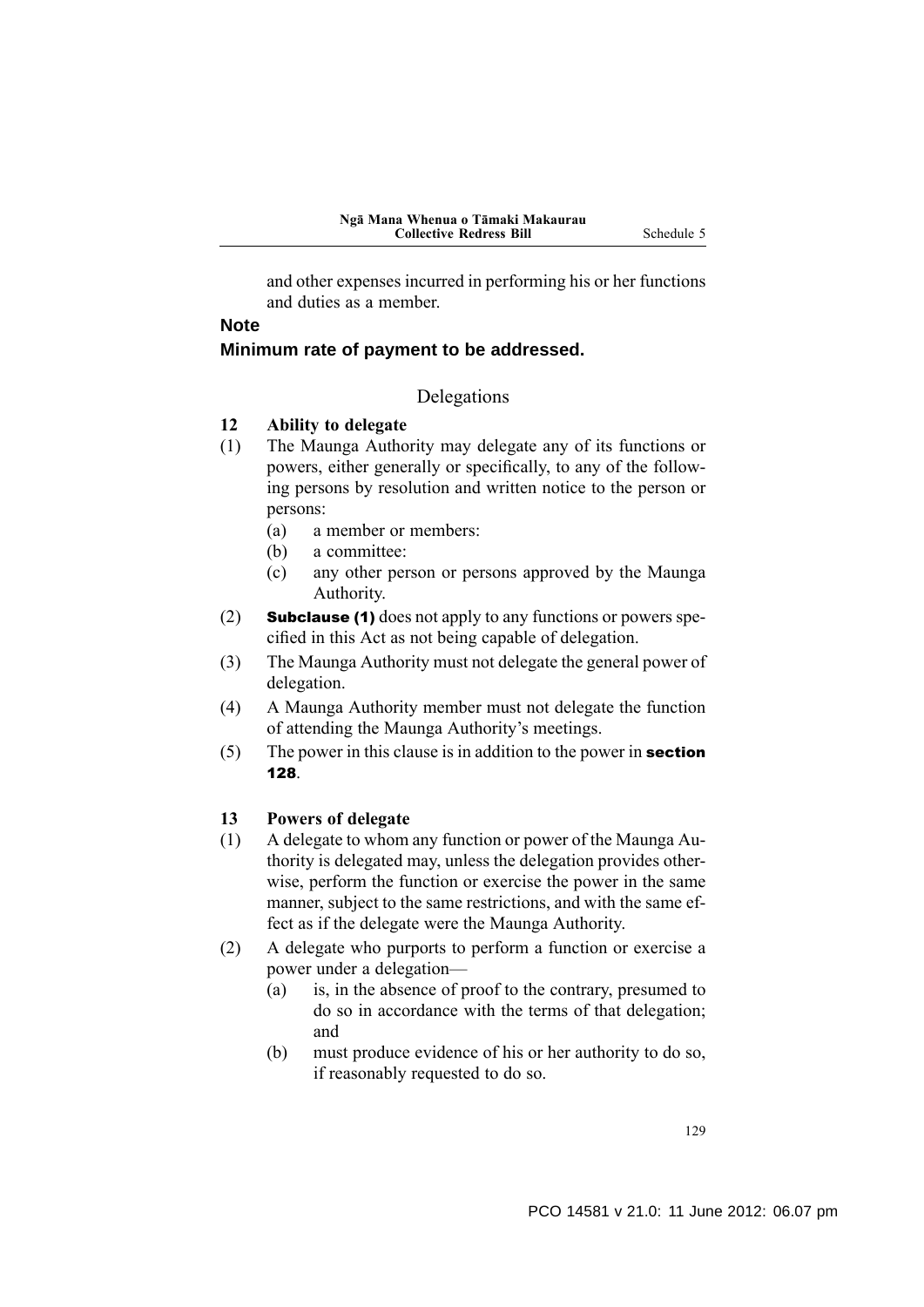|            | Ngā Mana Whenua o Tāmaki Makaurau |
|------------|-----------------------------------|
| Schedule 5 | <b>Collective Redress Bill</b>    |

#### **14 Effect of delegation on Maunga Authority**

No delegation in accordance with this Act—

- (a) affects or prevents the performance of any function or the exercise of any power by the Maunga Authority; or
- (b) affects the responsibility of the Maunga Authority for the actions of any delegate acting under the delegation; or
- (c) is affected by any change in the membership of the Maunga Authority or of any committee or class of persons.

#### **15 Revocation of delegations**

A delegation under **clause 2** may be revoked at will by—

- (a) resolution of the Maunga Authority and written notice to the delegate; or
- (b) any other method provided for in the delegation.

Liability, validity, and invalidity

#### **16 Liability of members**

A member of the Maunga Authority is not liable for anything done or omitted in good faith in the performance of the Authority's functions or the exercise of its powers.

## **17 Validity and invalidity**

- (1) The appointment of a member is not invalid because of a defect in the appointment.
- (2) Nothing done by the Maunga Authority is invalid because of—
	- (a) a vacancy in the membership of the Authority at the time the thing was done; or
	- (b) the subsequent discovery of a defect in the appointment of a person acting as a member; or
	- (c) the subsequent discovery that the person was incapable of being a member.

Conflict of interest disclosure rules

#### **18 Conflict of interest disclosure rules**

A member of the Maunga Authority must, when acting as a member, act in good faith.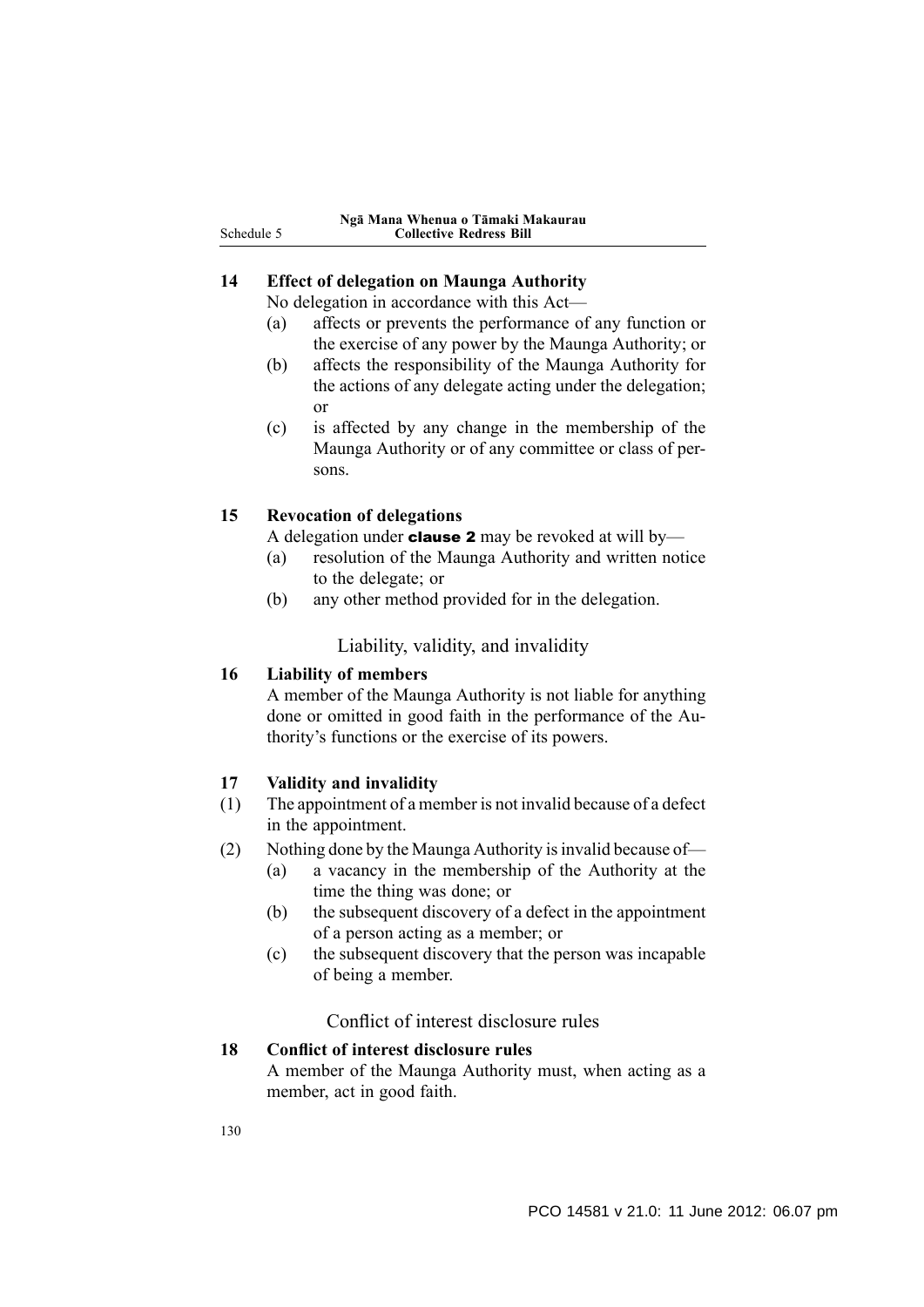## **19 When interests must be disclosed**

- (1) In this clause, **matter** means—
	- (a) the Maunga Authority's performance of its functions or exercise of its powers; or
	- (b) an arrangement, agreement, or contract made or entered into, or proposed to be entered into, by the Maung Authority.
- (2) A person is **interested** in a matter if he or she—
	- (a) may derive a financial benefit from the matter; or
	- (b) is the spouse, civil union partner, de facto partner, child, or parent of a person who may derive a financial benefit from the matter; or
	- (c) may have a financial interest in a person to whom the matter relates; or
	- (d) is a partner, director, officer, board member, or trustee of a person who may have a financial interest in a person to whom the matter relates; or
	- (e) may be interested in the matter because this Act so provides; or
	- (f) is otherwise directly or indirectly interested in the matter.
- (3) However, a person is not interested in a matter—
	- (a) only because he or she is a member of Ngā Mana Whenua o Tāmaki Makaurau; or
	- (b) because he or she receives an indemnity, insurance cover, remuneration, or other benefits authorised under this Act; or
	- (c) if his or her interest is so remote or insignificant that it cannot reasonably be regarded as likely to influence him or her in carrying out his or her responsibilities under this Act; or
	- (d) if this Act provides that he or she is not interested, despite this clause.

#### **20 Obligation to disclose interest**

(1) A member who is interested in a matter relating to the Maunga Authority must disclose details of the interest in accordance with **clause 19** as soon as practicable after the member becomes aware that he or she is interested.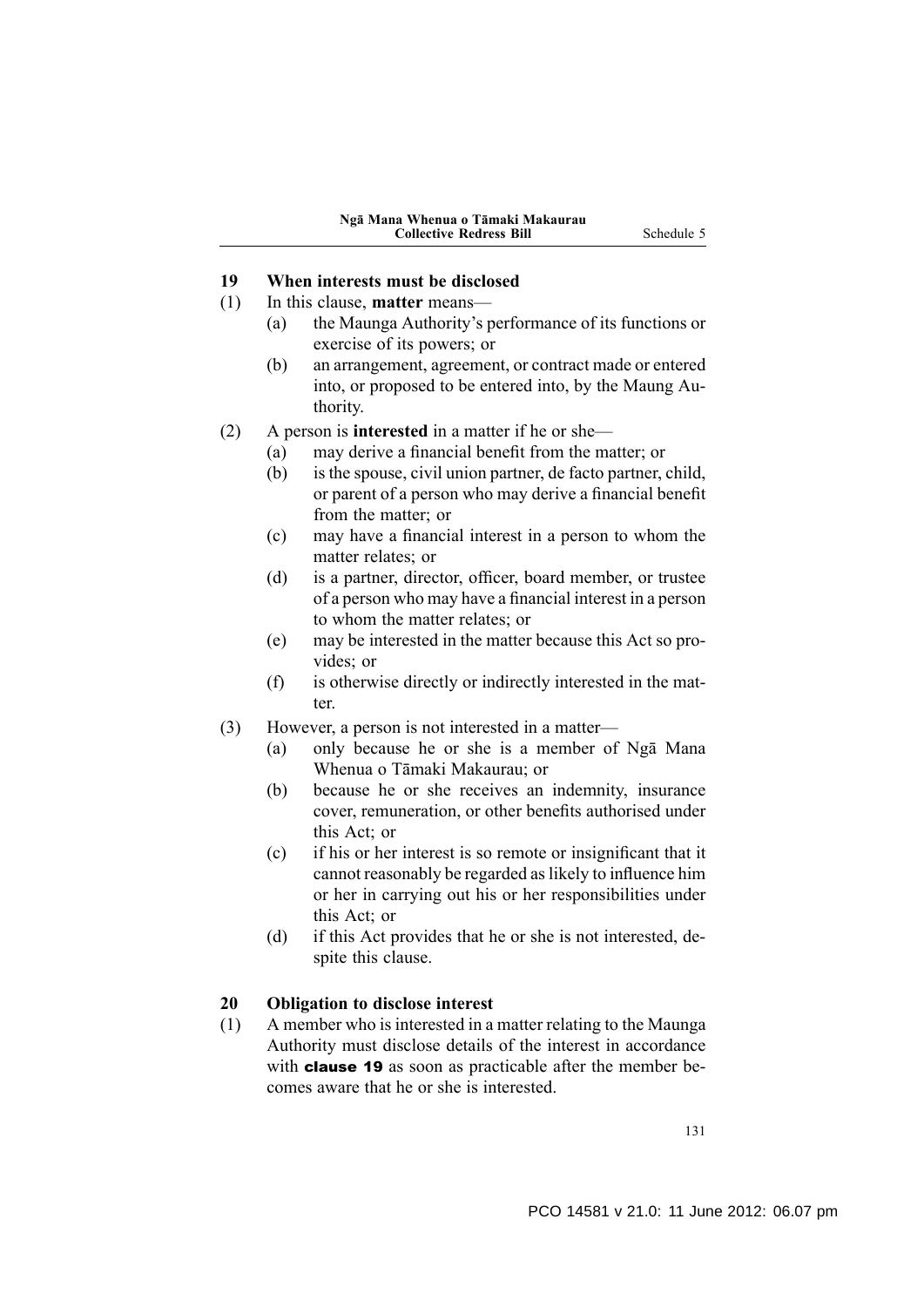| Ngā Mana Whenua o Tāmaki Makaurau |
|-----------------------------------|
| <b>Collective Redress Bill</b>    |

- (2) A general notice of an interest in a matter relating to the Maunga Authority, or in a matter that may in future relate to the Maunga Authority, that is disclosed in accordance with clause 19 is a standing disclosure of that interest for the purposes of this clause.
- (3) A standing disclosure ceases to have effect if the nature of the interest materially alters or the extent of the interest materially increases.

#### **21 Where and to whom disclosure of interest must be made**

The member must disclose details of the interest in an interests register kept by the Maunga Authority and to

- (a) the chairperson or, if there is no chairperson or if the chairperson is unavailable or interested, the deputy chairperson; and
- (b) the Auckland Council.

## **22 What must be disclosed**

Schedule

The details that must be disclosed under **clause 20** are—

- (a) the nature of the interest and the monetary value of the interest (if the monetary value can be quantified); or
- (b) the nature and extent of the interest (if the monetary value cannot be quantified).

#### **23 Consequences of being interested in matter**

A member who is interested in a matter relating to the Maunga Authority—

- (a) must not vote or take part in any discussion or decision of the Maunga Authority or any committee relating to the matter, or otherwise participate in any activity of the Maunga Authority that relates to the matter; and
- (b) must not sign any document relating to the entry into a transaction or the initiation of the matter; and
- (c) is to be disregarded for the purpose of forming a quorum for that part of a meeting of the Maunga Authority or committee during which a discussion or decision relating to the matter occurs or is made.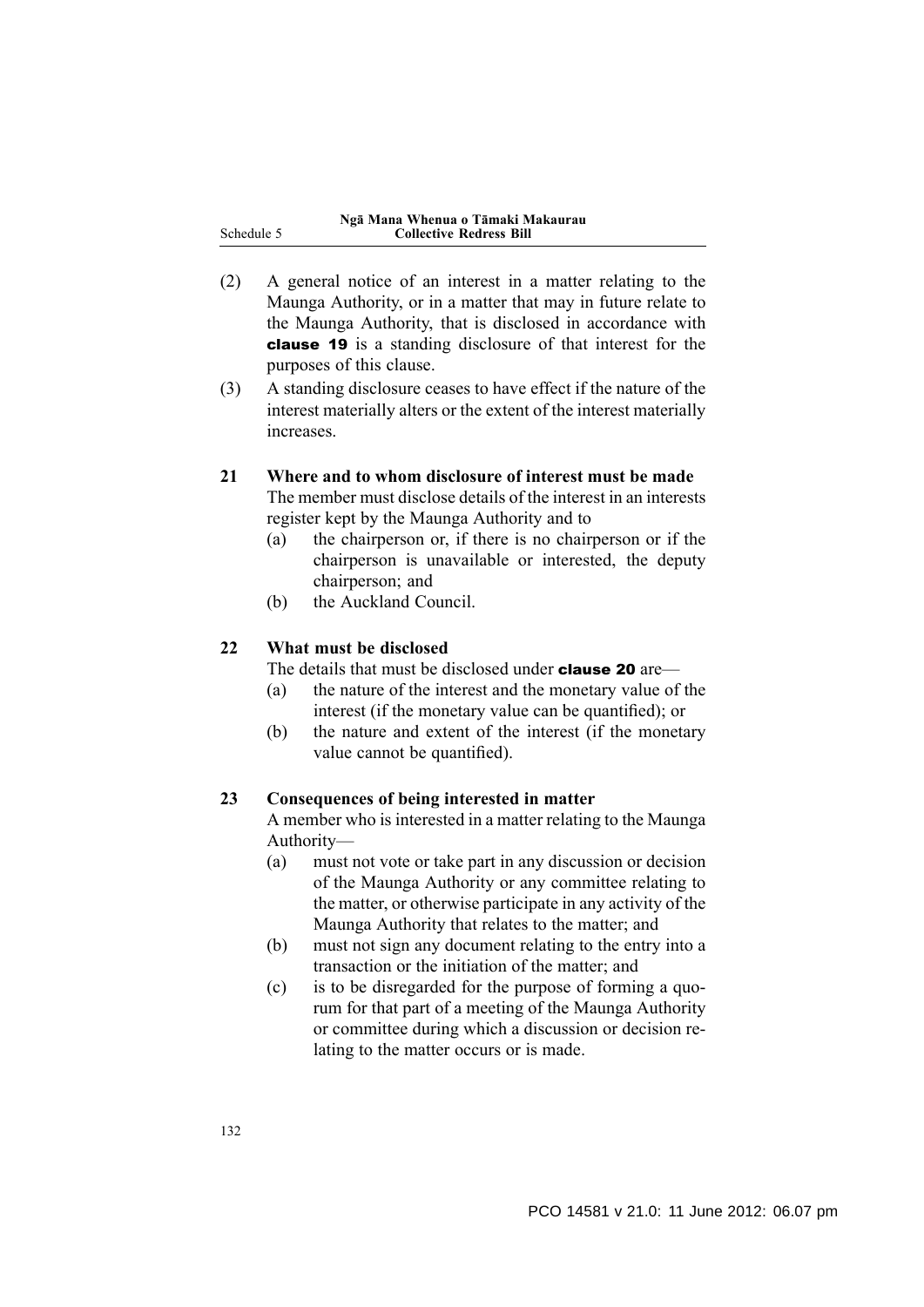#### **24 Permission to act despite being interested in matter**

- (1) The chairperson of the Maunga Authority may, by prior written notice to the Maunga Authority, permit 1 or more members, or members with a specified class of interest, to do anything otherwise prohibited by **clause 23** if the chairperson is satisfied that it is in the public interest to do so.
- (2) The permission may state conditions that the member must comply with.
- (3) The deputy chairperson may give the permission if there is no chairperson or if the chairperson is unavailable or interested.
- (4) The permission may be amended or revoked in the same way as it may be given.
- (5) The Maunga Authority must disclose an interest to which a permission relates in its annual report, together with a statement of who gave the permission and any conditions or amendments to, or revocation of, the permission.

#### Accountability

#### **25 Reporting and audit**

- (1) The Maunga Authority must prepare an annual report.
- (2) The report—
	- (a) must include the dates and times of the Authority's meetings in the financial year; and
	- (b) must include a summary of the Authority's activities in the financial year; and
	- (c) may include anything else that the Authority wants to put in it.
- (3) The Authority must publish the report and provide copies to the Auckland Council and the trustee.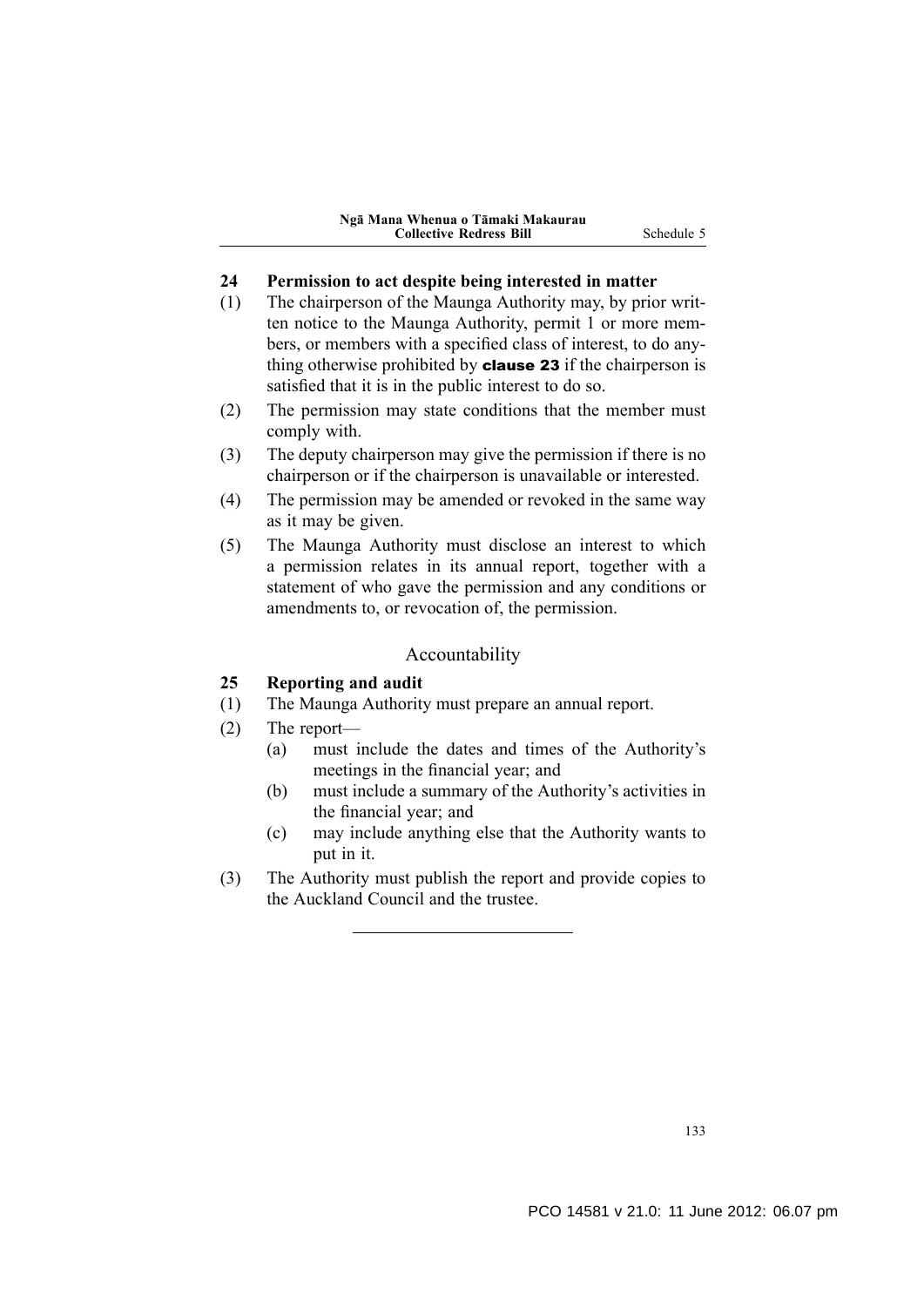# **Schedule 6** s 160 **Notices in relation to RFR land**

## **1 Requirements for giving notice**

- (1) A notice by or to an RFR landowner, the Limited Partnership, or a rōpū entity under Part 3 must be—
	- (a) in writing and signed by—
		- (i) the person giving it; or
		- (ii) at least 2 of the [trustees] of the rōpū entity, for a notice given by a rōpū entity [that is a trust]; and
	- (b) addressed to the recipient at the street address, postal address, or fax number—
		- (i) specified for the Limited Partnership in accordance with the collective deed, for a notice to the Limited Partnership; or
		- (ii) specified by the rōpū entity in accordance with [ ]; or
		- (iii) specified by the RFR landowner in an offer made under section 138, or specified in a later notice given to the Partnership or rōpū entity, or identified as the current address or fax number of the RFR landowner, for a notice to an RFR landowner; or
		- (iv) of the national office of LINZ, for a notice to the chief executive of LINZ under section 157 or 159; and
	- (c) given by—
		- (i) delivering it by hand to the recipient's street address; or
		- (ii) posting it to the recipient's postal address; or
		- (iii) faxing it to the recipient's fax number.
- (2) This clause is subject to clause 3.

#### **2 Time when notice received**

- (1) A notice is to be treated as having been received—
	- (a) at the time of delivery, if delivered by hand; or
	- (b) on the second day after posting, if posted; or
	- (c) at the time of transmission, if faxed.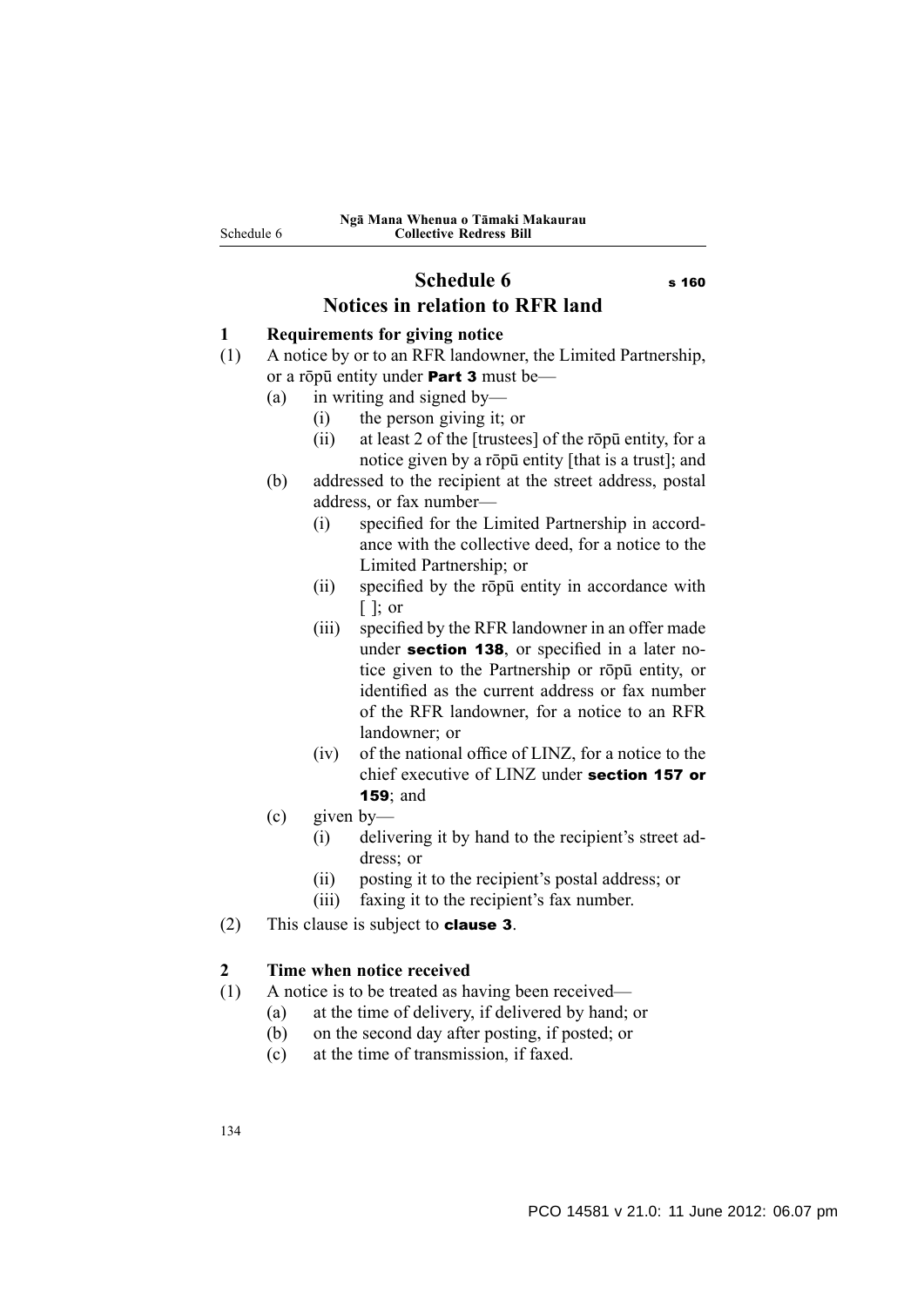- (2) However, a notice is to be treated as having been received on the next working day if, under **subclause** (1), it would be treated as having been received—
	- (a) after 5 pm on a working day; or
	- (b) on a day that is not a working day.

#### **3 Electronic notices**

Despite clause 1, the following notices may be given by electronic notice:

- (a) notice under section 135(1):
- (b) notice under section 137(2):
- (c) notice under section 151:
- (d) notice under section 152:
- (e) notice under section 155:
- (f) notice under section 157(1):
- (g) notice under section 158(1):
- (h) notice under section 159(2) or  $(5)$ :
- (i) notice under section 164.

## **Note**

**Further provisions authorising electronic notices may be included.**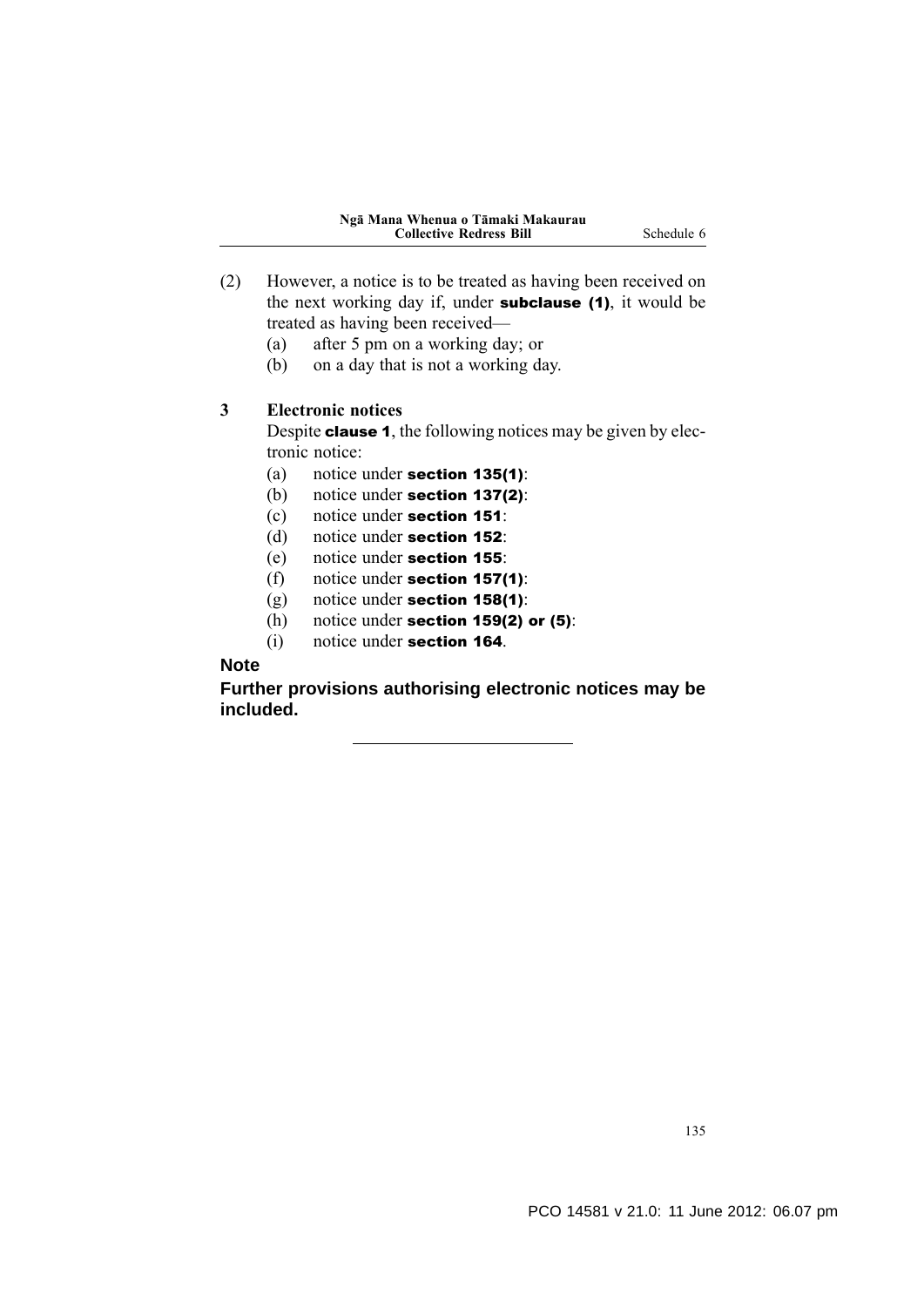Schedule 7

## **Schedule 7** s 00 **Maungauika**

## **1 Interpretation**

In this Schedule, unless the context requires another mean $ine$ —

**specified date** means the dated specified in the Order in Council referred to in section 63

**[ ]**

#### **2 Maunga Authority administering body of Maungauika**

On and from the specified date, the Tūpuna Maunga o Tāmaki Makaurau Authority is the administering body of Maungauika for the purposes of the Reserves Act 1977, and that Act applies as if the reserve were a reserve vested in the administering body.

#### **3 Status of interests vested with Maungauika**

- (1) On and from the specified date, the Maunga Authority must be treated as the owner of the fee simple estate in Maungauika for the purposes of any dealing with an interest existing immediately before the specified date, including in relation to the reversion of any such interest.
- (2) Subclause (3) applies if an interest described in subsection (1) is not an interest in land, whether or not the interest also applies to any other land.
- (3) On and from the specified date, the interest applies in respect of Maungauika —
	- (a) until the interest expires or is terminated; and
	- (b) if the interest has a grantor, as if the Maunga Authority were the grantor; and
	- (c) with any other necessary modifications; and
	- (d) despite any change in status of the land when vested in trustees under section 14L.

#### **4 Improvements attached to Maungauika**

- (1) On and from the specified date, improvements owned by the Crown, immediately before the specified date,—
	- (a) vest in the Maunga Authority; and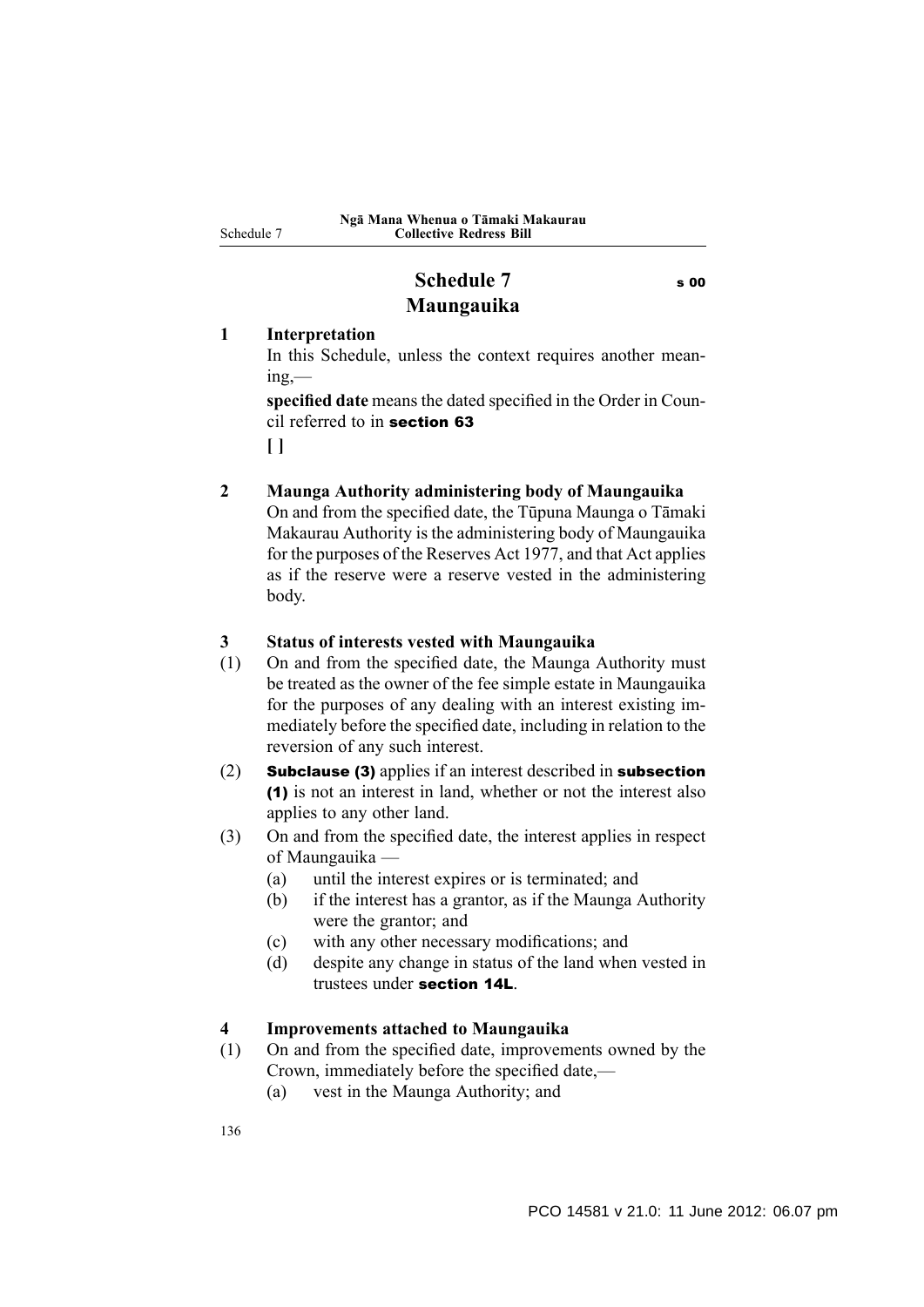- (b) must be treated as personal property and not as land or as an interest in land; and
- (c) do not form part of Maungauika; and
- (d) may remain attached to Maungauika without the consent of, and without charge by, the trustee; and
- (e) may be used, occupied, accessed, repaired, or maintained at any time without the consent of, and without charge by, the trustee; and
- (f) may be removed or demolished at any time without the consent of, and without charge by, the trustee, however,—
	- (i) before doing so, the Maunga Authority must give the trustee no less than [15] working days' written notice of the removal or demolition; and
	- (ii) after doing so, must leave the land in a clean and tidy condition.
- (2) On and from the specified date, the Maunga Authority must treat any improvements owned by the Auckland Council immediately before the specified date as if they were vested in itself for the purposes of administering Maungauika under the Reserves Act 1977. Otherwise, section 52 continues to apply to those improvements and any other improvements owned by the Council after the effective date.
- (3) The trustee is not liable for an improvement for which it would, apart from this section, be liable by reason of its ownership of Maungauika.
- (4) In subclause (1), **improvements** do not include—
	- (a) the buildings located on that part of Maungauika identified as Area C1 on deed plan OTS-115–12, if, before the specified date, the buildings have been purchased in accordance with section 62(2); or
	- (b) the buildings located on that part of Maungauika identified as Area C2 on deed plan OTS-115–12, if, before the specified date,—
		- (i) the buildings have been purchased in accordance with section 62(5); or
		- (ii) the buildings have been removed in accordance with section 62(6); or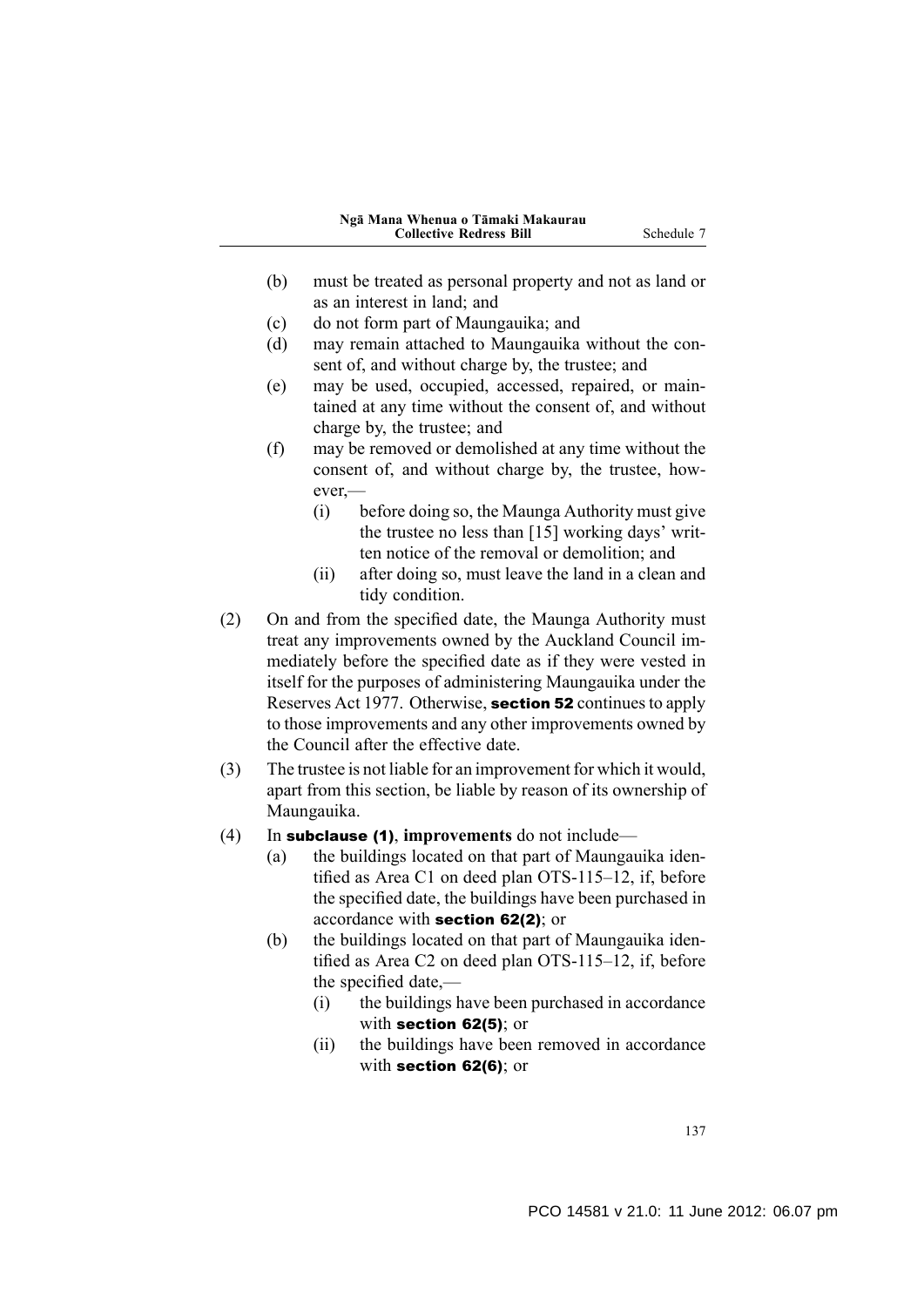(c) any improvements located on that part of Maungauika identified as Area C1 or C2 on deed plan OTS-115–12 if, immediately before the specified date, the Crown is occupying the buildings in those areas.

#### **5 Further matters relating to improvements**

- (1) Subclause (4) applies, on and from the specified date, to the ownership of an improvement attached to Maungauika, if—
	- (a) the improvement is an improvement that remains vested in the Crown, is owned by the Auckland Council, or is an improvement described in section 52(6); and
	- (b) the improvement is subject to any enactment that applies to the improvement's ownership or continued existence; and
	- (c) an inconsistency arises in applying the enactment and section 52 or clause 5, as the case may be.
- $(2)$  The enactment overrides **section 52 or clause 5** to the extent necessary to resolve the inconsistency.
- (3) To avoid doubt, on and from the specified date, the Maunga Authority, for the purposes of administering Maungauika under the Reserves Act 1977, is responsible for any decisions in respect of any matters that may arise from any person exercising, or purporting to exercise, a right in relation to Maungauika arising from the ownership of an improvement to which **section 52(7)** applies.

#### **Note**

#### **This provision needs to be broadened to cover certain improvements placed between effective and specified dates.**

#### **6 Maunga Authority must allow access to certain Crown-occupied land to continue**

- (1) This clause applies to the improvements located on that part of Maungauika identified as Area C1 or C2 on deed plan OTS-115–12 if, immediately before the specified date, the Crown is occupying the buildings in those areas.
- (2) On and from the specified date, the Maunga Authority must unconditionally authorise the following: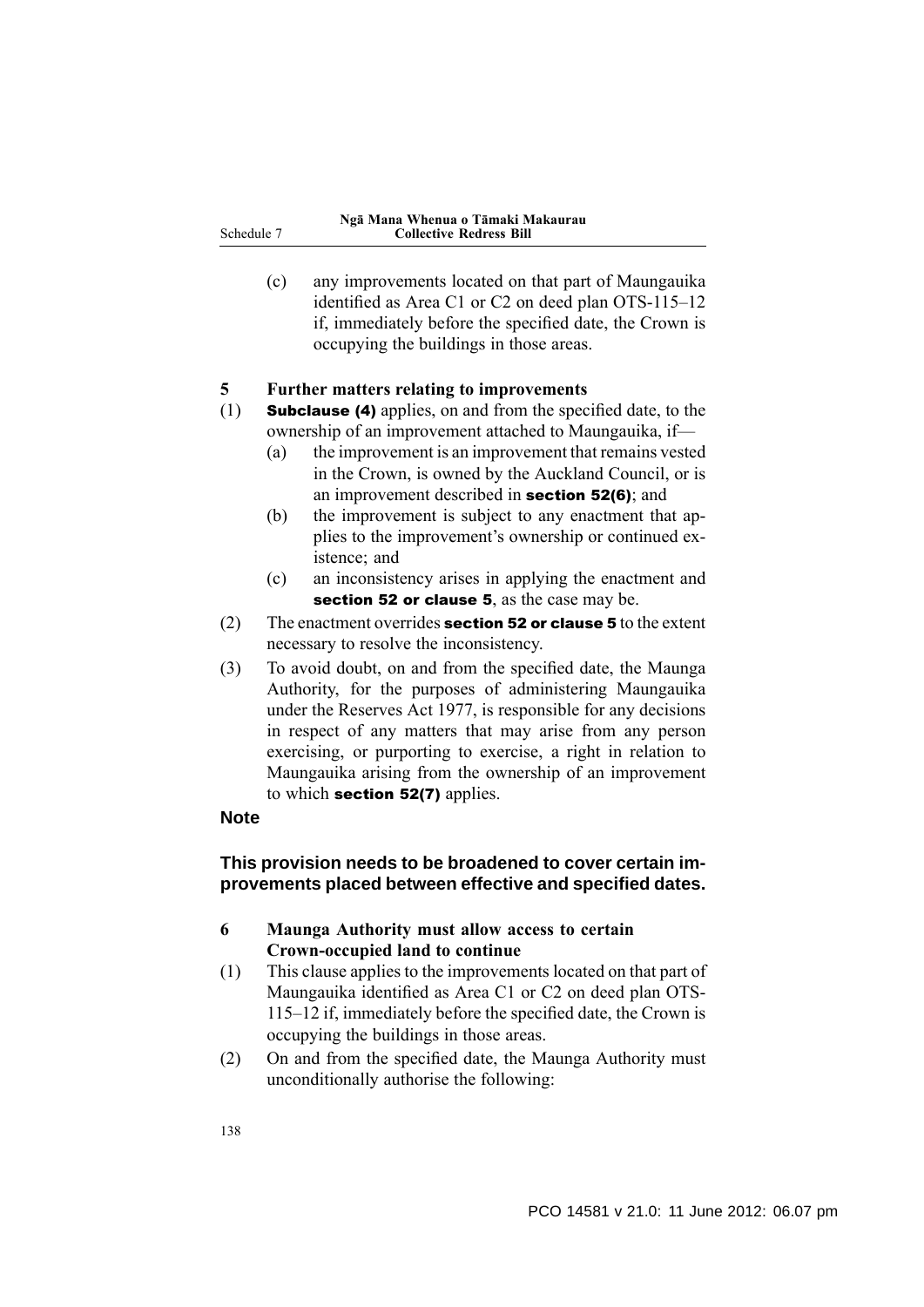- (a) the Crown to continue to occupy and use the improvements; and
- (b) the Crown to have access to and use of the areas as is reasonably required for the continued occupation and use of the improvements; and
- (c) 24–hour vehicular access for the Crown to the improvements over the route shown dotted in red on deed plan OTS-115–12).
- (3) The obligation in subclause (2) applies until the Crown notifies the Maunga Authority in writing that it no longer wishes to occupy the buildings.

#### **7 Maungauika ceases to be Crown protected area**

- (1) Subclause (2) applies to Maungauika in respect of its status as a Crown protected area immediately before the specified date.
- (2) On the specified date, the official geographic name of the Crown protected area is discontinued in respect of the land and the Board must amend the Gazetteer accordingly.
- (3) Maungauika is not a Crown protected area, despite anything in the New Zealand Geographic Board (Ngā Pou Taunaha o Aotearoa) Act 2008.
- (4) In this section, **Board**, **Crown protected area**, **Gazetteer**, and **official geographic name** have the meanings given by section 4 of the New Zealand Geographic Board (Ngā Pou Taunaha o Aotearoa) Act 2008.

#### **8 Certain provisions of Reserves Act 1977 apply**

- (1) Sections 48A, 114, and 115 of the Reserves Act 1977 apply to Maungauika, despite sections 48A(6), 114(5), and 115(6) of that Act.
- (2) This section is subject to **sections 40 and 42 (or the other** provisions of this Act).

#### **Note**

**See note at clause 24. May be more provisions added to subclause (3).**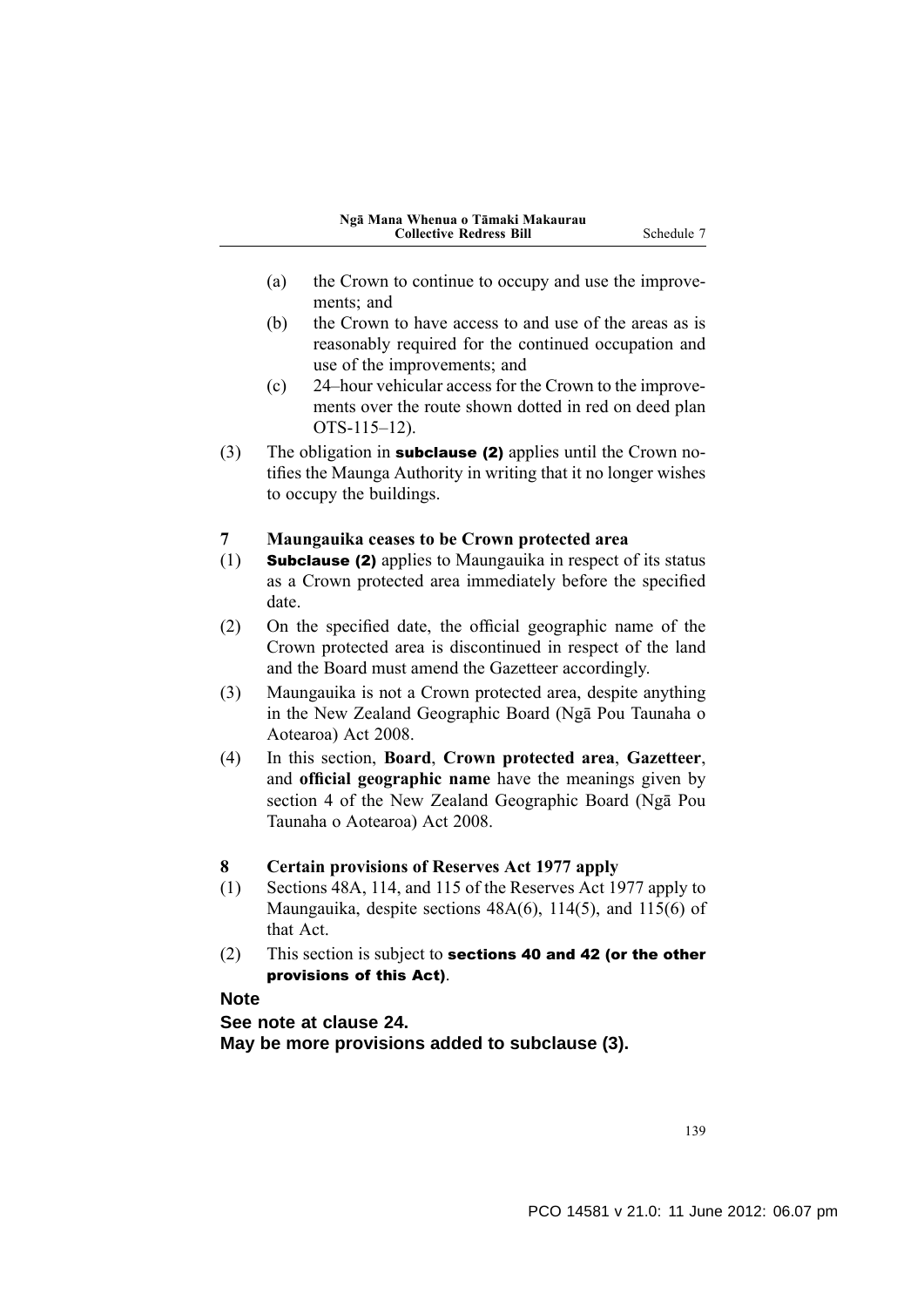#### **9 Director-General must notify Registrar-General of certain matters**

- (1) As soon as practicable after the specified date, the Director-General must notify the Registrar-General, in writing, that, on and from the specified date, the Maunga Authority is the administering body for Maungauika.
- (2) The Registrar-General must then record on any computer freehold register for Maunguaika that the land is also subject to this Schedule.

#### **10 Recording of certain matters on computer freehold register**

- (1) On and from the specified date, the Registrar-General must enter on any computer freehold register for Maungauika any new interest granted by the Maunga Authority under the Reserves Act 1977, or any subsequent dealing with the new interest, that is registrable under that Act or any other enactment or rule of law.
- (2) For the purposes of registering an interest or dealing described in subsection (1), the Maunga Authority must be treated as if it were the registered proprietor of the fee simple estate in Maungauika.
- (3) In this clause, **new interest** means any interest other than an interest listed in Schedule 2 or granted between the effective date and the specified date.
- **11 Right of first refusal over certain Crown improvements**
- (1) Subclauses (2) and (3) apply if the Crown decides it no longer wishes to occupy the buildings located on that part of Maungauika identified as Area C1 on deed plan OTS-115–12.
- (2) The Crown must offer the buildings to the trustee for purchase on any terms it thinks fit. However, the Crown may sell the buildings to the trustee only if the trustee can demonstrate that it is able to secure the right to use the buildings for a purpose compatible with its classification as a historic reserve subject to section 18 of the Reserves Act 1977.
- (3) If the trustee declines to purchase the buildings, the buildings vest in the Maunga Authority.